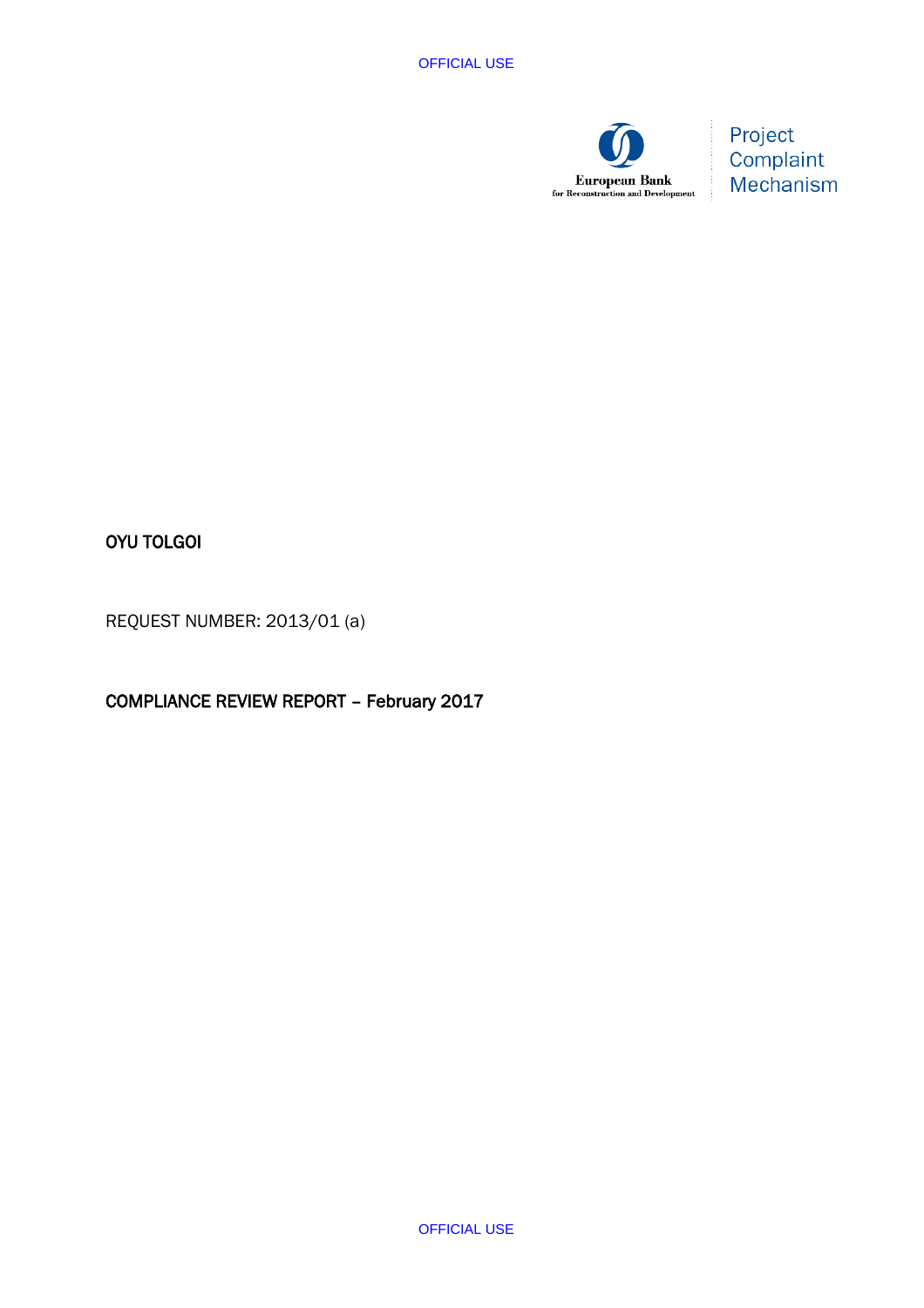[The Project Complaint Mechanism \(PCM\)](http://webcenter.ebrd.com/csman/Satellite?c=Content&cid=1395237695251&pagename=EBRD%2FContent%2FContentLayout&rendermode=preview) is the independent accountability mechanism of the EBRD. PCM provides an opportunity for an independent review of complaints from one or more individual(s) or organisation(s) concerning an EBRD project, which allegedly has caused, or is likely to cause harm. PCM may address Complaints through two functions: Compliance Review, which seeks to determine whether or not the EBRD has complied with its Environmental and Social Policy and/or the project-specific provisions of the Public Information Policy; and Problem-solving, which has the objective of restoring a dialogue between the Complainant and the Client to resolve the issue(s) underlying a Complaint without attributing blame or fault. Affected parties can request one or both of these functions.

For more information about PCM, contact us or visit [www.ebrd.com.](http://www.ebrd.com/)

## Contact information

Inquiries should be addressed to:

The Project Complaint Mechanism (PCM) European Bank for Reconstruction and Development One Exchange Square London EC2A 2JN Telephone: +44 (0)20 7338 6000 Fax: +44 (0)20 7338 7633 Email: pcm@ebrd.com

<sup>-</sup> <http://www.ebrd.com/work-with-us/project-finance/project-complaint-mechanism.html>

## How to submit a complaint to the PCM

Complaints about the environmental and social performance of the EBRD can be submitted by email, telephone or in writing at the above address, or via the online form at:

 [http://www.ebrd.com/work-with-us/project-finance/project-complaint-mechanism/submit-a](http://www.ebrd.com/work-with-us/project-finance/project-complaint-mechanism/submit-a-complaint.html)[complaint.html](http://www.ebrd.com/work-with-us/project-finance/project-complaint-mechanism/submit-a-complaint.html)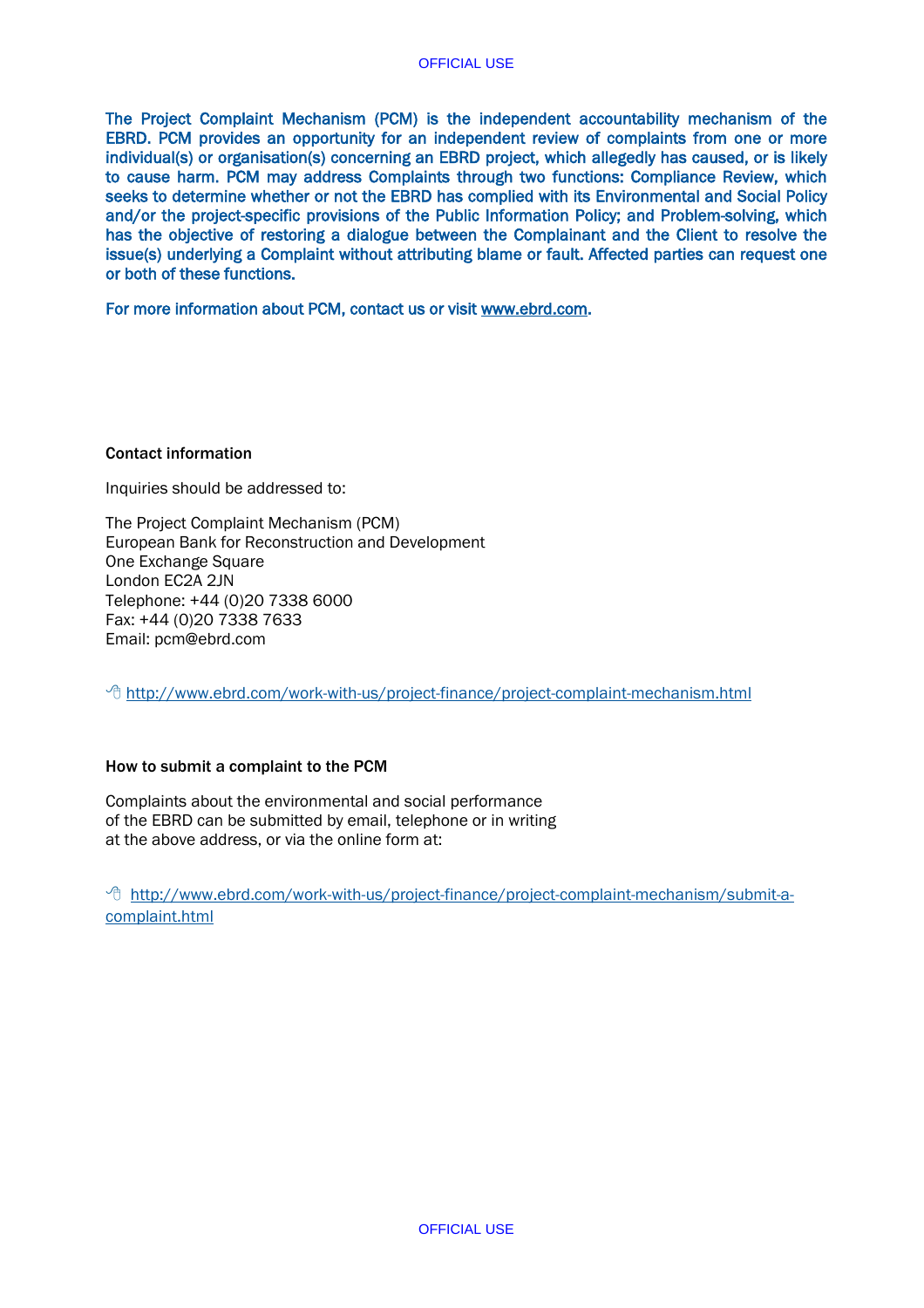# **Contents**

| PR 5: Land Acquisition, Involuntary Resettlement and Economic Displacement  9  |  |
|--------------------------------------------------------------------------------|--|
|                                                                                |  |
|                                                                                |  |
|                                                                                |  |
|                                                                                |  |
|                                                                                |  |
| PR 5: Land Acquisition, Involuntary Resettlement and Economic Displacement  55 |  |
|                                                                                |  |
|                                                                                |  |
|                                                                                |  |

*NOTE: Unless otherwise defined, capitalised terms used in this Compliance Review Report refer to terms as defined in the PCM Rules of Procedure.*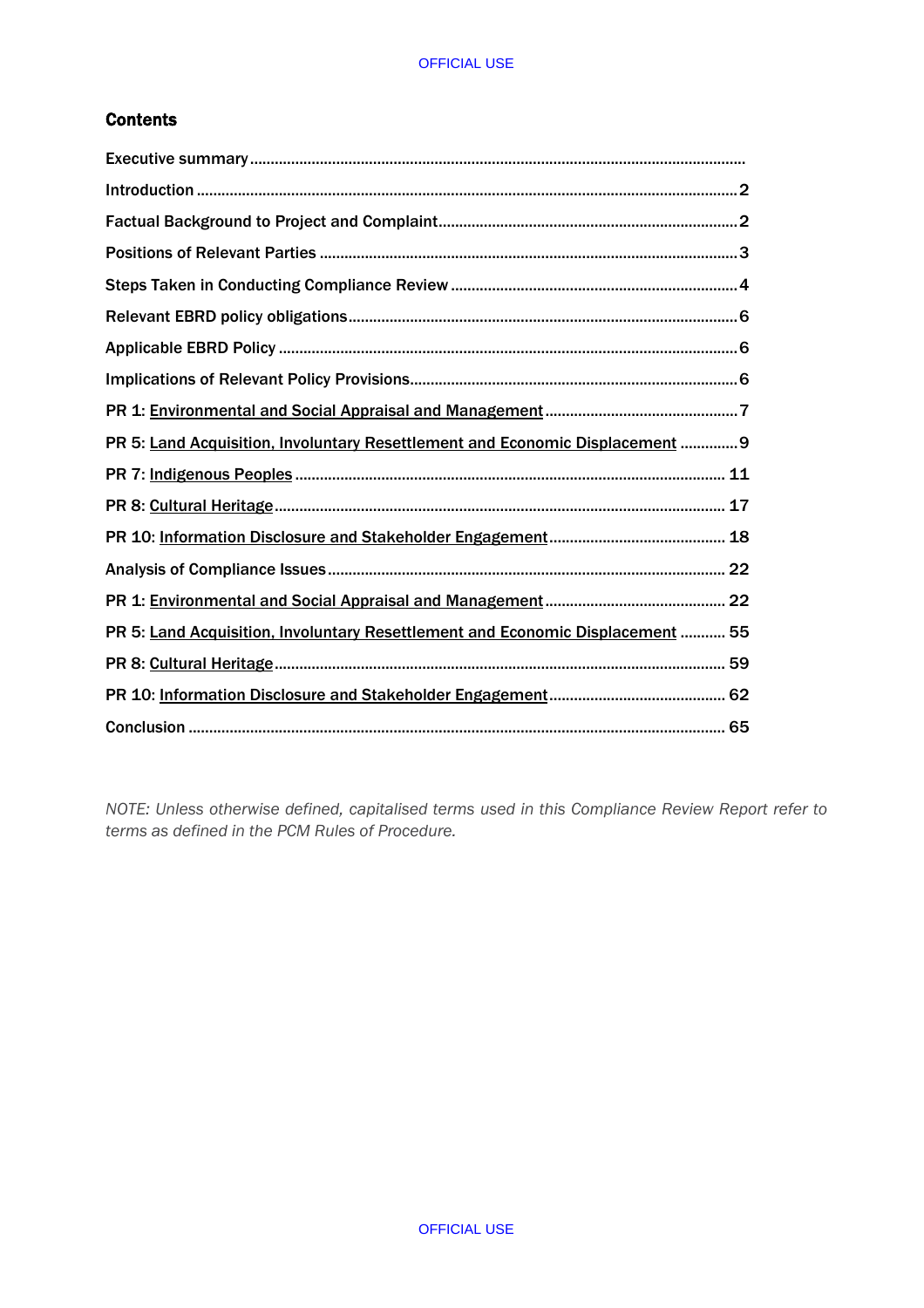# EXECUTIVE SUMMARY

The present Complaint alleges non-compliance on the part of EBRD with a number of performance requirements arising under the 2008 Environmental and Social Policy (ESP), due to an alleged failure on the part of the Bank to ensure the identification and avoidance or mitigation of a range of adverse impacts upon herders' health, livelihoods and cultural heritage resulting from a proliferation of roads, road traffic and road-related dust associated with the Oyu Tolgoi Project.

Having examined the Project Environmental and Social Impact Assessment (ESIA) in detail, along with a wide range of supporting documents, the Compliance Review Expert has concluded that EBRD was compliant with the ESP PR 1 and related performance requirements. Specifically, the Compliance Review Expert has found that the ESIA was adequate in terms of the timing of its completion and disclosure, its designation of the Project area of influence, the arrangements set out therein for stakeholder identification and consultation, the manner in which it addressed road-related dust impacts, its mitigation of potential road safety impacts and the manner in which it identifies and addresses the needs of vulnerable people.

In addition, the Compliance Review Expert has determined that EBRD has complied fully with the requirements of ESP PR 5 on Land Acquisition, Involuntary Resettlement and Economic Displacement, PR 8 on Cultural Heritage, and PR 10 on Information Disclosure and Stakeholder Engagement.

Therefore, the Compliance Review Expert concludes that the Bank was in compliance with the Relevant EBRD Policy.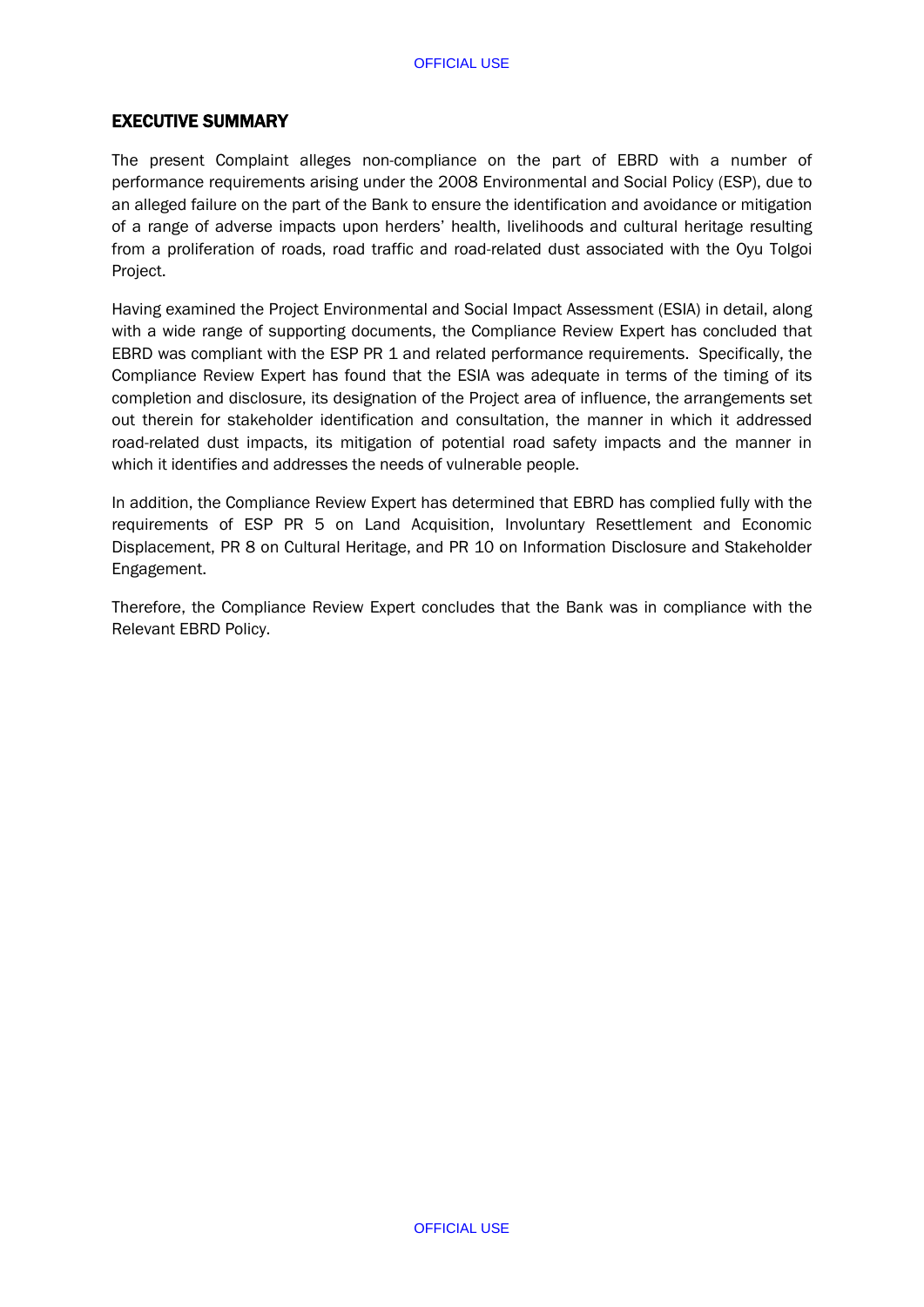# INTRODUCTION

-

# Factual Background to Project and Complaint<sup>[1](#page-4-0)</sup>

- 1. On 26 February 2013, EBRD approved financing of the Oyu Tolgoi copper and gold mine project (OT), providing a loan of up to US\$400 million, together with further financing of up to US\$1 billion, to be syndicated to international commercial banks. The loans are part of a larger financing package that includes an assortment of international financial institutions and commercial banks. Oyu Tolgoi is a Category A Project, which defines the EBRD requirements under the 2008 Environmental and Social Policy (ESP) and sets the standard by which the appraisal is assessed. OT is a joint venture between Turquoise Hill Resources (66 per cent) and Erdenes Oyu Tolgoi (34 per cent), a company wholly owned by the Government of Mongolia. Rio Tinto (RT) is a major shareholder in Turquoise Hill Resources and since 2010 is formally managing the Project on behalf of all shareholders.
- 2. On 2 July 2013, fourteen Mongolian herders from Javkhlant bagh submitted a Complaint dated 1 July 2013, to the European Bank for Reconstruction and Development (EBRD) Project Complaint Mechanism (PCM), regarding the Oyu Tolgoi Project (as well as the Ukhaa Khudag (UHG) coal mine, operated by Energy Resources and financed by EBRD). Two Mongolian civil society organizations (CSOs), OT Watch and Shuteen Gaviluut, joined as Co-Complainants. On 6 September 2013 via electronic mail, PCM received related Complaints (dated 5 August 2013) from five herders residing in Manlai soum, and four individual herders from Javkhlant bagh (one dated 28 July 2013 and three dated 9 August 2013). On 1 April 2014, OT Watch submitted a letter to the PCM that supplements the previous complaints and provides additional information related to the request for a Compliance Review. As requested by the Complainants, these submissions were assessed for eligibility collectively, according to the 2009 PCM Rules of Procedure (RP). The Complaint alleges risks and impacts from both projects on herders' livelihoods, health and cultural heritage due to a proliferation of roads, road traffic and road-related dust, primarily due to the extensive network of paved and unpaved roads being utilised by the Project. The Complainants requested a Problemsolving Initiative (PSI) and a Compliance Review (CR) for each Project.
- 3. The Eligibility Assessment Report (EAR) was published on 22 December 2014 and found that the Complaint satisfied the PCM criteria for a Compliance Review and, consistent with the 2009 PCM Rules of Procedure, included Terms of Reference (ToRs) for two separate Compliance Reviews. On 26 January 2015 PCM Expert Prof Owen McIntyre was appointed as the Compliance Review Expert for the Compliance Review concerning the Oyu Tolgoi Project.

<span id="page-4-0"></span><sup>1</sup> A more detailed account of the respective positions of the Relevant Parties is provided in the Eligibility Assessment Report: Project Complaints Mechanism, Eligibility Assessment Report – Request No. 2013/01, *Energy Resources Phase II & Oyu Tolgoi* (22 December 2014), at 11-36, available at

[http://www.ebrd.com/cs/Satellite?c=Content&cid=1395241816445&d=&pagename=EBRD%2FContent%2FDownloa](http://www.ebrd.com/cs/Satellite?c=Content&cid=1395241816445&d=&pagename=EBRD%2FContent%2FDownloadDocument) [dDocument](http://www.ebrd.com/cs/Satellite?c=Content&cid=1395241816445&d=&pagename=EBRD%2FContent%2FDownloadDocument)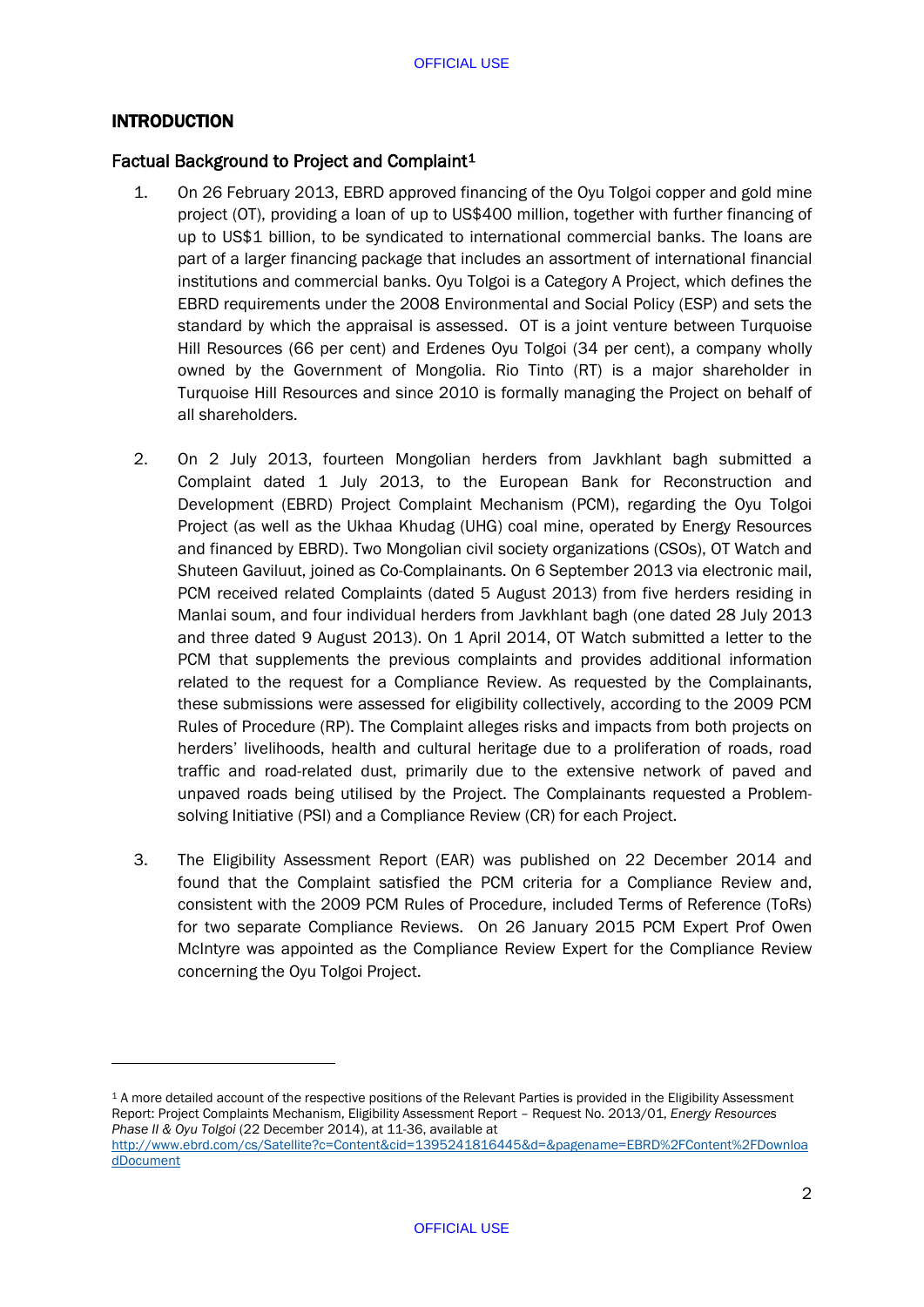# Positions of Relevant Parties[2](#page-5-0)

## **Complainants**

4. The Complainants allege adverse impacts and increased risks of such impacts from the Project on herders' health, livelihoods and cultural heritage, principally due to the proliferation of roads, road traffic and road-related dust arising from the extensive network of paved and unpaved roads utilised by the Project. Specifically, the Complainants allege that the environmental and social appraisal conducted under EBRD's 2008 Environmental and Social Policy (ESP) failed adequately to evaluate the full set of Project impacts on local herders from road transportation or to develop appropriate avoidance and mitigation measures in accordance with EBRD policy. In addition, they claim that herders were not adequately compensated for economic displacement resulting from road-related impacts and that inadequate consultation took place to enable local herder communities to participate fully in the environmental and social appraisal and management of the Project.

## EBRD

5. EBRD maintains that the Project was adequately appraised to meet the requirements of the 2008 ESP, resulting in the preparation of a comprehensive and thorough Environmental and Social Impact Assessment (ESIA) that addressed all of the issues raised in the Complaint and set out appropriate measures for the avoidance and mitigation of the impacts and risks alleged. Management points out that EBRD in collaboration with other financial institutions has expended very considerable time and resources in carefully reviewing the Project documentation in order to ensure that the ESIA presents a detailed and complete analysis of a comprehensive range of potential impacts and mitigation measures for all phases of the Project.

## Client

-

6. While acknowledging that its activities, including road transportation, have the potential to impact the local community significantly, the Client claims that many of the failures alleged in the Complaint are either outdated or unsupported, or fail to recognise mitigation measures effectively implemented or compensation delivered to affected herders. More specifically, the Client claims that 'OT's share of dust generation, road use and pasture disturbance has been moderate, mitigated, and fully compensated and, further, is declining relative to other road users'.[3](#page-5-1)

<span id="page-5-0"></span><sup>2</sup> A more detailed account of the respective positions of the Relevant Parties is provided in the Eligibility Assessment Report: Project Complaints Mechanism, Eligibility Assessment Report – Request No. 2013/01, Energy Resources Phase II & Oyu Tolgoi (22 December 2014), at 11-36, available at [http://www.ebrd.com/cs/Satellite?c=Content&cid=1395241816445&d=&pagename=EBRD%2FContent%2FDownloa](http://www.ebrd.com/cs/Satellite?c=Content&cid=1395241816445&d=&pagename=EBRD%2FContent%2FDownloadDocument)

[dDocument](http://www.ebrd.com/cs/Satellite?c=Content&cid=1395241816445&d=&pagename=EBRD%2FContent%2FDownloadDocument)

<span id="page-5-1"></span><sup>3</sup> OT Comments, at 7. See Eligibility Assessment Report, at 31.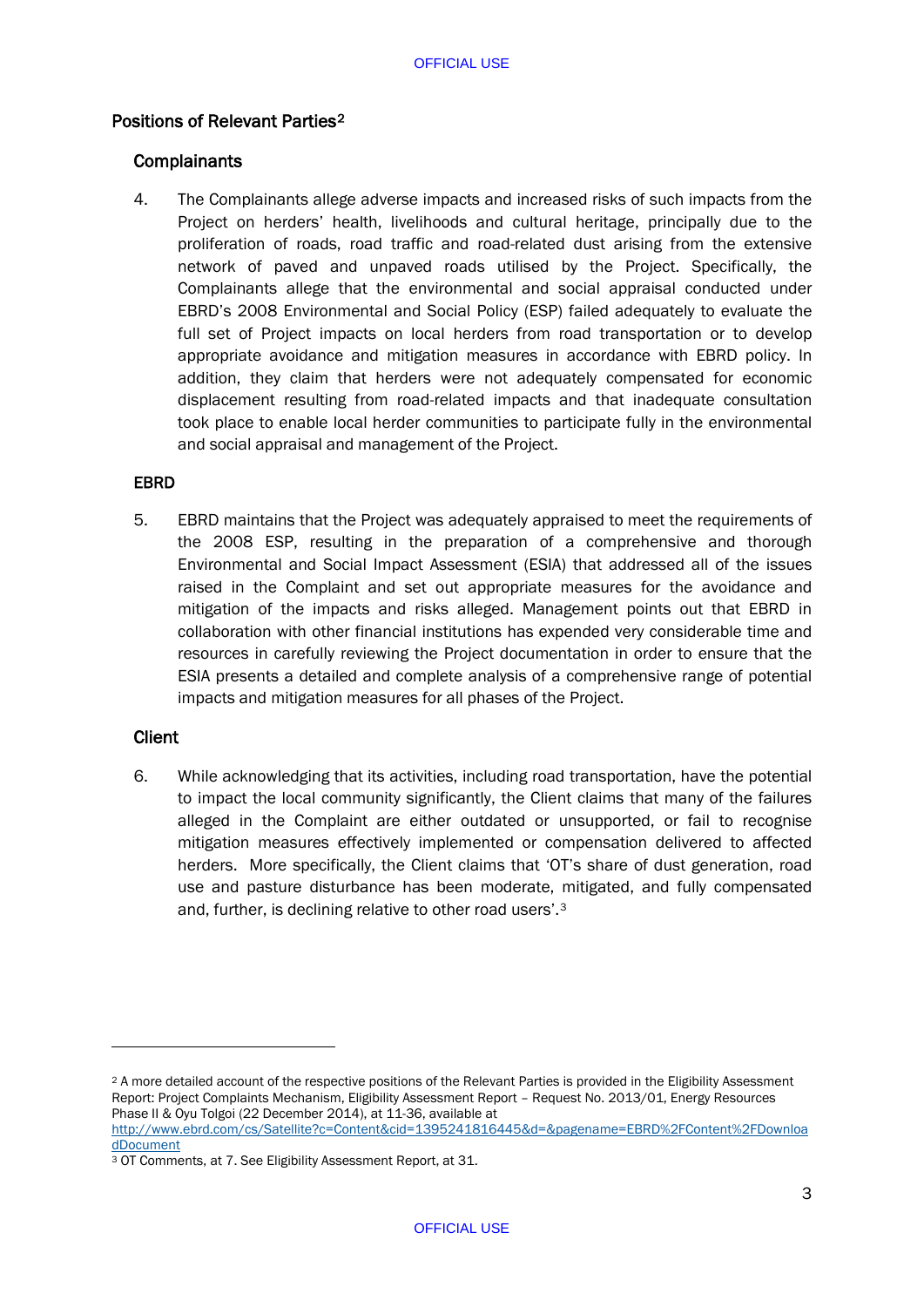## Steps Taken in Conducting Compliance Review

- 7. The Compliance Review Expert has conducted a detailed investigation of the environmental and social appraisal and management processes conducted in respect of the Oyu Tolgoi Project, as well as an examination of the Bank's role in overseeing these processes in order to ensure their compliance with the requirements of the 2008 ESP. He has also investigated the factual circumstances on the ground in relation to the failings alleged in the Complaint. In addition to detailed examination of the Project documentation and various correspondence, communications and background documents relating to environmental and social appraisal and management, the Compliance Review Expert has conducted numerous meetings with the Relevant Parties, including:
	- A meeting with EBRD Environment and Sustainability Department (ESD) at EBRD Headquarters on 3 March 2015;
	- A meeting with representatives of the Complainants at EBRD Headquarters on17 April 2015;
	- A meeting with ESD at EBRD Headquarters on 21 August 2015;
	- A meeting with ESD at EBRD Headquarters on 4 February 2016.

The Compliance Review Expert has also held conference calls with a representative of the Complainants on 30 July 2015 and with the relevant ESD staff on 4 December 2015.

Further, the Compliance Review Expert, accompanied by the PCM Officer, conducted a site visit to the South Gobi region of Mongolia on 1- 8 August 2015 to meet with Complainants and other affected local herders, and with representatives of the Client both in Khanbogd *Soum* and Ulaan Baatar. Meetings included:

- Meeting with Complainants in Khanbogd *soum* on 3 August 2015;
- Meeting with OT Community Relations Manager on 5 August 2015;
- Meeting with OT Management in Ulan Baatar on 7 August 2015.

At the meeting with Complainants on 3 August 2015, the Compliance Review Expert had the opportunity to hear, first-hand, the personal experiences of five individual herders adversely impacted by the OT Project. Along with the Compliance Review Expert's own site-visit observations, this testimony has been fully taken into account in reaching conclusions regarding the Bank's compliance with the relevant requirements of the ESP. However, such observations and testimony could not be considered determinative of the matter due, *inter alia*, to the inconclusiveness of personal observations, inconsistency regarding the nature and severity of impacts reported,[4](#page-6-0) uncertainty as to which impacts might be attributable to the Client, $5$  confusion as to

<span id="page-6-0"></span><sup>4</sup> For example, testimony received from Complainants regarding the continuing impacts of OT's use of the paved OT-GS coal export road vary very considerably.

<span id="page-6-1"></span><sup>5</sup> Problems of attributability arise, for example, regarding Project impacts on well recharge, the source(s) of informal road use, the source(s) of litter at herder wells, *etc.* For example, EBRD points to very detailed investigations of Project impacts on groundwater, while OT alleges that herders commonly use light vehicles to herd animals.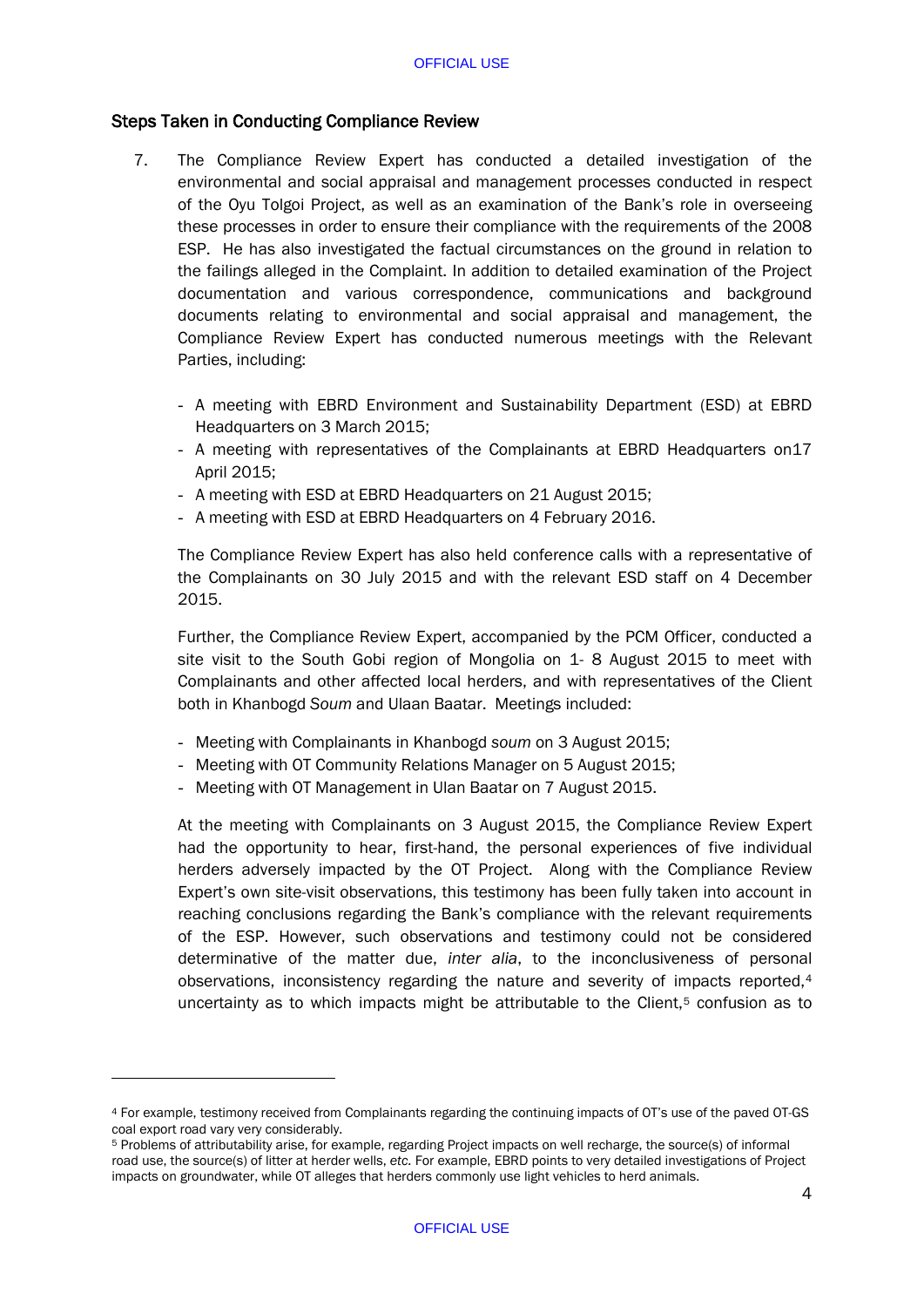which issues were raised in the original Complaint, $6$  and lack of clarity regarding herders' use and experience of the Project grievance mechanism.

Pursuant to paragraph 42 of the 2014 PCM Rules of Procedure, a comprehensive draft version of the present Compliance Review Report (CRR) was shared with the Bank and with the Complainants in early April 2016, with a view to receiving the Parties' comments and observations. Comments were received from the Bank on 14 April 2016 and from the Complainants on 16 August 2016.

In addition, in a telephone call on 4 November 2016 the Complainants requested that the Compliance Review Expert delay completion of the CRR until publication of the findings of an ongoing independent fact-finding study designed

'to map independently and objectively the changes over the last decade in livelihood and socio-economic conditions of Khanbogd soum herder households [and] to determine which changes were caused by or attributable to Oyu Tolgoi (OT) company operations.'[7](#page-7-1)

The Complainants were concerned that there should be an opportunity for this in-depth study to inform the outcome of the present Compliance Review. The findings and recommendations of this study were published on 12 January 2016.[8](#page-7-2)

<span id="page-7-0"></span><sup>6</sup> For example, despite testimony and further correspondence received from the Complainants, the original Complaint had not alleged a failure to assess the cumulative impacts of the OT Project with the Energy Resources (ER) Project and other mining projects in the South Gobi. (However, the Compliance Review Expert did take some account of consideration of cumulative impacts in reviewing the assessment of impacts under PR 1 of the ESP). Similarly, it does not allege any inadequacy in the project grievance mechanism. (However, the adequacy of the grievance mechanism is considered in the context of the alleged failure to consult and inform affected persons). Para. 8 of the Eligibility Assessment Report makes it quite clear that

<sup>&#</sup>x27;The Compliance Review shall confine itself to the Compliance Review issues raised in the present Complaint. It shall not go beyond the parameters of the Complaint to address other issues.'

See also, EAR ToRs, para. 13, at 99.

<span id="page-7-1"></span><sup>7</sup> Tripartite Council of Khanbogd soum, Umnugovi aimag, Cover Letter to Final Report of MDT and IEP (12 January 2017.

<span id="page-7-2"></span><sup>8</sup> *Multi-Disciplinary Team and Independent Expert Panel Joint Fact Finding: Summary of the Experts' Reports* (JSL Consulting Ltd., Oxford, January 2017).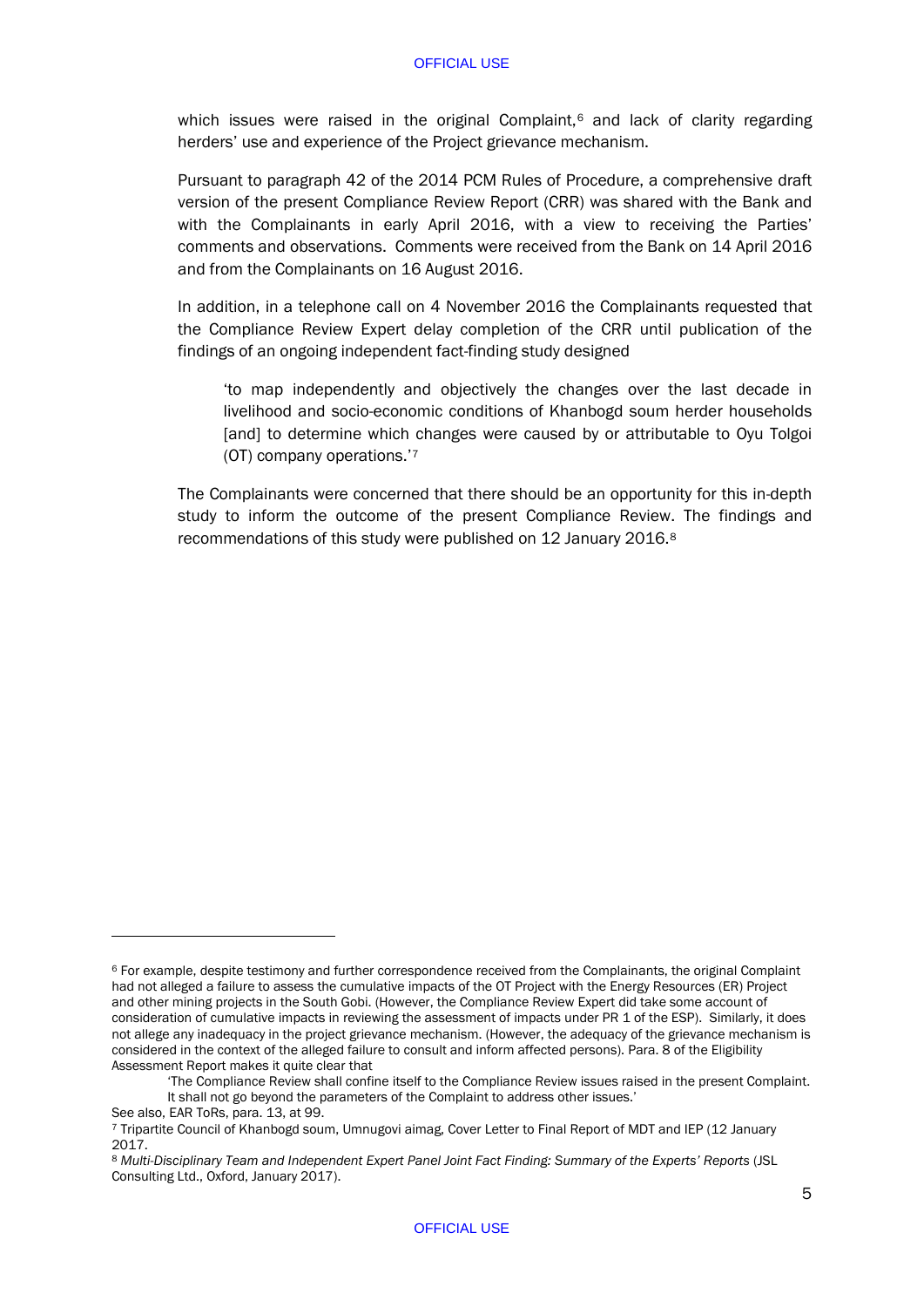# RELEVANT EBRD POLICY OBLIGATIONS

## Applicable EBRD Policy

8. As the Complaint relates to a Project approved for financing by the EBRD Board of Directors on 26th February 2013, the relevant and applicable EBRD policy is the 2008 Environmental and Social Policy,<sup>[9](#page-8-0)</sup> which was adopted in May 2008 and entered into force six months later in November 2008,[10](#page-8-1) until it was replaced by the 2014 Environmental and Social Policy, which was adopted in May 2014 and entered into force in November 2014.[11](#page-8-2)

# Implications of Relevant Policy Provisions

- 9. This Complaint is essentially concerned with a range of alleged adverse impacts of roads used in the construction and operation of the Oyu Tolgoi Project on the health and livelihoods of local herders. The original Complaint<sup>[12](#page-8-3)</sup> simply refers to the fact that a number of mining companies, including the Client, have engaged in 'building roads of various types through the pastures of Khanbog soum to the mine sites and their facilities such as airports, power plants, water storage and treatment units, waste storage and construction material mines', as well as roads on which they 'transport products and goods from Ulaanbaatar to the mines and from the mine to the Chinese Border', all of which 'cut through and fragment pastures of nomadic pastoralists …[and] … raise huge amounts of dust … causing severe health damage to the nomads living along these roads and their animals'. The supplemental Complaint<sup>[13](#page-8-4)</sup> prepared with support from Accountability Counsel in turn explains that '[t]he Oyu Tolgoi mining operation relies on, or impacts, a multitude of roads, which include roads resulting specifically from its operation, as well as existing roads', before specifying in detail the roads in question and categorising the adverse impacts allegedly caused to the Complainants under three distinct headings:
	- 1. Health and safety impacts;
	- 2. Livelihood and economic impacts; and
	- 3. Impacts on indigenous tradition and culture.
- 10. The Supplemental Complaint then proceeds to set out in detail the specific provisions of the EBRD's 2008 Environmental and Social Policy (ESP) which the Complainants allege have been violated by failures on the part of the Bank. The ESP provisions allegedly violated include:
	- 1. PR 1.4, due to an alleged failure to assess impacts from roads at the early stages of project development;
	- 2. PR 4.7, due to an alleged failure to ensure the implementation of adequate health and safety measures;

<span id="page-8-0"></span><sup>9</sup> See EAR, para. 112.<br><sup>10</sup> In accordance with para. 49 of the 2008 ESP.

<span id="page-8-2"></span><span id="page-8-1"></span><sup>11</sup> In accordance with para. 52 of the 2014 ESP.

<span id="page-8-3"></span><sup>12</sup> Dated 1 July 2013, hereinafter Original Complaint.

<span id="page-8-4"></span><sup>13</sup> Dated 1 April 2014, hereinafter Supplemental Complaint.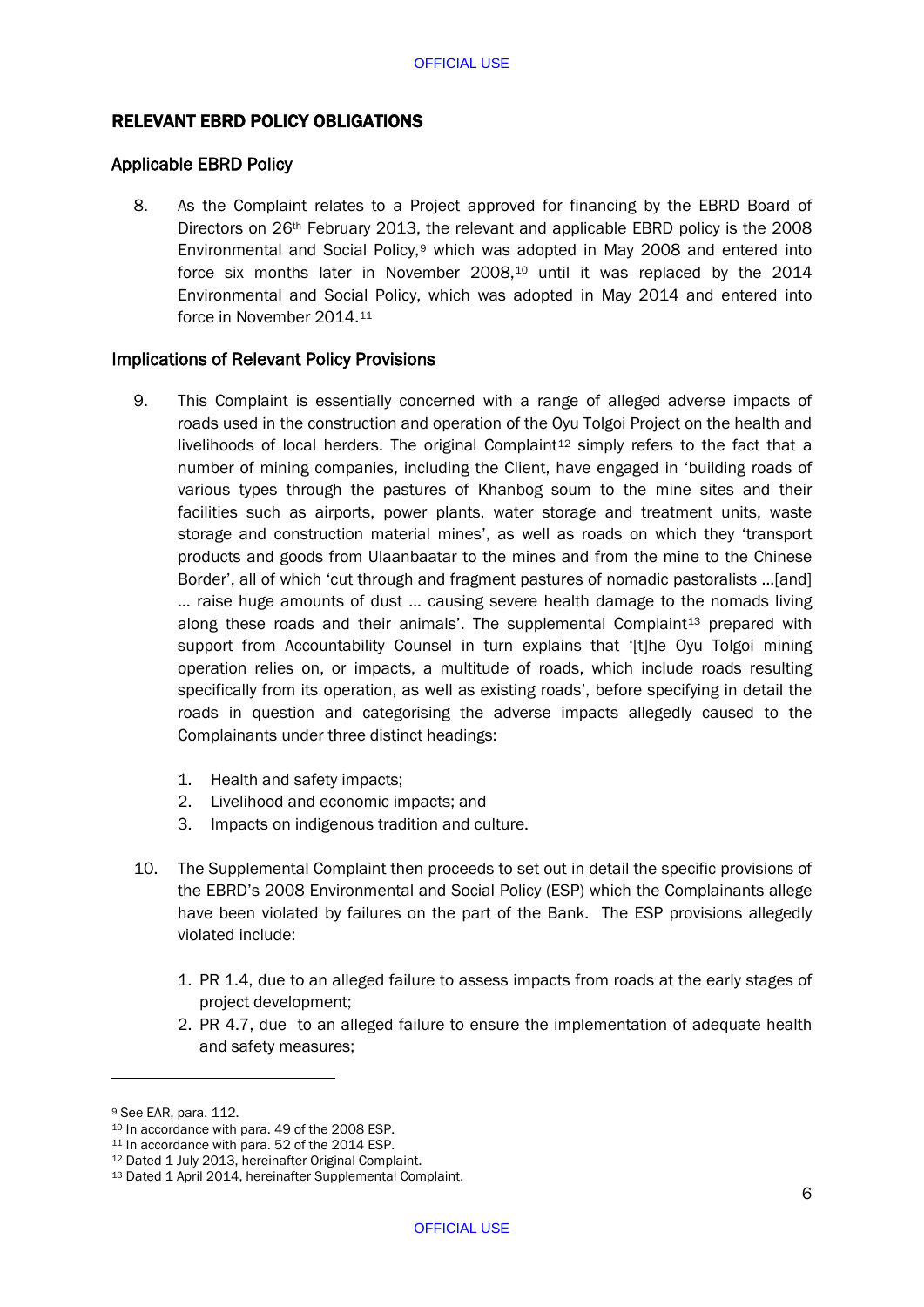- 3. PR 5.7, 5.11 and 5.39, due to an alleged failure to ensure the implementation of adequate measures to prevent, mitigate and compensate for the physical and economic displacement of complainants;
- 4. PR 10.17 and 4.8, due to an alleged failure to consult and inform affected persons; and
- 5. PR 7.10, 7.31 and 7.33, as well as PR 8.12 and 8.15, due to an alleged failure to ensure the implementation of adequate measures to preserve the Complainants' traditional nomadic pastoralist lifestyle.
- 11. In an attempt to rationalise the grounds of non-compliance put forward in the Supplemental Complaint, the Eligibility Assessment Report reorders, $14$  in the light of further communication with the Complainants, the alleged violations of the ESP performance requirements in the following terms:
	- 1. Issues related to PR 1: Environmental and Social Appraisal and Management, including alleged failures regarding:
		- a. Road impacts on pastures and access to water resources;
		- b. Dust/particulate impacts on herder health, safety and ecology;
		- c. Impacts on animal health from dust, noise and pasture fragmentation;
		- d. Increased competition over scarce resources; and
		- e. Employment.
	- 2. Issues related to PR 5: Land Acquisition, Involuntary Resettlement and Economic Displacement, comprising issues related to Livelihood and Economic Impacts, Compensation and Mitigation Measures, including alleged failures regarding:
		- a. Alternative project design to avoid or minimise physical and/or economic displacement;
		- b. Inadequate compensation framework; and
		- c. Updated compensation framework.
	- 3. Issues related to PR 7: Indigenous Peoples;
	- 4. Issues related to PR 8: Cultural Heritage; and
	- 5. Issues related to PR 10: Information Disclosure and Stakeholder Engagement, including alleged failures regarding:
		- a. Meaningful consultation and information disclosure; and
		- b. Ensuring an adequate grievance mechanism.

## PR 1: Environmental and Social Appraisal and Management

-

12. Despite the quite expansive understanding set out in the EAR of the ESP provisions potentially violated by the issues raised in the present Complaint, it occurs to the Compliance Review Expert that a significant majority of the alleged grounds of noncompliance can be addressed by means of an examination of the Bank's compliance with the requirements of PR 1 on *Environmental and Social Appraisal and Management.* Quite apart from the practical necessity, having regard to the inevitable restraints facing the PCM relating to time, resources and logistics, to rationalise the

<span id="page-9-0"></span><sup>14</sup> See EAR (Oyu Tolgoi), paras. 29-59, at 13-22, available a[t http://www.ebrd.com/work-with-us/project](http://www.ebrd.com/work-with-us/project-finance/project-complaint-mechanism/pcm-register.html)[finance/project-complaint-mechanism/pcm-register.html](http://www.ebrd.com/work-with-us/project-finance/project-complaint-mechanism/pcm-register.html)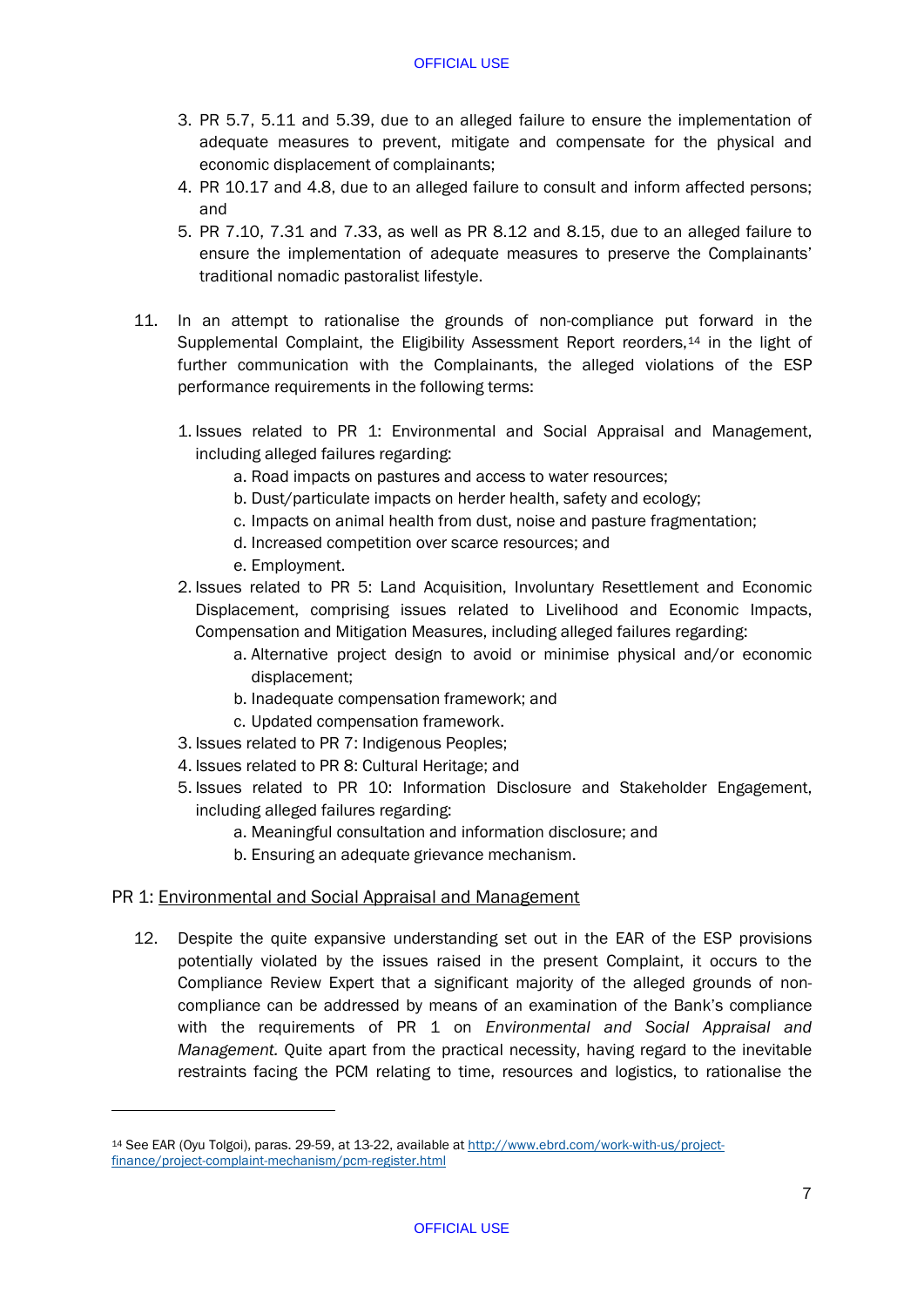Compliance Review process for such a wide-ranging and multi-faceted Complaint in order to focus on the key areas of alleged Bank failure, PR 1 is clearly intended to comprise a cross-cutting obligation, stipulating 'a dynamic, continuous process, initiated and supported by management',[15](#page-10-0) which 'outlines the client's responsibilities in the process of appraising, managing and monitoring environmental and social issues associated with projects proposed for EBRD financing'.[16](#page-10-1) It is worth remembering that PR 1.5 provides that

'Through appraisal activities such as … environmental and social impact assessment, the client will consider in an integrated manner the potential environmental and social issues and impacts associated with the proposed project. The information gained will inform the EBRD's own due diligence related to the client and project and will help *to identify the applicable PRs* and the appropriate measures to better manage risk and develop opportunities, *in accordance with the applicable PRs*'

This strongly suggests that environmental and social impact assessment (ESIA) under PR 1 comprises the primary tool under the ESP for the identification, avoidance and mitigation of environmental and social impacts associated with Category A Bankfinanced projects, and that PR 2 to PR 8, which each addresses a particular type of environmental and social impact, will often function to inform the specific standards of identification, avoidance and mitigation required in the conduct of the ESIA in respect of each type of impact arising.

13. For example, the central concerns of the Complainants regarding the loss and fragmentation of pastureland due to the use of roads associated with the Project, including off-road driving on unauthorised roads, the separation of pastures from wells and other water sources and the resulting disruption of established grazing patterns, the contamination of water supplies, and the hazards presented by unfenced and/or un-rehabilitated quarries, ought all to have been adequately addressed under the ESIA and appropriate measures identified under the ESAP to which it gave rise. This is also true of the alleged impacts of dust from road traffic on human and animal health and safety, which the Complainants maintain is leading to a deterioration of herders' traditional livelihood and lifestyle. While PR  $3^{17}$  $3^{17}$  $3^{17}$  and PR  $4^{18}$  $4^{18}$  $4^{18}$  are centrally relevant to determination of the standards of protection that project-affected persons can reasonably expect, the ESIA conducted under PR 1 is intended to identify potential adverse impacts upon such standards and the appropriate measures for their avoidance or mitigation.

<span id="page-10-0"></span><sup>15</sup> PR 1.1.

<span id="page-10-1"></span><sup>16</sup> PR 1.3.

<span id="page-10-2"></span><sup>17</sup> According to PR 3.3, a key objective of PR 3: *Pollution Prevention and Abatement* is 'to avoid or, where avoidance is not possible, minimise adverse impacts on human health and the environment by avoiding or minimising pollution directly arising from projects'.

<span id="page-10-3"></span><sup>18</sup> PR 4.1 expressly recognises that

<sup>&#</sup>x27;projects can also increase the potential for community exposure to risks and impacts arising from temporary or permanent changes in population; *transport of raw and finished materials*; construction, operations and decommissioning; *accidents*, structural failures, and releases of hazardous chemicals' (emphasis added). According to PR 4.4, a key objective PR 4: *Community Health, Safety and Security* is

<sup>&#</sup>x27;to avoid or minimise risks to or impacts on the health and safety of the local community during the project life cycle from both routine and non-routine circumstances'.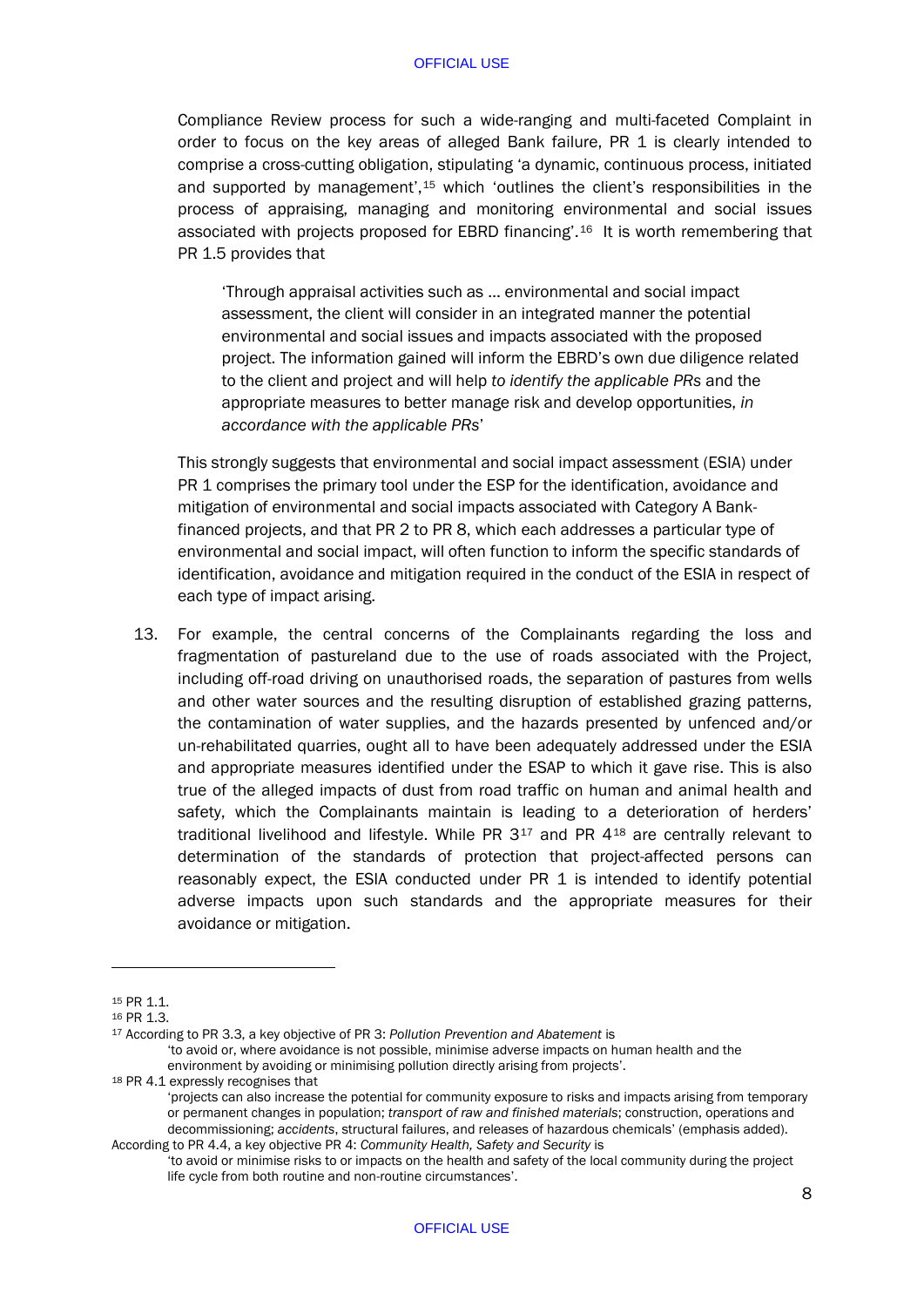14. Therefore, it is necessary in the course of this Compliance Review process to determine whether the ESIA carried out in respect of the Oyu Tolgoi Project, as well as the ESAP to which it gave rise, was adequate in order to assess and address the alleged impacts highlighted in the present Complaint. This involves, examination of the appropriateness of the ESIA in terms of, *inter alia*, the area of influence identified for the Project,[19](#page-11-0) the range of potential environmental and social impacts analysed for all relevant stages of the project cycle,<sup>[20](#page-11-1)</sup> the nature and intensity of the due diligence studies undertaken,<sup>[21](#page-11-2)</sup> and the suitability of measures identified as necessary to avoid, minimise or mitigate adverse impacts[.22](#page-11-3) In addition, it is necessary to determine whether the Bank has overseen the development and implementation of an adequate ESAP containing 'a programme of mitigation and performance improvement measures and actions that address the identified social and environmental issues, impacts and opportunities'.[23](#page-11-4) It is also necessary to determine whether adequate procedures have been established to monitor and measure compliance with the environmental and social safeguards set out in the ESAP and the relevant ESP PRs.[24](#page-11-5) Finally, it is necessary to establish whether the process of conducting the ESIA and of developing and implementing the ESAP met the information disclosure and stakeholder engagement requirements arising under PR 10.[25](#page-11-6)

## PR 5: Land Acquisition, Involuntary Resettlement and Economic Displacement

15. Even in the case of issues related to PR 5 of the ESP concerning *Land Acquisition, Involuntary Resettlement and Economic Displacement*, the EAR expressly acknowledges that '[t]hese also relate to the claim of inadequate social and environmental assessment under PR 1'.<sup>[26](#page-11-7)</sup> This is borne out by an examination of the individual issues raised. For example, the Complaint alleges that 'the company has failed to appropriately consider alternative road placement or design features to avoid economic displacement and has failed to adequately compensate those experiencing economic or physical displacement due to project-related roads' before contending that 'neither the ESIA nor OMPs (Operational Management Plans) consider measures to minimize the construction of roads'.[27](#page-11-8) Further, it is argued in relation to the alleged

<span id="page-11-0"></span><sup>19</sup> PR 1.6.

<span id="page-11-1"></span><sup>20</sup> PR 1.7.

<span id="page-11-2"></span><sup>21</sup> PR 1.8 provides that

<sup>&#</sup>x27;The nature of due diligence studies undertaken will be commensurate with the risks and issues involved. It will be an adequate, accurate, and objective evaluation and presentation of the issues, prepared by qualified and experienced persons.'

<span id="page-11-3"></span><sup>22</sup> PR 1.9.

<span id="page-11-4"></span><sup>&</sup>lt;sup>23</sup> See PR 1.14, which also sets down a hierarchy of such measures and actions:

<sup>&#</sup>x27;The measures and actions to address identified impacts and risks will favour the avoidance and prevention of impacts over minimisation, mitigation, or compensation, where technically and financially feasible.'

PR 1.15 generally provides that

<sup>&#</sup>x27;The level of detail and complexity of the ESAP and the priority of the identified measures and actions will reflect the project's risks, impacts and opportunities.' 24 PR 1.20 – PR 1.24.

<span id="page-11-5"></span>

<span id="page-11-6"></span><sup>25</sup> PR 1.9. See also PR 1.24 regarding the requirement to ensure that

<sup>&#</sup>x27;Stakeholder engagement during project implementation, including external reporting on progress with implementing the ESAP, will be undertaken in accordance with PR 10.'

<span id="page-11-7"></span><sup>26</sup> EAR, para. 40.

<span id="page-11-8"></span><sup>27</sup> Supplemental Complaint, at 9.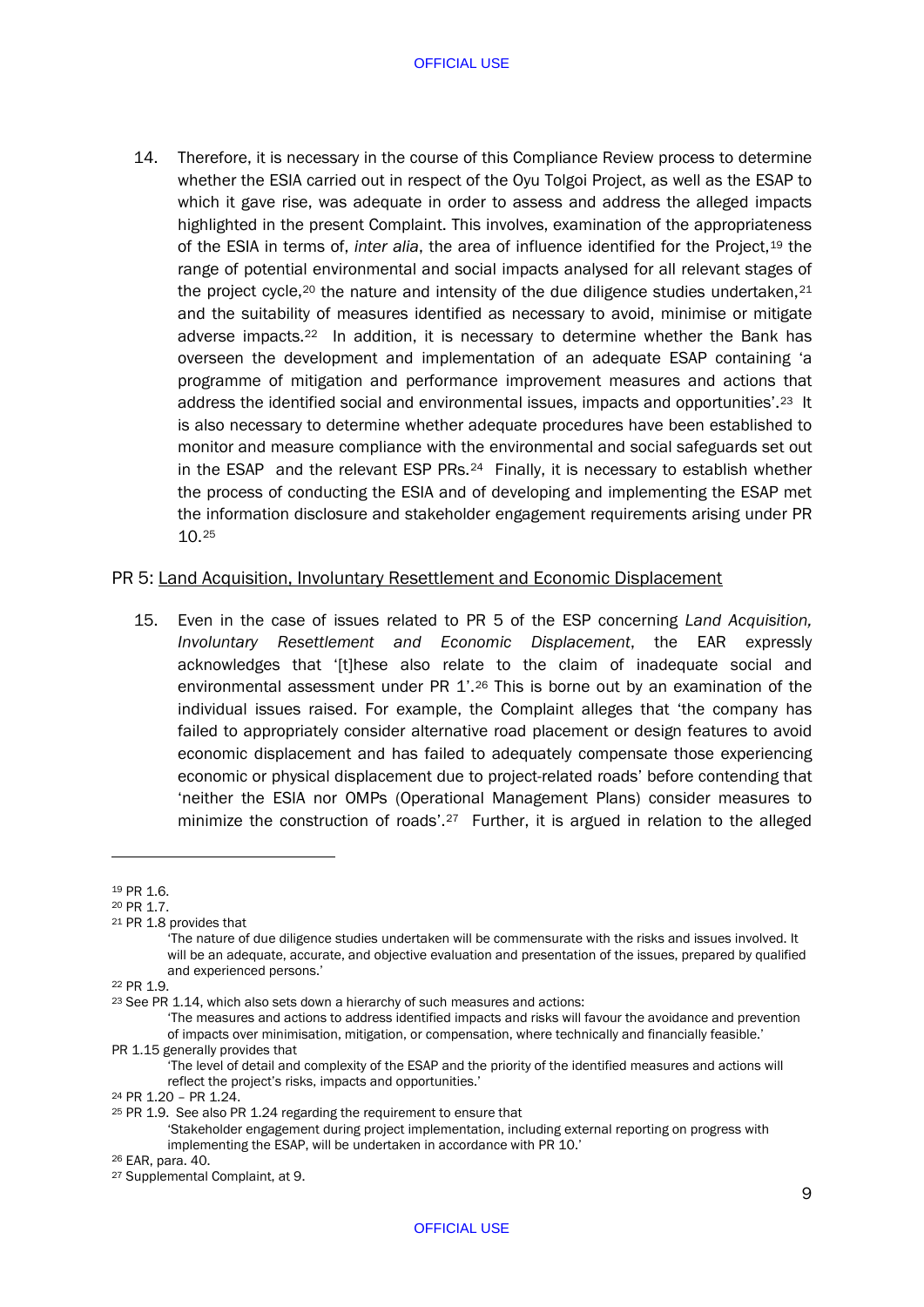failure to build wildlife passages in the Oyu Tolgoi – Gashuun Sukhait paved road and flood culverts in roads more generally, that

'These are feasible alternative project designs that could have mitigated the impacts of pasture fragmentation and other road-related problems on the complainants' livelihoods. Oyu Tolgoi's failure to consider these alternatives is a violation of PR 5.11.'[28](#page-12-0)

Though PR 5.11 expressly refers to this requirement,[29](#page-12-1) consideration of alternative project designs would ordinarily be understood to fall within the requirements of 'Environmental and Social Appraisal and Management' arising under PR 1. Similarly, in relation to 'the roads and quarries which physically occupy land that herders used to use, [and which] have physically displaced herders from traditional pastures', the Complainants contend that 'Oyu Tolgoi's ESIA, however, only identified one road, the Oyu Tolgoi – Gashuun road, as a project component relevant to an "impact zone" (i.e. that will result in physical or economic displacement meriting compensation or mitigation)'.[30](#page-12-2) This suggests the centrally critical role of the ESIA process conducted under PR 1 for the effective realisation of the safeguards intended under PR 5, and the central relevance of PR 5 in informing the scope of the ESIA and the nature of the impacts to be identified and addressed thereunder. This is similarly true of the alleged failure to mitigate pasture fragmentation and to allow for the free flow of local rivers and streams.[31](#page-12-3)

16. Further stressing the role of the environmental and social appraisal and management processes under PR 1 in giving effect to the safeguards in PR 5, PR 1.14 expressly provides that

> '[t]he ESAP shall focus on avoidance of impacts, and where this is not possible, mitigation measures to minimise or reduce possible impacts to acceptable levels … [including] … compensation for involuntary resettlement … in accordance with PR 5'.

17. Of course, PR 5 also stipulates certain requirements which cannot be addressed under the framework of PR 1, including the establishment of a grievance mechanism,[32](#page-12-4) the development of a Resettlement Action Plan (RAP)<sup>[33](#page-12-5)</sup> and the development of a Livelihood Restoration Framework (LRF).[34](#page-12-6) Though the Complainants have only raised concerns indirectly in the Complaint about the effective operation of the grievance mechanism operated by Oyu Tolgoi, $35$  this issue was also raised as an alleged ground of noncompliance during the site visit by the Compliance Review Expert. Therefore, it is

<span id="page-12-0"></span><sup>28</sup> *Ibid.*

<span id="page-12-1"></span><sup>29</sup> PR 5.11 provides that

<sup>&#</sup>x27;The client will consider feasible alternative project designs to avoid or at least minimise physical and/or economic displacement, which balancing environmental, social, and financial costs and benefits.' 30 Supplemental Complaint, at 10.

<span id="page-12-2"></span><sup>31</sup> Supplemental Complaint, at 9.

<span id="page-12-3"></span><sup>32</sup> PR 5.13.

<span id="page-12-4"></span><sup>33</sup> PR 5.15.

<span id="page-12-6"></span><span id="page-12-5"></span><sup>34</sup> PR 5.24

<span id="page-12-7"></span><sup>35</sup> Supplemental Complaint, at 10, notes that

<sup>&#</sup>x27;while Oyu Tolgoi staff would write down their concerns during interactions, there was never further feedback.'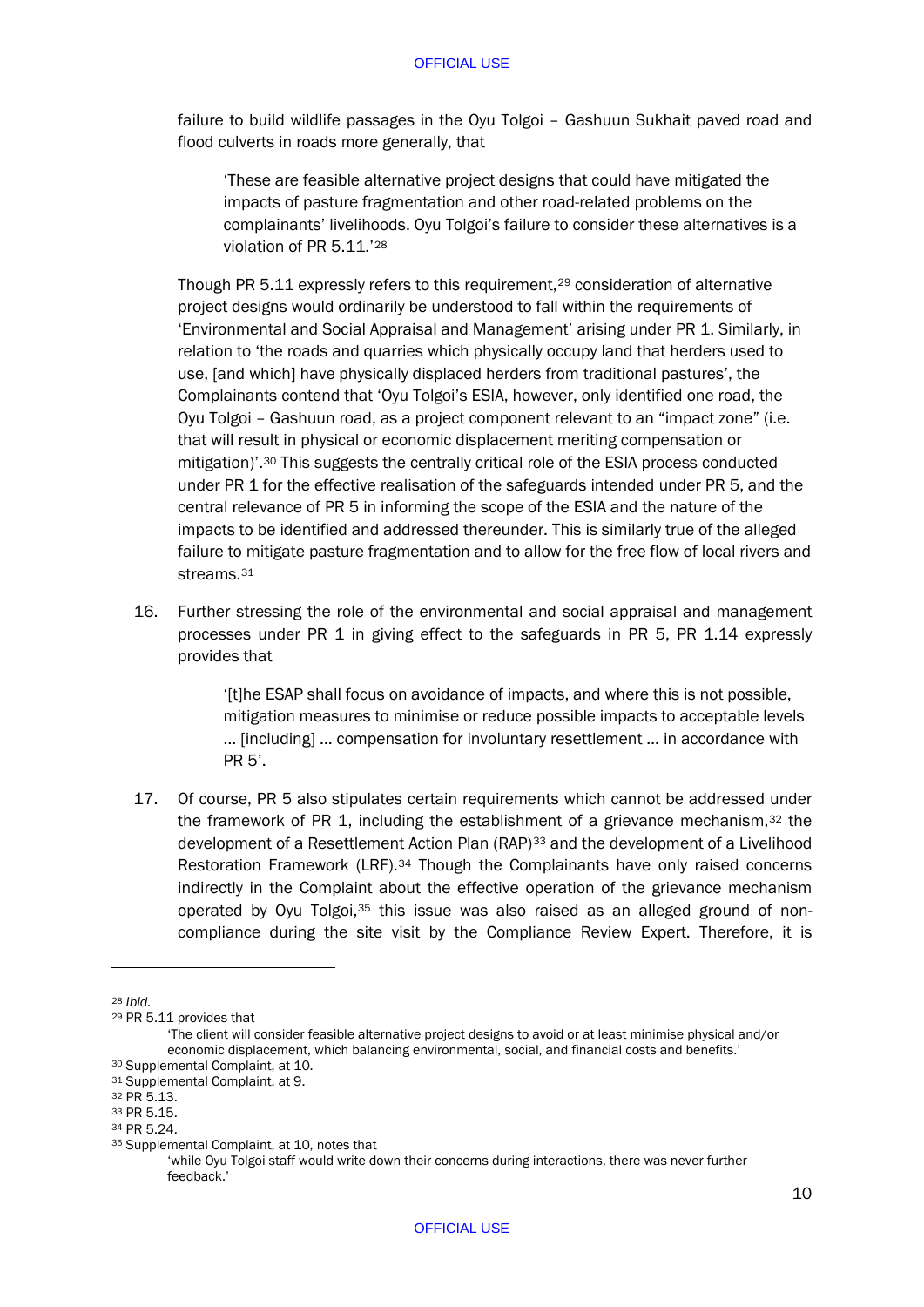necessary in the course of this Compliance Review process to examine whether the Bank has taken reasonable measures to ensure the establishment of a grievance mechanism that is adequate 'to receive and address in a timely fashion specific concerns about compensation and relocation that are raised by displaced persons and/or members of host communities'.<sup>[36](#page-13-0)</sup> However, this issue can best be determined as part of the examination of compliance with PR 10.[37](#page-13-1)

- 18. The Complaint also expressly alleges non-compliance with the requirement under PR 5.39 to '[p]romptly compensate economically displaced persons for loss of assets or access to assets at full replacement cost',[38](#page-13-2) which requires an examination of the adequacy of the RAP.[39](#page-13-3) More specifically, the Complaint claims that, 'in violation of PR 5.39, Oyu Tolgoi's compensation and resettlement scheme does not include compensation for loss of livestock from impacts associated with project-related roads'.[40](#page-13-4) Of course, such examination is closely linked to the examination required as part of this Compliance Review process of the adequacy of the ESIA, which is expected to identify all project-related impacts including physical or economic displacement.
- 19. Therefore, it is necessary to examine the ESIA, and the ESAP to which it gave rise, to determine whether the likely impacts of project-related roads related to economic displacement and involuntary resettlement were adequately assessed and addressed. In addition, it is necessary to determine the adequacy of the compensation arrangements provided for in the RAP.

# PR 7: Indigenous Peoples

20. The position regarding the applicability of PR 7 of the ESP on *Indigenous Peoples* is rather less clear. The Complainants contend that 'despite the herders' distinct nomadic pastoralist identity, neither Oyu Tolgoi nor the EBRD undertook any analysis to determine whether the nomadic herders should be recognized as indigenous peoples under PR 7' and, thus, that they 'failed to afford the herders the protections provided for by PR 7', including such requirements as

> 'that free, prior and informed consent is obtained, that the indigenous peoples are given an opportunity for informed participation, that efforts are made to avoid or at least minimize the size of the indigenous land to be used and that indigenous peoples are provided with compensation, whether in cash, land or in kind, as well as culturally appropriate development opportunities.<sup>'[41](#page-13-5)</sup>

<span id="page-13-0"></span><sup>36</sup> PR 5.13.

<span id="page-13-1"></span><sup>&</sup>lt;sup>37</sup> PR 10.24 – PR 10.25 set out in detail the nature of the requirement for the client to establish an effective grievance mechanism. See further below.

<span id="page-13-2"></span><sup>38</sup> Supplemental Complaint, at 9-10.

<span id="page-13-3"></span><sup>39</sup> On this interpretation of alleged non-compliance with PR 5, see further EAR, at 17, para. 40.

<span id="page-13-4"></span><sup>40</sup> Supplemental Complaint, at 10.

<span id="page-13-5"></span><sup>41</sup> Supplemental Complaint, at 11, where the Complainants refer to the additional safeguards provided under PR 7.31 and 7.33.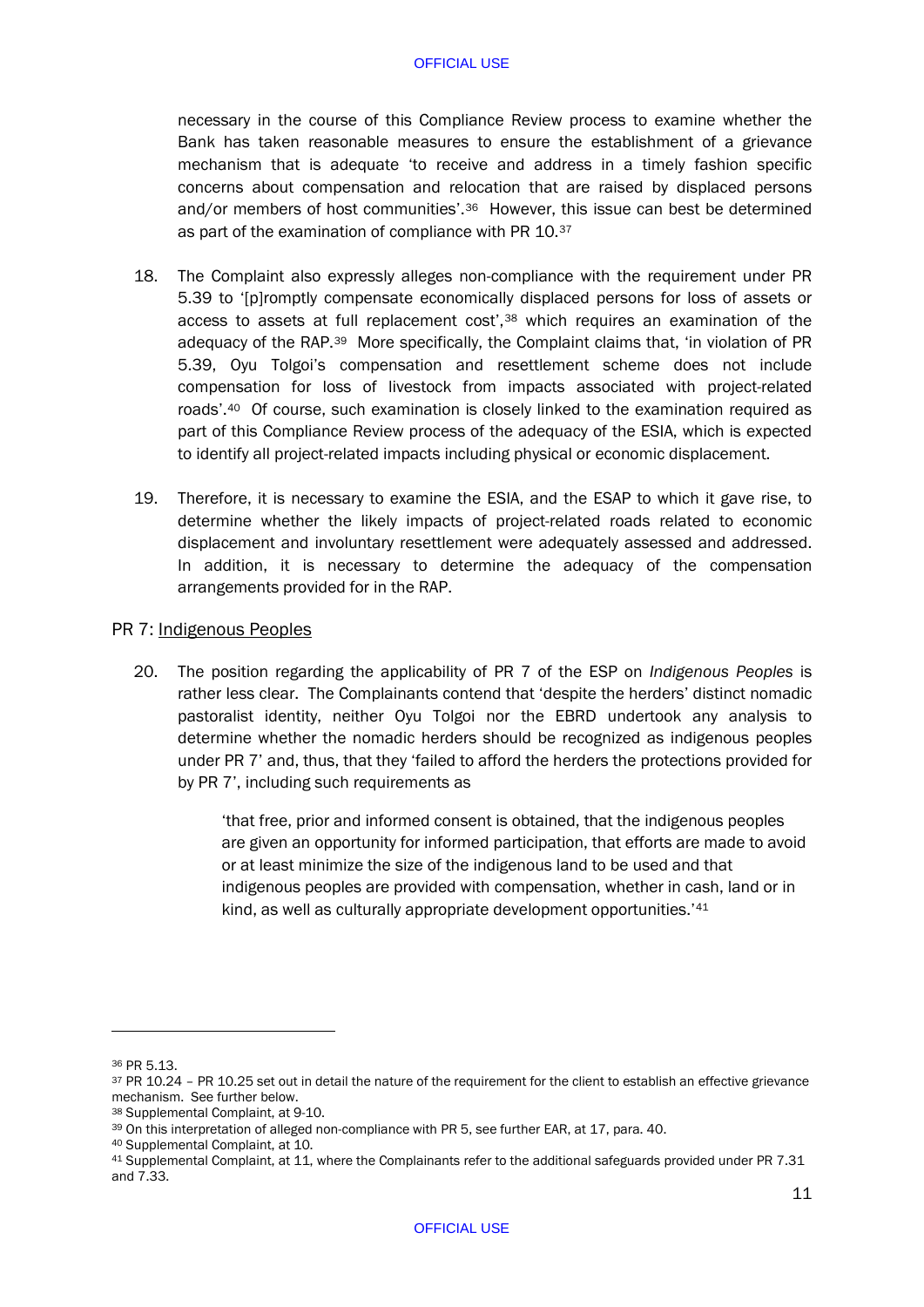In terms of the particular details of the alleged non-compliance, the Complainants argue that 'Oyu Tolgoi failed to fulfil these requirements in relation to the project and, more specifically, the project-related roads'.<sup>[42](#page-14-0)</sup>

- 21. As regards the difficult question of whether the herders of the South Gobi fall within the definition of "Indigenous Peoples" provided in the ESP,<sup>[43](#page-14-1)</sup> the Complainants point out that they 'self-identify as traditional, nomadic pastoralists with an ancient culture', and that 'they maintain an intimate attachment to distinct ancestral territories in and surrounding the project area' which 'is displayed in a seasonal and cyclical migration from one traditional location to the next' and 'by the sacred status of various sites'.[44](#page-14-2) In addition, they note that the herders 'descend from, and are themselves, nomadic pastoralists who have pursued traditional, non-wage subsistence strategies for centuries' and 'are separated from mainstream culture by distinct cultural and economic customs, namely a nomadic lifestyle rooted in a natural-resource based livelihood that is tied to the geographic area they inhabit'.[45](#page-14-3) Finally, the Complainants argue that the herders possess a 'particularized dialect' involving 'use of words and phrases not heard in the mainstream Mongolian language [which] distinguishes them from the rest of the country'.[46](#page-14-4)
- 22. However, while these characteristics correspond closely with those listed in the ESP as relevant for the identification of "Indigenous Peoples",<sup>[47](#page-14-5)</sup> it should be noted that, under the particular formulation of the definition provided in the ESP, such relevance only becomes pertinent once the project-affected persons in question have been established to be 'a social and cultural minority group, distinct from dominant groups within national societies'.<sup>48</sup> It is questionable whether herders could be considered such a 'minority group' within Mongolia, and especially in the South Gobi region, and thus as "Indigenous Peoples" for the purposes of PR  $7.49$  For example. UN figures from 2013 suggest that approximately 40 percent of all Mongolians are currently involved in

1

<span id="page-14-4"></span><sup>46</sup> Supplemental Complaint, at 11.

<span id="page-14-0"></span><sup>42</sup> Supplemental Complaint, at 12.

<span id="page-14-1"></span><sup>43</sup> PR 7.10.

<span id="page-14-2"></span><sup>44</sup> Supplemental Complaint, at 11.

<span id="page-14-3"></span><sup>45</sup> Supplemental Complaint, at 11.

<span id="page-14-5"></span><sup>47</sup> PR 7.10.

<span id="page-14-6"></span><sup>48</sup> PR 7.10 provides in full:

<sup>&#</sup>x27;In the Policy and this PR, the term "Indigenous Peoples" is sued in a technical sense to refer to a social and cultural minority group, distinct from dominant groups within national societies, possessing the following characteristics in varying degrees:

<sup>•</sup> self-identification as members of a distinct indigenous ethnic or cultural group and recognition of this identity by others

<sup>•</sup> collective attachment to geographically distinct habitats, traditional lands or ancestral territories in the project area and to the natural resources in these habitats and territories

<sup>•</sup> descent from populations who have traditionally pursued non-wage (and often nomadic / transhumant) subsistence strategies and whose status was regulated by their own customs or traditions or by special laws or regulations

<sup>•</sup> customary cultural, economic, social, or political institutions that are separate from those of the dominant society or culture

<sup>•</sup> a distinct language or dialect, often different from the official language or dialect of the country or

<span id="page-14-7"></span>region. 49 Ethnic groups traditionally recognised as "Indigenous Peoples" in Mongolia include, for example, the Durbet, Bayad, Buryat and Dariganga Mongols, as well as Tuvinians, Urianhais, Hotons, Duhkas or Evenk, or the Oirats of Western Mongolia:<http://minorityrights.org/country/mongolia/>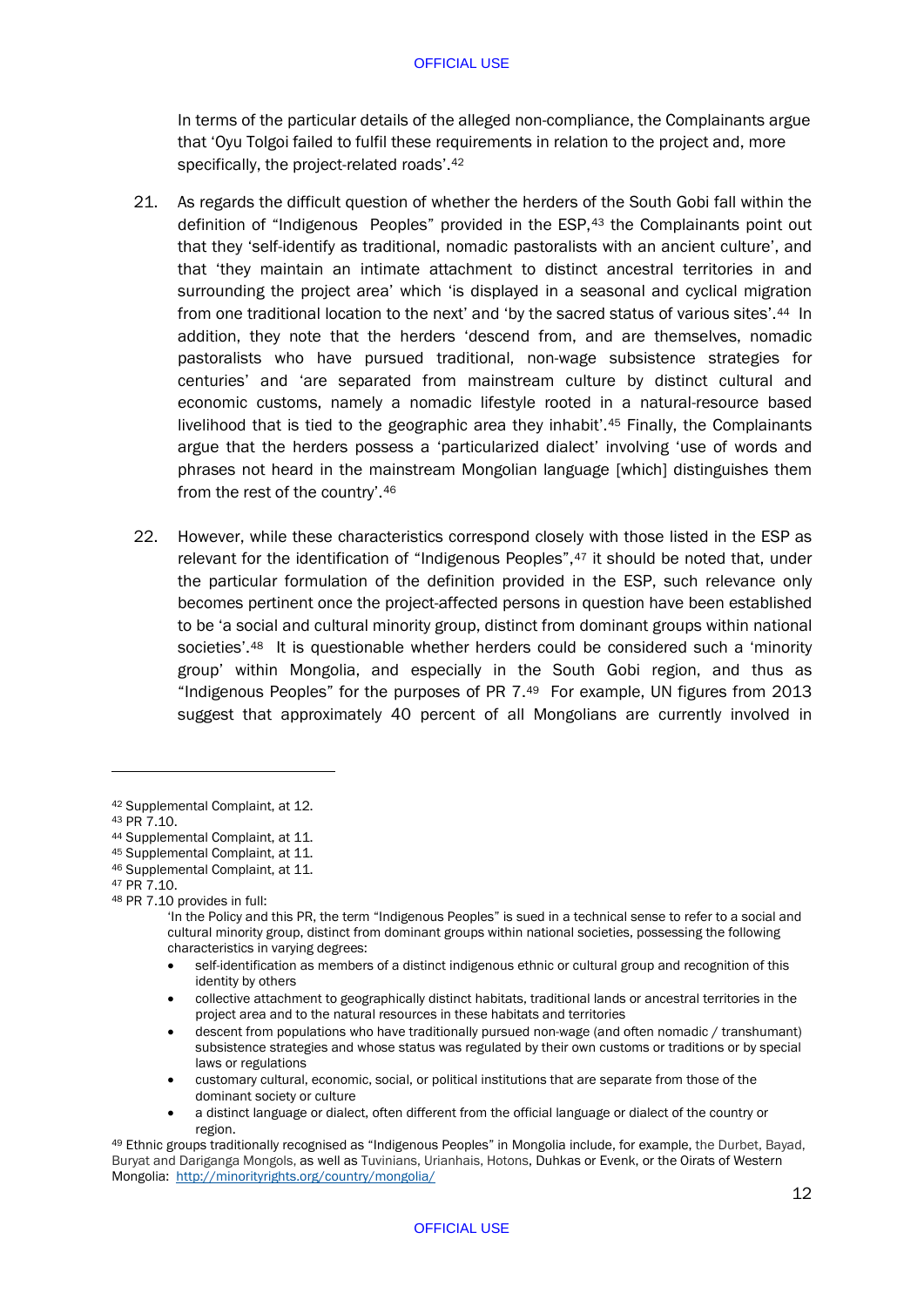herding for their primary livelihood.<sup>[50](#page-15-0)</sup> Moreover, Mongolia's traditional pastoralist lifestyle based upon nomadic livestock herding continues to provide the predominant cultural identity nationally.[51](#page-15-1) Indeed, the Pastureland and Livelihood Improvement Strategy prepared as part of the Project's overall environmental and social appraisal highlights the continuing importance of the livestock sector, and thus the social prevalence of herding as a lifestyle in the impacted *soums*.[52](#page-15-2) This situation appears to be at odds with the spirit and intent of PR 7, which recognises 'Indigenous Peoples, as social groups with identities that are distinct from dominant groups in national societies', though it also recognises that they 'are often among the most marginalised and vulnerable segments of the population'.[53](#page-15-3) This statement suggests that "Indigenous Peoples" are afforded special protection on account of their inherent vulnerability due to their minority status, their cultural distinctiveness from dominant groups, and their resulting marginalisation within national society. This is a widely held view among mining concerns. For example, the latest practice guidelines issued by the International Council on Mining and Metals, a mining industry body, explains that 'Indigenous Peoples have historically been disadvantaged, discriminated against and dispossessed of their land, and continue to be disadvantaged relative to most other sections of society'.[54](#page-15-4)

The position in international law would appear to support the requirement that, in order to comprise "Indigenous Peoples", a group should comprise a minority or distinct group which has been colonised or otherwise subjugated and which faces the risk of discrimination at the hands of a dominant majority.[55](#page-15-5) For example, the 1989 International Labour Organisation (ILO) Convention 169 on Indigenous and Tribal Peoples,<sup>[56](#page-15-6)</sup> the leading international treaty instrument on the rights of indigenous peoples, defines such groups having regard to their being either:

(i) 'tribal peoples in independent countries whose social, cultural and economic conditions *distinguish them from other sections of the national community*, and whose status is regulated wholly or partially by their own customs or traditions or by special laws or regulations'[57](#page-15-7) or

<span id="page-15-2"></span><sup>52</sup> The Pastureland and Livelihood Improvement Strategy explains, at 27, para. Annex A, that

'Agricultural sector plays important role for nation's economy, 40% of the workforce is directly dependent on the sector. As for OT mine impacted *soums* Bayan Ovoo, Manlai and Khanbogd, livestock sector is the single largest contributor to the economic output with production of 94%, 96% and 94% respectively. (Recent SIA report)

<span id="page-15-3"></span>53 PR 7.2.

-

<span id="page-15-5"></span><sup>55</sup> It should be noted, however, that PR 7.9 takes the position adopted by the UN-system, *i.e.* that

<span id="page-15-6"></span>56 Available at[: http://www.ilo.org/dyn/normlex/en/f?p=NORMLEXPUB:12100:0::NO::P12100\\_ILO\\_CODE:C169](http://www.ilo.org/dyn/normlex/en/f?p=NORMLEXPUB:12100:0::NO::P12100_ILO_CODE:C169)

<span id="page-15-0"></span><sup>50</sup> UN Stats., *2013 World Statistics Pocketbook Country Profile: Mongolia*(2013), available at: <http://unstats.un.org/unsd/pocketbook/PDF/2013/Mongolia.pdf>

<span id="page-15-1"></span><sup>51</sup> See, for example, Asia-Pacific Network for Global Climate Change, *Can Traditional Livelihoods and Mining Co-exist in a Changing Climate: Strengthening Public-Private Partnerships in Mongolia to Reduce Risk and Address Loss and Damage* (Final Report, 2014), at 8, available at[: http://www.apn-gcr.org/resources/items/show/1938](https://email.ucc.ie/owa/redir.aspx?SURL=oN6_Tg-St_82a1XtEQ9LHkM3jhtoKlmMZ7rWclKTJszNQxx0SNPSCGgAdAB0AHAAOgAvAC8AdwB3AHcALgBhAHAAbgAtAGcAYwByAC4AbwByAGcALwByAGUAcwBvAHUAcgBjAGUAcwAvAGkAdABlAG0AcwAvAHMAaABvAHcALwAxADkAMwA4AA..&URL=http%3a%2f%2fwww.apn-gcr.org%2fresources%2fitems%2fshow%2f1938)

<span id="page-15-4"></span><sup>54</sup> International Council on Mining & Metals (ICMM), *Good Practice Guide – Indigenous Peoples and Mining* (2nd ed., 2015), at 10.

<span id="page-15-7"></span><sup>57</sup> Article 1(a) (emphasis added). It should be noted that a 'tribe' usually refers to a group that is distinct from and not integrated into mainstream national society. See, for example, S. Corry, *Tribal Peoples for Tomorrow's World* (Freeman Press, 2011).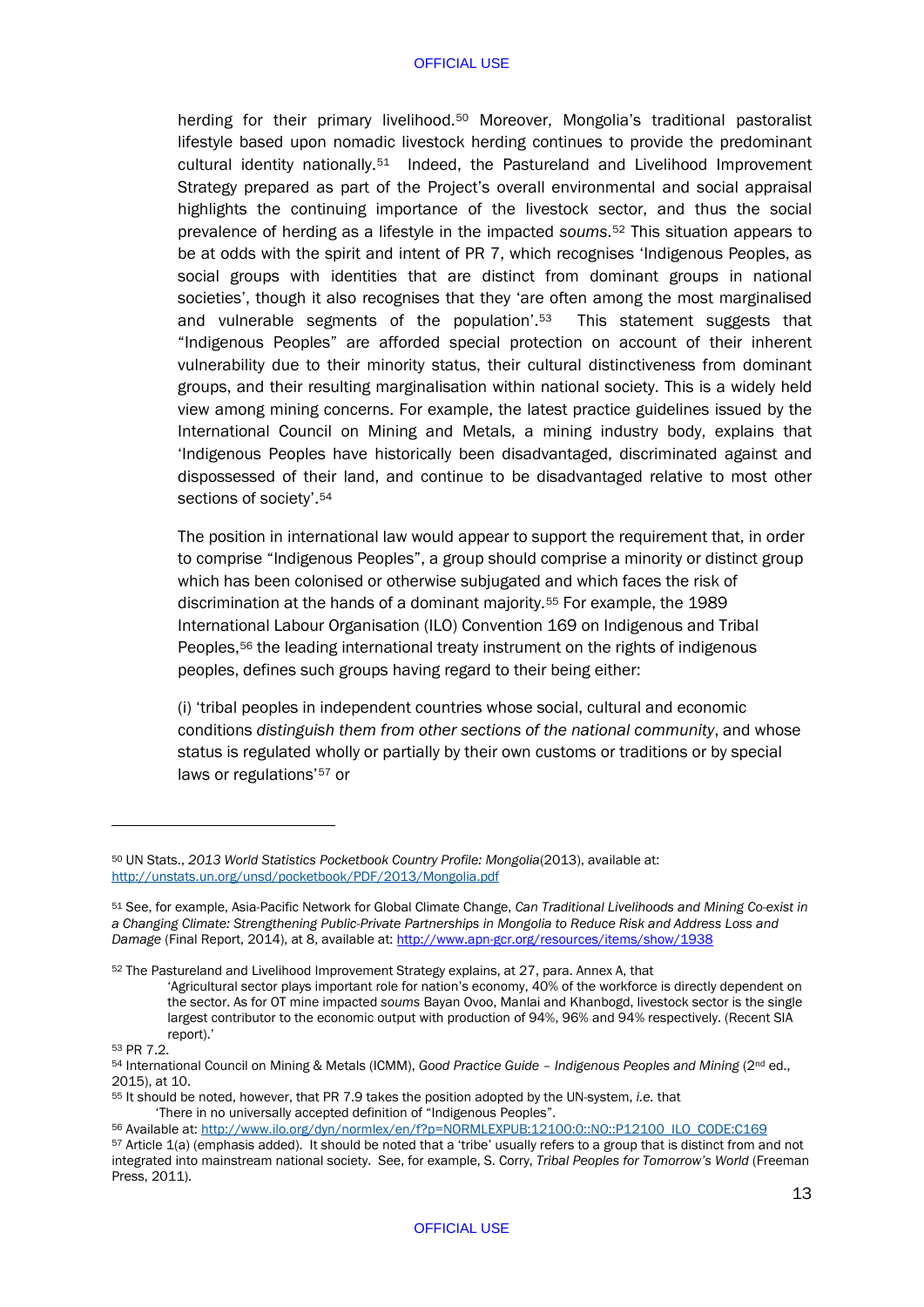(ii) native to a country at 'the time of *conquest or colonisation* or the establishment of present state boundaries and who, irrespective of their legal status, retain some or all of their own social, economic, cultural and political institutions'. [58](#page-16-0)

In addition, ILO Convention 169 also identifies as one of the key principles guiding the application of the Convention that indigenous peoples 'shall enjoy the full measure of human rights and fundamental freedoms *without hindrance or discrimination'*,[59](#page-16-1) which suggests strongly that they would normally comprise an oppressed or disadvantaged minority. Similarly, the United Nations (UN) Declaration on the Rights of Indigenous Peoples,<sup>[60](#page-16-2)</sup> adopted by the UN General Assembly in 2007, notably avoids the inclusion of any definition of "Indigenous Peoples", [61](#page-16-3) but instead stresses the right to be free from discrimination.[62](#page-16-4)

<span id="page-16-7"></span>23. Given the general lack of clarity surrounding the definition and scope of "Indigenous Peoples",[63](#page-16-5) and the resulting uncertainty over whether Mongolian herders might be covered by PR 7, it would be inappropriate, on the facts of the present Complaint, for the Compliance Review Expert to consider the alleged '[f]ailure to properly identify nomadic herders as indigenous peoples' for the purposes of establishing noncompliance on the part of the Bank. This issue was addressed in the ESIA from the outset, where it was concluded in Section A in relation to EBRD Performance Requirement 7 on Indigenous Peoples that

> 'There are no indigenous peoples associated with this Project. Herder communities are part of the mainstream of Mongolian society from an ethnic and cultural perspective. Herder communities are treated as a "vulnerable group" within the ESIA given the pressures being placed on their traditional lifestyle by economic development and social changes.'[64](#page-16-6)

Though PR 7.8 expressly provides that '[t]he applicability of this PR will be determined by the Bank during the environmental and social appraisal process according to the criteria outlined', the ESIA Gap Analysis had little difficulty in establishing that

<span id="page-16-0"></span><sup>58</sup> Article 1(b) (emphasis added).

<span id="page-16-1"></span><sup>59</sup> Article 3(1), (emphasis added).

<span id="page-16-2"></span><sup>60</sup> Available at[: http://www.un.org/esa/socdev/unpfii/documents/DRIPS\\_en.pdf](http://www.un.org/esa/socdev/unpfii/documents/DRIPS_en.pdf)

<span id="page-16-4"></span><span id="page-16-3"></span><sup>61</sup> The UN Permanent Forum on Indigenous Issues explains that '[c]onsidering the diversity of indigenous peoples, an official definition of "indigenous" has not been adopted by any UN-system body'. See UNPFII Fact Sheet: *Indigenous Peoples, Indigenous Voices*, available at: [http://www.un.org/esa/socdev/unpfii/documents/5session\\_factsheet1.pdf](http://www.un.org/esa/socdev/unpfii/documents/5session_factsheet1.pdf) <sup>62</sup> See Article 2 which provides:

<sup>&#</sup>x27;Indigenous peoples and individuals are free and equal to all other peoples and individuals and have the right to be free from any kind of discrimination, in the exercise of their rights, in particular that based on their indigenous origin or identity.'

See also Preamble, para. 4.

<span id="page-16-5"></span><sup>63</sup> For example, a recent guidance document prepared by the World Bank Inspection Panel notes that 'Panel cases have shown that the classification of groups as Indigenous Peoples is a complex process' and, further, that '[i]t is often difficult to ascertain whether a certain group possesses the distinguishing characteristics under the policy'. See World Bank Inspection Panel, *Indigenous Peoples* (Emerging Lessons Series No. 2, October 2016) at 5-6.

<span id="page-16-6"></span><sup>&</sup>lt;sup>64</sup> Chapter A2: Policy and Legal Framework, at 27, para. 2.8.2. See also in relation to IFC Performance Standard 7, Chapter A2: Policy and Legal Framework, at 23, para. 2.8.1.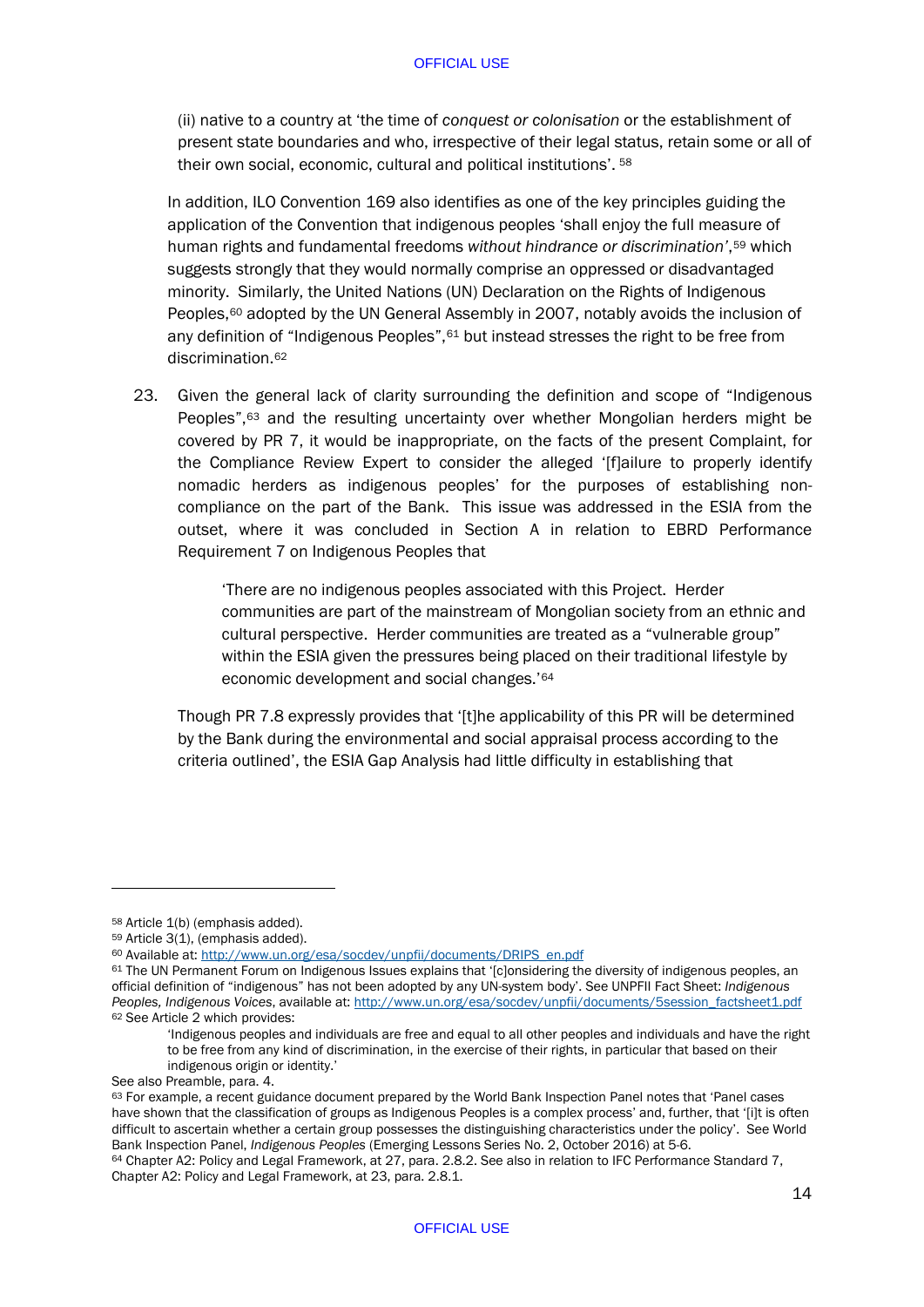'[b]ased on the IFC and EBRD definitions, there are no Indigenous Peoples in the Project Area. Pastoralists and nomadic herders within the Project Impact Area will be considered as a "vulnerable group" for the purposes of the ESIA.'[65](#page-17-0)

On this basis, the Compliance Review Expert has determined that it was not necessary in this instance to retain an Indigenous Peoples expert as suggested by the Eligibility Assessment Report and requested in subsequent comments received from the Complainants.[66](#page-17-1)

24. In such circumstances, the Bank must be permitted some margin of discretion in deciding whether to apply PR 7. However, this does not mean that the standards of protection provided under PR 7 are irrelevant. The defining objective of PR 7 is to address the particular and special vulnerability of certain communities due to the nature of their 'natural resource-based livelihoods'.<sup>[67](#page-17-2)</sup> Therefore, regardless of whether or not the Mongolian herders affected by the present project formally qualify as "Indigenous Peoples" for the purposes of PR 7, the safeguard standards set out therein ought to inform the nature and scope of the ESIA required under PR 1, and any further protection provided under other relevant and applicable  $PRs$ ,<sup>[68](#page-17-3)</sup> to the extent that the herders share any of the characteristics and vulnerabilities commonly associated with "Indigenous Peoples". To deny non-qualifying herders all such protection would involve the interpretation and application of the ESP in an arbitrary and inequitable manner. For example, the safeguards set out in PR 8 regarding the conservation and protection of cultural heritage should apply having particular regard to the special nomadic pastoralist identity of the herders, regardless of whether or not they qualify as "Indigenous Peoples".[69](#page-17-4) In should be noted that, when faced with difficult determinations of the indigenousness of project-affected persons, it has often been the practice of the World Bank to apply a "functional equivalent" methodology and, though the Inspection Panel has expressed concerns about such an approach, it's application

<span id="page-17-0"></span><sup>65</sup> Citrus, *Oyu Tolgoi Project ESIA Gap Analysis* (30 March 2010), at 18, para. 6.2.1.

<span id="page-17-1"></span><sup>66</sup> See EAR ToRs, para. 15(f) and Complainants' Comments on the Draft Compliance Review Report (6 August 2016), at 19. It should be noted that para. 15 of the ToRs contained in the EAR suggests steps that the Compliance Review Expert "may" take in the conduct of the Compliance Review. The Complainants point out, at 30, that para. 28(b) of the 2009 PCM RPs provides that

<sup>&#</sup>x27;The terms of reference for a Compliance Review will identify the type of expertise required to carry out the review, as well as the scope and time frame for the review.'

However, this provision should be read in conjunction with the broad freedom of action granted to the Compliance Review Expert in the conduct of the Compliance Review, under PCM RP para. 37, for example. The fact that it was never intended to restrict the freedom of action of the Compliance Review Expert on the basis of the cursory, *prima facie* examination of the facts of the Complaint conducted by the Eligibility Assessor is borne out by paras. 13 and 14 of the ToRs, contained in the EAR, at 99. 67 PR 7.3. See also PR 7.2 which notes that such groups

<span id="page-17-3"></span><span id="page-17-2"></span><sup>&#</sup>x27;are particularly vulnerable if their lands and resources are transformed, encroached upon by those who are not members of their communities, or significantly degraded.' <sup>68</sup> Indeed, PR 7.8 expressly advises that

<sup>&#</sup>x27;Implementation of the actions necessary to meet these requirements is to be managed in accordance with this PR, and PRs 1, 5, 8 and 10 as appropriate.'

<span id="page-17-4"></span><sup>69</sup> This is the case even though conservation of cultural heritage under the ESP is closely linked to the protection afforded to "Indigenous Peoples". For example, PR 8.3 includes among the relevant national laws that might apply to cultural heritage 'laws relating to the protection of Indigenous Peoples', while PR 8.8 includes within the scope of application of PR 8 projects that 'may have an adverse impact on the culture, knowledge and practices of Indigenous Peoples'.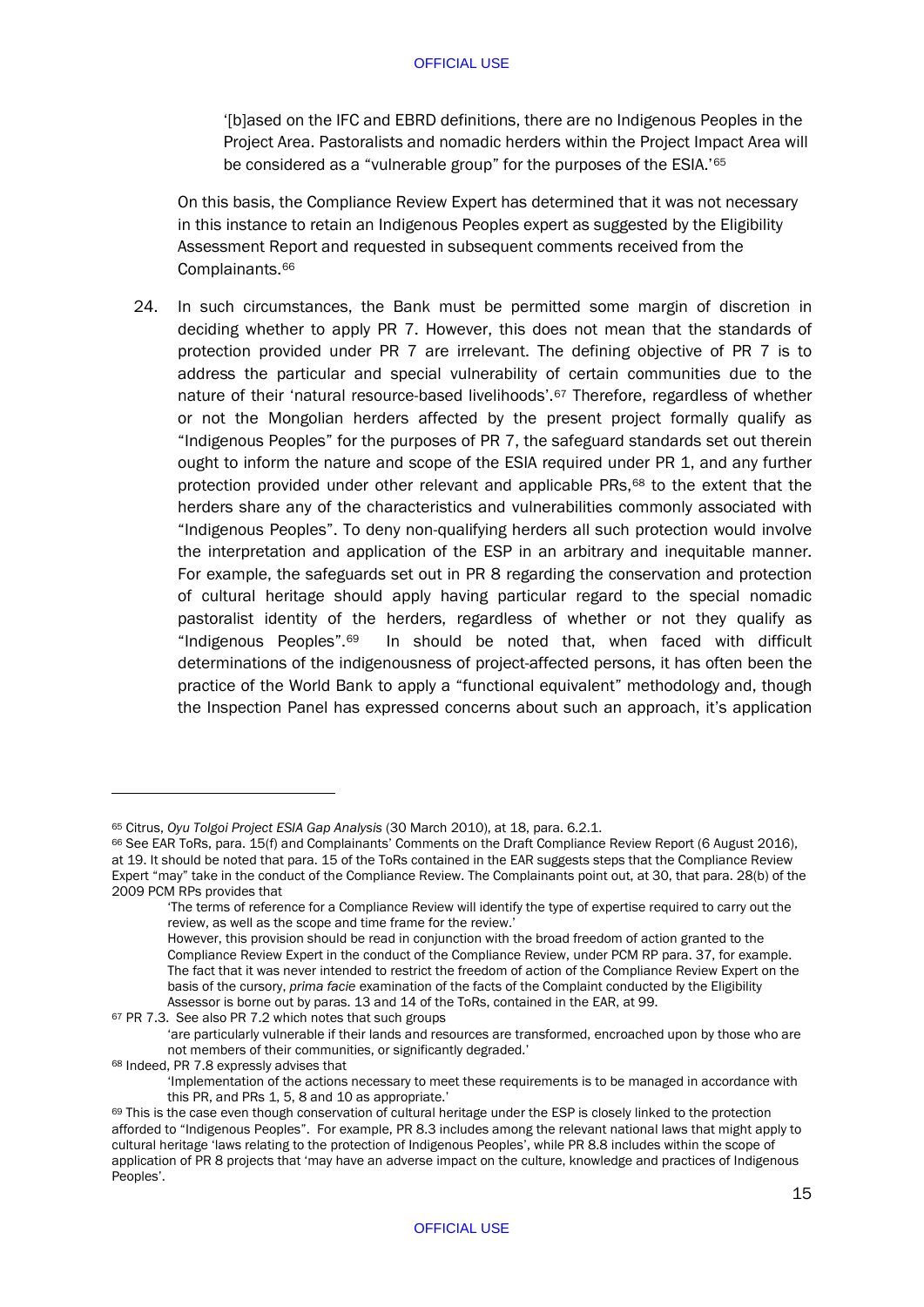in the current Complaint would not give rise to the potential instances of noncompliance which have been associated with a functional equivalent approach.[70](#page-18-0)

25. Indeed, rigorous application of the safeguards afforded to herders under the ESP, in light of the inherent vulnerability to project impacts of a nomadic pastoralist community, should mean that the vexed question of their qualification as "Indigenous Peoples" less central to the effective protection of their interests. The requirement under PRs 7.31 and 7.33 that free, prior and informed consent (FPIC) is obtained in the case of Indigenous Peoples[71](#page-18-1) is commonly understood to mean that there should be 'no coercion, intimidation or manipulation' of indigenous communities and that Client engagement with such communities should involve significantly enhanced consultation and participation.[72](#page-18-2) It is instructive in this regard that the World Bank Inspection Panel's recent guidance on Indigenous Peoples extols 'Free, Prior and Informed Consultations', as

> 'An effective and extended consultation process provides Indigenous peoples with opportunities to actively participate in decision making for projects that may impact them negatively or positively, and to have their views reflected in project design and implementation arrangements.'[73](#page-18-3)

One might reasonably expect that all consultations with project affected persons, and especially particularly vulnerable persons, should be conducted in this manner.

26. That the interests of vulnerable groups should be assessed and addressed by means of the environmental and social appraisal and management processes under PR 1 is clearly established by PR 1.14, which sets out in detail the issues to be covered by the ESAP. It provides, *inter alia*, that

> 'Where stakeholder groups were identified as disadvantaged or vulnerable during the appraisal process, the ESAP will include differentiated measures so that adverse impacts do not fall disproportionately on them, and they are not disadvantaged in sharing any development benefits and opportunities resulting from the project.'[74](#page-18-4)

[http://www.un.org/esa/socdev/unpfii/documents/resource\\_kit\\_indigenous\\_2008.pdf](http://www.un.org/esa/socdev/unpfii/documents/resource_kit_indigenous_2008.pdf)

<span id="page-18-0"></span><sup>70</sup> World Bank Inspection Panel, *Indigenous Peoples* (Emerging Lessons Series No. 2, October 2016) at 6. As regards potential pitfalls, this guidance document outlines, at 8, that:

<sup>&#</sup>x27;Panel investigations have found particular instances of non-compliance with the policy with respect to: (i) consulting with individuals or segments of the community who are not the legitimate representatives chosen by the indigenous community; (ii) not providing information to Indigenous Peoples in a culturally appropriate manner, form and language, thereby reducing their opportunities to influence project design and implementation; and (iii) assuming that an agreement to discuss the project and an early interest in it

constitutes broad community support.' 71 Emphasised in Supplemental Complaint, at 11.

<span id="page-18-2"></span><span id="page-18-1"></span><sup>72</sup> Department of Economic and Social Affairs of the United Nations, *Resource Kit on Indigenous Peoples' Issues* (United Nations, New York, 2008), at 18, available at:

See also, *Report of the International Workshop on Methodologies Regarding Free, Prior and Informed Consent*, UN Doc E/C.19/2005/3 (2005), which states that

<sup>&#</sup>x27;Consultation and participation are crucial components of a consent process. Consultation should be undertaken in good faith. The parties should establish a dialogue allowing them to find appropriate solutions in an atmosphere of mutual respect in good faith, and full and equitable participation'.

<span id="page-18-4"></span><span id="page-18-3"></span><sup>73</sup> World Bank Inspection Panel, *Indigenous Peoples* (Emerging Lessons Series No. 2, October 2016) at 7-8. 74 PR 1.14 elsewhere provides that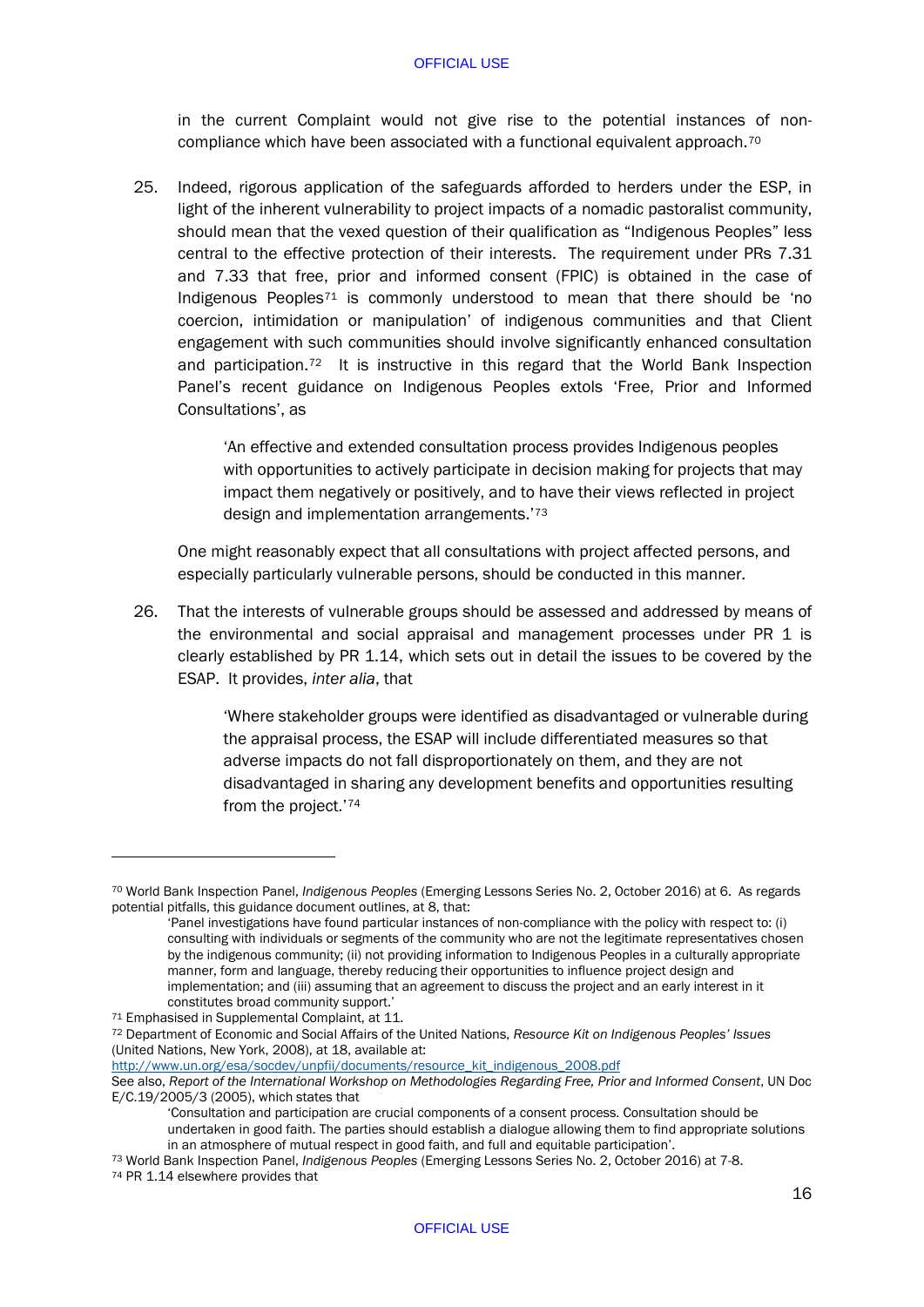<span id="page-19-3"></span>27. Therefore, it is necessary to examine the adequacy of the ESIA, and of the ESAP to which it gave rise, to determine whether the measures intended to assess and address the potential impacts of project-related roads took appropriate account of the particular vulnerability of herders and their natural resource-based lifestyle and livelihood.

## PR 8: Cultural Heritage

-

28. There can be no doubt that the traditional knowledge, skills and practices of nomadic pastoralism practised by the herders of the South Gobi qualify as cultural heritage under PR 8 of the  $ESP^{75}$  For the purposes of PR 8, "cultural heritage" is defined as 'a group of resources inherited from the past which people identify, independently of ownership, as a reflection and expression of their constantly evolving values, beliefs, knowledge and traditions'.<sup>76</sup> Of greater relevance to the present Complaint, one category, "intangible cultural heritage", is understood to mean

> 'the practices, representations, expressions, knowledge, skills – as well as the instruments, objects, artefacts and cultural spaces associated therewith – that communities, groups and, in some cases, individuals recognise as part of their cultural heritage and which are transmitted from generation to generation.'[77](#page-19-2)

29. Helpfully, PR 8 makes it quite clear that the safeguards contained therein are to be given effect by means of environmental and social appraisal under PR 1 and consultation with affected communities under PR 10. Though the present Project could not easily be regarded as falling within any of the three specific categories enumerated under PR 8.8, PR 8.9 goes on to provide that

> 'The applicability of this PR in other cases will be determined by the Bank during the environmental and social appraisal process. … If applicable, the Bank will agree with the client how the requirements of this PR will be addressed and managed as part of the client's overall Environmental and Social Action Plan (ESAP) … The environmental and social appraisal and management requirements are outlined in PR 1 and PR 10.'

As regards screening for risks to cultural heritage, PR 8.10 dictates that, '[a]t an early stage of the environmental and social appraisal (see PR 1), the client will identify if any cultural heritage is likely to be adversely affected by the project'. Where the screening suggests that impacts on cultural heritage cannot be avoided, PR 8.13 requires that

'the client will … undertake studies to assess potential impacts and, if necessary, the required changes in design. The scope of these studies will be agreed with the EBRD on a case-by-case basis. The studies will be conducted by qualified and experienced cultural heritage specialists, either as part of the overall environmental and social assessment in accordance with PR 1, or separately.'

<span id="page-19-2"></span><span id="page-19-1"></span><span id="page-19-0"></span><sup>&#</sup>x27;compensation for … impacts on Indigenous Peoples will be carried out in accordance with PR 7'. 75 See Supplemental Complaint, at 12; EAR, at 19-20, paras. 46-49; and OT ESIA, Chapter 11: Cultural Heritage, at 9-10. <sup>76</sup> PR 8.7. <sup>77</sup> PR 8.7.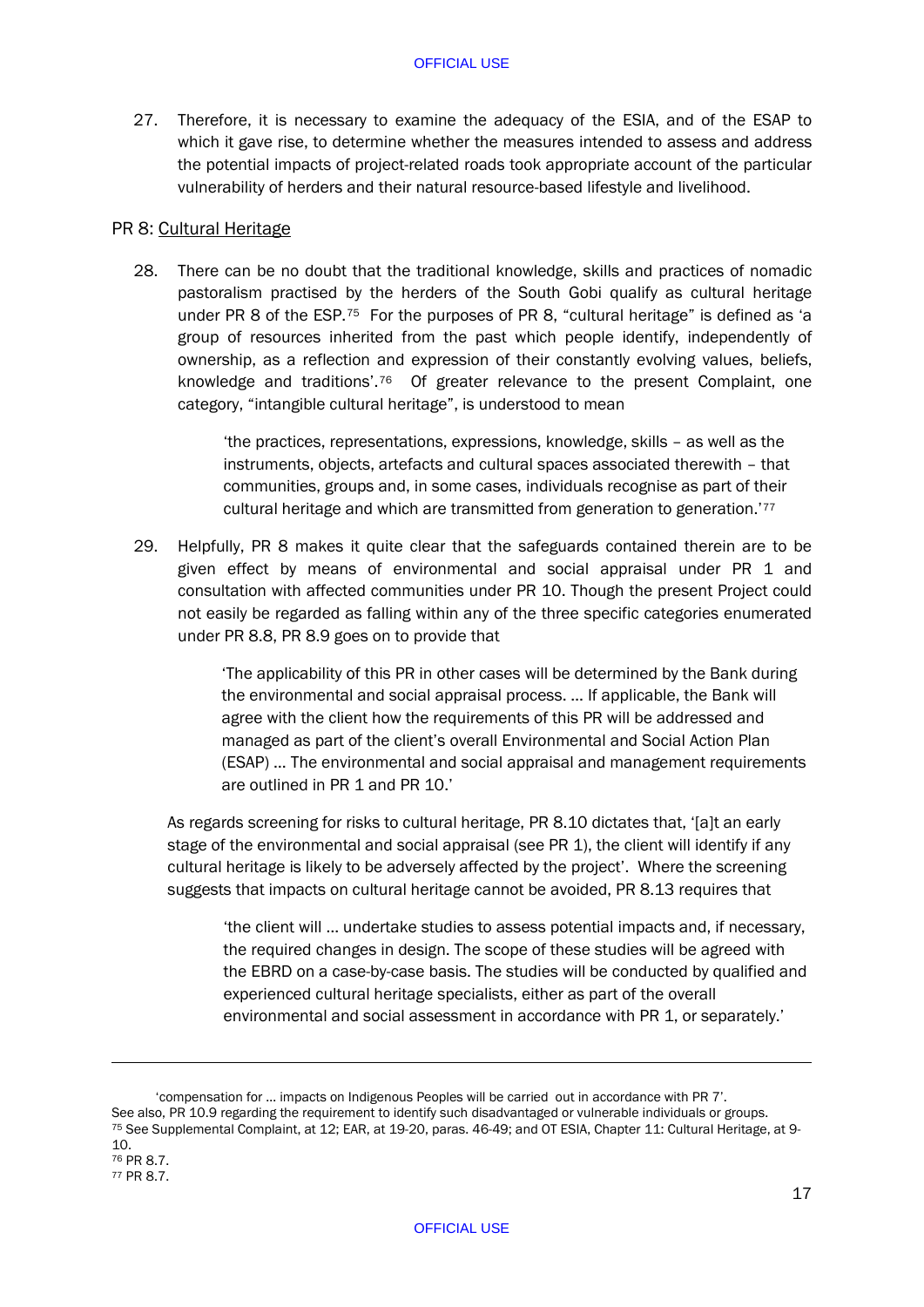Regarding management of the impacts identified in the course of such studies, PR 8.15 provides that

'the client will be required to develop appropriate mitigation measures in order to reduce and mitigate any adverse impacts on the cultural heritage … [which] …might be included in the Environmental and Social Action Plan for the project or in a specific Cultural Heritage Management Plan.'

Likewise, PR 8.17 emphasises the requirement for the client to consult with affected communities in order to identify and ensure effective safeguarding of cultural heritage of importance and further stipulates that '[s]uch consultation must follow the requirements of PR 10 and could be a part of a wider consultation process on the projects' environmental and social impacts in accordance with PR 10'. PR 8.18 further requires that the client must enter into a good faith negotiation with the affected communities and document their informed participation and the successful outcome of the negotiation

'Where a project may significantly damage cultural heritage, and its damage or loss may endanger the cultural or economic survival of communities within the country of operation, who use the cultural heritage for longstanding cultural purposes'.

30. It is therefore necessary to examine whether the potential impacts of the Oyu Tolgoi Project on the cultural heritage of herders were adequately assessed and addressed in the environmental and social appraisal process conducted in accordance with PR 1 and whether adequate consultation took place with the affected communities regarding the outcomes of that process related to cultural heritage. In addition, it is necessary to determine whether PR 8.18 was applicable having regard to the facts of the present Project and, if so, whether good faith negotiations were successfully concluded with the informed participation of the affected communities.

## PR 10: Information Disclosure and Stakeholder Engagement

31. The Complainants list a range of alleged failures regarding PR 10: *Information Disclosure and Stakeholder Engagement,* which they claim amount to breach of PR 10.17 and PR 4.8.[78](#page-20-0) Specifically, they claim that 'Oyu Tolgoi routinely failed to consult herders about the siting of its transport routes, or about appropriate measures to mitigate impacts of these routes, prior to constructing new roads or using the existing ones'.[79](#page-20-1) They further claim that the client does not appear to have 'made any attempt to consult herders regarding the many roads not identified as impact zones'.<sup>[80](#page-20-2)</sup>

<span id="page-20-0"></span><sup>78</sup> Supplemental Complaint, at 10. PR 4.8, which relates to *Community Health, Safety and Security,* sets out the requirement for the client

<sup>&#</sup>x27;to disclose relevant project-related information to enable the affected communities and relevant government agencies to understand these risks and potential impacts, as well as the client's proposed prevention, mitigation and emergency response measures, as appropriate.'

<span id="page-20-1"></span><sup>79</sup> Supplemental Complaint, at 10. It is further noted by the Complainants, *ibid.,* that

<sup>&#</sup>x27;the ESIA does not refer to consultations in relation to other project-related roads.'

<span id="page-20-2"></span><sup>80</sup> Supplemental Complaint, at 10. However, this alleged instance of non-compliance can be more appropriately examined under PR 1.6, relating to the requirement that

<sup>&#</sup>x27;Environmental and social impacts and issues will be appraised in the context of the project's *area of influence*' (emphasis added).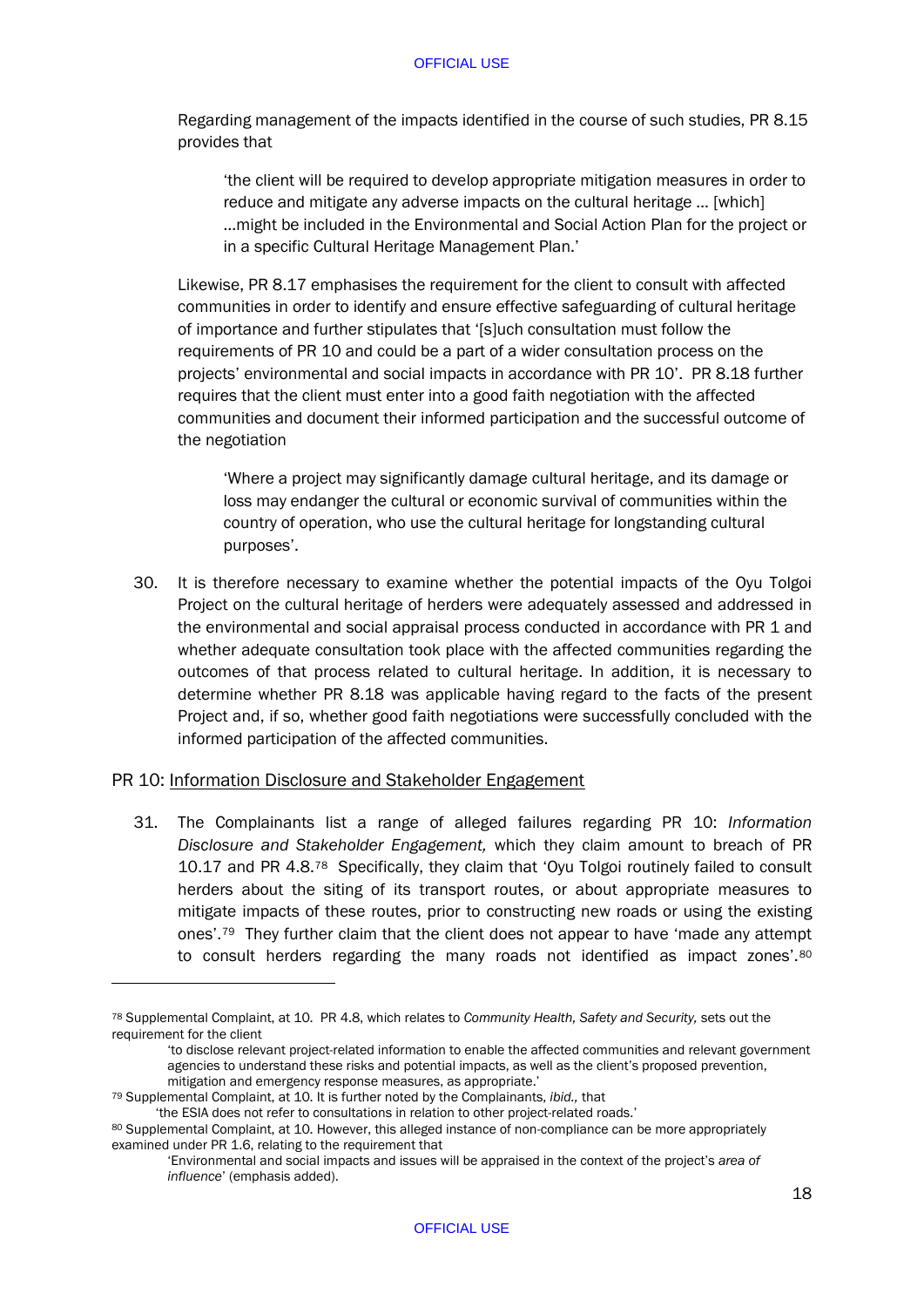Regarding the Oyu Tolgoi – Gashuun Sukhait road, which was included within the area of influence and addressed by the ESIA, the Complainants contend that

'while Oyu Tolgoi claims to have "extensively consulted" with herders along the Oyu-Tolgoi Gashuun road about dust and other road impacts, there is no evidence that these consultations occurred prior to the use of the road or involved questions such as whether the company should take protective measures prior to using the road.'[81](#page-21-0)

Finally, they suggest that the client failed to establish a grievance mechanism that promptly and effectively addressed their concerns, noting that 'while Oyu Tolgoi staff would write down their concerns during interactions, there was never further feedback'.[82](#page-21-1) 

- 32. It is quite clear from the text of PR 10 that 'the process of stakeholder engagement is an essential component of the appraisal, management and monitoring of environmental and social issues' and thus, that PR 10 'should be read in conjunction with PR 1.'[83](#page-21-2) Indeed, stressing the close functional linkages between PRs 1 and 10, PR 10.5 explains that 'the relevant requirements of this PR will be addressed as part of the client's overall environmental and social appraisal process, Environmental and Social Action Plan (ESAP) and/or Management System (outlined in PR 1)'. Highlighting the integrated nature of the various PRs in the ESP, PR 10.19 provides that, '[i]n the case of projects involving involuntary resettlement, affecting Indigenous Peoples or cultural heritage, the client will also apply the special requirements of PR 5, PR 7 and PR 8' in the conduct of its stakeholder engagement activities.
- 33. Generally, for Category A projects PR 10 requires a community engagement process comprising 'a formalised and participatory assessment process' and 'organised and iterative consultation', [84](#page-21-3) and including the provision of ongoing information 'commensurate to the nature of the project and its associated environmental and social impacts', [85](#page-21-4) as well as an effective grievance mechanism. [86](#page-21-5) Such engagement practices must be adequate 'to receive feedback on the effectiveness of the implementation of the mitigation measures in the ESAP as well as the affected communities' ongoing interests and concerns about the project'.[87](#page-21-6) Once again, '[v]ulnerable people may need special attention and could require resources to understand the impacts and to allow meaningful input'.[88](#page-21-7) In case of any doubt regarding the supervisory nature of the Bank's obligations under PR 10, PR 10.7 explains that '[a]s part of its own due diligence, the Bank will assess the level of information disclosure and consultation conducted by the client against the requirements of this PR and may require additional engagement.'

<span id="page-21-0"></span><sup>81</sup> Supplemental Complaint, at 10.

<span id="page-21-1"></span><sup>82</sup> Supplemental Complaint, at 10. See also, EAR, at 21, paras. 53-57, which suggests that, though the Complainants were aware of the formal grievance mechanism established by the client, they found it to be generally unresponsive and ineffective.

<span id="page-21-2"></span><sup>83</sup> PR 10.4.

<span id="page-21-3"></span><sup>84</sup> PR 10.17.

<span id="page-21-4"></span><sup>85</sup> PR 10.21.

<span id="page-21-5"></span><sup>86</sup> PR 10.24 – PR 10.25.

<span id="page-21-7"></span><span id="page-21-6"></span><sup>87</sup> PR 10.21. <sup>88</sup> PR 10.17.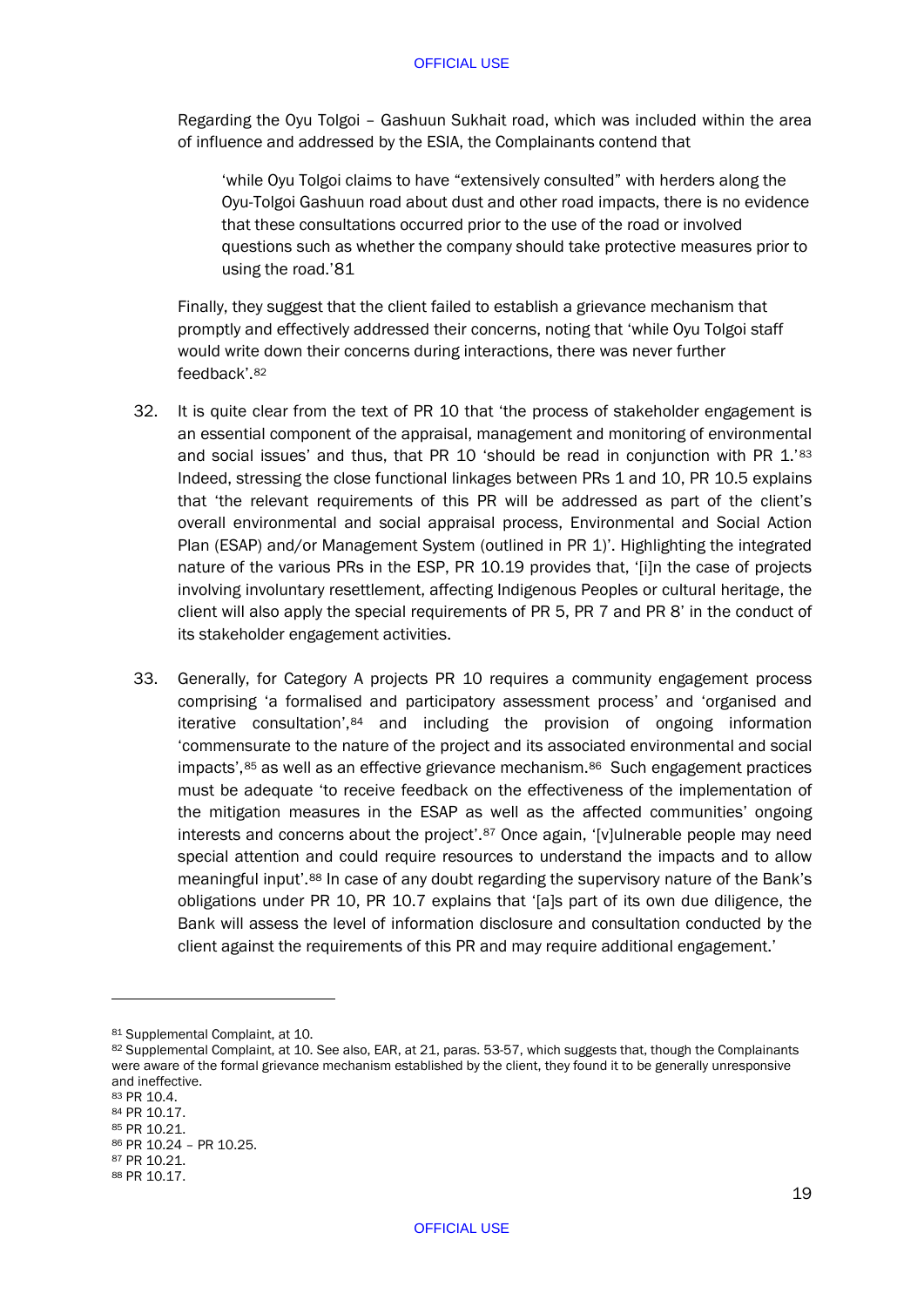34. As regards the specific steps stipulated under PR 10, the client is first of all required to identify stakeholders including, as a priority, 'the various individuals or groups who … are affected or likely to be affected (directly or indirectly) by the project ("affected parties")'.[89](#page-22-0) More particularly, as part of this stakeholder identification process the client is subject to the express requirement to 'identify individuals and groups that may be differentially or disproportionately affected by the project because of their disadvantaged or vulnerable status', and to identify the nature and extent of such potential impacts.[90](#page-22-1) For Category A projects, the client must

> 'engage in a scoping process with identified stakeholders to ensure identification of all key issues to be investigated as part of the Environmental and Social Impact Assessment (ESIA) process … [which] … will also facilitate development of a Stakeholder Engagement Plan for the project.'[91](#page-22-2)

The Stakeholder Engagement Plan (SEP) is intended to set out in detail the arrangements for effective communication with identified stakeholders throughout project preparation and implementation, including those for the establishment and operation of a suitable grievance mechanism.[92](#page-22-3) PR 10.11 once again stipulates special consideration of vulnerable groups in the SEP by specifically providing that

'Where stakeholder groups are identified as disadvantaged or vulnerable, dedicated approaches and an increased level of resources may be needed for communication with such stakeholders so that they fully understand the issues that are potentially affecting them.'

- 35. Secondly, regarding information disclosure, PR 10 requires that the client discloses to stakeholders a comprehensive range of information concerning environmental and social risks and impacts associated with the project 'in a manner that is accessible and culturally appropriate, taking into account any vulnerable people'.[93](#page-22-4) For a Category A project this involves disclosure of the ESAP to the affected parties.[94](#page-22-5)
- 36. Thirdly, PR 10 requires the client to engage in meaningful consultation with stakeholders 'in a manner that provides the affected parties with opportunities to express their views on project risks, impacts and mitigation measures, and allows the client to consider and respond to them'.[95](#page-22-6) The consultation process must be inclusive and culturally appropriate and tailored to 'the needs of any disadvantaged or vulnerable groups'.[96](#page-22-7) Such consultation should begin early in the assessment process and

-

- <span id="page-22-2"></span><sup>92</sup> PR 10.11.
- <span id="page-22-3"></span>93 PR 10.12 and PR 10.13.

<span id="page-22-6"></span><sup>95</sup> PR 10.15

<span id="page-22-0"></span><sup>89</sup> PR 10.8.

<span id="page-22-1"></span><sup>90</sup> PR 10.9. 91 PR 10.10.

<span id="page-22-5"></span><span id="page-22-4"></span><sup>94</sup> PR 10.14.

<span id="page-22-7"></span><sup>96</sup> PR 10.16.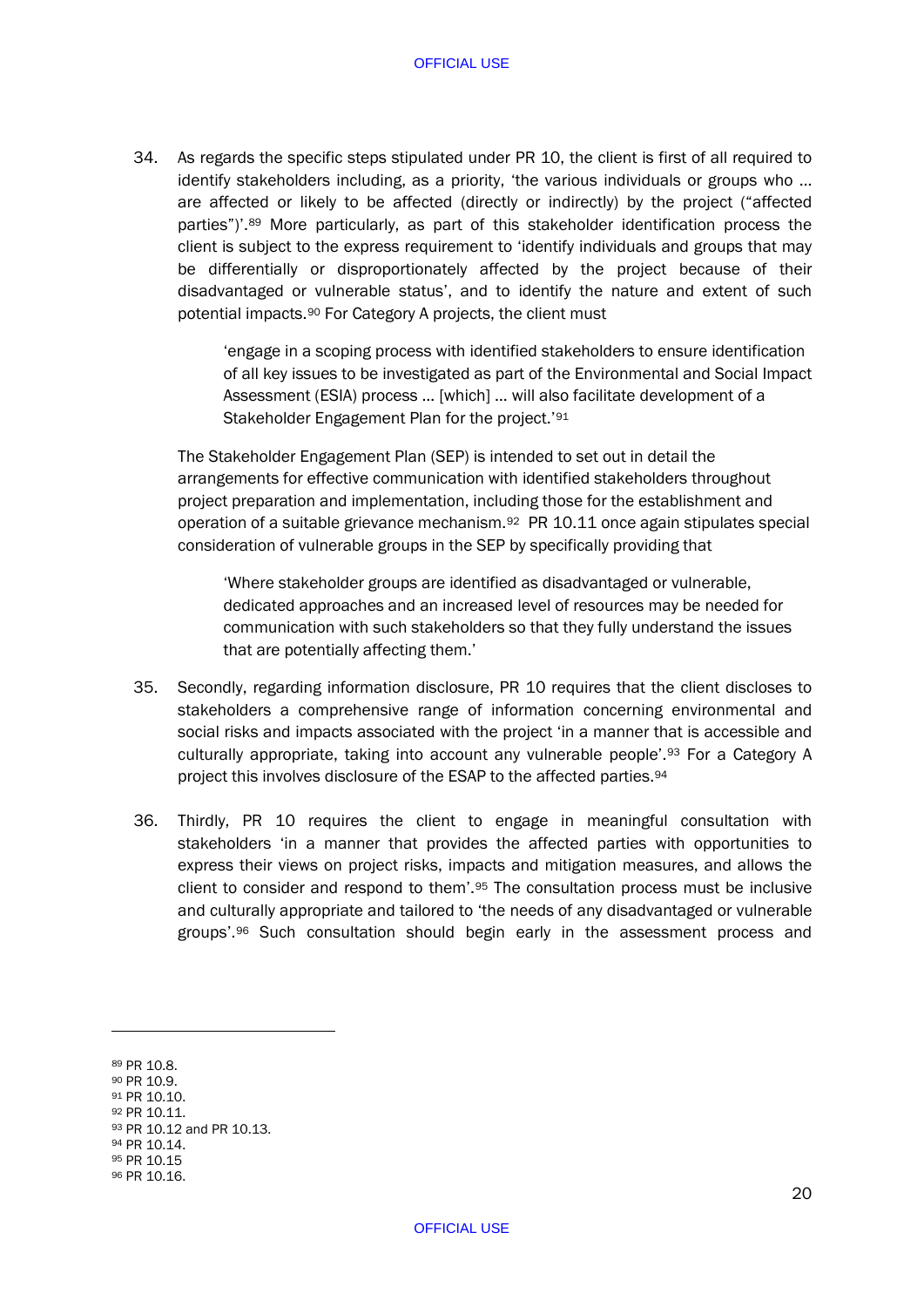continue 'on an ongoing basis as the nature of issues, impacts and opportunities evolves'.[97](#page-23-0) Ongoing consultation involves providing identified affected communities

'with periodic reports on progress with implementation of the ESAP, on issues that involve ongoing risk to or impacts on them, and on any issue that the consultation process or grievance mechanism has identified as of concern to those communities. These reports will be in a format accessible to the affected communities.'[98](#page-23-1)

- <span id="page-23-6"></span>37. Finally, in order to be aware of and able to respond to stakeholders' concerns related to the project, 'the client will establish a grievance mechanism, process or procedure to receive and facilitate resolution of stakeholders' concerns and grievances about the client's environmental and social performance'.[99](#page-23-2) This grievance mechanism 'should address concerns promptly and effectively, using an understandable and transparent process that is culturally appropriate and readily accessible to all segments of the affected communities, at no cost and without retribution'.[100](#page-23-3) Where PR 5 and PR 7 are applicable, as is arguably the case in relation to the present Complaint, the Client must 'ensure that there is an independent, objective appeal mechanism'.[101](#page-23-4)
- <span id="page-23-5"></span>38. Therefore, it is necessary in the course of the present Compliance Review process to determine whether the stakeholder identification process correctly identified all affected parties, as well as the nature and extent of the potential adverse impacts from road use associated with the OT Project. It is also necessary to examine whether adequate information regarding the adverse impacts of project road use was disclosed to the affected parties in an appropriate manner. This Compliance Review process must also examine whether adequate consultation took place with the affected parties, including ongoing reporting and consultation regarding road use and the associated impacts. Finally, it is necessary to examine whether the project grievance mechanism has operated effectively in addressing the concerns of affected parties. In examining each of the compliance issues above, it is necessary to consider whether due account was taken of the special vulnerability of herders as affected parties.

<span id="page-23-4"></span><span id="page-23-3"></span><span id="page-23-2"></span><span id="page-23-1"></span><span id="page-23-0"></span> PR 10.15. PR 10.22. PR 10.24. PR 10.25. <sup>101</sup> PR 10.25.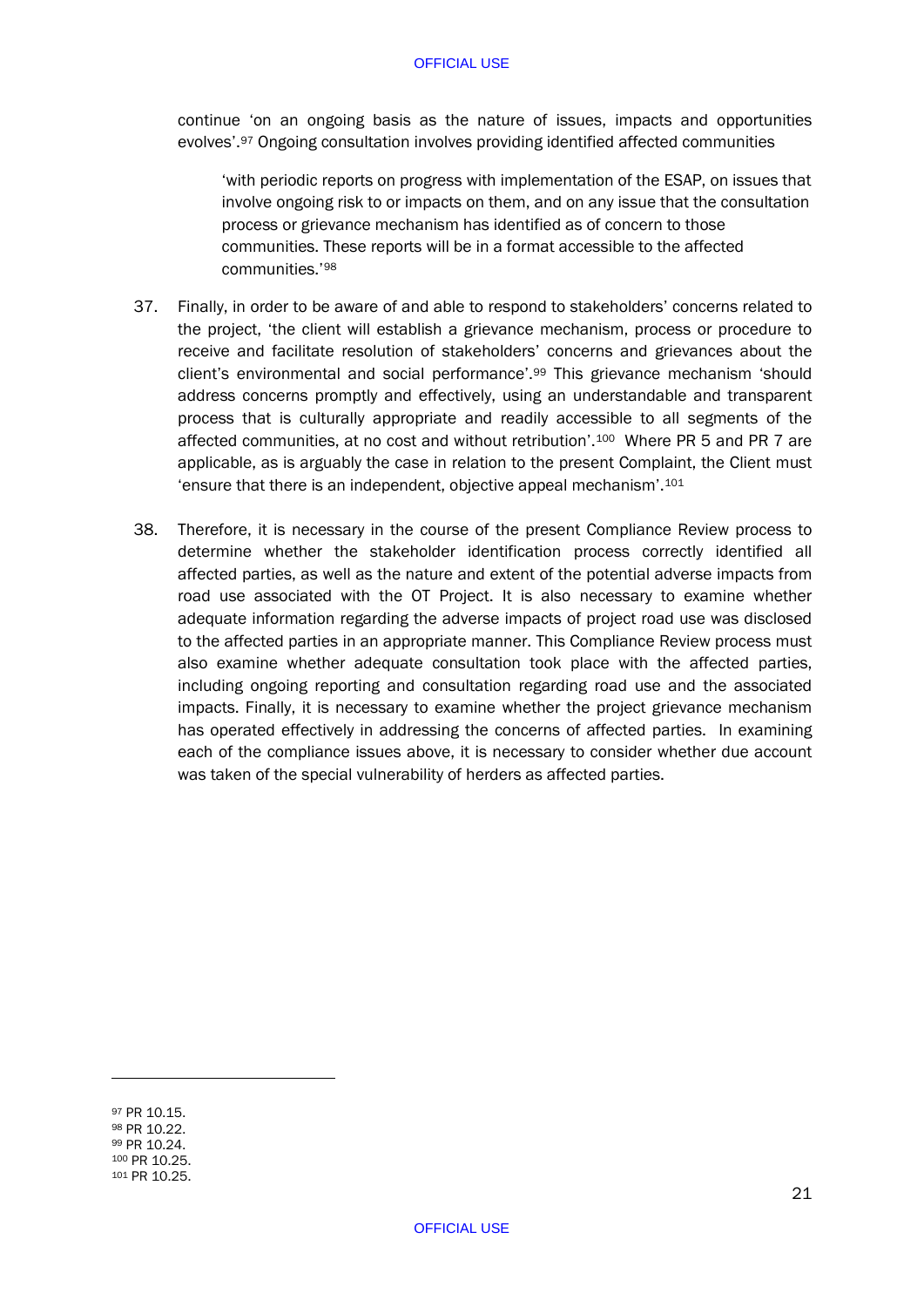# ANALYSIS OF COMPLIANCE ISSUES

## PR 1: Environmental and Social Appraisal and Management

- 39. It is quite clear from an inspection of the project documentation for Oyu Tolgoi that the project underwent very extensive project appraisal as required under ESP PR 1.9 for projects categorised by EBRD as "A". Essentially, the ESIA[102](#page-24-0) for the project consists of four sections:
	- a. Section A on Introduction and Background, including Chapter A4 on Project Description, Chapter A5 on Alternatives Analysis and Chapter A6 on Community Consultation;
	- b. Section B on Baseline Assessment, including Chapter B3 on Air Quality, Chapter B4 on Noise, Chapter B6 on Water Resources, Chapter B9 on Employment and Livelihoods, Chapter B10 on Land Use, Chapter B11 on Transport and Infrastructure, Chapter B12 on Cultural Heritage and Chapter B13 on Community Health, Safety and Security;
	- c. Section C on Impact Assessment, including Chapter C10 on Land Use and Displacement, Chapter C11 on Cultural Heritage and Chapter C12 on Community Health, Safety and Security; and
	- d. A comprehensive set of 19 Operational Management Plans (OMPs), including an Environmental and Social Action Plan and an Environmental and Social Management Plan, as well as a range of issue-specific management plans, such as the Noise and Vibration Management Plan, the Transport Management Plan, and the Community Health, Safety and Security Management Plan.

A number of supplemental studies have also been prepared and published, notably including one related to the Oyu Tolgoi to Gashuun Sukhait Road.[103](#page-24-1)

- 40. In addition, consistent with PR 1.9,[104](#page-24-2) the ESIA/OMPs include several plans designed specifically to address the requirements of PRs 5, 7, 8 and 10, namely the Resettlement Action Plan, the Cultural Heritage Management Plan and the Stakeholder Engagement Plan.
- 41. Further, in order to ensure that the OT Project meets all of the commitments set out in the ESIA, a process has been established for the conduct of regular ESIA Audits by independent experts selected by the project lenders. These audits occur up to three times per year and measure progress against the ESIA commitments.<sup>[105](#page-24-3)</sup>

<sup>104</sup> PR 1.9 stipulates, *inter alia*, that

<sup>102</sup> Dated 31<sup>st</sup> July, 2012, available at:<http://ot.mn/environmental-social-impact-assessment/>

<span id="page-24-1"></span><span id="page-24-0"></span><sup>103</sup> *Oyu Tolgoi ESIA: Supplementary Memorandum Oyu Tolgoi to Gashuun Sukhait Road* (1 September 2012), available at

[http://ot.mn/media/ot/content/page\\_content/commitments/ESIA/1\\_ESIA/Supplemental\\_Information/ESIA\\_Supplem](http://ot.mn/media/ot/content/page_content/commitments/ESIA/1_ESIA/Supplemental_Information/ESIA_Supplemental_OT_GS_Road_Zone_EN.pdf) [ental\\_OT\\_GS\\_Road\\_Zone\\_EN.pdf](http://ot.mn/media/ot/content/page_content/commitments/ESIA/1_ESIA/Supplemental_Information/ESIA_Supplemental_OT_GS_Road_Zone_EN.pdf)

<span id="page-24-2"></span><sup>&#</sup>x27;The Environmental Impact Assessment (EIA) / Social Impact Assessment (SIA) shall meet PR 10 and any applicable requirements of national EIA law and other relevant laws. … Projects involving involuntary resettlement or impacts on Indigenous Peoples or cultural heritage will require an assessment in accordance with PRs 5, 7 and 8 respectively, in addition to any other environmental or social due diligence studies that may be required.'<br><sup>105</sup> For the ESIA Audit Reports from April 2013 – April 2015, see<http://ot.mn/esia-audit-reports/>

<span id="page-24-3"></span>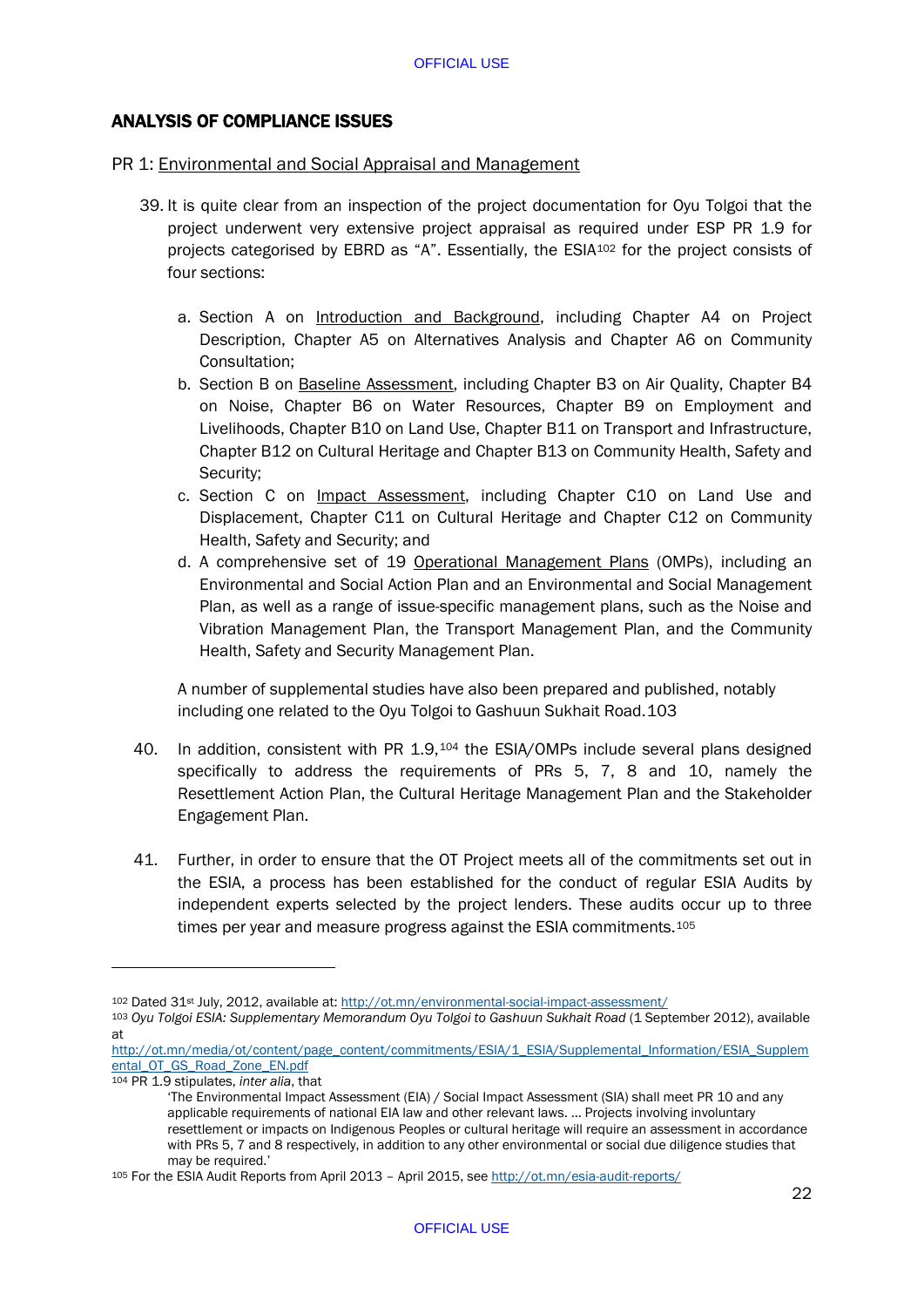- 42. The general *Project Description* included in Section A of the ESIA does not provide a great deal of detail on project-related roads under the heading 'Off-Site Project Infrastructure', merely providing a brief mention of the Oyu Tolgoi – Gashuun Sukhait road which 'is used by Oyu Tolgoi for access to the border crossing and for access to Khanbogd soum centre and beyond' and a commitment that 'Oyu Tolgoi also undertakes regular maintenance of the existing earth road from the Mine Licence Area to Khanbogd'.<sup>[106](#page-25-0)</sup> It also explains briefly that '[f]uel and supplies will also be transported to the project site by road from Ulaanbaatar during the construction and operational phases'.[107](#page-25-1) While the *Project Description* provides assurances that all Internal Access Roads (i.e. internal to the Project site) 'will be constructed to the Mongolian National Standard, applicable international standards and AASHTO Standards',[108](#page-25-2) and that the Water Borefield Access Track 'will be constructed to Mongolian Standards in accordance with a Resolution issued by the Mongolian Department of Roads in 2002'[,109](#page-25-3) it makes it clear that further detail will be provided elsewhere on the Regional Roads used by project-related traffic[.110](#page-25-4) Indeed, as regards the Oyu Tolgoi – Gashuun Sukhait road, the *Project Description* elsewhere summarises the analysis of alternatives conducted during project appraisal as well the construction standards and the operational load parameters for the new paved road and the arrangements for drainage and flood protection and for animal and herder crossings.<sup>[111](#page-25-5)</sup>
- 43. It is quite clear from the analysis of various alternatives for road transport included in the ESIA that the Client was fully aware of the potential for environmental and social impacts of the kind alleged in the present Complaint. For example, regarding the impacts on nomadic herder families of one optional route for the Oyu Tolgoi to Gashuun-Sukhait export road, the ESIA highlights, *inter alia*, the potential for some risk and disruption to the livelihood of these families by:
	- o Increased dust and noise from vehicle traffic for camps located adjacent to the road;
	- o Impacts on shallow herder wells from water resources used for road construction;
	- o Loss of stock from road kill and the potential for road accidents associated with increased traffic'.<sup>[112](#page-25-6)</sup>

However, Chapter A5 also sets out in detail a suite of proposed mitigation measures, including, *inter alia*:

<span id="page-25-0"></span><sup>106</sup> Chapter A4: Project Description, at 61, para. 4.12.1.<br><sup>107</sup> Chapter A4: Project Description, at 61, para. 4.12.1.

<span id="page-25-2"></span><span id="page-25-1"></span><sup>108</sup> Chapter A4: Project Description, at 61, para. 4.11.6. AASHTO refers to the American Association of State Highway<br>Transportation Officials (www.transportation.org).

<span id="page-25-3"></span><sup>109</sup> Chapter A4: Project Description, at 61, para. 4.12.2.

<span id="page-25-4"></span><sup>110</sup> Specifically, in Chapter D11: Transport Management Plan.

<span id="page-25-5"></span><sup>111</sup> Chapter A4: Project Description, at 65-68, para. 4.14.1. For example, it explains that cross drainage will comprise 8 different sizes of square and round pipe culverts at 129 locations, and that animal and herder crossing points have been identified in conjunction with herders and built into the road layout. The various alternative options considered for the export of copper concentrate to China are set out in Chapter A5: Alternatives Analysis, at 37-46, paras. 5.10.1 – 5.10.2.

<span id="page-25-6"></span><sup>112</sup> Chapter A5: Alternatives Analysis, at 44, para. 5.10.2.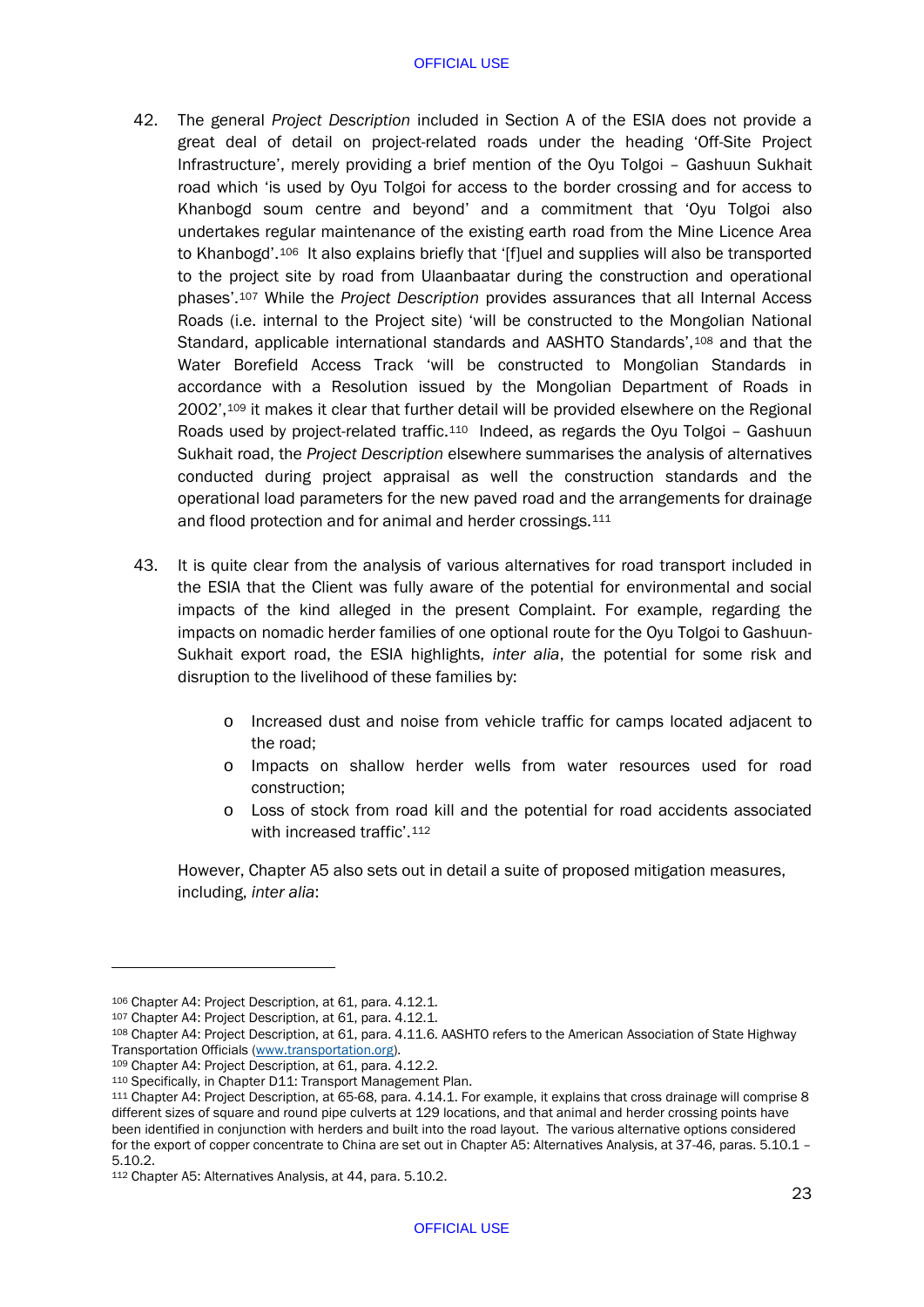- o maintenance of a minimum separation distance of 500m between the road alignment and herder camps or community facilities;
- o application of appropriate safety standards for all vehicles and transport operations, including appropriate driver training and competency tests;
- o appropriate dust suppression for unsealed roads, prior to the progressive sealing of the road;
- o consulting and liaising with local families using nearby pastures in order to minimise the risk of stock loss from vehicle accidents through an assessment of well locations and grazing patterns.<sup>[113](#page-26-0)</sup>

The ESIA also notes that '[a] survey completed in 2006 along the proposed road corridor identified no significant archaeological sites'.[114](#page-26-1)

# *Timing of the ESIA*

44. In alleging failure to comply with the requirement under PR 1.4 that 'potential environmental or social risks and impacts … should be assessed in the early stages of project development, and managed on an ongoing basis', the Complainants point out that

> 'the Oyu Tolgoi ESIA was not completed until July 31, 2012. At that time, the construction phase was over 94% complete: mine exploration had begun in 1997, the investment agreement between Oyu Tolgoi and the Mongolian government was signed in 2009, and construction on the project began in 2009.'[115](#page-26-2)

The Complaint proceeds to set out the relevant implications of this alleged failure for the present Complaint:

'The tardiness of the comprehensive ESIA meant that Oyu Tolgoi created and heavily used roads prior to identifying the actual and potential environmental and social risks and impacts. This left no opportunity for preventive or mitigation measures commensurate with the nature of these risks and impacts.'[116](#page-26-3)

45. However, it is quite clear from the EBRD Project Summary Document (PSD) for the Oyu Tolgoi Project that implementation of the Project was under way prior to EBRD involvement, with EBRD Environment and Sustainability Department (ESD) staff taking part in a comprehensive environmental and social appraisal of the project since 2010, even though the Project was not approved for financing by the Board of EBRD until 26 February 2013.[117](#page-26-4) By the time the ESIA was ready for public disclosure ESD staff had:

-

<span id="page-26-4"></span><sup>117</sup> See generally, Oyu Tolgoi PSD (disclosed 5 September 2012), available at[: http://www.ebrd.com/work-with](http://www.ebrd.com/work-with-us/projects/psd/oyu-tolgoi-.html)[us/projects/psd/oyu-tolgoi-.html](http://www.ebrd.com/work-with-us/projects/psd/oyu-tolgoi-.html) and Oyu Tolgoi Eligibility Assessment Report, available at [http://www.ebrd.com/cs/Satellite?c=Content&cid=1395241816445&d=&pagename=EBRD%2FContent%2FDownloa](http://www.ebrd.com/cs/Satellite?c=Content&cid=1395241816445&d=&pagename=EBRD%2FContent%2FDownloadDocument) [dDocument](http://www.ebrd.com/cs/Satellite?c=Content&cid=1395241816445&d=&pagename=EBRD%2FContent%2FDownloadDocument)

<span id="page-26-0"></span><sup>113</sup> Chapter A5: Alternatives Analysis, at 44-45, para. 5.10.2.

<span id="page-26-1"></span><sup>114</sup> Chapter A5: Alternatives Analysis, at 45, para. 5.10.2.

<span id="page-26-2"></span><sup>115</sup> Supplemental Complaint, at 7.

<span id="page-26-3"></span><sup>116</sup> Supplemental Complaint, at 7.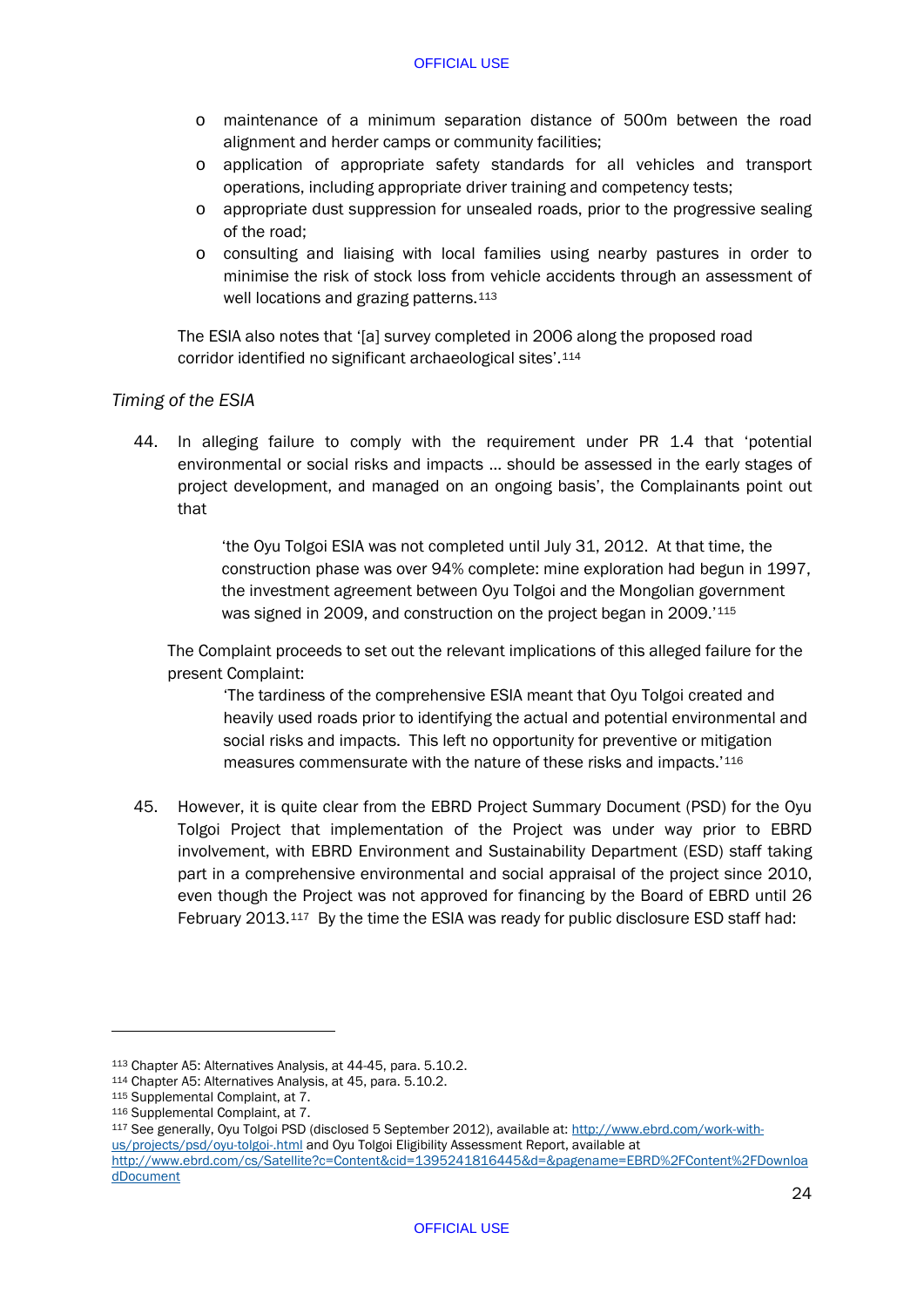- o Concluded seven separate site inspections to make first-hand observations of site conditions and company practices;
- o Conducted numerous interviews with local officials and herders located in the vicinity of the site;
- o Reviewed numerous reports and documents on background environmental and social conditions; and
- o Conducted several successive reviews of the draft ESIA.

Generally, though the ESIA was released until rather late in the process of approval of the Project, it is clear the issues identified therein were being addressed by the Bank during the time that constructions operations were ongoing before disclosure of the ESIA.[118](#page-27-0)

- 46. Though under Mongolian legislative requirements, several Detailed Environmental Impact Assessments (DEIAs) – each covering different elements of the project - had been prepared, submitted to the national regulatory authorities for approval and permitting, and formed part of the project disclosure and consultation procedures dating back to 2004, EBRD required a comprehensive ESIA integrating all relevant project elements. In order to identify gaps regarding the environmental assessment conducted to date and the environmental and social requirements of lenders, a consultant was engaged to conduct an ESIA gap analysis in 2010.[119](#page-27-1) In collaboration with the other lenders making up the Project Lender Group, an Independent Environmental and Social Consultant (IESC) was appointed to commence work in August 2010 on assessing the consolidated international-standard ESIA and ESMPs being prepared to support financing of the Project. The IESC conducted four site visits in June 2011, December 2011, June 2012 and September 2012 in order to observe onsite operations relative to risks, international practices and compliance relative to the commitments of the ESIA.
- 47. To provide an indication of the level of lender scrutiny applied to the evolving draft ESIA, a set of consolidated comments compiled by the IESC and the Lender Group on the draft ESIA and submitted on 12 July 2011 sets out no fewer than 80 substantive comments and proposed amendments,[120](#page-27-2) including the following selected issues of relevance to the present Complaint:
	- o A query as to 'why some of the local roads that will be used for the most part for project-related traffic (such as airport to OT MLA and KB Soum Centre to OT MLA) are not considered to be part of the Project' (Comment No. 3);
	- o A query as to why the ESIA 'does not appear to analyse the option of a shared alignment with the coal road … as … one option by which additive impacts may have been mitigated' (Comment No. 20);

<span id="page-27-0"></span><sup>118</sup> Meeting with EBRD ESD, EBRD HQ, London, 3 March 2015.

<span id="page-27-1"></span><sup>119</sup> Citrus, *Oyu Tolgoi Project ESIA Gap Analysis* (30 March 2010).

<span id="page-27-2"></span><sup>120</sup> Letter from ERM (IESC) to Hatch Corporate Finance, dated 12 July 2011 (Attachment 1: Substantive Comments). For a set of comments arising from an earlier 'Red Flag' review of the draft ESIA, see Letter from the Lender Group to Hatch Corporate Finance, dated 20 January 2011 (Re: Oyu Tolgoi Mine Project – January 3 Draft ESIA – Request for Preliminary 'Red Flag' Review).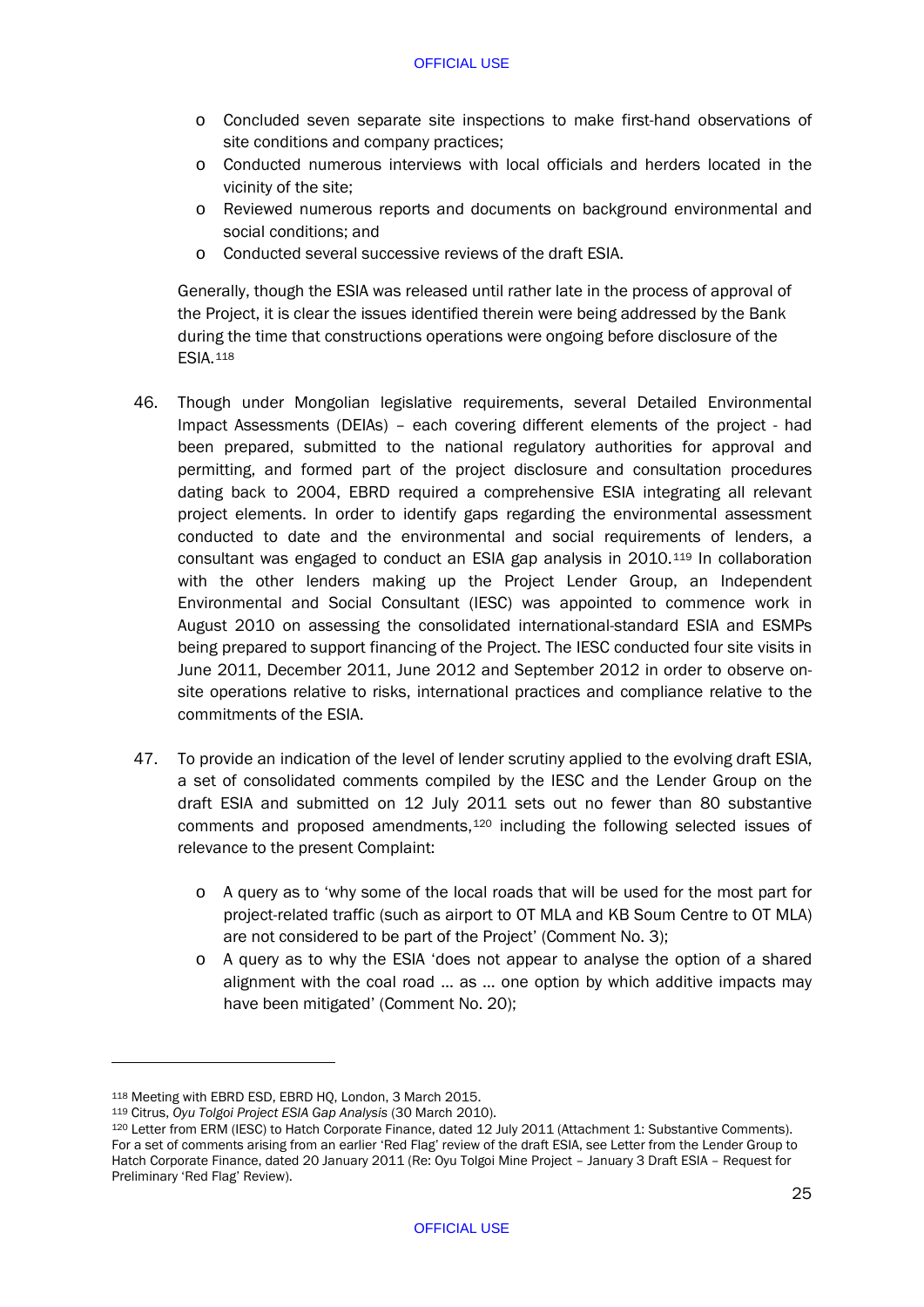- o A request to '[d]escribe how social aspects were taken into consideration in the selection of the water supply pipeline and road alignments' (Comment No. 21);
- o A query regarding use of inconsistent data in affected household mapping, as '[t]his is critically important in terms of stakeholder consultation and engagement sufficiency' (Comment No. 22);
- o A query regarding the low number of herder households initially identified as having been economically displaced by the MLA (Comment No. 23);
- o Detailed queries regarding identification of, consultation with and differentiated assistance measures for vulnerable people in Khanbogd soum (Comment Nos. 24 and 25);
- o Detailed queries regarding the nature and extent of stakeholder mapping and stakeholder consultation in respect of resettled and economically displaced stakeholders (Comment Nos. 26 and 27);
- o A request to 'discuss the importance of the pastoral way of life in terms of national cultural identity' (Comment No. 32);
- o Concern over confusion between tangible and intangible cultural heritage (Comment No. 45);
- o A request to 'provide information regarding current levels of traffic on the routes that OT is already using (*i.e*. to KB, DZ, *etc*.)' (Comment No. 52);
- o A query regarding 'whether the OT export road is purely greenfield, following existing designated or undesignated routes or a combination' (Comment No. 80).
- 48. Therefore, having regard to the requirements of PR 1.4 invoked by the Complainants, it appears that the potential environmental and social risks and impacts were assessed, in a manner generally consistent with PR 1, at the earliest possible stage of project development after EBRD became involved. The appraisal process leading to the development of the comprehensive ESIA would appear to meet the general requirements of PR 1.5 regarding environmental and social appraisal, $121$  as well as the more specific requirements regarding ESIA of Category A projects set out under PR 1.9.[122](#page-28-1) One might also argue that, due to the timing of EBRD's involvement in the Project, the Bank has focused more on the requirement under PR 1.4 that risks and impacts should be 'managed on an ongoing basis'. It must be remembered that PR 1.1 describes a 'successful and efficient environmental and social management system' as 'a dynamic, continuous process'. At any rate, one could not agree that '[t]he tardiness of the comprehensive ESIA … left no opportunity for preventive or mitigation measures commensurate with the nature of these risks or impacts'.[123](#page-28-2)

# *Project Area of Influence*

<span id="page-28-0"></span><sup>121</sup> PR 1.5 requires that

<sup>&#</sup>x27;the client will consider in an integrated manner the potential environmental and social issues and impacts associated with the proposed project. The information gained will inform the EBRD's own due diligence related to the client and project and will help to identify the applicable PRs and the appropriate measures to better manage risk and develop opportunities, in accordance with the applicable PRs.' 122 PR 1.9 stipulates that Category A projects

<span id="page-28-1"></span>

<sup>&#</sup>x27;will require a comprehensive environmental and/or social impact assessment, to identify and assess the potential future environmental and social impacts associated with the proposed project, identify potential improvement opportunities, and recommend any measures needed to avoid, or where avoidance is not possible, minimise and mitigate adverse impacts.'

<span id="page-28-2"></span><sup>123</sup> Supplemental Complaint, at 7.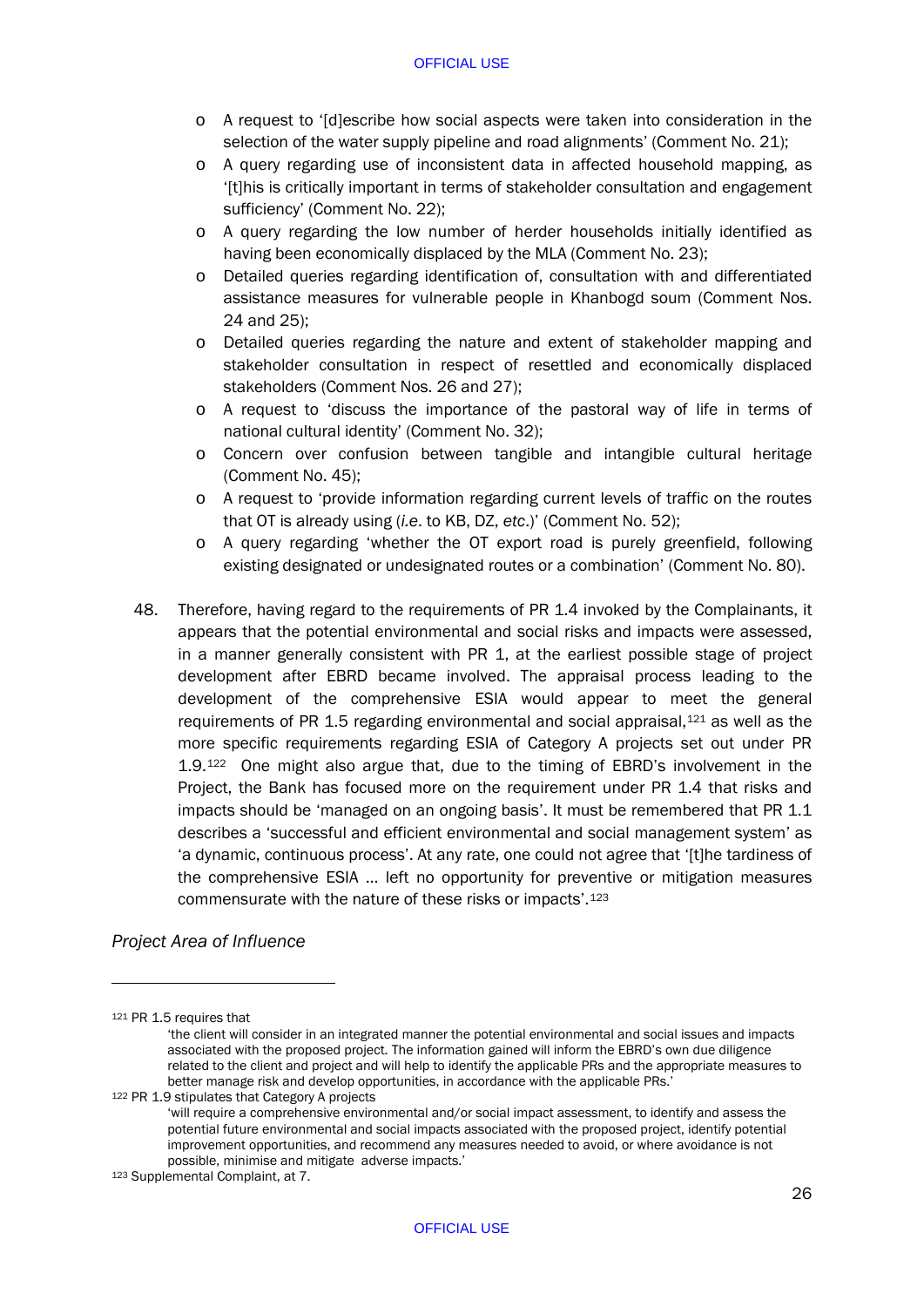- 49. Chapter A6, which introduces the *Community Consultation* activities for the project, outlines the broadly participative process by which Oyu Tolgoi determined the project's 'area of influence' and identified the project stakeholders. The area of influence is determined to include the 'Direct Area of Influence', including 'physical infrastructure, facilities and associated works, (such as the mine site, temporary airport, Gunii Hooloi water supply borefield, transport and power route to the border and their surrounds) and the nearest settlement (Khanbogd *soum* centre)', and the 'Indirect Area of Influence', including 'all other *soums* affected by influx, together with areas involved in or affected by the supply of goods and services to the Project, the implementation of social and community support projects, infrastructure improvements and changes to communal utilities and associated services (e.g. waste infrastructure and water supply)'.[124](#page-29-0) The Direct Area of Influence was therefore deemed to include: Khanbogd *soum*, Khanbogd *soum* centre, the Mine Licence Area, Gunii Hoolai aquifer and water supply pipeline, the temporary airport, the permanent airport, and the Oyu Tolgoi to Gashuun Sukhait road and infrastructure/power corridor. The Indirect Area of Influence in turn is understood expansively to cover: Manlai, Bayan-Ovoo, Dalanzadgad and Tsogttsettii *soums*.
- 50. The ESIA baseline assessment took care to examine the background social and economic situation of the communities likely to be affected by the Project. In particular, the Client commissioned a detailed study by the Centre for Policy Research and the Population Training and Research Centre, which was published in 2009.[125](#page-29-1) As part of this study, a household survey was undertaken in which 1,323 households (10 per cent of the total number of households in the *aimag*) were sampled, using a detailed questionnaire containing  $417$  questions.<sup>[126](#page-29-2)</sup> In addition, five focus group discussions were held in each *soum* with around 10 people in each, and interviews were conducted with a range of stakeholders, officials and other individuals in order to clarify issues and verify data. Therefore, the ESIA was based on a reasonably comprehensive set of baseline data on a wide range of social, economic and environmental issues.
- 51. As regards the assessment of impacts associated with land use and displacement, the ESIA notes that the Client 'carried out detailed assessments of land use, pastureland quality and water availability and use throughout Khanbogd *soum*' permitting it 'to identify and map a series of different "impact zones"' which 'have now been agreed by community consensus and have been used to determine community and householdlevel entitlements for livelihood restoration and other assistance'.[127](#page-29-3) In identifying such impact zones for economic displacement, the Client engaged in regular consultation with herders in Khanbogd *soum* in a manner that attempted to take due account of the informal system employed by herders for managing and controlling pastures and herders' traditional grazing rights and use of winter shelter sites. Since 2007 the Client has also 'undertaken a series of studies and consultation rounds to clarify the situation

<span id="page-29-0"></span><sup>124</sup> Chapter A6: Community Consultation, at 6, para. 6.4.2.

<span id="page-29-1"></span><sup>125</sup> Centre for Policy Research / Population Training and Research Centre, *The Oyu Tolgoi Project Social, Economic and Environmental Subset* (Ulaanbaatar, 2009).

<span id="page-29-2"></span><sup>126</sup> Chapter B1: Introduction, at 5, para. 1.2.2.

<span id="page-29-3"></span><sup>127</sup> Chapter C10: Land Use and Displacement, at 6, para. 10.3.3. The assessments in question are described in detail in Chapter B6: Water Resources Baseline and Chapter B10: Land Use Baseline.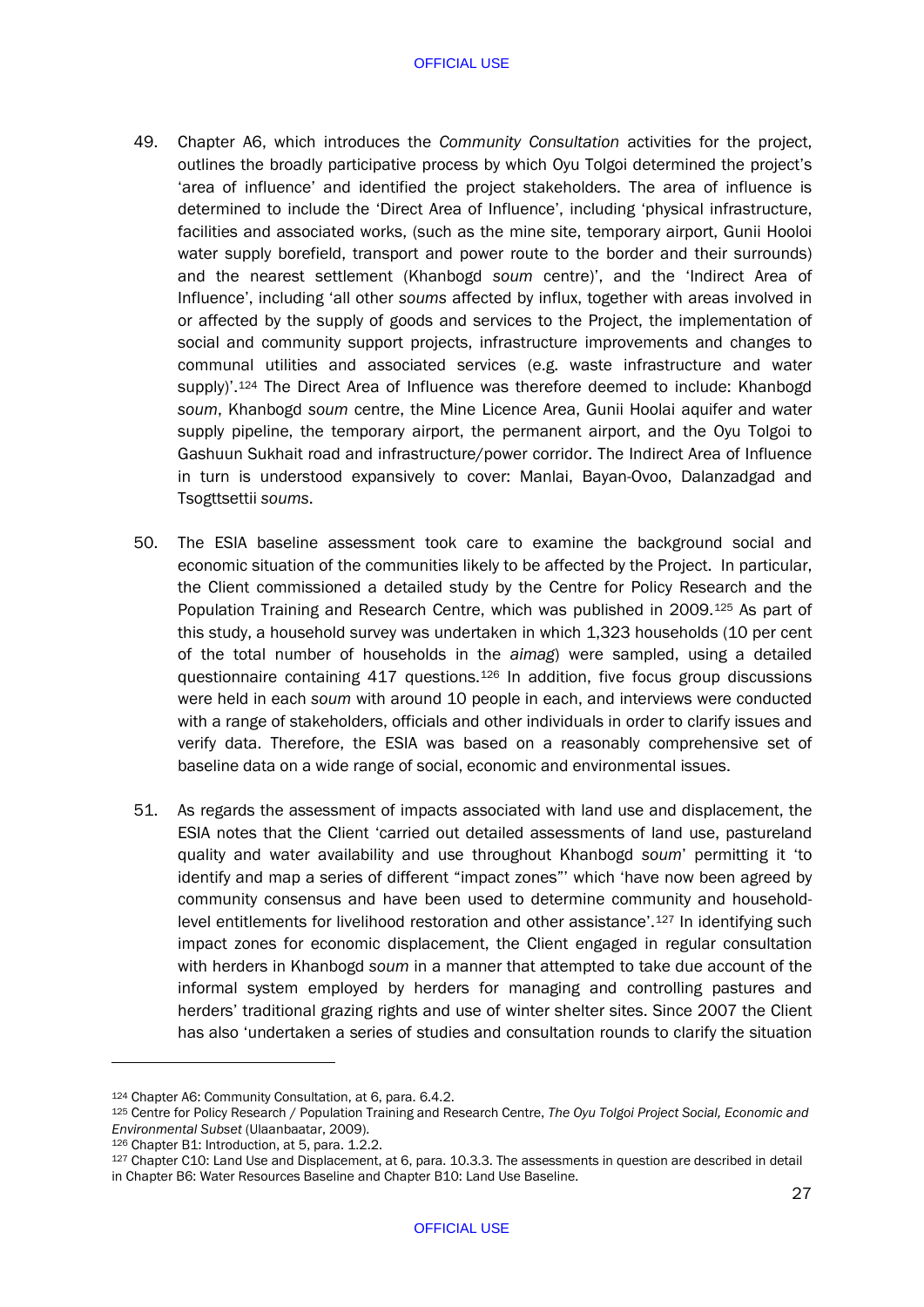with regards to pasture use and to understand better the interactions between herder communities and the Project'.[128](#page-30-0) Demonstrating some sensitivity to the inherent vulnerability of herders and their traditional way of life, the ESIA acknowledges the complexity of identifying and minimising economic displacement impacts, explaining that

'Results from these investigations and consultation identified that there is considerable variation between herder households in terms of their migration patterns, herd size and overall standard of living. It also highlighted that there are no clear boundaries for summer and autumn grazing areas, and that these vary from year to year, and from household to household, making it difficult to be firm about where infrastructure can best be placed to minimise inconvenience and disruption to herding practices.'<sup>[129](#page-30-1)</sup>

Thus, negotiations on the "impact zones" for economic displacement continued with the Compensation Working Group and affected herder households from early May to mid-October 2011.[130](#page-30-2)

- 52. However, the agreed impact zones appear to focus almost exclusively on the Mine Licence Area, the Airport Sites, the Oyu Tolgoi to Gashuun Sukhait Road Corridor, the Water Pipeline Phases I and II and the Transmission Line.<sup>[131](#page-30-3)</sup> The only impact zones identified which are directly related to road impacts include:
	- 'All herder households with winter shelters within 500m either side of the Oyu Tolgoi to Gashuun Road' (Impact Zone C1), due to division of pastures;
	- 'All herder households with winter shelters within 500m 6.5km either side of the Oyu Tolgoi to Gashuun Sukhait Road' (Impact Zone C2), due to disruption of herding practices; and
	- 'All seasonal herder households with traditional grazing use rights in Khanbogd *soum*' (Impact Zone E1), due to communal grazing land loss.

In addition, the ESIA recognised cumulative impacts (Impact Zone F1) and disruption to herding practices (Impact Zone F2) in respect of the owners of non-resident winter shelters *within the impact zones already agreed* in connection with other impacts. It also took account of *additional impacts in all impact zones upon households already enumerated in other impact categories*, including where a 'road will restrict access to wells for some herders'.[132](#page-30-4) Thus, Section C of the ESIA dealing with 'impact assessment'

- Initial herder land use and water studies;
- Pastureland mapping and assessment:

<span id="page-30-0"></span><sup>128</sup> Chapter C10: Land Use and Displacement, at 8, para. 10.3.3. These included:

Detailed consultation with all potentially affected herder households;

Survey of potentially affected herder households; and

<sup>-</sup> Establishment of the Compensation Working Group.<br><sup>129</sup> Chapter C10: Land Use and Displacement, at 8, para. 10.3.3.

<span id="page-30-3"></span><span id="page-30-2"></span><span id="page-30-1"></span><sup>&</sup>lt;sup>130</sup> Chapter C10: Land Use and Displacement, at 9, para. 10.3.3.<br><sup>131</sup> See Chapter C10: Land Use and Displacement, at 10-12, Table 10.2.

<span id="page-30-4"></span><sup>132</sup> Chapter C10: Land Use and Displacement, at 11-12, Table 10.2 (emphasis added).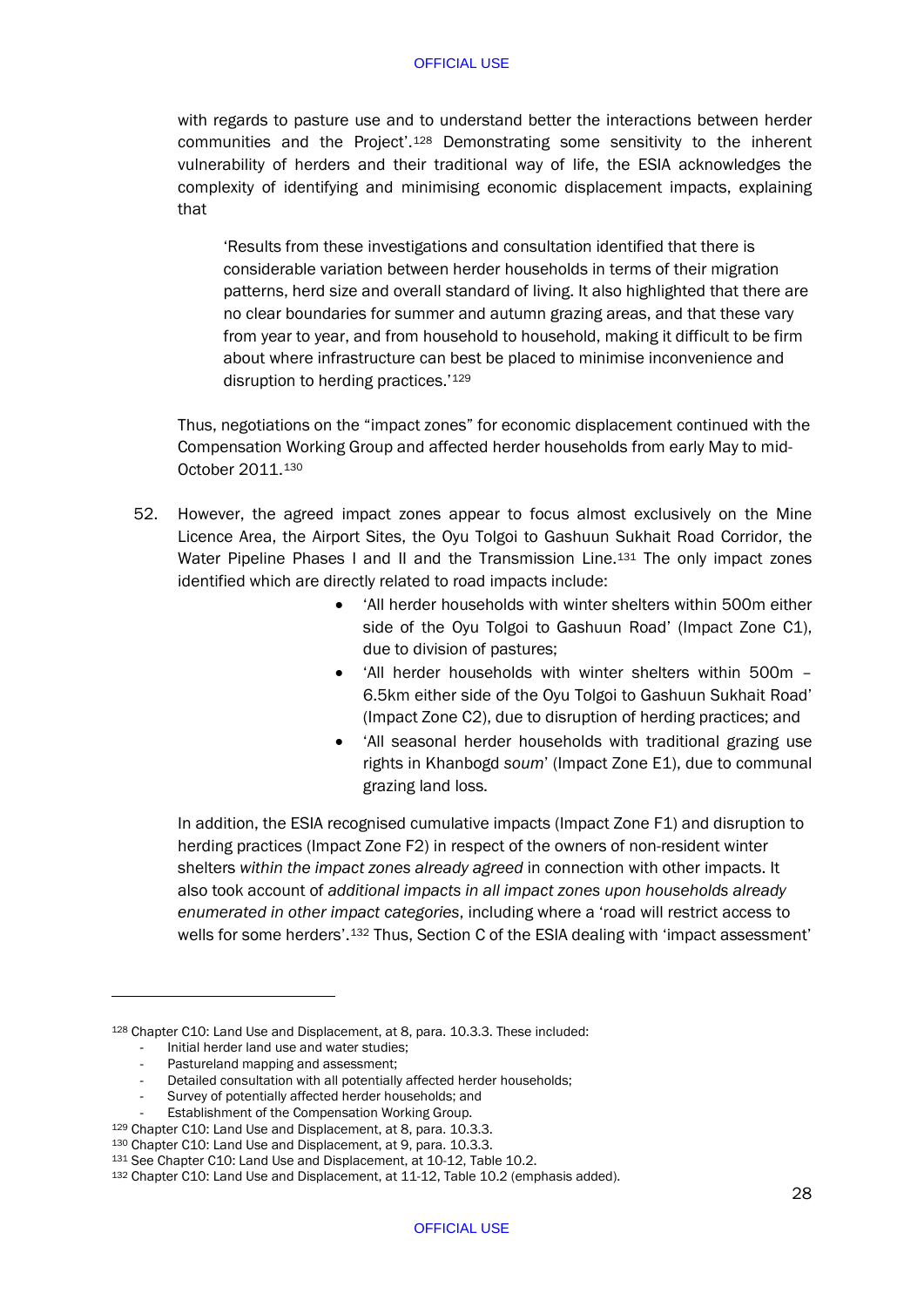appears not to address specifically the many other road impacts associated with the Project.<sup>[133](#page-31-0)</sup>

53. This conclusion is borne out by the detailed description of the impacts resulting in economic displacement. The ESIA identifies a total of 22 herder households impacted by loss of summer pastures due to land acquisition for the airport sites (Impact Zone B),[134](#page-31-1) and a total of four herder households impacted by division of permanent pastures (Impact Zones C & D) due to having winter shelters within 500m either side of the Oyu Tolgoi to Gashuun Sukhait road (Impact Category C1) and a total of 11 herder households similarly impacted by the Water Pipeline phases I and II and the Transmission Line (Impact Category D1).[135](#page-31-2) Among the mitigation measures identified to address these impacts, the ESIA states that:

> 'Rehabilitation of all temporarily disturbed land will be actively implemented as soon as is practical, and Oyu Tolgoi will work with local herders to implement rehabilitation works and involve them in monitoring the progress of reinstatement of pastures; compensation procedures will be applied where satisfactory reinstatement of pastures is delayed or unsatisfactory'.[136](#page-31-3)

It would appear that any other roads, quarries and associated sites located outside of the above impact zones would not benefit from similar measures, especially in light of the (possibly unrealistic) commitment expressed in the ESIA that '[d]isturbance of sites outside Project areas will be strictly prohibited'.[137](#page-31-4) Similarly, as regards disruption to herding practices, a more widespread category of impact leading to economic displacement,<sup>138</sup> the ESIA only considered impacts affecting 14 herder households having winter shelters within 500m – 6.5km of the Oyu Tolgoi to Gashuun Sukhait road (Impact Category C2) and a further 22 herder households with unoccupied winter shelters within the "impact zones" already identified for the Project (Impact Category F).[139](#page-31-6) Likewise, as regards adverse impacts due to water access restrictions or loss, the ESIA only considers four herder households whose wells were located either near the Oyu Tolgoi to Gashuun Sukhait road, near the Gunii Hooloi Borefield Pipeline, or on the boundary of the Mine Licence Area.[140](#page-31-7)

54. The final category of impact causing economic displacement, communal grazing land loss, is understood potentially to affect herders over a much more extensive area (Impact Zone E), with the Client recognising that 'all seasonal herders in the *soum* could

<span id="page-31-0"></span><sup>133</sup> For example, the Supplemental Complaint refers, at 8, to

<sup>&#</sup>x27;the estimated 70 roads leading to Oyu Tolgoi's quarries and water bore holes, the 56 roads leading to its water stations and the numerous roads leading to its worker camps, river diversions and electricity transmission lines'.

<span id="page-31-1"></span> $134$  Chapter C10: Land Use and Displacement, at 21-23, para. 10.3.7.

<span id="page-31-2"></span><sup>135</sup> Chapter C10: Land Use and Displacement, at 23-25, para. 10.3.7.

<span id="page-31-3"></span><sup>136</sup> Chapter C10: Land Use and Displacement, at 25, para. 10.3.7.

<span id="page-31-4"></span><sup>137</sup> Chapter C10: Land Use and Displacement, at 25, para. 10.3.7.

<span id="page-31-5"></span><sup>138</sup> See Chapter C10: Land Use and Displacement, at 25-26, para. 10.3.9., which explains that 'During consultation, Oyu Tolgoi identified that herder households residing further away from Project facilities could also be impacted by potential disruption to their herding practices. Households not near to Project facilities are still likely to be affected by some construction activities, e.g. pre-stripping of topsoil and *road use* are likely *to mobilize large quantities of dust particles* which may have negative impacts on pastures, livestock and households' (emphasis added).

<span id="page-31-6"></span><sup>&</sup>lt;sup>139</sup> Chapter C10: Land Use and Displacement, at 25-26, para. 10.3.9.<br><sup>140</sup> Chapter C10: Land Use and Displacement, at 27, para. 10.3.10.

<span id="page-31-7"></span>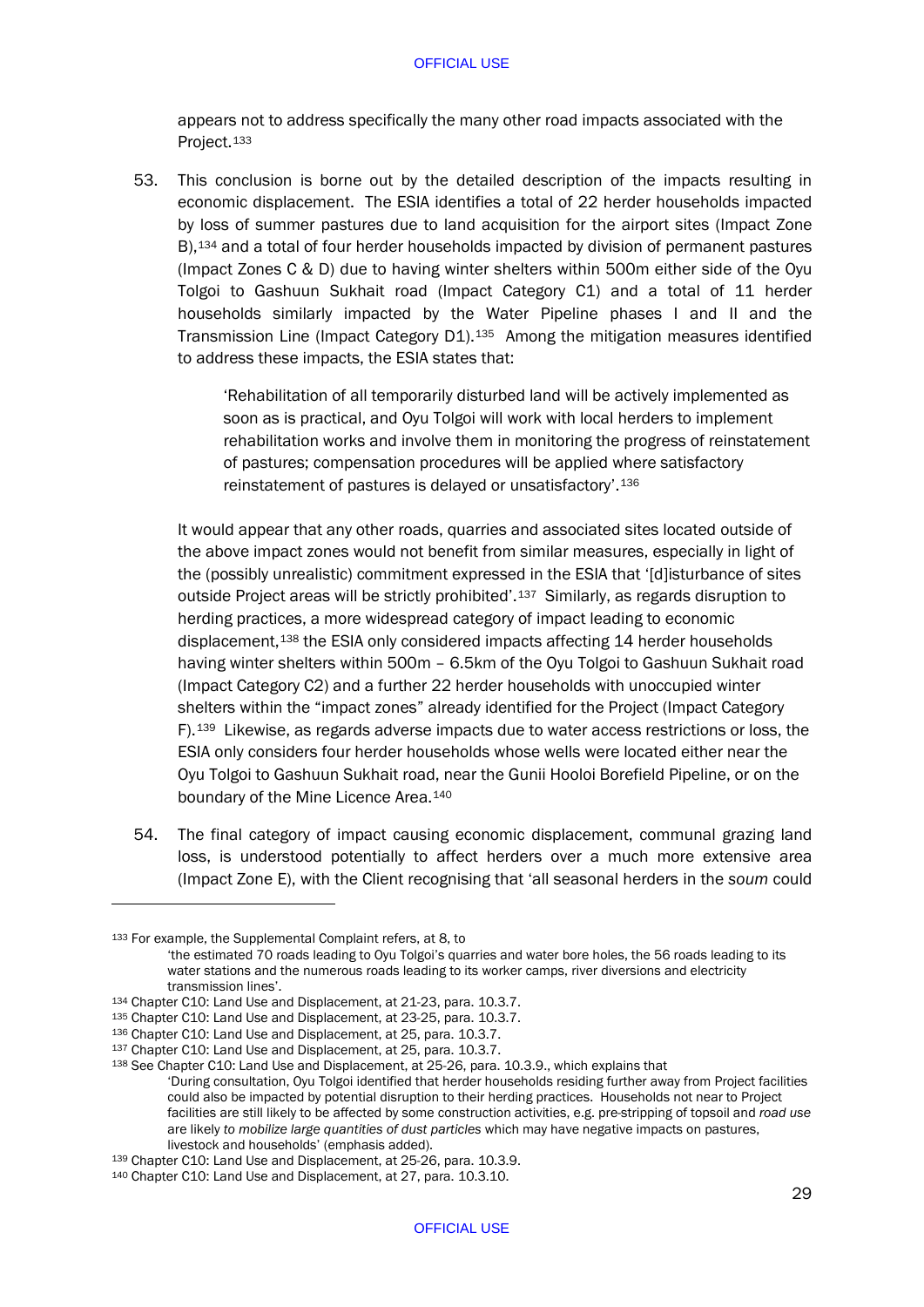potentially be affected by a reduction of grazing land – this is a communal or shared loss'.[141](#page-32-0) By October 2011, the Client had identified through extensive consultation a total of 399 potentially affected herder households in Khanbogd *soum.* As this impact involves a "communal loss", it gives rise to "community compensation", regardless of compensation otherwise payable to families or households, comprising the pasture management and livestock husbandry improvement measures set out in the Sustainable Pastureland Management Programme. This impact does not address the problem of Project-related road use, except as regards the rehabilitation as pastureland of temporary roads, lay down areas, quarries and borrow pits. In relation to such rehabilitation, the ESIA provides assurance that

Temporary land disturbance areas will also be rehabilitated after construction ends, so that land can be returned to its pre-Project usage capability, as quickly as possible. Rehabilitation works will include best international practice for grading, topsoil restoration, and revegetation with suitable species.'[142](#page-32-1)

Therefore, the problem of economic displacement due to dust arising from Projectrelated road use was not considered within the scope of this impact.

55. Having regard to the central ESP requirement set down in PR 1.6 that '[e]nvironmental and social impacts and issues will be appraised in the context of the project's area of influence', which may include, as appropriate, '[a]reas and communities potentially affected by impacts from unplanned but predictable developments caused by the project that may occur later or at a different location', the delimitation of the area of influence under the ESIA appears unduly restrictive. This issue is alluded to on several occasions in the Complaint. For example, the Complainants allege that 'Oyu Tolgoi's due diligence documents and management plans do not begin to address the full scope of the problem. The ESIA specifies mitigation measures for only 3 roads'.[143](#page-32-2) Further, in relation to the requirements of PR 5, the Complaint contends that

> 'Oyu Tolgoi's ESIA, however, only identified one road, the Oyu Tolgoi – Gashuun Sukhait road, as a project component relevant to an "impact zone" (i.e. that will result in physical or economic displacement meriting compensation or mitigation). Accordingly, and in violation of PR 5.7, persons physically or economically displaced by other roads relied on or impacted by Oyu Tolgoi have not been eligible for the company's compensation and resettlement package.'[144](#page-32-3)

Any failure correctly to identify the Project's area of influence strongly suggests noncompliance on the part of the Bank with the ESP, as PR 1.6 expressly provides that 'the EBRD and the client will agree on the area of influence for each project'. Thus, the Bank clearly plays a role in overseeing identification of the area of influence.

<span id="page-32-0"></span><sup>141</sup> See Chapter C10: Land Use and Displacement, at 28-29, para. 10.3.11.

<span id="page-32-1"></span><sup>142</sup> Chapter C10: Land Use and Displacement, at 29, para. 10.3.11.

<span id="page-32-2"></span><sup>143</sup> Supplemental Complaint, at 8.

<span id="page-32-3"></span><sup>144</sup> Supplemental Complaint, at 10. Citing PR 5.7, the Complaint further points out, at 9, that

<sup>&#</sup>x27;PR 5 on land acquisition involuntary resettlement and economic displacement applies to all project-related physical or economic displacement',

Further still, it contends, at 10, that

<sup>&#</sup>x27;Additionally, in violation of PR 5.39, Oyu Tolgoi's compensation and resettlement scheme does not include compensation for loss of livestock from impacts associated with project-related roads.'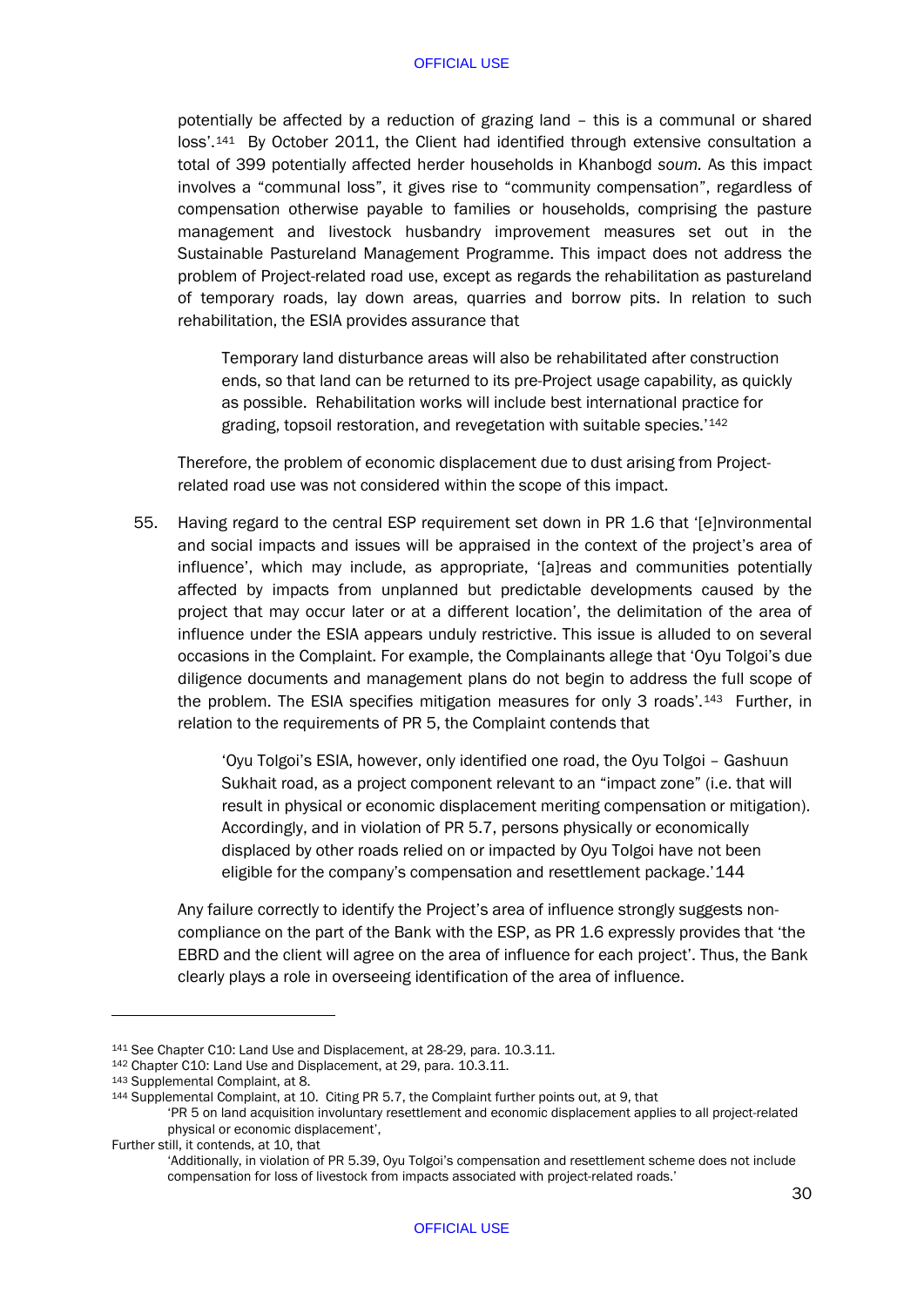- 56. However, when it comes to the identification of stakeholders and affected people and the determination of adequate mitigation measures and suitable compensation for affected persons, the Operational Management Plans set out under the Environmental and Social Action Plan would appear to take a much more pragmatic and expansive view of the area of influence. This might reflect adaptive management of environmental and social impacts on the part of the Client and a management of change process governing the management and reporting of unfolding environmental and social impacts, as envisaged under the Bank's ESP.[145](#page-33-0)
- 57. For example, the Stakeholder Engagement Plan (SEP), defines the "Project Area of Influence" expansively to include

the immediate or Direct Area of Influence (i.e. footprint of physical infrastructure, facilities and associated works, … etc), as well as the Indirect Area of Influence resulting from influx, the supply of goods and services to the Project, implementation of social and community support projects, infrastructure improvements and potential impacts on communal utilities and associated services (e.g. waste infrastructure and water supply).<sup>'[146](#page-33-1)</sup>

It goes on to explain that, in addition to the entire area of Khanbogd *soum*, much of which falls within the Direct Area of Influence, the Indirect Area of Influence also includes Manlai, Bayan-Ovoo and Dalanzadgad *soums*. Indeed, the SEP goes even further, stating that

'It is likely that the Project's Indirect Area of Influence could extend beyond these local and regional boundaries, particularly in terms of anticipated in-migration to Omnogovi aimag together with indirect employment and business opportunities. For this reason, other soums such as Tsogttsetsii have been included in some consultation activities as appropriate.'

- 58. Similarly, the Transport Construction Management Plan, which seeks 'to control and minimise potential negative impacts within the Project's area of influence that are associated with Project vehicle … movements', includes within its scope '[i]mport and export of equipment and materials to/from the site' and '[t]ransport of personnel from/to the Project area by road', and identifies among the relevant potential impacts:
	- o Increased risk of collisions with other vehicles or pedestrians resulting in injury or death;
	- o Dust generation (with knock-on health safety and ecological impacts;
	- o Increased risk of collision with fauna and herd animals;
	- o Deterioration of local roads resulting from heavy equipment usage and high levels of vehicular traffic; and

<span id="page-33-0"></span><sup>145</sup> On the requirements of the ESAP, PR 1.15 of the 2008 ESP provides:

<span id="page-33-1"></span><sup>&#</sup>x27;Recognizing the dynamic nature of the project development and implementation process, the ESAP will be responsive to changes in project circumstances, unforeseen events, and the results of monitoring. For Category A projects the Bank may agree with the client during appraisal a management of change process to govern the way in which proposed project changes or unforeseen *circumstances are managed and reported.'* <sup>146</sup> Stakeholder Engagement Plan, at 12, para. 5.1.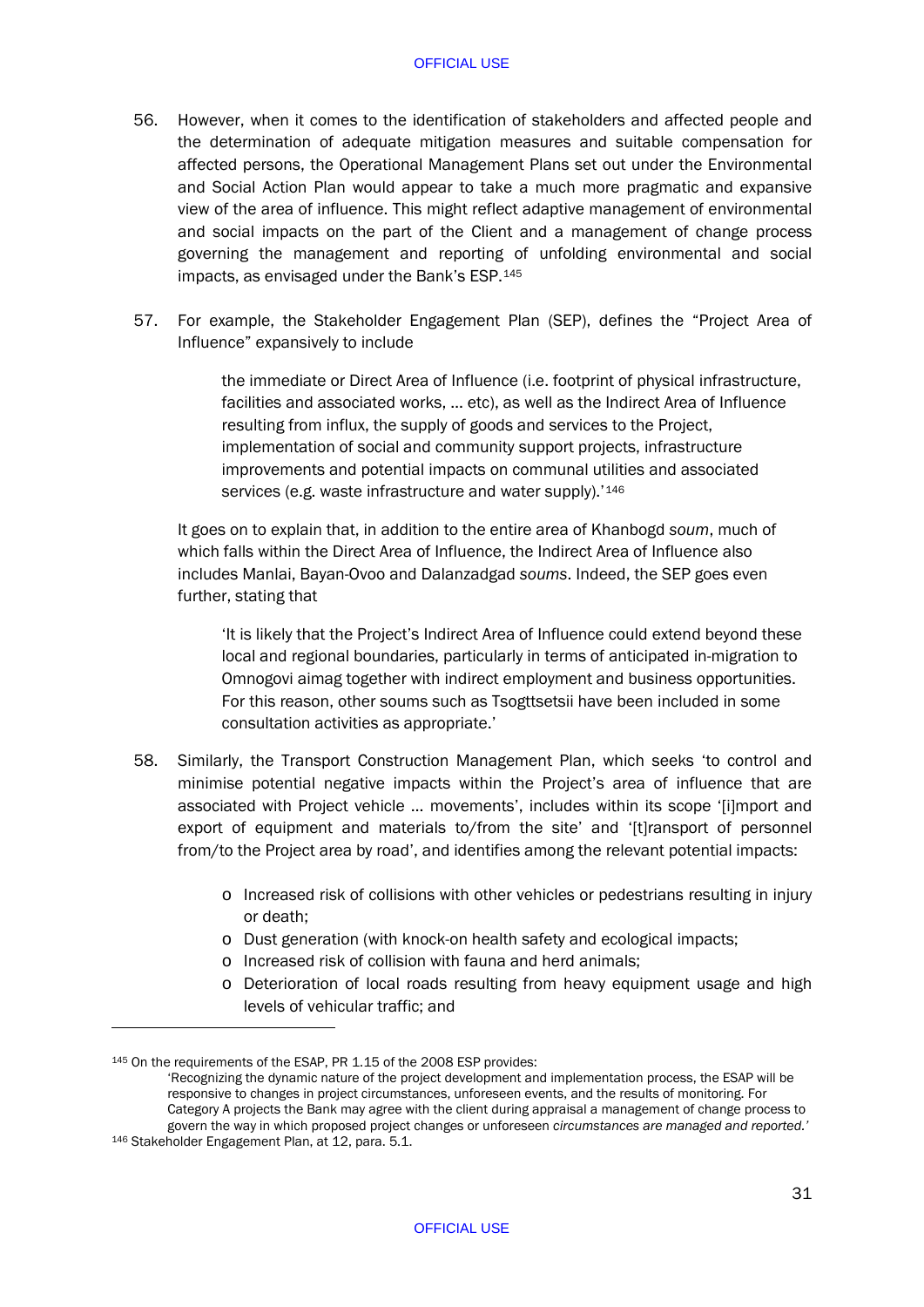o Physical barriers to migratory animals[.147](#page-34-0)

The inclusion of all vehicle transport and such potential impacts, which might occur across a very wide area, suggests an expansive understanding of the area of influence, at least as regards impacts related to construction traffic.

59. It is in the latest iteration of the Resettlement Action Plan (RAP), <sup>[148](#page-34-1)</sup> however, that this altered understanding of the area of influence is expressed most clearly. While noting the Client's earlier focus on households directly affected by physical relocation from the Mine Licence Area and by loss of grazing due to construction and the siting of ancillary Project-related infrastructure, the latest RAP explains that

> 'The current RAP sets up for transition to where secondary impacts are recognised and where livelihood and other support and monitoring for all Khanbogd Soum resident herders is the focus. In part this "widening out" of engagement and contributions reflects the original commitment by OT to support all Khanbogd Soum herders through a sustainable pastureland management programme, and concerns expressed by soum authorities that the resettlement compensation programme resulted in tension in the community, driven by divisiveness between households that received support and those that did not. This is also reflected in complaints and requests from non-resettled herder households to be recorded as "impacted households". The appropriate response from OT is to place more emphasis on steady-state community-wide engagement and contributions.[149](#page-34-2)

Thus, the Client appears to have adopted an adaptive approach to environmental and social appraisal and management, which has responded to structured feedback received from a range of stakeholders, including complaints and requests from herder households who believe themselves to have been economically displaced as a result of project-related impacts.

- 60. In addition, the Pastureland and Livelihood Improvement Strategy adopted under the RAP, which seeks to mitigate a broad range of economic displacement impacts associated with the Project, including to the problem of 'overall reduction of pastureland quantity and quality from dust',<sup>[150](#page-34-3)</sup> declares that it applies across all four soums impacted by the Project even though it expressly refers to 'the Project's area of influence'[.151](#page-34-4) This once again strongly suggests that the area of influence is understood expansively in order to capture all project-related impacts.
- 61. It is important to note that, as a member of the Lender Group which engaged the Independent Environmental and Social Consultant (IESC) to assist in its detailed scrutiny of the development of the ESIA, EBRD has been actively involved in oversight of the Client's identification of economically displaced persons. For example, the July 2011

<span id="page-34-0"></span><sup>147</sup> Chapter D11: Transport Construction Management Plan, at 2-3, 11.3-11.4. 148 Dated September 2015.

<span id="page-34-2"></span><span id="page-34-1"></span><sup>149</sup> Resettlement Action Plan, at 16, section 4.

<span id="page-34-3"></span><sup>150</sup> Pastureland and Livelihood Improvement Strategy, at 7, para. 2.1.5.

<span id="page-34-4"></span><sup>151</sup> Khanbogd, Bayan Ovoo, Manlai and Dalanzadgad *soums.* See Pastureland and Livelihood Improvement Strategy, at 5, para. 2.1.3.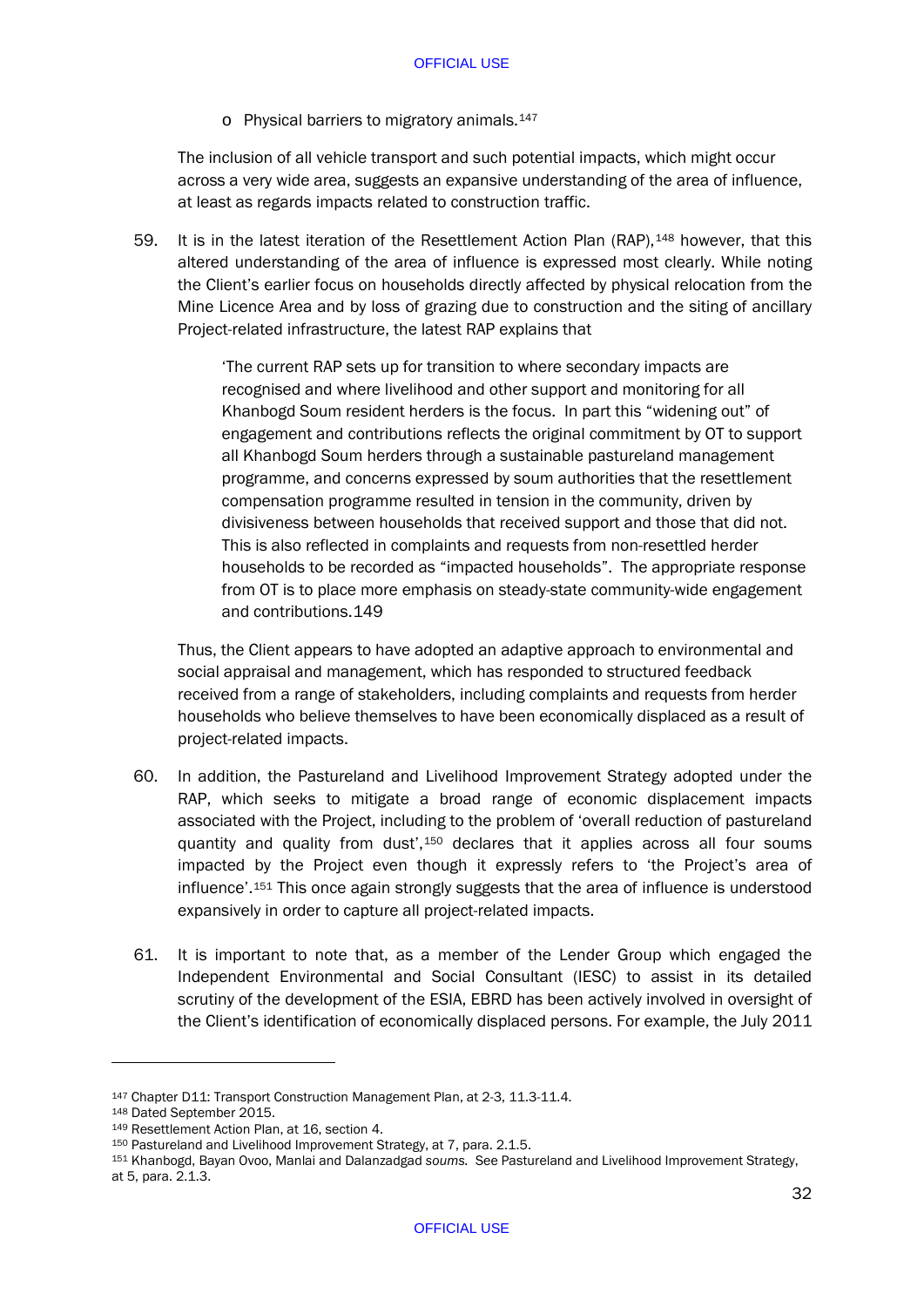consolidated ERM (IESC) and Lender comments on the draft ESIA expressed concern that '[t]he project description still needs to be made consistent with the rest of the document and the realities of current project activities'[152](#page-35-0) before raising more specific concerns regarding the nature and extent of stakeholder mapping and stakeholder consultation in respect of resettled and economically displaced stakeholders,[153](#page-35-1) and regarding the low number of herder households initially identified as having been economically displaced by the MLA due to loss of grazing land.[154](#page-35-2)

- 62. Therefore, the Compliance Review Expert does not accept the Complainants' contention that 'Oyu Tolgoi has failed to properly identify complainants who have been physically or economically displaced', and that 'in violation of PR 5.7, persons physically or economically displaced by other roads relied on or impacted by Oyu Tolgoi have not been eligible for the company's compensation and resettlement package'.[155](#page-35-3) While Chapter C10: Land Use and Displacement of the ESIA might appear to describe the Project's area of influence rather restrictively, it becomes apparent from an examination of the ESMP/OMPs that the Client has employed a quite expansive approach in determining appropriate mitigation and compensation. It would also appear that the Client has adopted an adaptive and progressive approach to the concept, demonstrating an ability to react to feedback from stakeholders and, in particular, complaints and requests from potentially impacted herders.
- 63. This conclusion is broadly in line with the findings of the recent independent fact-finding study of socio-economic impacts attributable to the OT Project conducted on behalf of the Office of the Compliance Advisor Ombudsman (CAO) of the World Bank Group, which concludes that '[t]he studies, impact assessments and the resettlement action plan that provided the basis for 2011 compensation were largely suitable and adequate'.[156](#page-35-4) While the study also highlights weaknesses 'in the identification of impact zones that meant that some affected herders were not identified', it does not suggest that this shortcoming would amount to an instance of non-compliance. The study instead recommends that it should be addressed by means of the establishment of 'a Compensation Claims Committee (CCC) to opine on claims to be retrospectively included'.[157](#page-35-5) It is worth noting in this regard that recent guidance on the practice of involuntary resettlement prepared by the World Bank Inspection Panel acknowledges the inherent difficulty in correctly determining such a project's impact area.[158](#page-35-6)

# *Stakeholder Identification and Consultation*

<span id="page-35-7"></span>64. As regards the identification of Project stakeholders, an extensive series of stakeholder mapping exercises has been implemented, including a comprehensive workshop in 2008, community visioning exercises conducted with Khanbogd, Manlai, Bayan-Ovoo

<span id="page-35-0"></span><sup>152</sup> Letter from ERM (IESC) to Hatch Corporate Finance, dated 12 July 2011.<br>153 Attachment 1: Substantive Comments - Comment Nos. 26 and 27.

<span id="page-35-2"></span><span id="page-35-1"></span><sup>154</sup> Attachment 1: Substantive Comments - Comment No. 23.

<span id="page-35-3"></span><sup>155</sup> Supplemental Complaint, at 10.

<span id="page-35-4"></span><sup>156</sup> *Multi-Disciplinary Team and Independent Expert Panel Joint Fact Finding: Summary of the Experts' Reports* (JSL Consulting Ltd., Oxford, January 2017), at 11.

<span id="page-35-5"></span><sup>157</sup> *Multi-Disciplinary Team and Independent Expert Panel Joint Fact Finding: Summary of the Experts' Reports* (JSL Consulting Ltd., Oxford, January 2017), at 13.

<span id="page-35-6"></span><sup>158</sup> World Bank Inspection Panel, *Involuntary Resettlement* (Emerging Lessons Series No. 1, April 2016), at 5.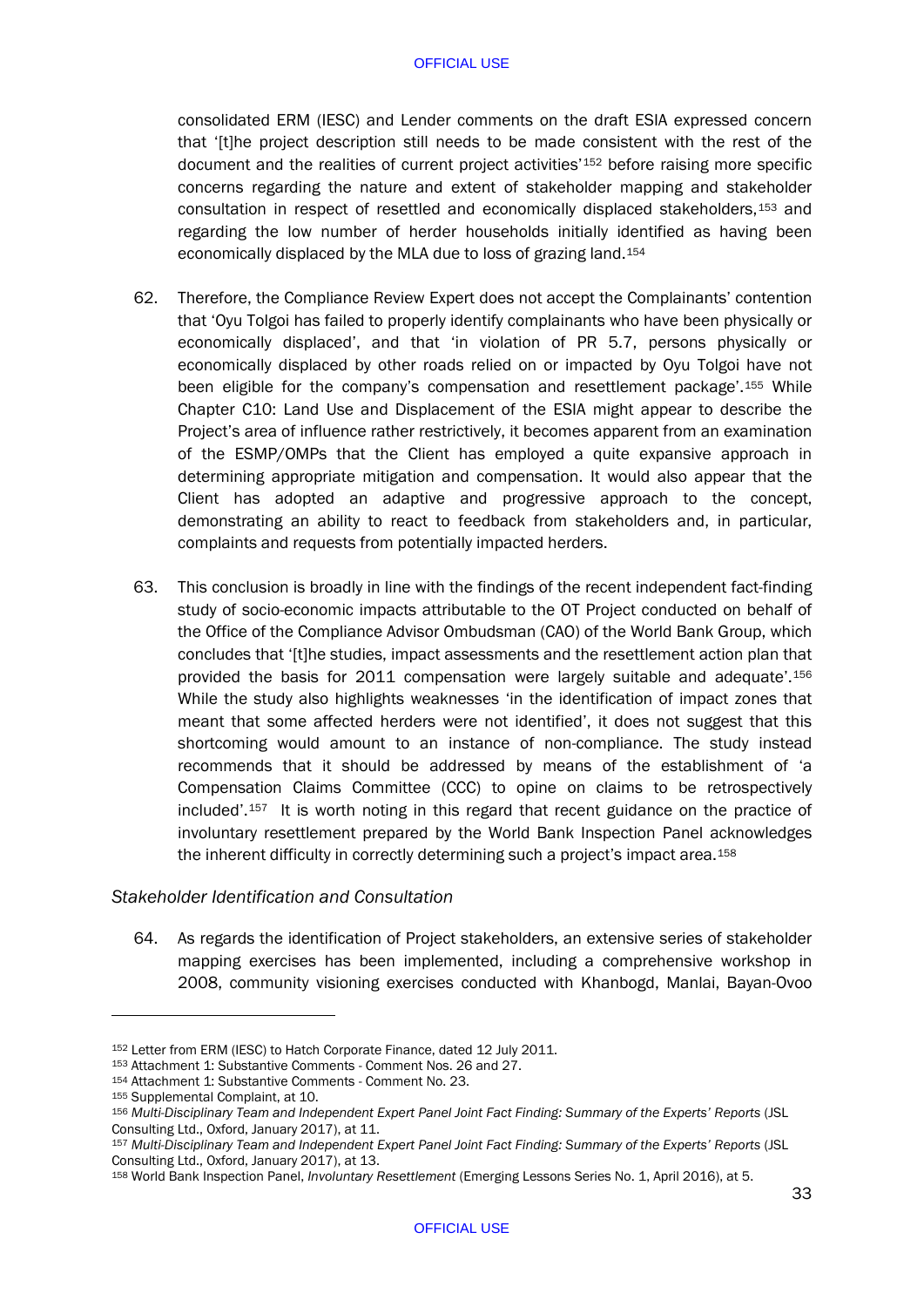and Dalanzadgad *soums* in 2010, development of a database of socio-economic information and a comprehensive assessment of the types of impacts experienced by affected parties, development of a live stakeholder database, and maintenance of a 'Community Diary' to record every interaction with stakeholders.[159](#page-36-0) These stakeholder mapping exercises led to the identification of two principal categories of stakeholders: 'Affected Parties' and 'Other Interested Parties'. Among the 'Affected Parties',[160](#page-36-1) are included herders who have been physically displaced from their properties and '[h]erders who have been economically displaced through the loss of access to wells, physical disturbance from air or noise emissions and/or reduced access to summer grazing land or winter camps'.[161](#page-36-2) Chapter A6 proceeds to provide a detailed account of the project-affected herder population and concludes that a total of 16 families/61 people have already been physically resettled, while a total of 84 families / 325 people would be economically displaced.[162](#page-36-3)

- 65. Chapter A6 recounts an extensive programme of consultation with potentially affected herder families going back to 2003. Starting with an initial census of 15 herder families (comprising 91 people), in April and May 2003 the former Ivanhoe Mines Mongolia Inc. (IMMI) conducted in-depth interviews with local authorities and herder households. This consultation took place in the context of implementation of the *Herder Relocation Plan,*  adopted in April 2003 in accordance with World Bank Operational Directive 4.30 on Involuntary Resettlement, which was regarded as indicative of good international practice, and led to the conclusion of tripartite agreements by September 2004 between each physically displaced household, the Khanbogd *soum* and IMMI.[163](#page-36-4) Oyu Tolgoi conducted follow-up consultation with all resettled households (and local authorities) between 2005 and 2010.[164](#page-36-5)
- 66. Regarding consultation with economically displaced herders, Chapter A6 explains that the Socio-Economic Impact Assessment completed in 2009[165](#page-36-6) 'identified that additional herders could potentially be economically displaced by the Project (i.e. through the loss of access to camps or grazing land or reduced access to water supplies)', leading Oyu Tolgoi to conduct further consultation with such potentially affected herders.[166](#page-36-7) This consultation led to 'detailed negotiations with herders directly affected by Project

<span id="page-36-0"></span><sup>159</sup> Chapter A6: Community Consultation, at 6-7, para. 6.5.1. See further, Chapter C10: Land Use and Displacement Impacts, available at:

[http://ot.mn/media/ot/content/page\\_content/commitments/ESIA/1\\_ESIA/Impact\\_Assessment/ESIA\\_OT\\_C10\\_Land\\_](http://ot.mn/media/ot/content/page_content/commitments/ESIA/1_ESIA/Impact_Assessment/ESIA_OT_C10_Land_EN.pdf) [EN.pdf](http://ot.mn/media/ot/content/page_content/commitments/ESIA/1_ESIA/Impact_Assessment/ESIA_OT_C10_Land_EN.pdf)

<span id="page-36-1"></span><sup>160</sup> Which the ESIA defines, at Chapter A6: Community Consultation, at 7, para. 6.5.2, as

<sup>&#</sup>x27;people/entities directly affected by the project and/or have been identified as most *vulnerable* to change and who need to be engaged in identifying impacts and their significance, as well as in decision-making on mitigation and management measures'.

<span id="page-36-2"></span><sup>161</sup> Chapter A6: Community Consultation, at 7, para. 6.5.2. Further detailed descriptions of these stakeholder groups are provided in the Socio-Economic Impact Assessment (SIA) for the Project: Centre for Policy Research & Population Training and Research Centre, *Oyu Tolgoi Socio-Economic Impact Assessment, Final Report* (Ulaanbaatar, September 2009).

<span id="page-36-3"></span><sup>162</sup> Chapter A6: Community Consultation, at 7-8, para. 6.5.3. Table 6.1, at 8-9 details the number of herder households physically displaced and economically displaced by each project component or activity.

<span id="page-36-4"></span><sup>163</sup> Chapter A6: Community Consultation, at 15-16, para. 6.6.1. Unfortunately, the formal records of this early consultation were not retained by Oyu Tolgoi.

<span id="page-36-5"></span><sup>164</sup> Chapter A6: Community Consultation, at 17, para. 6.6.2.

<span id="page-36-6"></span><sup>165</sup> Centre for Policy Research & Population Training and Research Centre, *Oyu Tolgoi Socio-Economic Impact Assessment, Final Report* (Ulaanbaatar, September 2009).

<span id="page-36-7"></span><sup>166</sup> Chapter A6: Community Consultation, at 17, para. 6.6.3.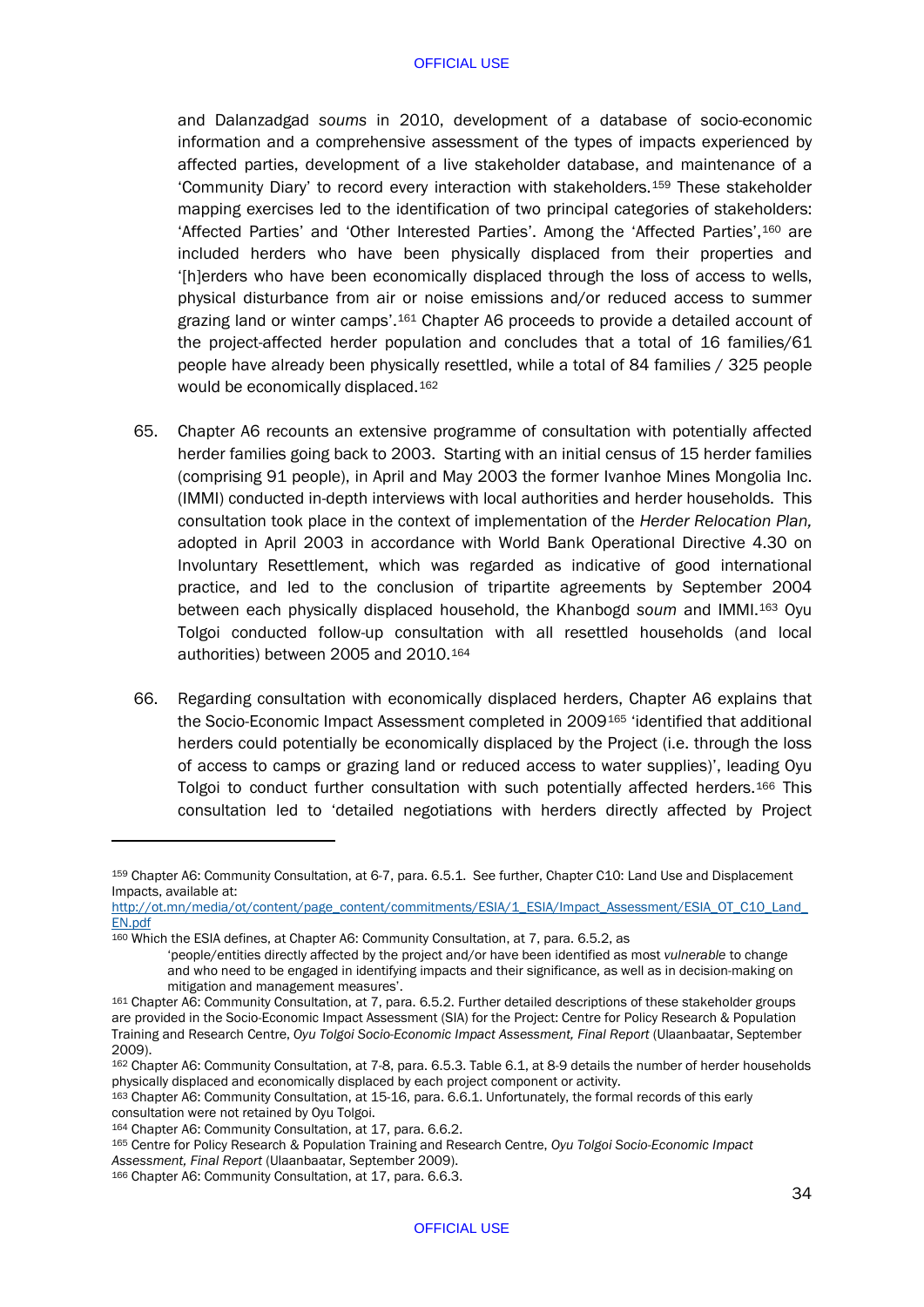activities' in order 'to develop mitigation strategies jointly with the affected population and to agree on suitable compensation measures' in respect of the following adverse impacts:

- o Reduced access to summer grazing;
- o Disruption to herders and herding practices during construction (and operations) for herders with winter shelters and pastures; and
- o Disruption to herders and herding practices through secondary impacts (physical risks to wells, separation from wells, dust and noise nuisance).<sup>[167](#page-37-0)</sup>
- 67. The ESIA provides details of 28 consultative meetings which took place between June 2010 and June 2011, including a number of citizen *baghs*, covering a wide range of issues and concerns, including road routing, signage and animal crossing points as well as water and dust impacts associated with road use, pastureland management, and livelihood support and compensation.[168](#page-37-1) It also summarises the specific issues raised by economically displaced herders and the actions taken in response to such concerns.[169](#page-37-2) For example, in response to herders' concerns regarding the loss of access to summer pastures, Oyu Tolgoi implemented the *Sustainable Pasture Management Programme*, which was developed in cooperation with the Mongolian Society for Rangeland Management (MSRM) and contained compensation packages for affected herders. Implementation of the Programme involved the establishment of 14 Pasture User Groups in Khanbogd *soum*, which by October 2011 represented almost 400 herder households. Similarly, in response to concerns about degrading pastures and problems in maintaining herders' livelihoods and incomes, the Client implemented the *Herder Livelihood Improvement Programme.* In response to concerns about increasing dust emissions due to the operation of project-related roads, the Client implemented the *Atmospheric Emissions Management Plan,* setting out Oyu Tolgoi's commitment to the control of dust arising from the movement of goods and vehicles. In response to the herders' concern to receive more updates and information about the Project, a Compensation Working Group was established in early 2011 with herders affected by economic displacement, a Community Relations Officer (CRO) was assigned to every household identified as affected (c. 12 households per CRO), and Local Advisory Groups (LAGs) made up of local authorities and community members were established for each *soum* in 2010 in order 'to facilitate local engagement on important topics and issues and to promote regular interaction on local level'.
- 68. Of course, all of the above is in addition to early consultation which took place under the initial (national) EIA process, consisting of a range of meetings with local and regional government and NGO representatives and a series of well attended public meetings taking place between March and November 2003.[170](#page-37-3) At these meetings a number of issues relevant to the current Complaint were raised and the Client's actions and responses discussed, including impacts on livestock herding resources and related mitigation and compensation measures, impacts to intangible heritage and lifestyle,

<span id="page-37-0"></span><sup>167</sup> Chapter A6: Community Consultation, at 18, para. 6.6.3.

<span id="page-37-1"></span><sup>168</sup> Chapter A6: Community Consultation, at 18-20, Table 6.6.

<span id="page-37-2"></span><sup>169</sup> Chapter A6: Community Consultation, at 20-21, Table 6.7.

<span id="page-37-3"></span><sup>170</sup> For further details, see Chapter A6: Community Consultation, at 21- 26, paras. 6.7.1 – 6.7.2.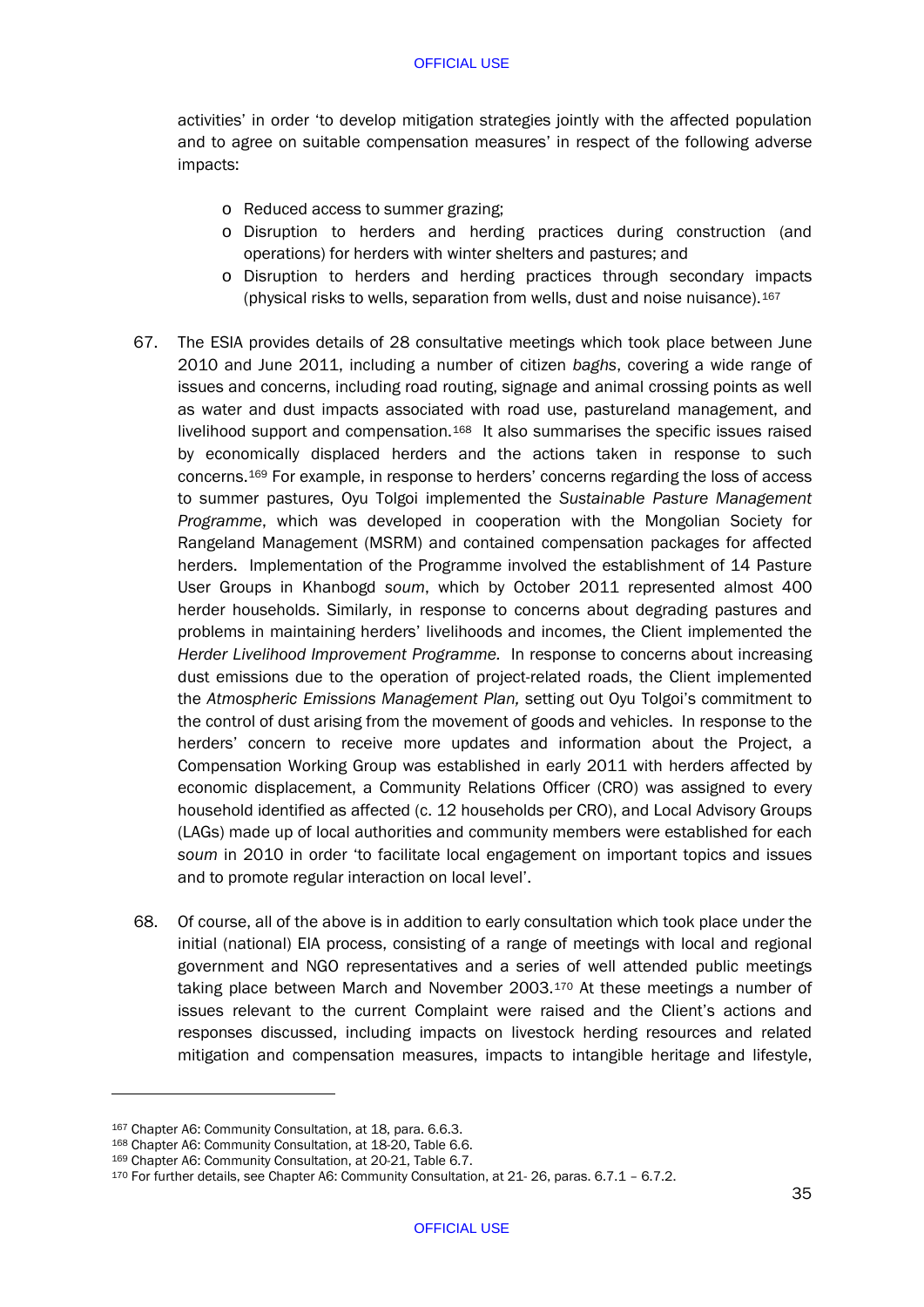and the need for targeted and inclusive consultation and grievance mechanisms.[171](#page-38-0) In addition, the Client implemented specific consultation measures in respect of particular components or aspects of the Project, including on the Oyu Tolgoi to Gashuun Sukhait Road/Infrastructure Corridor (2003-2010),[172](#page-38-1) on the new airport (2005-2006), on pastureland impacts (2009-2010)<sup>[173](#page-38-2)</sup> and on water use (2007-2008).<sup>[174](#page-38-3)</sup>

- 69. Extensive consultation arrangements were also employed in the course of the original SIA conducted between 2008 and 2009.[175](#page-38-4) These included focus group discussions involving 141 individuals from the five *soums,* 29 *soum* officials and 32 other individuals. Interviewees were carefully selected to ensure that vulnerable people were included.[176](#page-38-5) In addition, several workshops and meetings were held between April and June 2009 involving a broad range of stakeholders, including herder households. The issues raised during the consultation activities described above included the health and safety hazards presented by road transport, reduced pasture due to land-take and fragmentation by roads, dust and noise impacts, possible impacts on herder wells, and possible impacts on cultural heritage and the traditional nomadic herding lifestyle. Detailed commitments were entered into by the Client in respect of each of these anticipated impacts.[177](#page-38-6)
- 70. The ESIA also details the increased level of community consultation which has taken place since construction activities commenced in late 2009. Consultation events have included: Oyu Tolgoi Project Open Days held in all target *soums*; project updates provided to local herders at each quarterly *bagh* meeting in Khanbogd *soum*; the public launches of several project-related programmes; ongoing interaction with Community Relations Officers through the branch offices and regular visits to communities and households; and regular NGO and media site tours and presentations.[178](#page-38-7) These activities are in line with the Client's commitments under the SEP and an indicative list

<span id="page-38-0"></span><sup>171</sup> See Tables 6.10 and 6.11.

<span id="page-38-2"></span><span id="page-38-1"></span><sup>172</sup> A public meeting at the Javklant *bagh* centre in 2003-4, and engineering study in 2007 and further consultation conducted between 2007 and 2010 led to the identification of appropriate locations for animal crossings, traffic advisory signs and other traffic-calming measures. See Chapter A6: Community Consultation, at 26, para. 6.7.3. <sup>173</sup> Involving a series of additional pastureland mapping and consultation activities from May 2009 – mid-2010, as well as small-scale pastureland assessments within Javkhlant, Gaviluud and Bayan *baghs* involving 80 herder families identified as particularly vulnerable to change. This exercise enabled the Client to develop plans to identify economically displaced herder families and to continue consultation on pastureland loss and related impacts and on compensation and livelihood restoration measures. The information gathered on affected households was incorporated into the original Socio-Economic Impact Assessment (SIA) completed in late 2009. See Chapter A6:

<span id="page-38-3"></span>Community Consultation, at 27-28, para. 6.7.6.<br><sup>174</sup> As part of which the Client, together with the Centre for Policy Research (CPR), conducted a comprehensive *Water Perception Study* in mid-2007, under which

<sup>&#</sup>x27;A total of 280 herder households within the [Khanbogd] *soum* were interviewed, 58 of them through semistructured interviews, the others with the provision of short questionnaires. In addition 51 people were involved in focus group discussions (FGDs) based upon four groupings: Govenor's office and representatives, water users, private sector people and budgetary bodies.'

Oyu Tolgoi also conducted a *Herder Lifestyle and Water Use Study* between July and September 2008, in which a total of 21 herder families from Bayan *bagh* were consulted at the household level. See Chapter A6: Community Consultation, at 28, para. 6.7.7

<span id="page-38-4"></span><sup>175</sup> Centre for Policy Research & Population Training and Research Centre, *Oyu Tolgoi Socio-Economic Impact* 

*Assessment, Final Report* (Ulaanbaatar, September 2009).

<span id="page-38-7"></span><span id="page-38-6"></span><span id="page-38-5"></span><sup>&</sup>lt;sup>177</sup> See Chapter A6: Community Consultation, at 31-33, Table 6.15.<br><sup>178</sup> Chapter A6: Community Consultation, at 29-33, para. 6.8.1.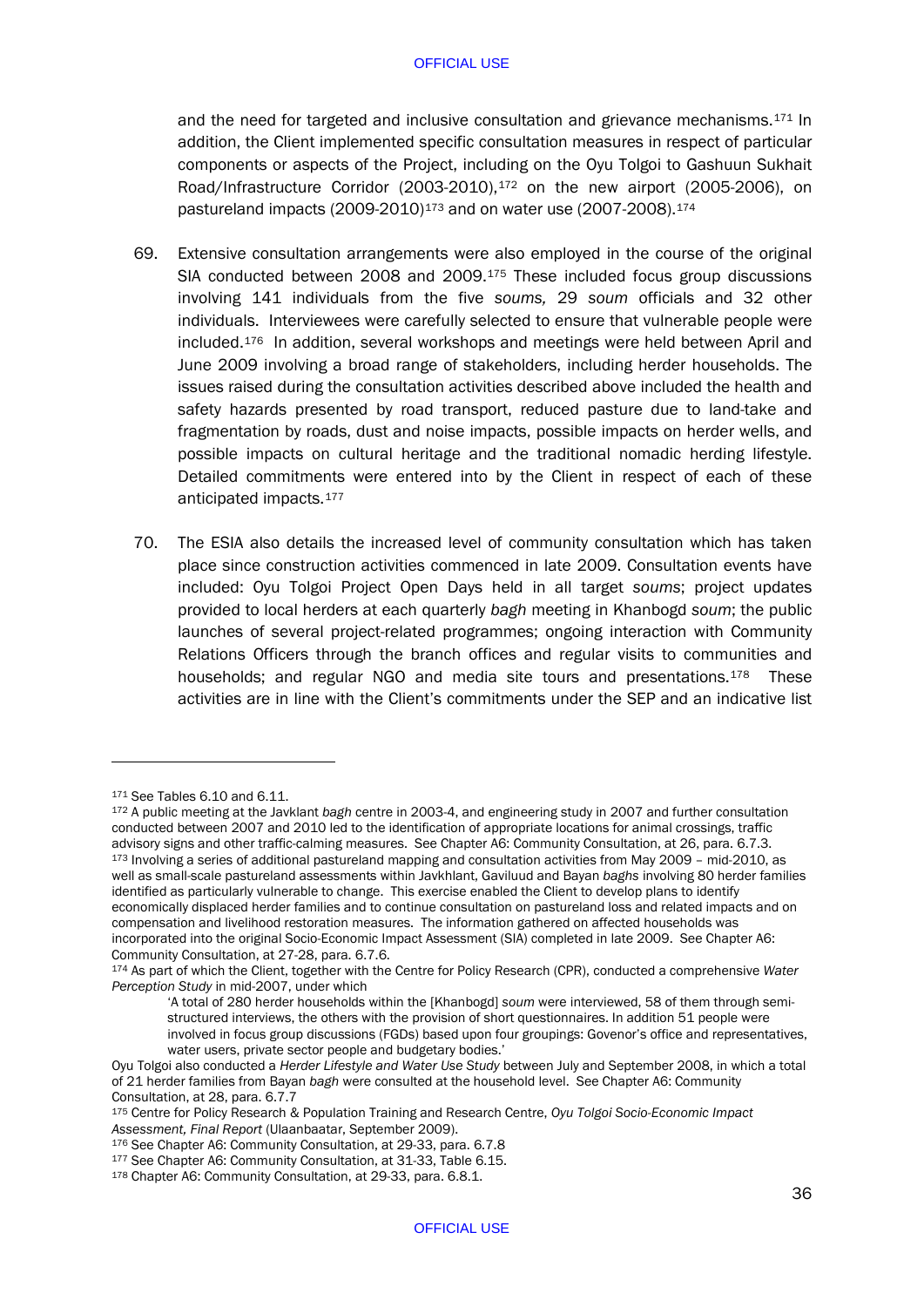of consultation events, including dates, number of persons in attendance and main topics discussed, is provided in Table 6.16 of Chapter A6.

- 71. Regarding the extent of community consultation generally, the ESIA confidently notes, *inter alia*, as examples of 'key indicators of support for the Oyu Tolgoi Project', that
	- o Herder households economically displaced as a result of pastureland loss have formed a compensation working group and participated in designing a *Herder Livelihood Improvement Programme*.
	- o The consultation process has been accessible to vulnerable groups including herders. All herder households in Khanbogd *soum* have been visited by Oyu Tolgoi at least once and affected herders households are all involved in regular consultation with the Company.
	- o A total of 399 households have joined 14 Pasture Management groups established by the Mongolian Society for Range Management as part of the Oyu Tolgoi sponsored Sustainable Pastureland Programme in Khanbogd *soum*.
	- o Local communities have been actively participating in the design and implementation of a number of key programmes including the Cultural Heritage Programme, the Community Health, Safety and Security Programme, and the Participatory Environmental Monitoring Programme.[179](#page-39-0)

This suggests that extensive structured consultation has been taking place between the Client, affected herders and the broader community.

72. In terms of practical implementation of the above commitments, several of the Operational Management Plans comprising the Environmental and Social Action Plan include express requirements for conducting routine stakeholder consultation, and for taking account of relevant feedback and complaints, on a wide range of matters. For example, as part of the process of route selection, the Transport Construction Management Plan requires that

> 'Oyu Tolgoi will ensure that consultation is undertaken with local communities, police, military and emergency services along transportation routes used routinely by Oyu Tolgoi. Oyu Tolgoi will provide local community representatives and government authorities with a summary of driving practices adopted by Oyu Tolgoi.'[180](#page-39-1)

In line with a number of other OMPs,[181](#page-39-2) the Transport Construction Management Plan sets out detailed arrangements for monitoring these commitments and, in particular, for

<span id="page-39-0"></span><sup>179</sup> Chapter A6: Community Consultation, at 40-41, Table 6.18.

<span id="page-39-1"></span><sup>180</sup> Chapter D11: Transport Construction and Management Plan, at 6, Table 11.1. It similarly requires that such public consultation and disclosure activities include emergency response plans and procedures applicable to transport, identify appropriate animal crossings, and minimise the risk of stock loss from vehicle accidents.

<span id="page-39-2"></span><sup>181</sup> See, for example, Transport Management Plan, at 10, Table 3, regarding herder crossings and, at 16, Table 4, regarding complaints from local communities; Community Health, Safety and Security Management Plan, at 17, Table 2, regarding the Road Safety Awareness Programme and, at 24, Table 4, regarding complaints from local communities. Similarly, the establishment under the Pastureland and Livelihood Improvement Strategy of 14 Pasture User Groups in Khanbogd *soum* as the key Strategy stakeholders typifies the broad consultative and inclusive processes employed. See Pastureland and Livelihood Improvement Strategy, at 13, para. 4.5.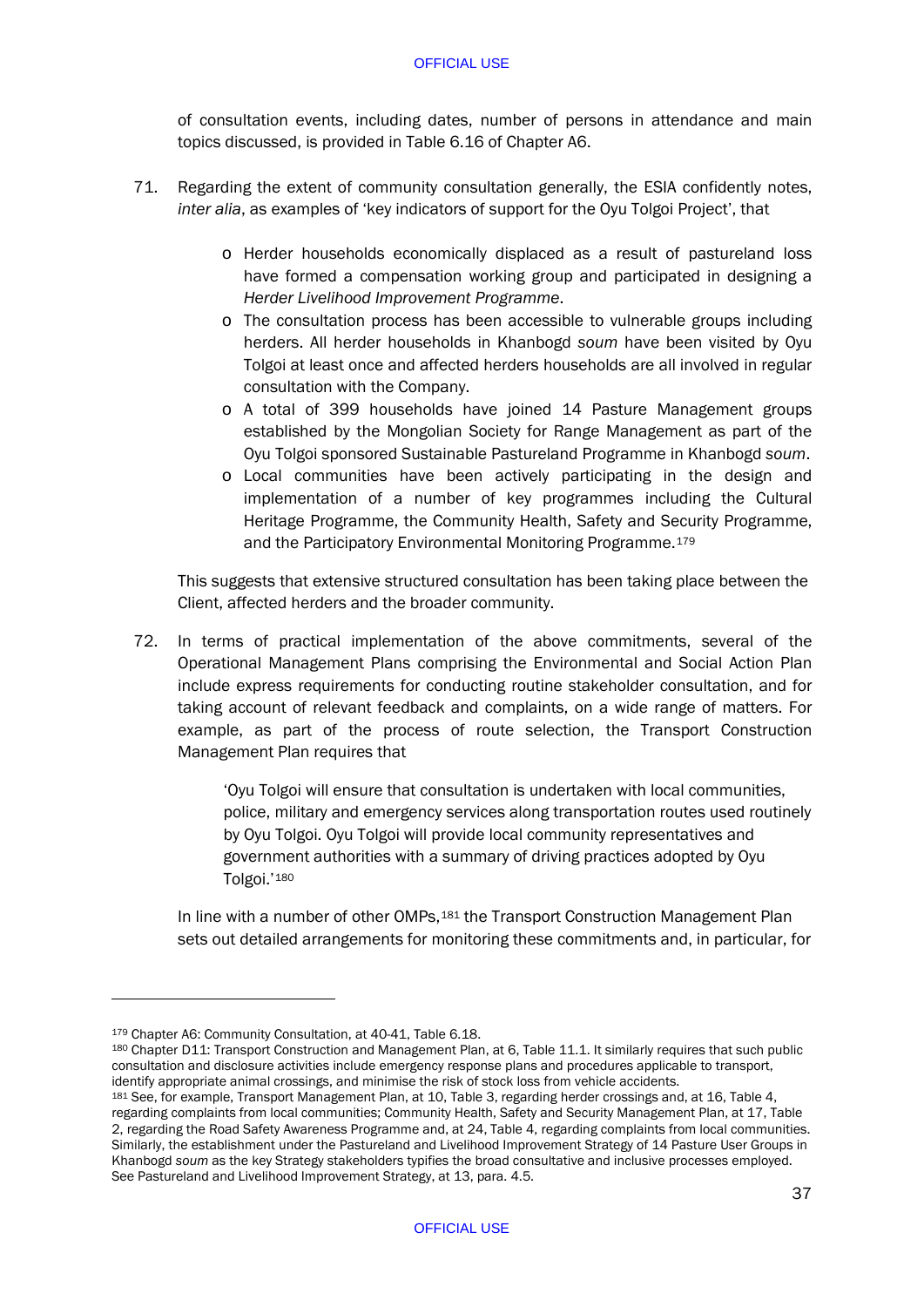responding to complaints received via the Project's grievance mechanism. It notably provides that

'During the construction phase, Oyu Tolgoi will undertake an ongoing review of activities that contribute to significant dust generation and maintain an ongoing dialogue with local herders and local communities along principal transportation routes.[182](#page-40-0) If complaints are received by local herders, Oyu Tolgoi is committed to work with specific herders to develop monitoring and appropriate mitigation measures.'[183](#page-40-1)

73. More specifically, the Stakeholder Engagement Plan, which defines the Project commitments and operational procedures in respect of stakeholder engagement, explains that '[s]ince 2003, OT has actively sought to build strategic institutional and individual working relationships with communities and stakeholders who have interests in and/or who are directly or indirectly impacted by the Project'. At the top of the list of such communities and stakeholders are 'herders who have been economically displaced through the loss of access to wells, disturbance from air or noise emissions and/or reduced access to summer grazing land or winter camps due to actual or proposed Project developments'.[184](#page-40-2) The Stakeholder Engagement Plan lists among the key engagement and disclosure methods employed in respect of physically and economically displaced people:

> 'Compensation Working Group, Pasture User Groups, Pasture User NGO, household visits / consultation, *bagh* meetings, surveys, focus groups and workshops, other local working groups, local disclosure materials (e.g. newsletter, brochures, etc.)'[.185](#page-40-3)

In respect of the communities of the four impacted *soums*, it lists

'Local Advisory Groups, surveys, focus groups and workshops, OT branch offices / open houses, Open Days, other local working groups'

In addition to a detailed information Disclosure Process,[186](#page-40-4) the Stakeholder Engagement Plan sets out a comprehensive Complaints, Disputes and Grievance Procedure,<sup>[187](#page-40-5)</sup> along with clear instructions for complainants. A highly detailed Stakeholder Engagement Action Plan sets out the precise steps to be undertaken by the Client in connection with each type of engagement task including, notably, implementation of the Participatory Environmental Monitoring (PEM) Programme with local herder households.[188](#page-40-6) Detailed monitoring measures are stipulated for community

<span id="page-40-0"></span><sup>182</sup> Note, for example, the development of the Sustainable Pastureland Management Programme (SPMP), and its subsequent replacement with the Herder Livelihood Support Programme (HLSP), both of which have sought to counteract 'the cumulative effects of pasture degradation due to increased public vehicle traffic and dust'. See Resettlement Action Plan, at 27-31, Section 7. See further, para[. 109,](#page-58-0) *infra.*

<span id="page-40-1"></span><sup>183</sup> Chapter D11: Transport Construction and Management Plan, at 11, Table 11.1.

<span id="page-40-2"></span><sup>184</sup> Stakeholder Engagement Plan, at 16-17, para. 5.3.

<span id="page-40-3"></span><sup>185</sup> Stakeholder Engagement Plan, at 19, Table 3.

<span id="page-40-4"></span><sup>186</sup> Stakeholder Engagement Plan, at 23, Figure 2.

<span id="page-40-5"></span><sup>187</sup> Stakeholder Engagement Plan, at 24, Figure 3.

<span id="page-40-6"></span><sup>188</sup> Stakeholder Engagement Plan, at 28-35, Table 5. The Participatory Environmental Monitoring Programme is designed to

<sup>&#</sup>x27;Implement dust, pastureland management and water monitoring programmes with households'.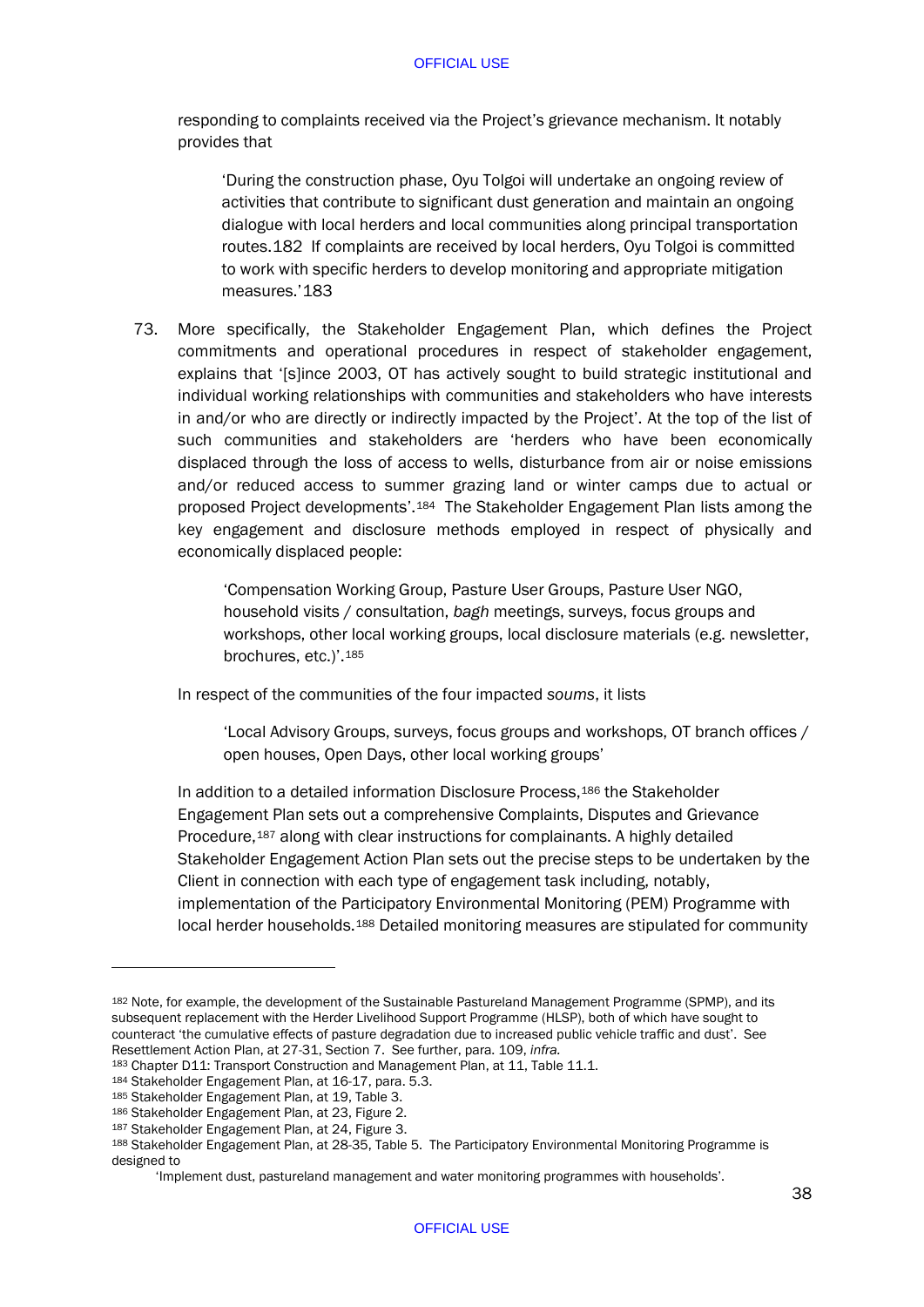engagement activities including, most notably, the requirement that 'OT will review Community Complaints and Grievance Log / Database'.[189](#page-41-0)

- 74. In addition to exercising oversight over the Client's public consultation activities, [190](#page-41-1) it is clear that EBRD engaged in its own public consultation activities and actively participated in those of the Client. For example, ESD site visits to OT included the following meetings with herders and other stakeholders:
	- o September 2010: one meeting in Khanbogd *Soum* Centre with local representatives from Government, schools, entrepreneurs and herders; ESD visited five herder families in their homes; four of which had been affected by the physical resettlement carried out in 2005;
	- o June 2011: a meeting with OT Watch in Ulaan Baatar; ESD visited a number of herder families on a site visit to Energy Resources, at least one of which had also been impacted by OT's activities;
	- o September 2012: ESD attended some of OT's public consultation activities in Ulaan Baatar and in Khanbogd *Soum* Centre with presentations / open houses at the information centre; ESD met with two RAP households;
	- o September 2015: meetings with local government, tri-partite council (Gobi Soil founder and elected herder group representative), two new herder cooperatives and other local businesses, and two herder households categorised by OT as vulnerable.[191](#page-41-2)

In addition, the Compliance Review Expert has established that ESD routinely reviewed the Grievance Log / Database and followed-up on selected complaints to ensure that the issues raised had been resolved satisfactorily.[192](#page-41-3)

<span id="page-41-7"></span>75. All the above efforts on the part of the Client and EBRD would appear to contradict the Complainants' various contentions that 'Oyu Tolgoi routinely failed to consult herders about the siting of its transport routes, or about measures to mitigate impacts of these routes, prior to constructing new roads or using existing ones', that 'it is unclear whether Oyu Tolgoi made any attempt to consult herders regarding the many roads not identified as impact zones', and that 'the ESIA does not refer to consultations in relation to other project-related roads'.[193](#page-41-4) Take, for example, the consultative events outlined above held between April and June 2009 concerning such impacts of road use as health and safety hazards, reduced pasture due to land-take and fragmentation, dust and noise, possible impacts on herder wells, and possible impacts on intangible cultural heritage,[194](#page-41-5) or those held between June 2010 and June 2011 concerning road routing, signage and animal crossing points and dust impacts, as well as pastureland management, livelihood support and compensation.[195](#page-41-6)

<span id="page-41-1"></span><span id="page-41-0"></span><sup>189</sup>Stakeholder Engagement Plan, at 38, Table 7.<br>190 See, for example, Letter from ERM (IESC) to Hatch Corporate Finance, dated 12 July 2011, Attachment 1:<br>Substantive Comments - Comment Nos. 22 and 26.

<span id="page-41-2"></span><sup>191</sup> Detailed information contained in e-mail from ESD to PCM Officer, dated 4 January 2016.

<span id="page-41-3"></span><sup>192</sup> The records of such follow-up activities have been provided by ESD and are on file with the Compliance Review Expert.

<span id="page-41-4"></span><sup>193</sup> Supplemental Complaint, at 10.

<span id="page-41-5"></span><sup>194</sup> Detailed in Chapter A6: Community Consultation, at 31-33, Table 6.15.

<span id="page-41-6"></span><sup>195</sup> Detailed in Chapter A6: Community Consultation, at 18-20, Table 6.6.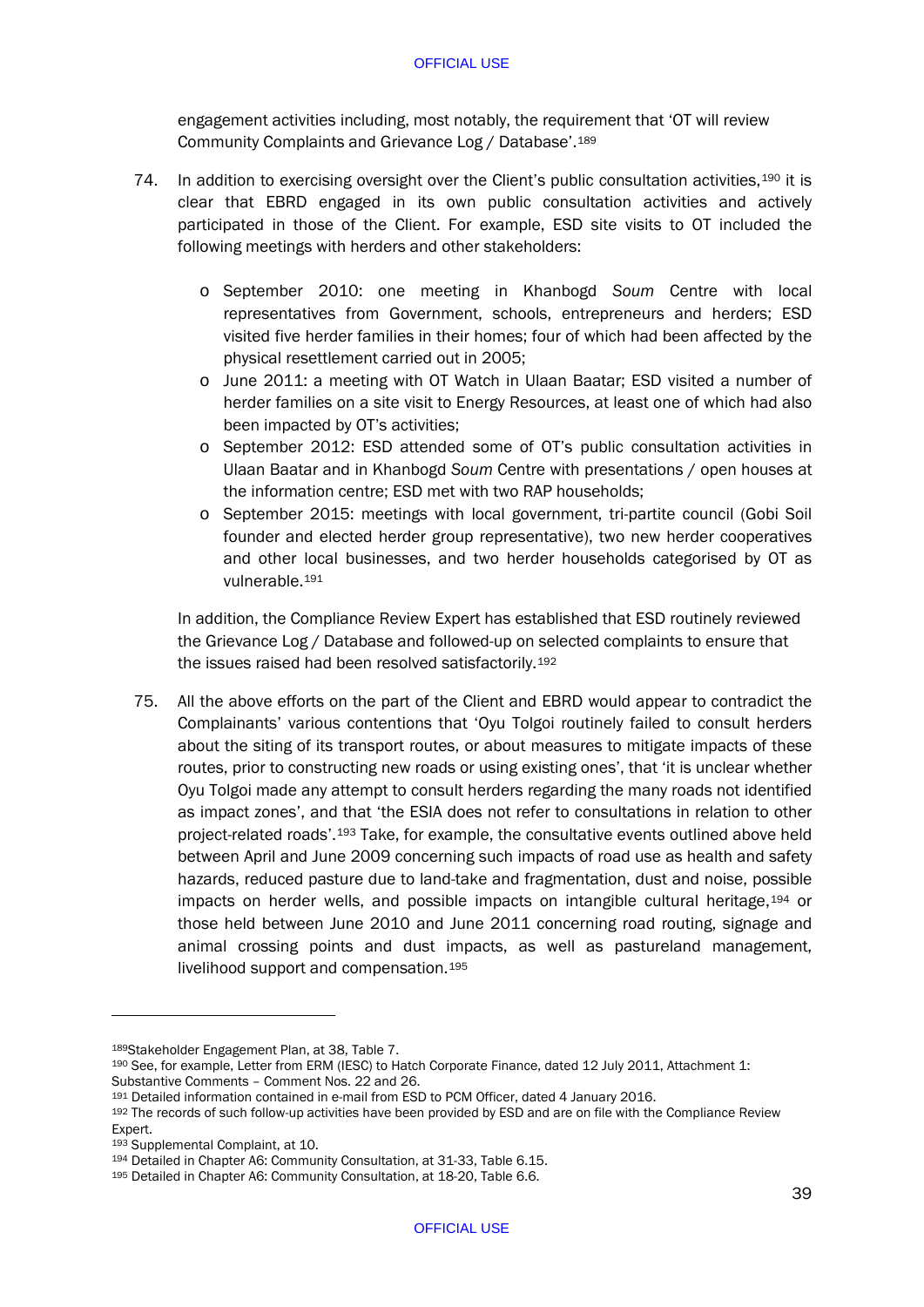# *Road-Related Dust Impacts*

- 76. As regards the assessment of baseline conditions within the area affected by the Project, the ESIA details the 2009 Dust Monitoring Survey, which involved five dust monitoring points located in the vicinity of the Project site in order to get [baseline] information on dust sources such as traffic, batch plant operations and construction activities'.[196](#page-42-0) This survey allowed the ESIA baseline assessment to conclude that 'local influences such as existing road traffic have influenced dust … [which is] … clearly visible along many of the unsealed roads and tracks in the Project Area of Influence'.[197](#page-42-1) It also found that dust conditions in the Project area 'have been heavily influenced by climatic conditions – higher dust concentrations and deposition rates have been observed during high wind events and during times when vegetation is sparse', particularly March, April and May. Therefore, the Client was fully aware of the risks posed by increased dust from heavy traffic related to Project construction and operation, which led to the development of the dust monitoring programme described in Chapter D2: *Atmospheric Emissions Management Plan* of the ESIA.[198](#page-42-2)
- 77. The ESIA baseline assessment further considered Project-related traffic on the Khanbogd to Dalanzadgad road, the Khanbogd to Oyu Tolgoi road, the Oyu Tolgoi to Gashuun Sukhait road, the Tavan Tolgoi to Gashuun Sukhait road and the Khanbogd to Manlai (then Choir and Ulaanbaatar) road.[199](#page-42-3) It notes that 'Oyu Tolgoi commissioned a traffic census in 2011 to assess traffic loadings to the mine site and on roads used by the Project in Khanbogd *soum*', which showed an average of 157 vehicles arriving at and leaving the Oyu Tolgoi gate daily in March 2011, including workers' buses, construction supply trucks, fuel supply trucks, catering supply trucks and assorted light vehicles.[200](#page-42-4) The census also recorded the number of vehicles using each of the roads listed above and found, for example, that 200 Oyu Tolgoi and contractor vehicles (140 heavy vehicles and 60 light vehicles) used to the unpaved Oyu Tolgoi to Khanbogd-Manlai road in one 24 hour period, while 143 other vehicles (38 heavy vehicles and 105 light vehicles) used the road during the same period.[201](#page-42-5) Thus, the preparation of the ESIA involved meticulous efforts to understand the nature and extent of road use associated with the Project, and to generate data which could assist in design and implementation of measures to mitigate resulting impacts.
- 78. As regards Section C of the ESIA on *Impact Assessment*, which specifically identifies the various environmental and social impacts associated with the Project, as well as the efforts employed to avoid and mitigate such impacts, it appears that the problem of road-related dust was anticipated but was not regarded as presenting a very serious risk. For example, though it assesses likely impacts of dust from mining activities, $202$  as well as dust generation from the tailings storage facility,[203](#page-42-7) the chapter on *Climate and*

<span id="page-42-0"></span><sup>196</sup> Chapter B3: Air Quality, at 9, para. 3.9.1.

<span id="page-42-1"></span><sup>197</sup> Chapter B3: Air Quality, at 13, para. 3.11. It also notes that

<sup>&#</sup>x27;Dust is also very apparent along the existing coal transport route to the Chinese border (see *Figure 3.8*).

<span id="page-42-2"></span><sup>198</sup> Chapter B3: Air Quality, at 14, para. 3.11.

<span id="page-42-3"></span><sup>199</sup> Chapter B11: Transport and Infrastructure, at 18-19, Table 11.7.

<span id="page-42-4"></span><sup>200</sup> Chapter B11: Transport and Infrastructure, at 19, Table 11.8.

<span id="page-42-6"></span><span id="page-42-5"></span><sup>&</sup>lt;sup>201</sup> Chapter B11: Transport and Infrastructure, at 20, Table 11.12, which records traffic on 31 March 2011.<br><sup>202</sup> Chapter C2: Climate and Air Quality, at 12, para. 2.4.9.

<span id="page-42-7"></span><sup>203</sup> Chapter C2: Climate and Air Quality, at 12, para. 2.4.10.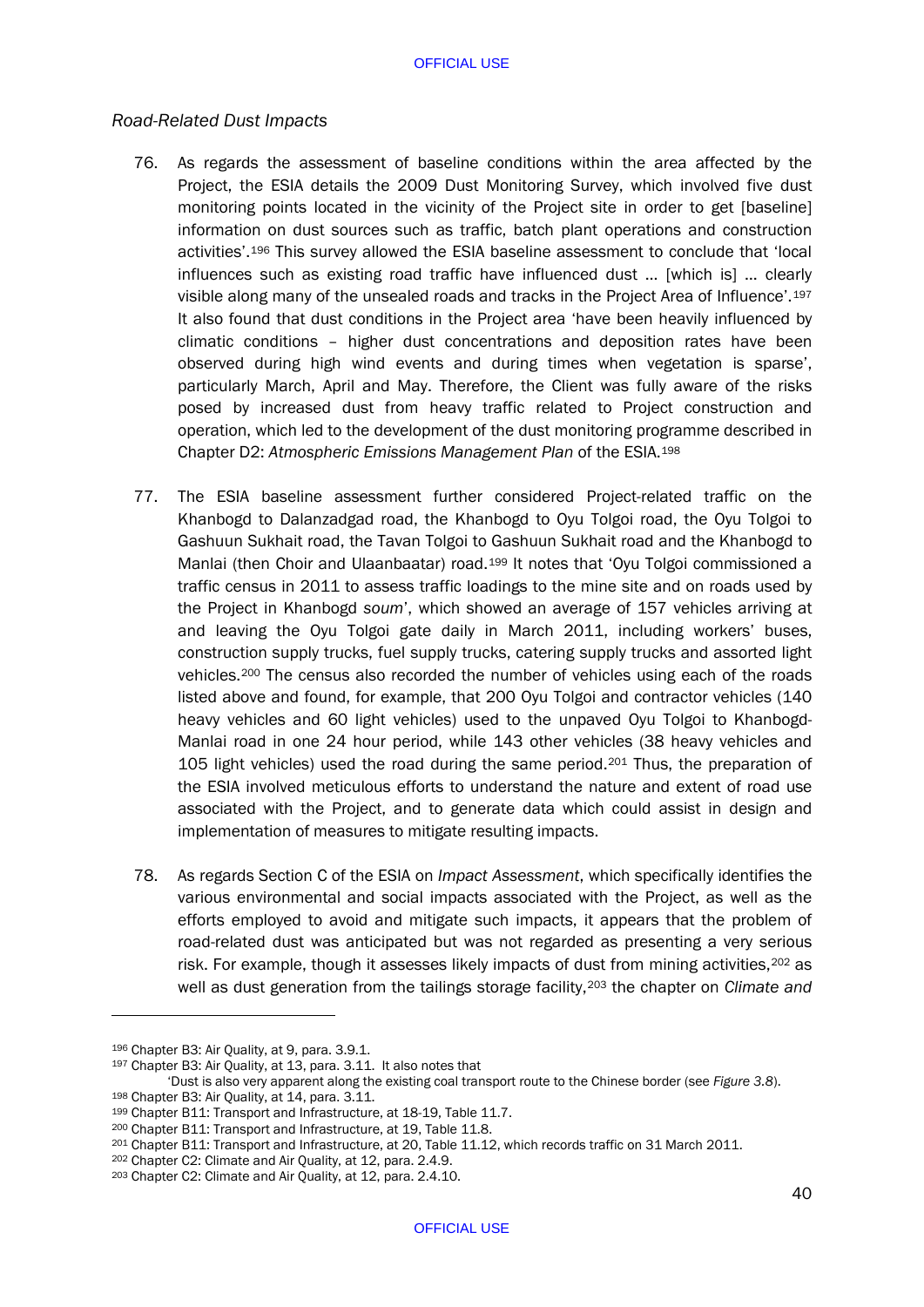*Air Quality* concluded that '[s]ignificant dust generating activities outside of the Mine Licence Area are not anticipated during Project operations'.[204](#page-43-0) Similarly, it characterised as "negligible" the residual significance (after the implementation of the relevant recommended design and mitigation measures) of both '[d]eterioration of ambient air quality resulting from mobile and stationary equipment' and '[d]eterioration of ambient air quality resulting from concentrate, materials and personnel road transportation'.[205](#page-43-1) However, the specific dust-related design and mitigation measures identified and recommended in respect of both categories of impact seem highly appropriate, including:

- o Speed limitation of 80 km/h in all areas and as low as 10 km/h in sensitive receptor locations (e.g. camps) including tracking of vehicle speeds on GPS system.
- o Provision of compacted granular wearing course on all graded roads.
- o Provision of wet dust suppression and/or dust palliatives in sensitive receptor locations.
- o Restriction on vehicular usage in off-road areas and informal tracks, including tracking of vehicles on GPS system.[206](#page-43-2)
- 79. As regards dust impacts more specifically, the assessment of community health, safety and security impacts (ESIA Chapter C12) expressly acknowledges that respiratory diseases were among the most prevalent illnesses in Khanbogd *soum* in 2007 and that 'additional construction works and traffic in Khanbogd could exacerbate existing respiratory illnesses or create new conditions'.[207](#page-43-3) It further recognises that '[h]erders are particularly affected by dust from unpaved roads and explained during consultation with Oyu Tolgoi that they needed to move livestock in response to road building and dust'. The ESIA concluded that dust from construction activities sites, including the Mine Licence Area, airport sites and Gunii Hooloi pipeline will be temporary and will be 'managed through watering and other engineering controls on site', as well as through herders being notified of construction activities in new areas 'so that they can avoid dust and noise impacts wherever possible while construction activities are being conducted'[.208](#page-43-4) Similarly, while the ESIA conceded that '[c]onstruction and use of the unsealed Oyu Tolgoi to Gashuun Sukhait road prior to surfacing has contributed to the existing dust levels in Khanbogd', it insisted that 'this road is being upgraded in 2011/12 and any additional dust impacts will be temporary'.[209](#page-43-5) It also points out that '[h]erders along the Oyu Tolgoi road to the border have been extensively consulted about dust and other road impacts and are being supported to be able to maintain their livelihoods and avoid dust and noise impacts during construction.'

<span id="page-43-0"></span><sup>204</sup> Chapter C2: Climate and Air Quality, at 12, para. 2.4.6.

<span id="page-43-1"></span><sup>205</sup> Chapter C2: Climate and Air Quality, at 16-18, Table 2.6.

<span id="page-43-2"></span><sup>206</sup> Chapter C2: Climate and Air Quality, at 16-18, Table 2.6.

<span id="page-43-3"></span><sup>207</sup> Chapter C12: Community Health, Safety and Security, at 14, para. 12.3.7.

<span id="page-43-4"></span><sup>208</sup> Chapter C12: Community Health, Safety and Security, at 14, para. 12.3.7.

<span id="page-43-5"></span><sup>209</sup> Chapter C12: Community Health, Safety and Security, at 14, para. 12.3.7. As regards the Clients awareness of the seriousness of such temporary dust impacts, it is interesting that the ESAI should record that

<sup>&#</sup>x27;In Khanbogd *soum*, the coal transportation route was a source of considerable dust until it was upgraded in 2011, and resulted in complaints from herders.'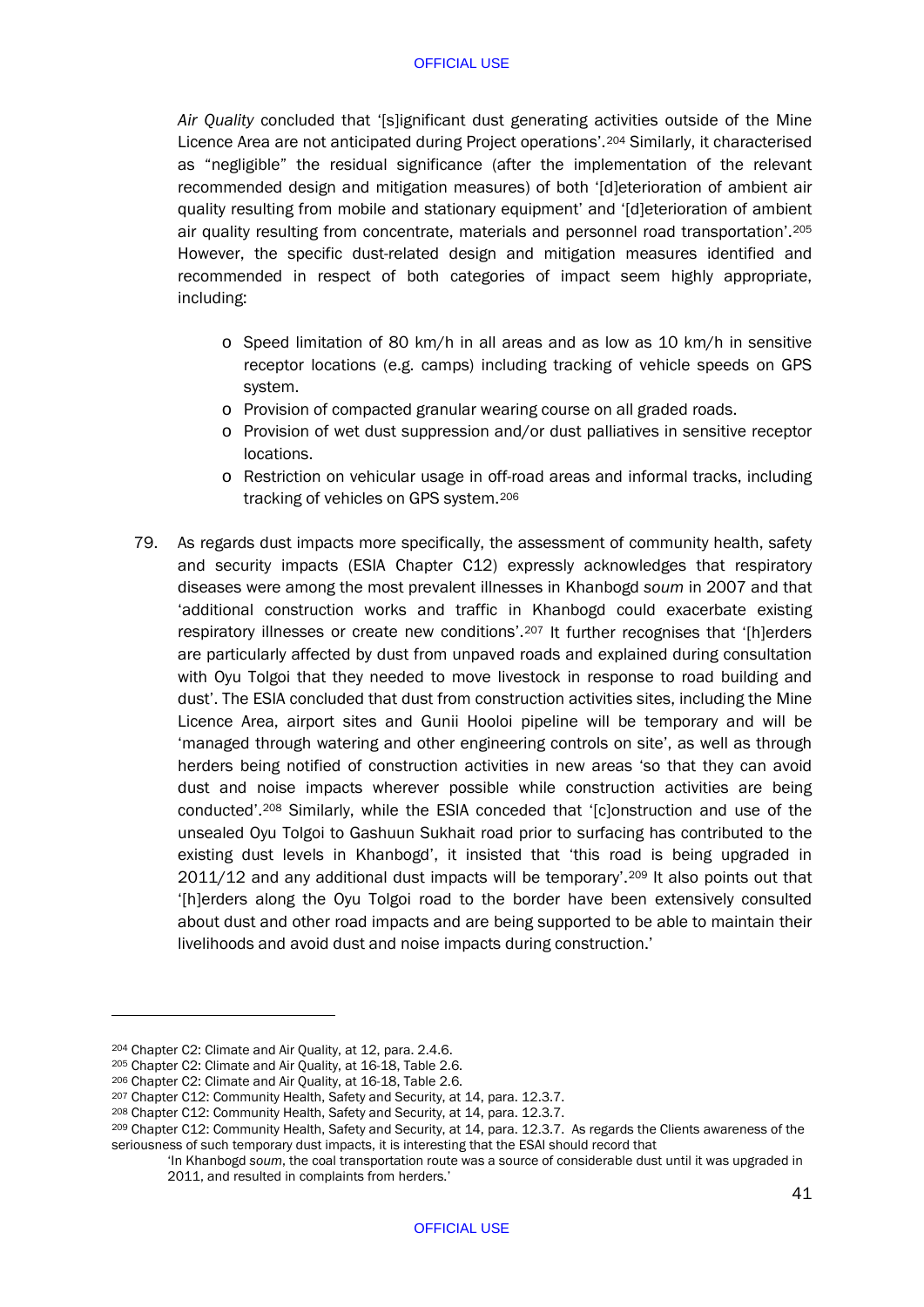80. However, the ESIA appears to discount the Project's potential for giving rise to dust problems due to the use of other, non-paved roads. First, it appears to suggest that dust problems in Khanbogd *soum* are largely due to the use of other, "non-Oyu Tolgoi" roads by other road users, stating that

> 'The construction and operation of Oyu Tolgoi roads in addition to other roads within the south Gobi is a potential source of cumulative dust ... [and] ... The use of unpaved multiple tracks (by other users) is also a source of dust in Khanbogd.'[210](#page-44-0)

While the ESIA acknowledges that Oyu Tolgoi vehicles use other, unpaved roads, it insists that their impact in terms of dust is minimal. For example, it concluded that

'Use and operation of the unsealed power line service road and the Gunii Hooloi pipeline service road that will be built as part of the Project will be a source of minor ongoing dust generation, but as vehicles will be limited to 1-2 per day, additional dust levels are expected to be low.'[211](#page-44-1)

Similarly, regarding the Project's main supply route, the ESIA explains (somewhat inadequately perhaps)

'The existing road to UB [Ulaan Bataar] via Mandalgovi, which will be used for logistics and supplies, will also be a source of dust during construction and operations, although this impact will be mitigated through good traffic management measures. The volume of non-Project traffic on this route is limited and therefore there will be a limited cumulative impact which will be most pronounced through communities such as Manlai. Enforcing appropriate speed limits through these communities and on the route will serve to mitigate this impact.'[212](#page-44-2)

The above reference to cumulative impact appears once again to suggest that non-Project traffic is a significant source of dust, despite the commitment in the discussion of mitigation measures in the ESIA that 'Oyu Tolgoi will also contribute to the maintenance of other roads that are heavily used by the Project such as the Oyu Tolgoi to Khanbogd road'.[213](#page-44-3)

81. Generally, the ESIA characterises the expected impact from road-related dust as "moderate adverse", due to the existing high incidence of respiratory disease, but suggests that it will decrease to 'minor adverse or better as borrow pits are rehabilitated, the *Oyu Tolgoi to Gashuun Sakhait* road is sealed and construction activities are completed.'[214](#page-44-4) While tacitly acknowledging that several unpaved roads, including the Oyu Tolgoi to Khanbogd road and the Oyu Tolgoi to Ulann Bataar (via Mandalgovi) road, will continue to be heavily used by the Project during operations

<span id="page-44-0"></span><sup>210</sup> Chapter C12: Community Health, Safety and Security, at 14, para. 12.3.7.

<span id="page-44-1"></span><sup>211</sup> Chapter C12: Community Health, Safety and Security, at 14, para. 12.3.7.

<span id="page-44-2"></span><sup>212</sup> Chapter C12: Community Health, Safety and Security, at 15, para. 12.3.7.

<span id="page-44-3"></span><sup>213</sup> Chapter C12: Community Health, Safety and Security, at 15, para. 12.3.7.

<span id="page-44-4"></span><sup>214</sup> Chapter C12: Community Health, Safety and Security, at 15, para. 12.3.7.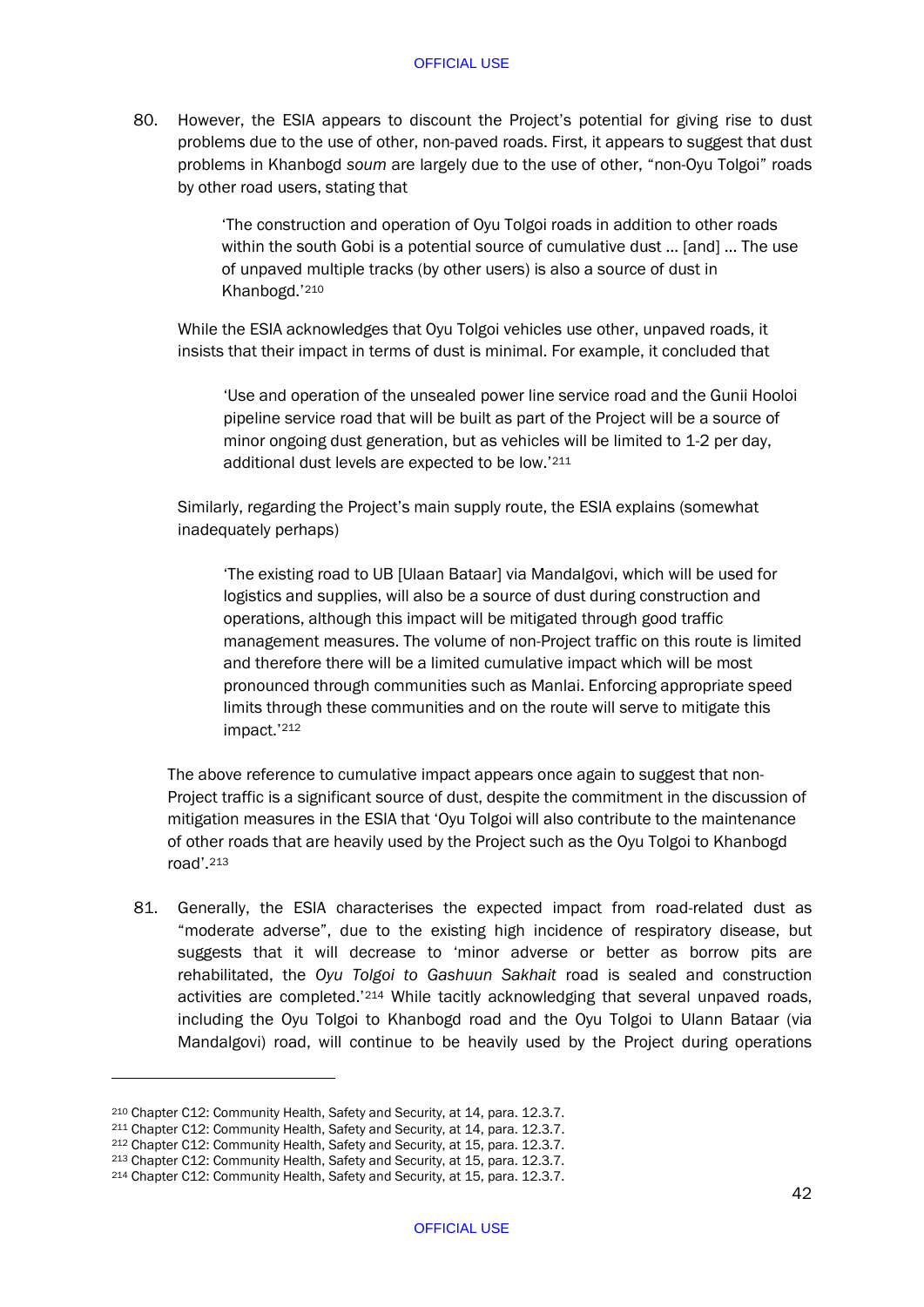resulting in the generation of dust, the ESIA explains that '[s]pecific dust control mitigation measures are set out in Chapter D2: Atmospheric Emissions Management Plan'. Thus it is necessary to examine the Atmospheric Emissions Management Plan<sup>[215](#page-45-0)</sup> in detail.

The Atmospheric Emissions Management Plan identifies as an "Emission of Primary Concern", wheel generated dust from operational vehicles on and off site, [216](#page-45-1) before proceeding to describe in detail the controls in place to minimise road-related dust generation,[217](#page-45-2) as well as the specific company departments responsible for their implementation and the means of verifying such implementation.[218](#page-45-3) The Atmospheric Emissions Management Plan, which is to 'be reviewed at least every two years or more frequently when operational or environmental conditions so dictate', also sets out detailed 'monitoring measures to be implemented during the operations phase to assess compliance with Project Standards'.[219](#page-45-4) The key dust-related monitoring activities include 'visual observation of significant dust, supplemented with direct readings of dust concentrations' and monitoring using "Dust Trak" equipment (53 points) and dust fall measuring cylinders (21 points).<sup>[220](#page-45-5)</sup> It is interesting to note, in the context of the current Complaint, that one of three key performance indicators for assessing the Project's performance with regard to dust and air emissions is that of the 'number of reported air quality related community complaints per year'.[221](#page-45-6) In addition, the Atmospheric Emissions Management Plan sets out detailed requirements for the training of employees, for internal and external audit of conformance with the Plan, and for the maintenance of records of audits, inspections and incidents.[222](#page-45-7)

82. As an example of the technical dust monitoring routinely conducted by the Client, one report on dust monitoring in December 2013 and October 2014 along the Oyu Tolgoi – Manlai road generally concludes that 'there is no impact of the project operation' as

-

<span id="page-45-3"></span><sup>219</sup> Atmospheric Emissions Management Plan, at 19, para. 6.1 and 7.1.

<span id="page-45-0"></span><sup>215</sup> The *Atmospheric Emissions Management Plan* is a component of the *Project Environmental and Social Management Plan* and consists of five inter-related constituent documents, notably including in relation to dust the <sup>216</sup> Atmospheric Emissions Management Plan, at 13, Table 3, available at

<span id="page-45-1"></span>[http://ot.mn/media/ot/content/page\\_content/commitments/ESIA/2\\_Operation\\_Management\\_Plans/3\\_Atmospheric\\_](http://ot.mn/media/ot/content/page_content/commitments/ESIA/2_Operation_Management_Plans/3_Atmospheric_Emissions_Management_Plan/ESIA_OT_OMP_Atmospheric_Emissions_Management_Plan_EN.pdf) [Emissions\\_Management\\_Plan/ESIA\\_OT\\_OMP\\_Atmospheric\\_Emissions\\_Management\\_Plan\\_EN.pdf](http://ot.mn/media/ot/content/page_content/commitments/ESIA/2_Operation_Management_Plans/3_Atmospheric_Emissions_Management_Plan/ESIA_OT_OMP_Atmospheric_Emissions_Management_Plan_EN.pdf) 217 Atmospheric Emissions Management Plan, at 17, Table 3, which reads:

<span id="page-45-2"></span><sup>&#</sup>x27;Implement appropriate control measures for activities, locations and sites where potential for dust generation is significant (for example, soil stockpiles), on highly trafficked roads and especially for activities near sensitive receptors. The Transport Management Plan (OT-10-C3-PLN-0001-E) and the Land Use Management Plan (OT-10-E9-PLN-0001-E) will also provide procedures to control off-road vehicle access outside of the Mine Lease Area. The Land Disturbance Permit Procedure (OT-10-E9-PRC-0003-E) includes the identification of sensitive receptors and is used to control dust generation rising from specified activities (e.g. borrow pits/quarry activities) that involve land disturbance.' <br><sup>218</sup> Including the GPS vehicle tracking system, Air Quality Monitoring Audits and community complaints.

<span id="page-45-5"></span><span id="page-45-4"></span><sup>220</sup> Atmospheric Emissions Management Plan, at 20, para. 7.3 and at 21, Table 7. Further technical details are provided in the Air Quality Monitoring Plan, available at

[http://ot.mn/media/ot/content/page\\_content/commitments/ESIA/2\\_Operation\\_Management\\_Plans/3\\_Atmospheric\\_](http://ot.mn/media/ot/content/page_content/commitments/ESIA/2_Operation_Management_Plans/3_Atmospheric_Emissions_Management_Plan/Atmospheric_emission_MP/ESIA_OT_OMP_Air_Quality_Monitoring_Plan_EN.pdf) [Emissions\\_Management\\_Plan/Atmospheric\\_emission\\_MP/ESIA\\_OT\\_OMP\\_Air\\_Quality\\_Monitoring\\_Plan\\_EN.pdf](http://ot.mn/media/ot/content/page_content/commitments/ESIA/2_Operation_Management_Plans/3_Atmospheric_Emissions_Management_Plan/Atmospheric_emission_MP/ESIA_OT_OMP_Air_Quality_Monitoring_Plan_EN.pdf) For example, in relation to the requirement that dust deposition gauges be used to monitor impacts from temporary roads, the Air Quality Monitoring Plan explains, at 14, Table 0.5, that

<sup>&#</sup>x27;Dust deposition gauges may be added to and removed from the existing network as required for measurement of dust fall due to road construction, infrastructure construction, unsealed roads or quarries.' <sup>221</sup> Atmospheric Emissions Management Plan, at 19-20, Table 6.

<span id="page-45-7"></span><span id="page-45-6"></span><sup>222</sup> Atmospheric Emissions Management Plan, at 23-24, paras. 8-9. For example, the Plan requires that 'All employees of OT and Contractors to OT responsible for dust control activities shall be provided with toolbox training that outlines the mitigation measures identified in *Table 5*.'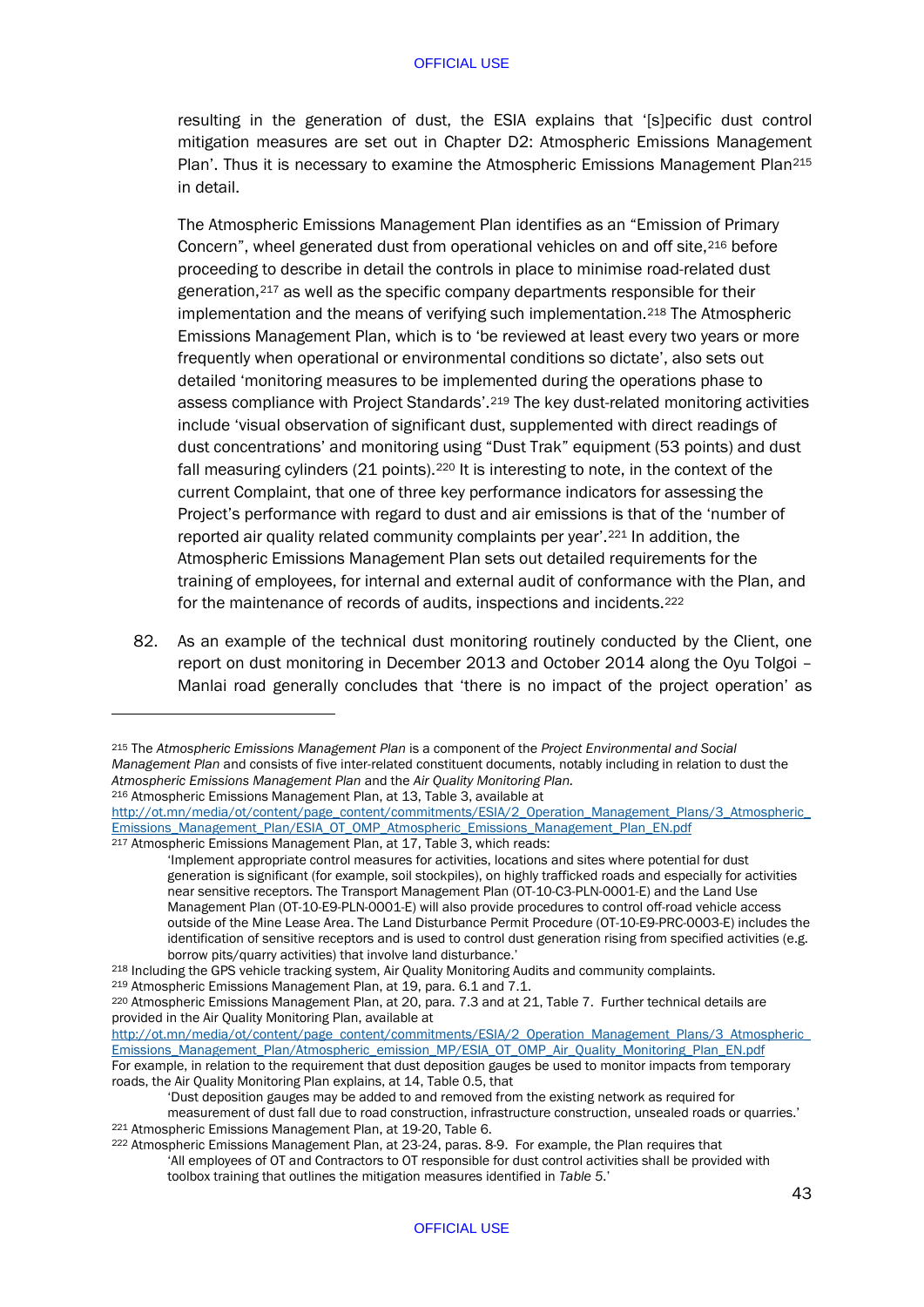'both PM2.5 and PM10 concentration in ambient air along the OT-ML road were below the project standard acceptable', though on one occasion during measurement airborne dust did exceed the project standard due to the passing of a convoy of 12 trucks.[223](#page-46-0) For this particular monitoring exercise, dust monitoring was conducted at two separate monitoring points using Dusttrak DRX 8533 aerosol real time monitors on 14 December 2013 and 12 October 2014.

- 83. In addition to the Atmospheric Emissions Management Plan, the Operation Management Plans prepared for the Project include the Transport Construction Management Plan, the Transport Management Plan, the Community Health, Safety & Security Management Plan and the Pastureland and Livelihood Improvement Strategy. The Transport Construction Management Plan, which seeks to control and minimise potential negative impacts associated with Project vehicle movements, includes within its scope '[i]mport and export of equipment and materials to/from the site' and '[t]ransport of personnel from/to the Project area by road', and identifies among the relevant potential impacts:
	- o Dust generation (with knock-on health safety and ecological impacts); and
	- o Deterioration of local roads resulting from heavy equipment usage and high levels of vehicular traffic.[224](#page-46-1)

A range of specific mitigation measures and management controls are included in the Plan to help avoid and mitigate dust impacts from road use during construction, including:

- o The use of only pre-designated roads for all transportation, which will have been surveyed and approved by Oyu Tolgoi, with vehicles supervised by means of the GPS traffic management system;
- o Selection of road alignments for any new roads which will avoid indicator species, herder camps and river beds;
- o Detailed measures to minimise dust from truck cargoes, including the prevention of overloading, the sweeping of truck sides and rails to remove spilled material, and speed restrictions of max. 80km/h and as low as 10km/h, which will be policed using GPS tracking devices on all Oyu Tolgoi and dedicated contractors' trucks;
- o Ongoing review of activities contributing to significant dust generation and maintenance of an ongoing dialogue with local herders and communities , including procedures for responding to any complaints from herders regarding dust nuisance in a consultative and appropriate manner.<sup>[225](#page-46-2)</sup>

Regarding monitoring of compliance with the Transport Construction Management Plan, the Client has committed to the carrying out of visual inspections every three months or in the event of a complaint 'of dust levels along the haulage routes and in particular at sensitive locations e.g. residential areas' and also 'to engage [on an ongoing basis] with

<span id="page-46-0"></span><sup>223</sup> Oyu Tolgoi, *Report for Dust and Noise Monitoring along the Pyu Tolgoi – Manlai Road*, (2014).

<span id="page-46-2"></span><span id="page-46-1"></span><sup>&</sup>lt;sup>225</sup> Chapter D11: Transport Construction Management Plan, at 6-11, Table 11.1.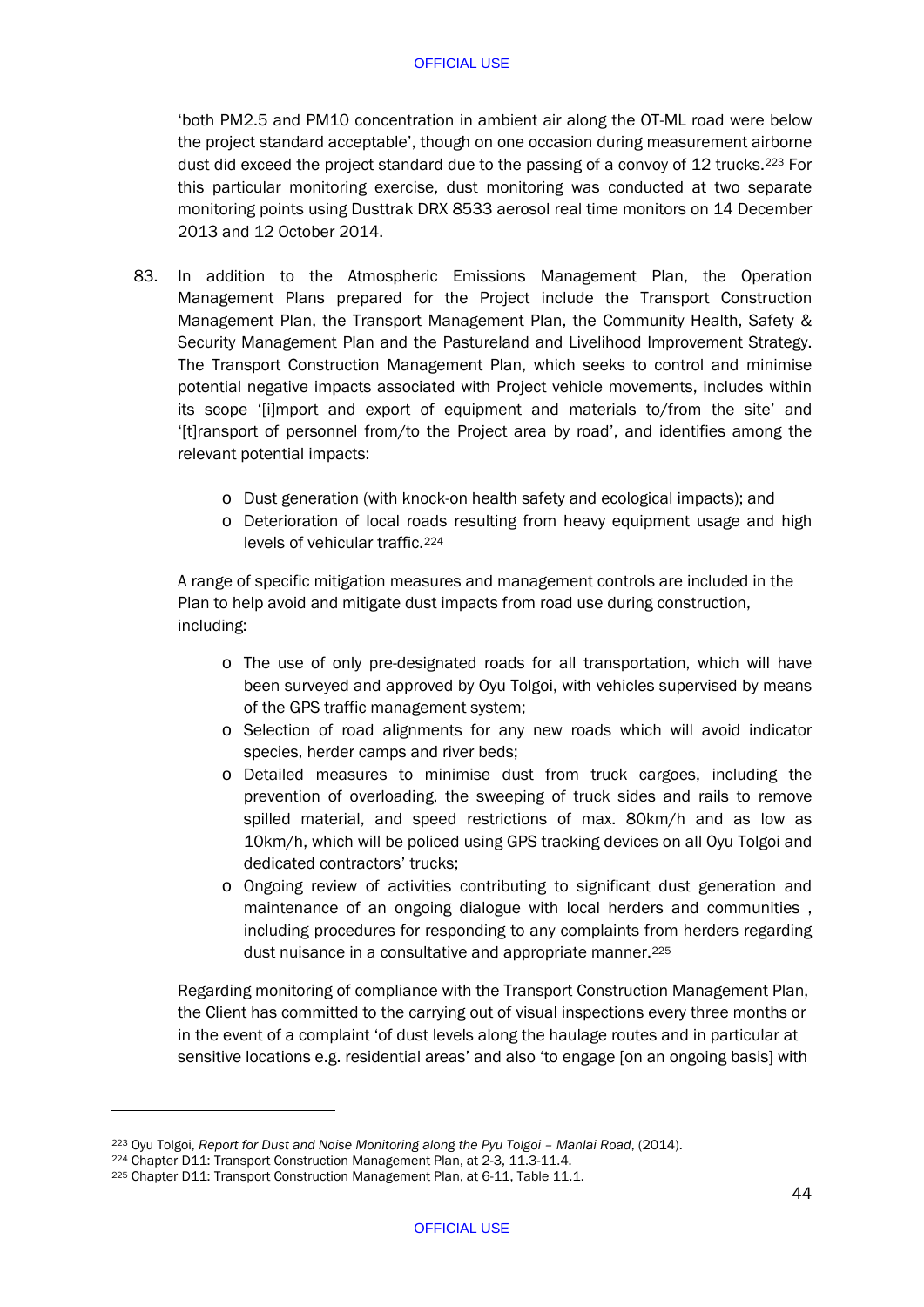affected communities along haulage routes to establish the extent of impact caused by Project traffic'.[226](#page-47-0)

- 84. Similarly, the Transport Management Plan, which outlines the management procedures applying to road transport related to Project operations, including a commitment to the effect that '[d]ust management strategies will be developed and implemented if potential problems are identified through participatory dust monitoring programmes, or if considered necessary by OT Environment Department'.[227](#page-47-1) It further directs that '[g]raded roads will be constructed to include a granular wearing course or other suitable material' and stipulates measures to deter and prevent off-road driving.<sup>[228](#page-47-2)</sup> For the purposes of monitoring dust impacts, this Plan also commits to '[v]isual inspection by the OT Environment Department of dust levels along the haulage routes and in particular at sensitive locations … [f]ollowing road construction and/or upgrading and in the event of a complaint'. [229](#page-47-3) Once again, it pledges to 'continue to engage with local communities along haulage routes to establish the extent of impact caused by Project traffic'.
- 85. More generally, the Community Health, Safety and Security Management Plan acknowledges the risk to health posed by dust $230$  and includes as a key objective to 'mitigate impacts of road and other transport movements on the community that are a direct result of transporting Project personnel and materials'.[231](#page-47-5) In order to minimise communities' exposure to Project hazards, the Management Plan stipulates that

'Community relations staff will continue to provide regular updates to herders and other residents about potential Project hazards and changes to Project activities that may have community safety impacts … [and] … Activities conducted off-site will assess community risk exposure and efforts will be made to avoid or mitigate community risk where possible.'[232](#page-47-6)

It further stipulates that the Client would 'monitor key health indicators, including for herders' and 'undertake a research study on herder health in 2013 and develop and implement a health monitoring system for herders in selected *soums*'.[233](#page-47-7) The Management Plan is to be reviewed annually taking account of key performance

<span id="page-47-0"></span><sup>226</sup> Chapter D11: Transport Construction Management Plan, at 19, Table 11.2.

<span id="page-47-1"></span><sup>227</sup> See Transport Management Plan, at 10-12, Table 3.

<span id="page-47-2"></span><sup>228</sup> One management control provides that Oyu Tolgoi will:

<sup>(</sup>i) Develop and distribute communication materials on the impacts of off-road driving and its implications for livelihoods and wildlife conservation as part of an information and education campaign linked to ongoing stakeholder engagement efforts; and

<sup>(</sup>ii) Incorporate requirements related to off-road driving into its contractor management program and induction training for all new staff and contractors.

<span id="page-47-3"></span><sup>&</sup>lt;sup>229</sup> See Transport Management Plan, at 17-18, Table 5.

<span id="page-47-4"></span><sup>230</sup> For example, the Plan includes among the relevant and applicable national legal standards the Law on Sanitation (2998), which covers, *inter alia*, the 'control of air quality including dust', and acknowledges the relevance of PR 4 of the EBRD ESP, which seeks 'to avoid or minimise adverse impacts due to Project activities on air, soil, water, vegetation and fauna and other natural resources in use by the affected communities'. See Community Health, Safety

and Security Management Plan, at 7, para. 4.1 and at 10, para. 4.4.<br><sup>231</sup>Community Health, Safety and Security Management Plan, at 14, para. 5.2.

<span id="page-47-6"></span><span id="page-47-5"></span><sup>&</sup>lt;sup>232</sup> Community Health, Safety and Security Management Plan, at 17, Table 2.

<span id="page-47-7"></span><sup>233</sup> Community Health, Safety and Security Management Plan, at 19, Table 2.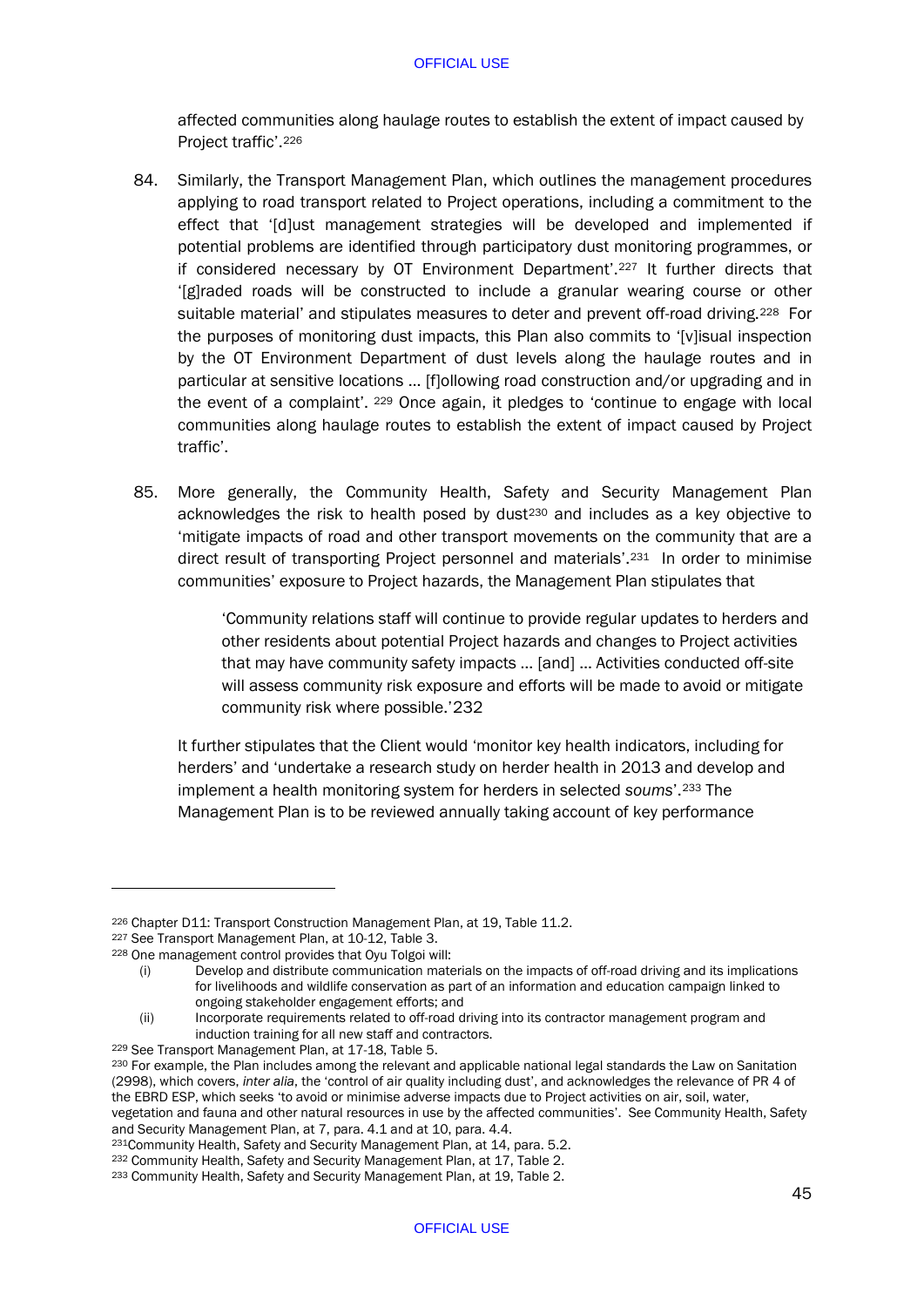indicators including the number of relevant complaints received from local communities as recorded in the grievance management system.[234](#page-48-0)

- 86. Even the Pastureland and Livelihood Improvement Strategy, which applies across the four soums impacted by the Project and is intended to form a key element in arrangements 'to compensate seasonal herders in Khanbogd soum',[235](#page-48-1) expressly includes among the impacts considered 'overall reduction of pastureland quantity and quality from dust'.[236](#page-48-2) Also, in terms of supporting improvements to herding management and animal health, the Strategy notes that '[l]ocal private veterinary units identified several underlying problems for livestock ill-health … [including] … increased dust from new roads',[237](#page-48-3) while setting out a wide range of measures intended to improve animal health and prevent or mitigate pastureland degradation.
- 87. In addition, it is clear that the Bank sought to exercise oversight over the Client's efforts to avoid and mitigate the adverse impacts of road-related dust. For example, during the ESD site visit in September 2013 ESD staff investigated dust impacts on winter shelters located 1km from the dirt export road, which remained in use until the paved road was commissioned in October 2013, as well as road dust impacts upon Bazar and Lhasuren winter shelters.[238](#page-48-4) ESD concluded that

'It was considered highly unlikely (based on the visual observations made during this trip of the amount of dust generated on this road from concentrate export trucks) that under current conditions, or even worst anticipated conditions, that dust from the OT export road could cause dust problems at these winter shelters, and of course certainly not once the paved road was commissioned. During our time, the dust generated from the trucks was not significant, and visible dispersion was less than a couple hundred meters total.'[239](#page-48-5)

Indeed, pending the commissioning of the paved road, ESD held several face-to-face meetings with Oyu Tolgoi staff to discuss the content of the ESIA, which involved ESD making several dust-related demands of the Client, including the use of convoys (of up to seven trucks) for export of all concentrate in order to reduce impacts on herders by ensuring long periods of time with no traffic and no dust, and the inclusion of a transportation management plan with speed restrictions specifically aimed at promoting overall road safety and reducing the amount of dust generated.<sup>[240](#page-48-6)</sup> Similarly, during the IESC site visit in April 2014, ESD staff took part in discussions on and inspection of dust management controls on the road network used by Oyu Tolgoi.[241](#page-48-7) During the same site visit ESD also held a meeting with the veterinarian who performed the assessment of

<span id="page-48-0"></span><sup>234</sup> Community Health, Safety and Security Management Plan, at 24, Table 4.

<span id="page-48-1"></span><sup>235</sup> Khanbogd, Bayan Ovoo, Manlai and Dalanzadgad *soums.* See Pastureland and Livelihood Improvement Strategy, at 5, para. 2.1.3.

<span id="page-48-2"></span><sup>236</sup> Pastureland and Livelihood Improvement Strategy, at 7, para. 2.1.5.

<span id="page-48-3"></span><sup>237</sup> Pastureland and Livelihood Improvement Strategy, at 19. Table 5.4.

<span id="page-48-4"></span><sup>238</sup> Back-to –Office Report, dated September 2013, at 16.

<span id="page-48-5"></span><sup>239</sup> Detailed information contained in e-mail from ESD to PCM Officer, dated 4 January 2016.

<span id="page-48-6"></span><sup>240</sup> Detailed information contained in e-mail from ESD to PCM Officer, dated 4 January 2016.

<span id="page-48-7"></span><sup>241</sup> Back-to-Office Report, dated 28 May 2014, which records, at 3, that

<sup>&#</sup>x27;Dust management on roads was directly observed during the site visit – including water trucks, route grading and black-topping of major routes.'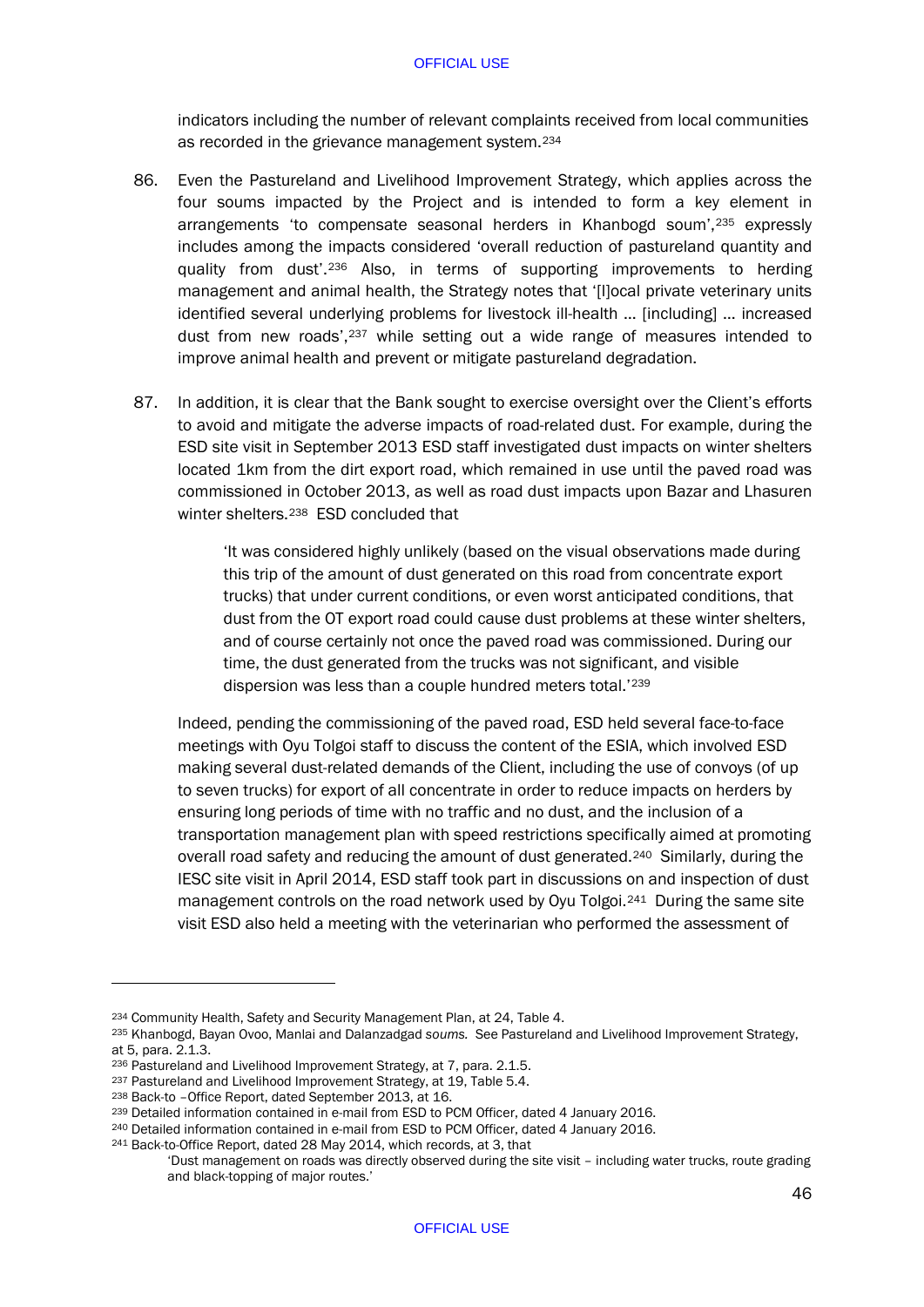health impacts on animals due to dust.<sup>[242](#page-49-0)</sup> ESD also examined the veterinarian's report, which concluded that, although dust can aggravate certain respiratory diseases, dust from roads is not the cause of black lungs in animals.[243](#page-49-1)

88. Therefore, it is not possible to conclude that EBRD failed, in contravention of either PR 1 or PR 4, to ensure that reasonable and appropriate avoidance or mitigation measures were identified and implemented in order to protect herders from the adverse impacts of dust associated with Project road transport.

# *Road Safety Impacts*

- 89. The ESIA assessment of baseline conditions examined the incidence of traffic accidents and found that up to the end of July 2012 there had been 'no traffic accidents involving Oyu Tolgoi vehicles which have affected people, livestock or wildlife'.[244](#page-49-2)
- 90. In the context of the assessment of community health, safety and security impacts, the ESIA recognises the increase in road traffic which will occur due to the Project, the fact that the majority of roads within the *soum* are earth roads or graded roads and are unlikely to be upgraded significantly, and the resulting risk of an increase in traffic accidents, 'particularly where roads pass close to herder camps or *ger* settlements'.[245](#page-49-3) The ESIA sets out a comprehensive list of mitigation measures, including:
	- o Upgrading of the Oyu Tolgoi to Gashuun Sukhait road;
	- o Maintenance of other roads that are heavily used by the Project, such as the Oyu Tolgoi to Khanbogd road;
	- o Extensive consultation with herder households to identify safe crossing points for herders and animals and other appropriate safety features (at least on the Oyu Tolgoi to Gashuun Sukhait road);
	- o Construction of appropriate road junctions at the intersections of *soum* roads with the Oyu Tolgoi to Gashuun Sukhait road;
	- o Determination and enforcement of appropriate speed limits for Oyu Tolgoi and contractor vehicles;
	- o Comprehensive community road safety awareness campaign;
	- o Capacity-building to applicable service providers to support traffic safety and emergency response;
	- o First Aid and Safety training for local residents; and
	- o Development of Community Emergency Response Plans.[246](#page-49-4)

<span id="page-49-0"></span><sup>242</sup> Detailed information contained in e-mail from ESD to PCM Officer, dated 4 January 2016.

<span id="page-49-1"></span><sup>243</sup> *Executive Summary on Health Assessment of Livestock in Affected and Non-Affected Zones of Oyu Tolgoi Mining Site in Khanbogd Soum of Omnugobi Aimag*, 15 February 2015, copy on file with Compliance Review Expert. <sup>244</sup> Chapter B11: Transport and Infrastructure, at 20, para. 11.5.1.

<span id="page-49-3"></span><span id="page-49-2"></span><sup>245</sup> See Chapter C12: Community Health, Safety and Security, at 2-3, para. 12.3.2.

<span id="page-49-4"></span><sup>246</sup> See Chapter C12: Community Health, Safety and Security, at 4-5, para. 12.3.2. It is interesting to point out in relation to the upgrading of the Oyu Tolgoi to Gashuun Sukhait road that the ESIA notes, *ibid.,* at 3, that

<sup>&#</sup>x27;A second positive effect will be the reduction in dust generation associated with the use of a single, sealed road rather than multiple unsealed tracks. This benefit will only be realised once the Oyu Tolgoi to Gashuun Sukhait road is surfaced. A general increase in dust can be expected during the construction phase.' Regarding the increase in road traffic, the ESIA also acknowledges, *ibid.,* that

<sup>&#</sup>x27;Traffic on local roads (i.e. earth roads) will also increase as a result of population influx and commercial activity associated with the Project.'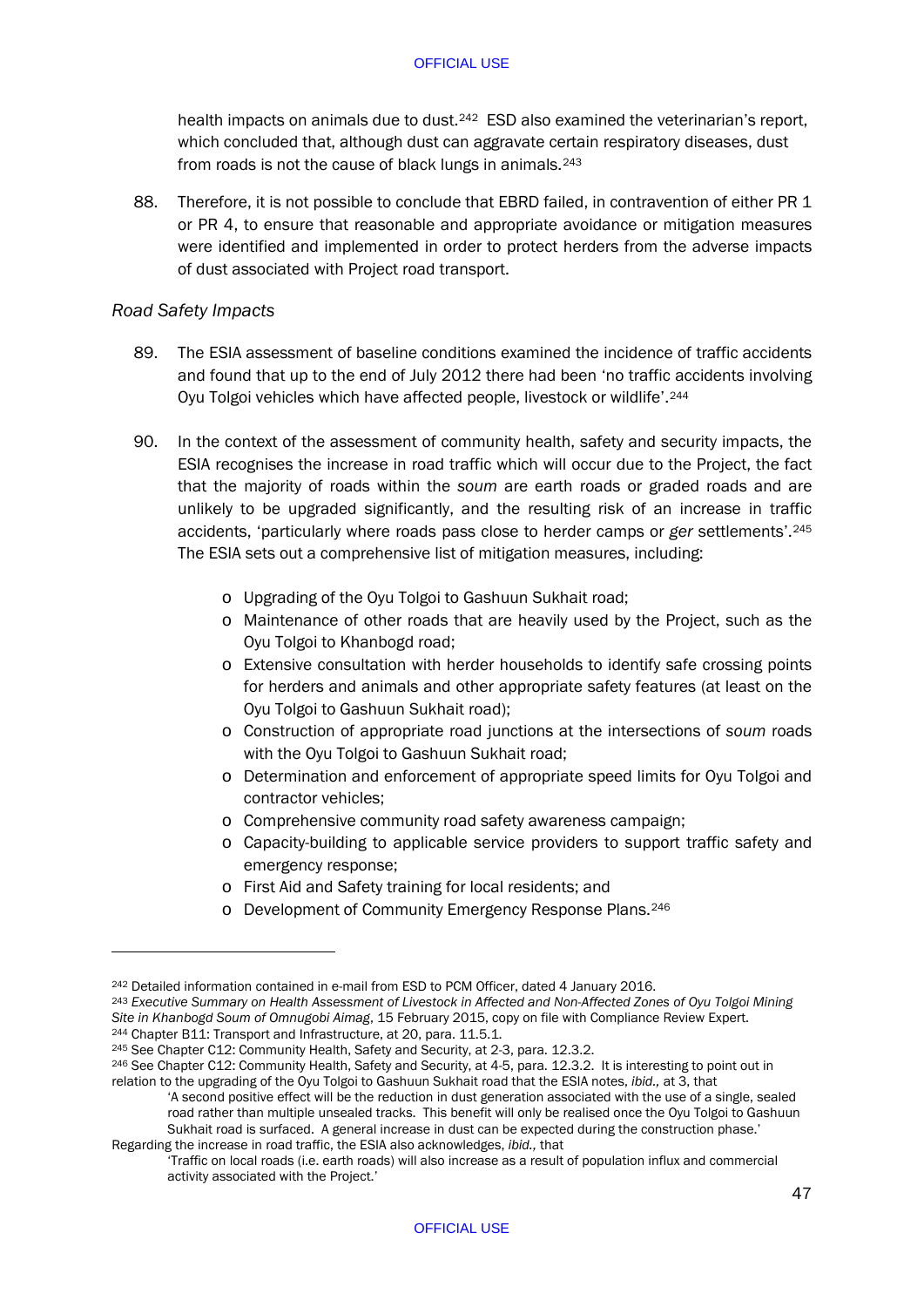In addition, the Client has provided assurances that transportation of materials and concentrate will be scheduled for daytime hours whenever possible, primarily in the interest of road safety[.247](#page-50-0)

- 91. The Transport Construction Management Plan was centrally concerned with road safety issues arising during the construction phase. This Plan sought to control and minimise potential negative impacts associated with Project vehicle movements during construction operations, including '[i]mport and export of equipment and materials to/from the site' and '[t]ransport of personnel from/to the Project area by road', and identified among the relevant potential impacts:
	- o Increased risk of collisions with other vehicles or pedestrians resulting in injury or death;
	- o Increased risk of collision with fauna and herd animals; and
	- o Deterioration of local roads resulting from heavy equipment usage and high levels of vehicular traffic.[248](#page-50-1)

The Plan included a wide range of mitigation measures and management controls applying to Oyu Tolgoi and contractors' vehicles and intended to maximise road safety involving, *inter alia*, use of approved pre-designated routes, establishment of appropriate emergency response plans and procedures, reporting and recording of domestic livestock fatalities, controls on speeding and off-road driving with monitoring by means of a GPS traffic management system, identification and signage of herder and animal crossings and construction of appropriate road junctions, appropriate training of Project drivers and driver competence assessment, limits on trip duration and enforced rest periods, regular maintenance of vehicles and use of reversing alarms and other safety devices, route surveys and active identification of accident black spots, and a range of specifically tailored education activities, demonstrations and other events to raise awareness of road traffic.<sup>[249](#page-50-2)</sup> The Plan also set out detailed monitoring measures involving regular audits, inspections $250$  and tracking the number of transport-related complaints recorded in the grievance database.[251](#page-50-4)

92. Similarly, the Transport Management Plan stipulates a detailed list of management controls to address road safety impacts arising during Project operations, including use of designated roads, road signage, detailed rules and standards for drivers on speeding, driver training, use of Journey Management Plans, development of emergency response plans, and implementation with local communities of a road safety and traffic awareness programme.[252](#page-50-5) The Plan includes detailed monitoring actions, including analysis of reported road traffic accidents and transport-related complaints from local

The above statements confirm that the Client was well aware of the potential problem of dust from the Oyu Tolgoi to Gashuun Sukhait road until completion of its upgrade to a sealed road, as well as the ongoing problem of dust resulting from increased traffic on local earth roads.

<span id="page-50-0"></span><sup>&</sup>lt;sup>247</sup> See Chapter C12: Community Health, Safety and Security, at 3, para. 12.3.2.

<span id="page-50-1"></span><sup>&</sup>lt;sup>248</sup> Chapter D11: Transport Construction Management Plan, at 2-3, 11.3-11.4.<br><sup>249</sup> Chapter D11: Transport Construction Management Plan, at 6-17, Table 11.1.

<span id="page-50-3"></span><span id="page-50-2"></span><sup>250</sup> Chapter D11: Transport Construction Management Plan, at 19, Table 11.2.

<span id="page-50-4"></span><sup>251</sup> Chapter D11: Transport Construction Management Plan, at 20, Table 11.3.

<span id="page-50-5"></span><sup>252</sup> Transport Management Plan, at 10-13, Table 3.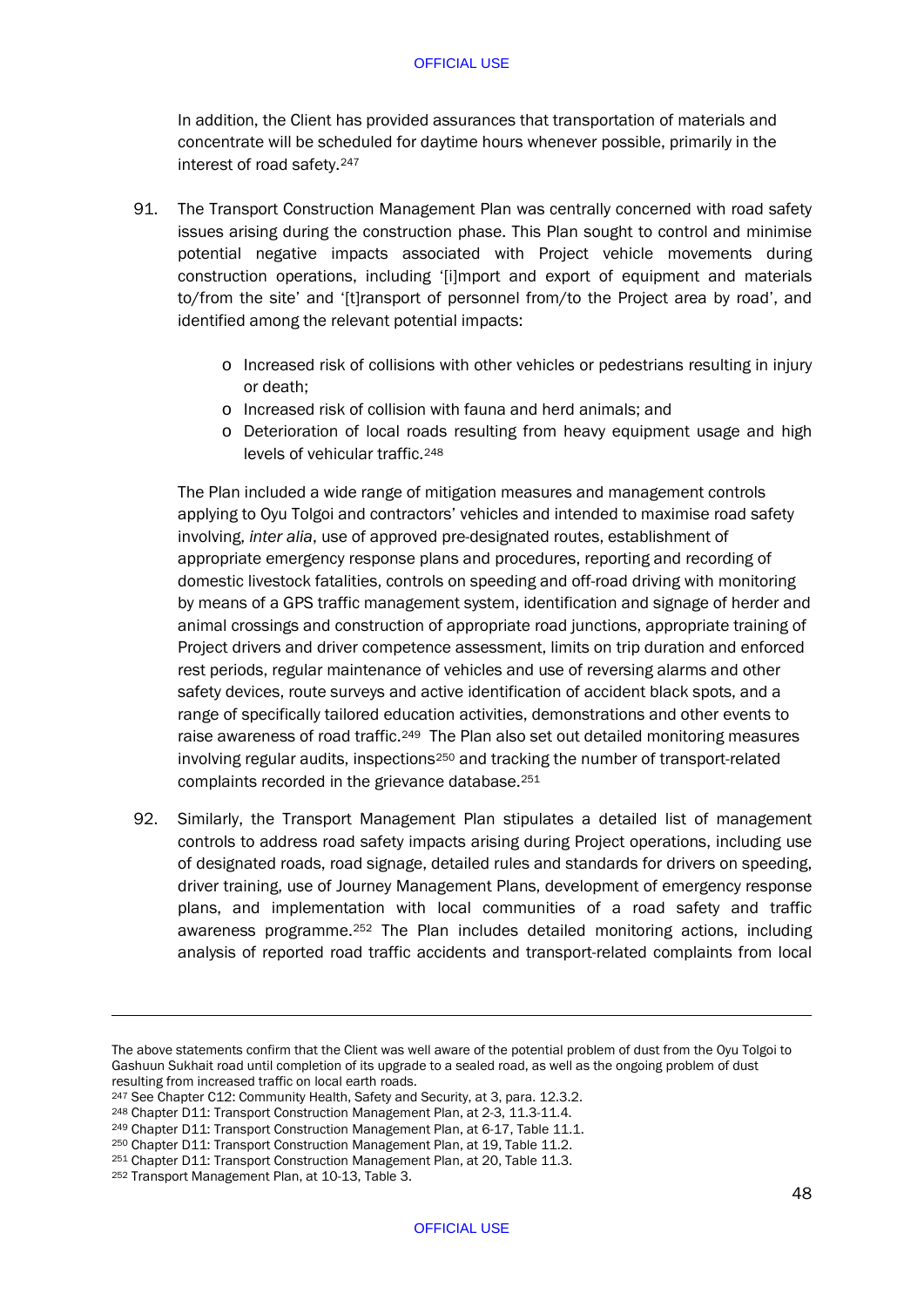communities and provides for an annual internal audit of conformance.[253](#page-51-0) The Plan is to be reviewed every two years and may be updated on an "as required" basis.<sup>[254](#page-51-1)</sup>

93. Road safety is an absolutely central concern of the Community Health, Safety and Security Management Plan, which lists among '[t]he most significant negative risks identified' in respect of community health and safety

'increased injury, disability and death from traffic accidents, as a consequence of increasing heavy vehicle numbers (including trucks, cars and motor bikes), poor roads, lack of diversion of heavy traffic from settled areas, unaware pedestrians, lack of traffic enforcement or vehicle inspection and unskilled, drunk or exhausted drivers'[.255](#page-51-2)

Consequently, one of its key objectives is to 'mitigate impacts of road and other transport movements on the community that are a direct result of transporting project personnel and materials'.[256](#page-51-3) The Plan proceeds to list first among the relevant management controls, the Client's commitment to '[c]ontinue to implement the Road Safety Awareness Programme in local communities and along principal transport routes in consultation with key local stakeholders' and, further, that '[c]ommunity relations staff will continue to provide regular updates to herders and other residents about potential Project hazards and changes to Project activities that may have community safety impacts'.[257](#page-51-4) In addition, it stipulates, *inter alia*, the promotion of road safety among the community, including the design, printing and dissemination of a rural road safety training module, annual first aid training for herders and traffic police, and the annual supply of first aid kit content.[258](#page-51-5) Once again, the monitoring actions stipulated in the Plan include analysis of reported road traffic accidents and transport-related complaints from local communities.[259](#page-51-6)

94. Bank management has taken an active interest in road safety issues as part of the Bank's oversight of the environmental and social standards applied by the Client. For example, during their September 2013 site visit, ESD staff drove down the export road to the Chinese border for the specific purpose of inspecting the 21 crossing points, making specific stops at two Animal Crossing (AC) points (AC 6 and AC 11), where they were satisfied that the signage and the gradual slope from the road to the natural ground were as requested by local herders.[260](#page-51-7) In addition, on several occasions ESD demanded at face-to-face meetings with the Client the inclusion of a transport management plan with specific speed restrictions aimed at promoting overall road safety.<sup>[261](#page-51-8)</sup>

<span id="page-51-0"></span><sup>253</sup> Transport Management Plan, at 15-16, Table 4 and 19, para. 9.1.

<span id="page-51-1"></span><sup>&</sup>lt;sup>254</sup> Transport Management Plan, at 15, para. 6.1.<br><sup>255</sup> Community Health, Safety and Security Management Plan, at 13, para.5.1.

<span id="page-51-3"></span><span id="page-51-2"></span><sup>256</sup> Community Health, Safety and Security Management Plan, at 14, para.5.2. The Plan expressly acknowledges, at 10, para. 4.4, that one of the key requirements of EBRD Performance Requirement 4 obliges Oyu Tolgoi

<sup>&#</sup>x27;to seek to prevent the occurrence of incidents and accidents associated with the operation of vehicles on

public roads'. 257 Community Health, Safety and Security Management Plan, at 17, Table 2.

<span id="page-51-5"></span><span id="page-51-4"></span><sup>258</sup> Community Health, Safety and Security Management Plan, at 22-23, Table 3.

<span id="page-51-6"></span><sup>259</sup> Community Health, Safety and Security Management Plan, at 24, Table 4.

<span id="page-51-7"></span><sup>260</sup> Back-to-Office Report, dated September 2013, at 14-15.

<span id="page-51-8"></span><sup>261</sup> Detailed information contained in e-mail from ESD to PCM Officer, dated 4 January 2016.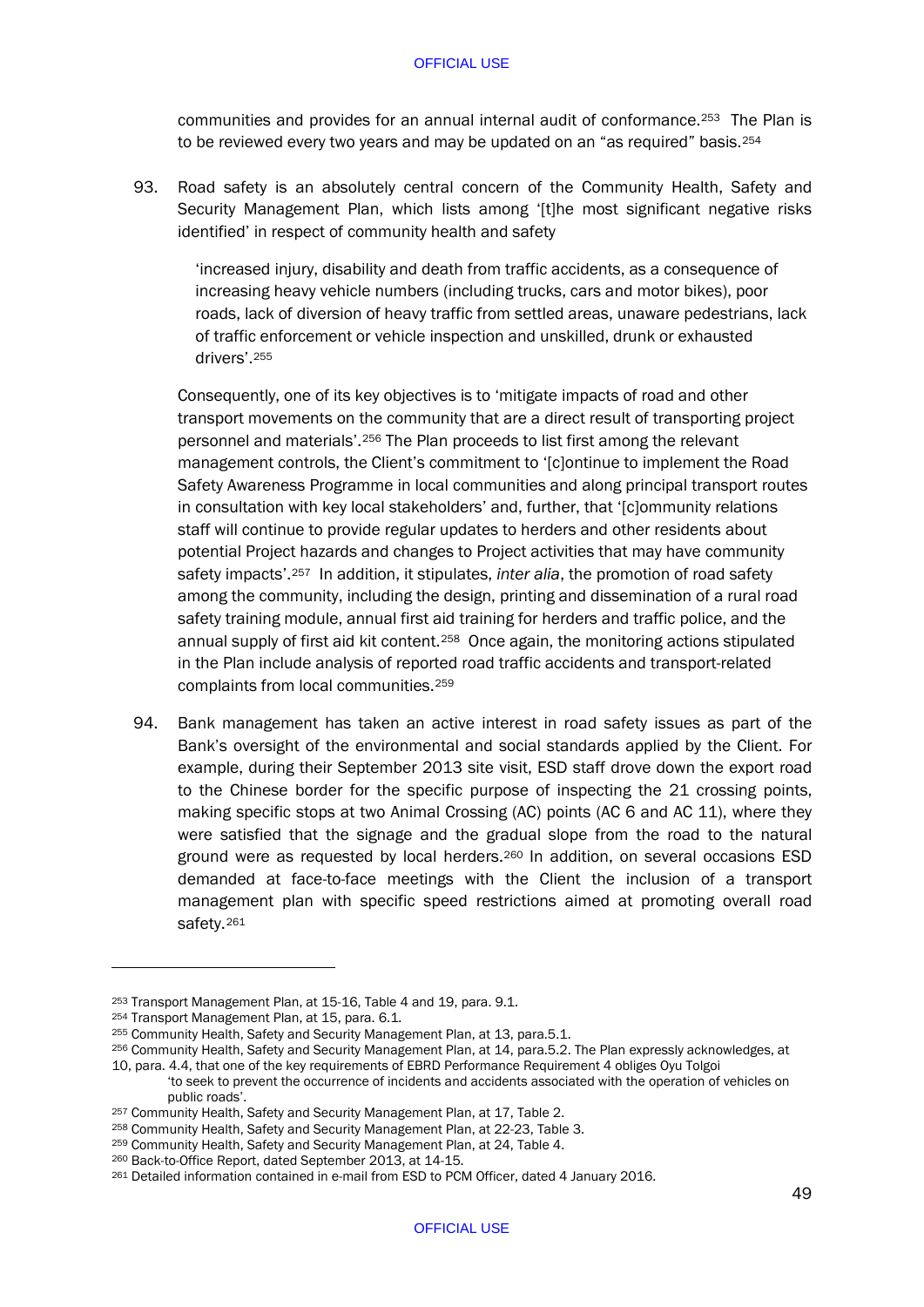95. Therefore, it is not possible to conclude that Bank management failed, in contravention of either PR 1 or PR 4.7, to ensure that adequate road safety measures were identified and implemented in order to protect herders and their livestock from accidents with Project road transport.[262](#page-52-0)

## *Impacts on Vulnerable People*

- 96. As noted above, the Compliance Review Expert takes the view that PR 7 on Indigenous Peoples does not apply to impacted herders except to the extent that it helps to inform the standard of protection that this community should enjoy due to the vulnerability of the traditional herder lifestyle to economic development and social change.[263](#page-52-1) Therefore, it is necessary to determine the adequacy of the protection afforded to such vulnerable people in the course of the Project's environmental and social appraisal.
- 97. The ESIA purports to define vulnerable people in line with the International Finance Corporation's 2007 Performance Standards on Social and Environmental Sustainability:

'Vulnerable people are people who by virtue of gender, ethnicity, age, physical or mental disability, economic disadvantage, or social status, may be more adversely affected by the Project than others and who may be limited in their ability to claim or take advantage of the development benefits or opportunities.[264](#page-52-2)

This definition ought to be sufficiently expansive to include vulnerable groups of herders who have been indirectly impacted by the Project due to economic displacement. However, Chapter A6 of the ESIA goes on to explain that '[t]he identification of vulnerable people in Khanbogd *soum* is completed through a workshop with local government and community leaders (usually held each year)' and using the rather narrower vulnerability criteria set out under the 2005 Mongolian Law on Social Welfare.<sup>265</sup> On this basis, the Labour and Social Welfare Office has identified 55 households as vulnerable within the total population of Khanbogd *soum*, of which a total of 14 households, or 74 people, have been identified as vulnerable within the directly affected herder group.[266](#page-52-4) Though the Client commits to providing assistance to such vulnerable persons in a variety of ways, <sup>[267](#page-52-5)</sup> through a specific budget that was

-

c) Family with many children;<br>d) Unemployed: and

<span id="page-52-0"></span><sup>262</sup> As alleged in Supplemental Complaint, at 8.

<span id="page-52-1"></span><sup>263</sup> *Supra,* paras. [24](#page-16-7) t[o 28.](#page-19-3)

<span id="page-52-2"></span><sup>264</sup> Chapter A6: Community Consultation, at 14, para.6.5.5 (emphasis added).

<span id="page-52-3"></span><sup>265</sup> See further, Chapter A6: Community Consultation, at 14-15, para.6.5.5. The 2005 Mongolian Law on Social Welfare defines vulnerable people as

<sup>&#</sup>x27;people who are in need of support and assistance of social welfare cover, old people in need of regular care, children in harsh conditions, disabled citizens, citizens (ages 18-24), orphan children under the age of 18, mothers who have many children and single mothers / fathers.'

The Labour and Social Welfare Office appears to have inferred from this definition five key criteria for vulnerability, *i.e.*

a) Single-headed (single parent family);

b) Family member requiring full-time carer (including the elderly, those in ill-health and the disabled);

Unemployed; and

e) Low income per person (total income divided by family members).

<span id="page-52-5"></span><span id="page-52-4"></span><sup>&</sup>lt;sup>266</sup> See further, the baseline study outlined in Chapter B6: Employment and Livelihoods, at 26, para. 9.7. <sup>267</sup> For example, Chapter A6: Community Consultation explains, at 15, para. 6.5.5, that

<sup>&#</sup>x27;The Project has provided *gers* to poor families in Khanbogd, Bayan Ovoo, Manlai, Nomgon, Tsogttsetsii and Dalanzadgad *soums*, donated vitamins and school supplies to disadvantaged children in Nailakh and collaborated with the Dalanzadgad police on a child abuse prevention programme. All Oyu Tolgoi programmes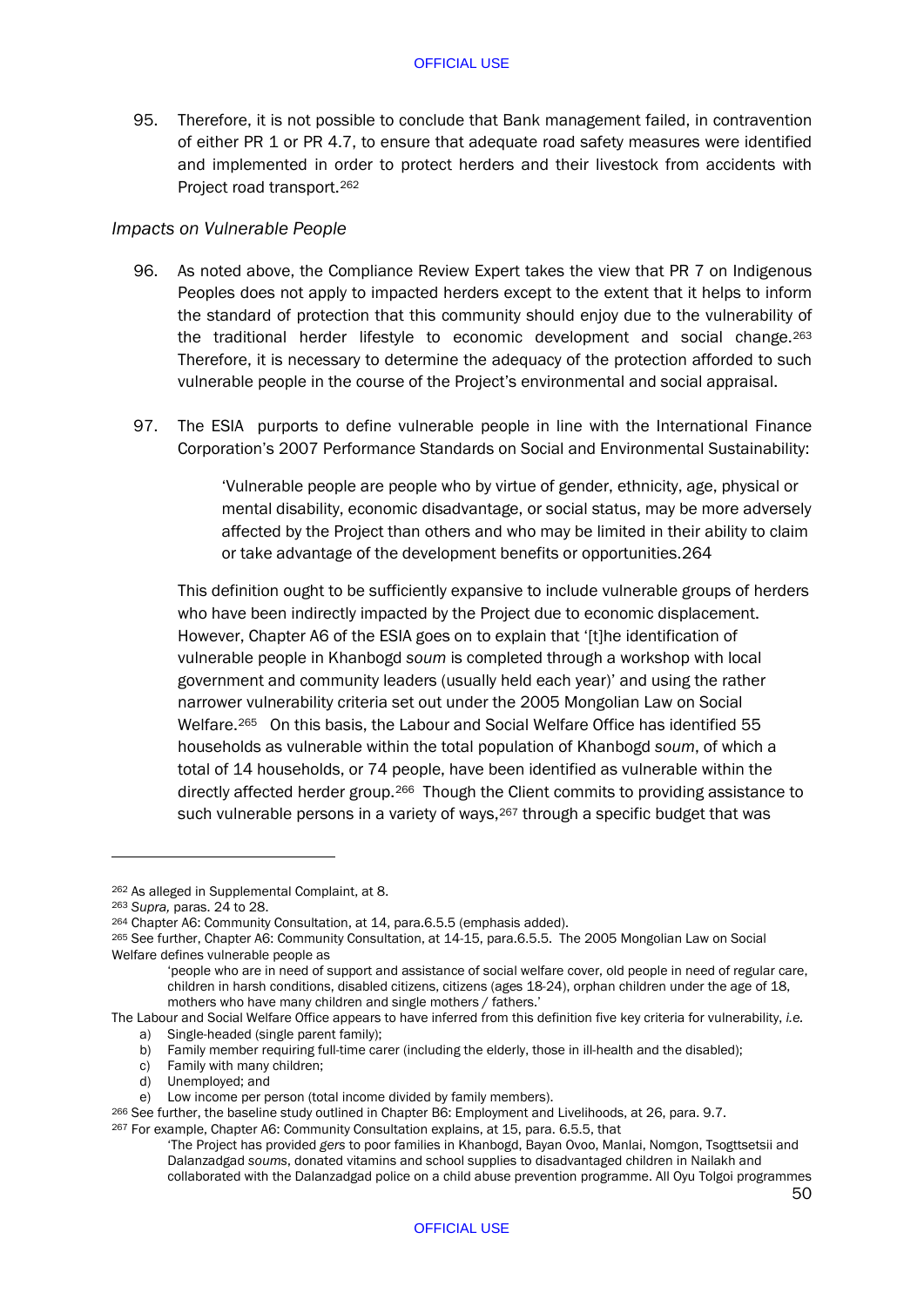allocated for this purpose, it is not apparent from Chapter A6 of the ESIA that any assistance would be available to vulnerable herders indirectly impacted by the Project.

98. Such a restrictive approach would appear to have been adopted in the identification of vulnerable people in the impact assessment itself, which reports that 'four households have been identified as vulnerable people by Oyu Tolgoi' on account of these households having abandoned their winter shelters 'due to adverse impacts from the coal transportation route traffic and the unplanned and largely unmanaged expansion of *Tsagann Khad*, the truck stop near the China border post'[268](#page-53-0) (Impact category F1),[269](#page-53-1) which cannot be directly attributed to Oyu Tolgoi Project activities. Chapter C10 goes on to explain that, in addition to education assistance for children and short-term training to be provided generally in respect of 'minor to moderate disruption to herding practices during construction activities',

> 'Oyu Tolgoi also intends to provide special assistance to the vulnerable households identified as having abandoned their winter shelters near Tsagann Khad. These households will be provided with livelihood improvement measures tailored to their needs.'[270](#page-53-2)

99. However, it becomes clear on closer scrutiny that the impact assessment takes an expansive and inclusive approach to vulnerability in respect of communal grazing land loss in Impact Zone E, which covers '[a]ll seasonal herder households with traditional grazing rights in Khanbogd *soum*'[.271](#page-53-3) The ESIA demonstrates a keen awareness of the inherent vulnerability of the herder livelihood by acknowledging, for example, that

> 'Whilst there is an abundance of grazing land in the region, it varies in quality and accessibility during different seasons and over different years. Herders affected by loss of pasture may be able to find new grazing areas, however, the vital condition of pastoralism is open grazing over vast pasture areas. Any reduction in the size of pastureland and forage resources associated with mine development will lead to the re-distribution of existing grazing resources among current users, thus increasing pressure on grazing land (and water resources) and exacerbating the potential for conflict.['272](#page-53-4)

Taking account of the limited water resources in the area and of 2010 research conducted by the Mongolian Society for Range Management, the ESIA concludes that 'a loss of 20,000 ha of land to mining-related uses (conservative figure) would equate to a 2.6% reduction of the total pasture with water supply in the *soum*'.[273](#page-53-5) Once again displaying a sensitivity to the vulnerability of herder livelihoods and of traditional livestock herding as a community activity, the ESIA explains that

-

<span id="page-53-2"></span><sup>270</sup> Chapter C10: Land Use and Displacement, at 26, para. 10.3.9.

have a mandate to address and include vulnerable people (e.g. the *Local Business Economic Development (LBED) Programme;* Oyu Tolgoi have made a provisional budget of US\$50,000 available for 2012 …'. 268 Chapter C10: Land Use and Displacement, at 26, para. 10.3.9.

<span id="page-53-0"></span>

<span id="page-53-1"></span><sup>&</sup>lt;sup>269</sup> According to Chapter C10: Land Use and Displacement, at 11, Table 10.2, Impact Zone F1 covers<br>'Oyu Tolgoi to Gashuun Sukhait Impact Zone in vicinity of Tsagann Khad'.

<span id="page-53-3"></span><sup>271</sup> Chapter C10: Land Use and Displacement, at 11, Table 10.2.

<span id="page-53-4"></span><sup>272</sup> Chapter C10: Land Use and Displacement, at 28, para. 10.3.11 (emphasis added). See further, the Resettlement Action Plan, at 18-19, Table 7.

<span id="page-53-5"></span><sup>273</sup> Chapter C10: Land Use and Displacement, at 28, para. 10.3.11.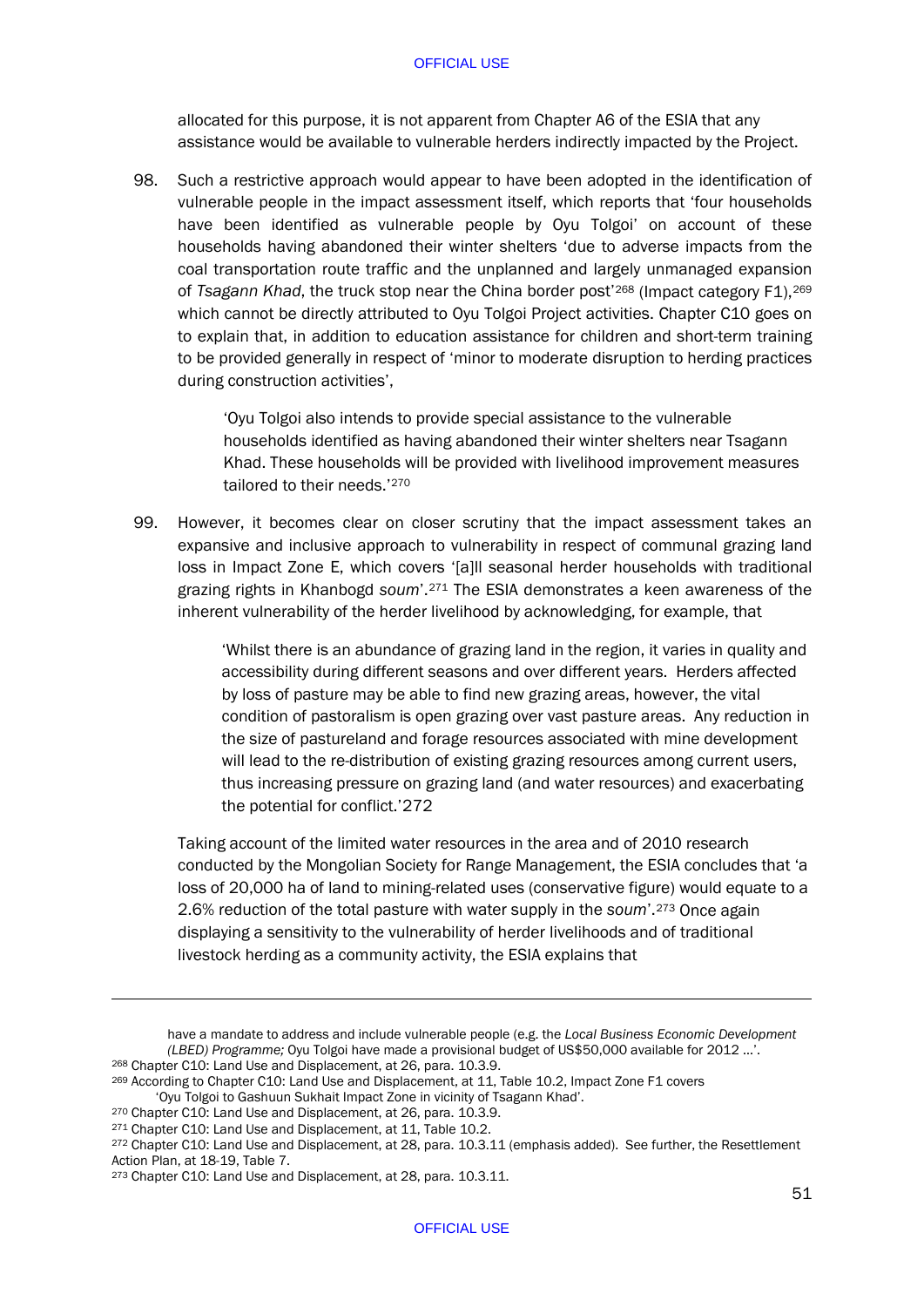'Community compensation is intended to offset the permanent loss of pastureland, deemed to be a community resource, regardless of compensation to families or households and livelihood restoration initiatives. Community compensation will be exclusively in-kind, in the form of permanent pasture management and improvement measures such as well rehabilitation, animal dips, veterinary services, and so on.'[274](#page-54-0)

All herders in the *soum* are eligible to participate in the Sustainable Pastureland Management Programme through which these measures are to be implemented.

- 100. The Resettlement Action Plan (RAP) provides more detail regarding OT's approach to assisting vulnerable people and explains that the Client will continue to 'case-manage registered vulnerable herder households that were resettled and displaced by OT'.[275](#page-54-1) Such case management will involve:
	- o Annually checking and updating the *soum* register of vulnerable people;
	- o Undertaking family visits to confirm family circumstances;
	- o Identifying extended family members in the *soum* who can help the family;
	- o Organising meetings with such extended family members, vulnerable family members and *soum* Social Welfare Officer to explore greater use of existing assistance; and
	- o Identifying specific assistance that OT can direct towards specific vulnerable family members.[276](#page-54-2)

Specific assistance measures will include:

- o Inclusion of vulnerable households in regular consultation activities;
- o Assistance in understanding any residual compensation entitlements and general assistance measures (with the help of extended family members);
- o Assistance to obtain training and to access employment opportunities, directly or indirectly with OT, contractors or suppliers, and generally;
- o Assistance to ensure that opportunities for government assistance are well understood; and
- o Counselling and support in matters such as family, health, money management, and livelihood restoration.

The Client has developed a Vulnerable Households Assistance Plan,[277](#page-54-3) which designates a specially allocated budget of MNT 15,000,000 for 2015 for assistance to vulnerable persons and has been approved by the Governor of Khanbogd *Soum.* This document sets out detailed plans and time-lines for:

- o Compiling a database of vulnerable households;
- o Involving vulnerable households in capacity-building programmes;
- o Improving access to information;

<span id="page-54-0"></span><sup>274</sup> Chapter C10: Land Use and Displacement, at 28, para. 10.3.11.

<span id="page-54-1"></span><sup>275</sup> Resettlement Action Plan, at 37, section 9. The RAP notes that the *soum* authorities, in cooperation with who OT provides such assistance, use the term "development needed households", rather than "vulnerable".<br><sup>276</sup> Resettlement Action Plan, at 37-38, section 9.

<span id="page-54-3"></span><span id="page-54-2"></span><sup>&</sup>lt;sup>277</sup> Contained in Resettlement Action Plan, Annex IX, at 86-88.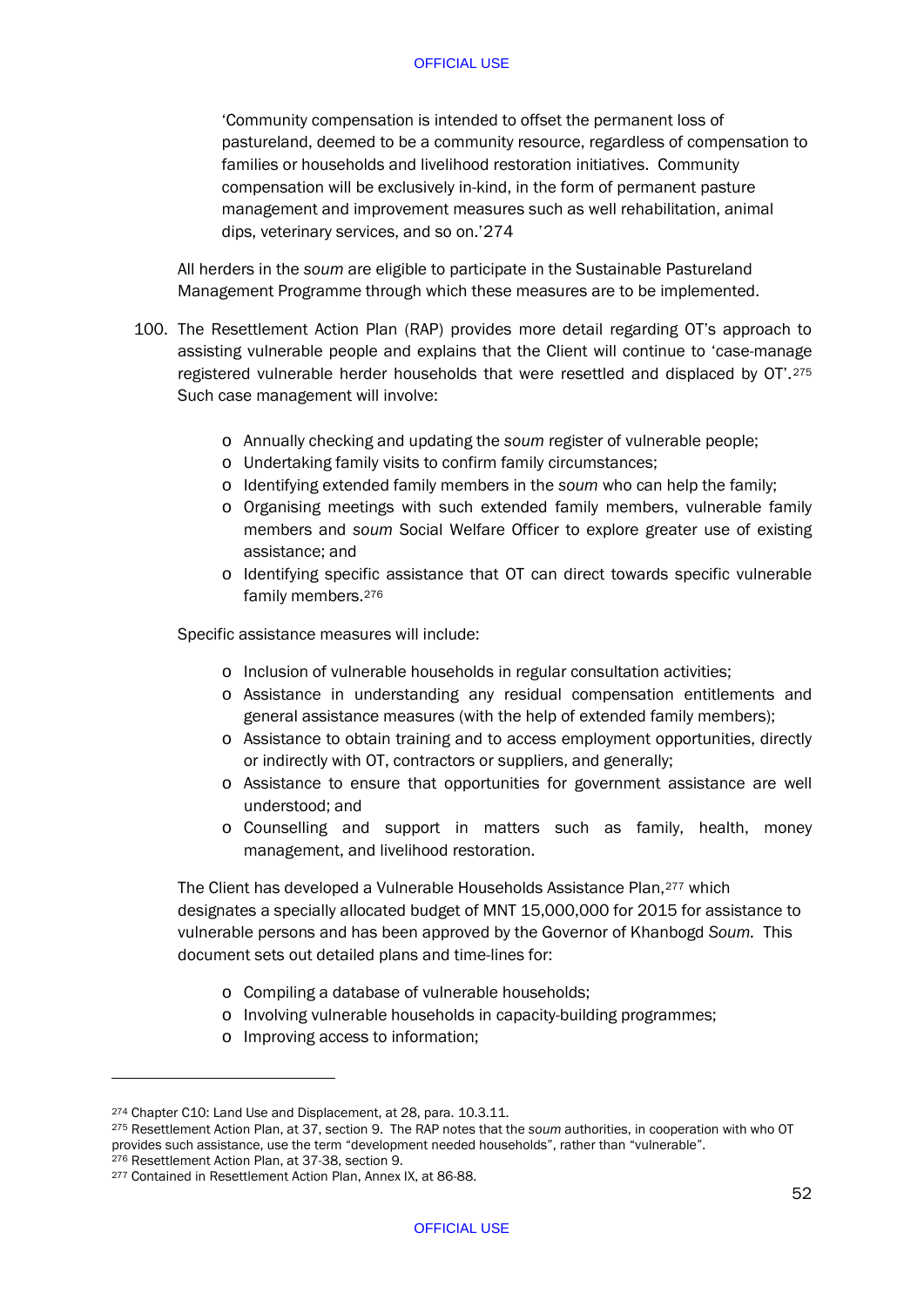- o Supporting projects to increase household income; and
- o Providing donations and other support.

More generally, in identifying affected households the Resettlement Action Plan acknowledges that 'OT impacts on households vary greatly, depending on *location, vocation and household resilience*', thereby once again showing an implicit sensitivity to the potential vulnerability and particular needs of certain herder households.<sup>[278](#page-55-0)</sup>

- 101. As regards efforts to ensure meaningful and effective engagement with vulnerable people, the Stakeholder Engagement Plan (SEP) again defines vulnerable people sufficiently expansively, in line with the International Finance Corporation's 2007 Performance Standards on Social and Environmental Sustainability. The SEP expressly stipulates, in addition to the specific tailored arrangements (such as Pasture User Groups) designed to enhance communication with herder households, measures aimed at reaching vulnerable people within affected herder groups and in each of the four impacted *soums*. Generally, the Client is committed to taking steps to '[i]dentify support that may be required to ensure vulnerable people can access Project benefits', including to
	- o Consult with vulnerable people and *soum* authorities to update identification of vulnerable people and their needs.
	- o Establish vulnerable people programme, involving *soum* governors and Labour & Social Welfare Office.[279](#page-55-1)

Special engagement and disclosure methods aimed specifically at economically displaced vulnerable groups include 'household visits, individual meetings, focus groups and workshops, local disclosure materials'.[280](#page-55-2) 

102. Generally, the Operational Management Plans which comprise the Environmental and Social Action Plan, appear tacitly to seek to take account of the inherent vulnerability of the herders' way of life. For example, in relation to road safety impacts, the Transport Construction Management Plan recognises different levels of susceptibility by providing that '[t]he traffic awareness programme will be tailored to meet the needs of the different communities/settlements affected along the transport route'.[281](#page-55-3) Similarly, regarding risks to the health of herders in particular, the Community Health, Safety and Security Management Plan explains that 'OT will undertake a research study on herder health in 2013 and develop and implement a health monitoring system for herders in selected *soums*'.[282](#page-55-4) Appearing to acknowledge the economic vulnerability of the local herder community, albeit at differing levels among herders households, the Pastureland and Livelihood Improvement Strategy notes that

<span id="page-55-1"></span><span id="page-55-0"></span><sup>&</sup>lt;sup>278</sup> Resettlement Action Plan, at 16, section 4.<br><sup>279</sup> Stakeholder Engagement Plan, at 31, Table 5. It might also be regarded as indicative of the Client's sensitivity to potentially vulnerable groups that the SEP includes express commitments, at 34-35, Table 5, to take steps to ensure that women among the affected communities are adequately represented.<br><sup>280</sup> Stakeholder Engagement Plan, at 19, Table 3.

<span id="page-55-2"></span>

<span id="page-55-3"></span><sup>281</sup> Chapter D11: Transport Construction Management Plan, at 15, Table 11.1. It provides, at 11, Table 11.1, in relation to the division by roads of grazing land and migration routes, that

<sup>&#</sup>x27;Oyu Tolgoi will continue to consult with local communities to understand how they may be affected and develop appropriate mitigation strategies to reduce effects from construction (including road use).' 282 Community Health, Safety and Security Management Plan, at 19, Table 2.

<span id="page-55-4"></span>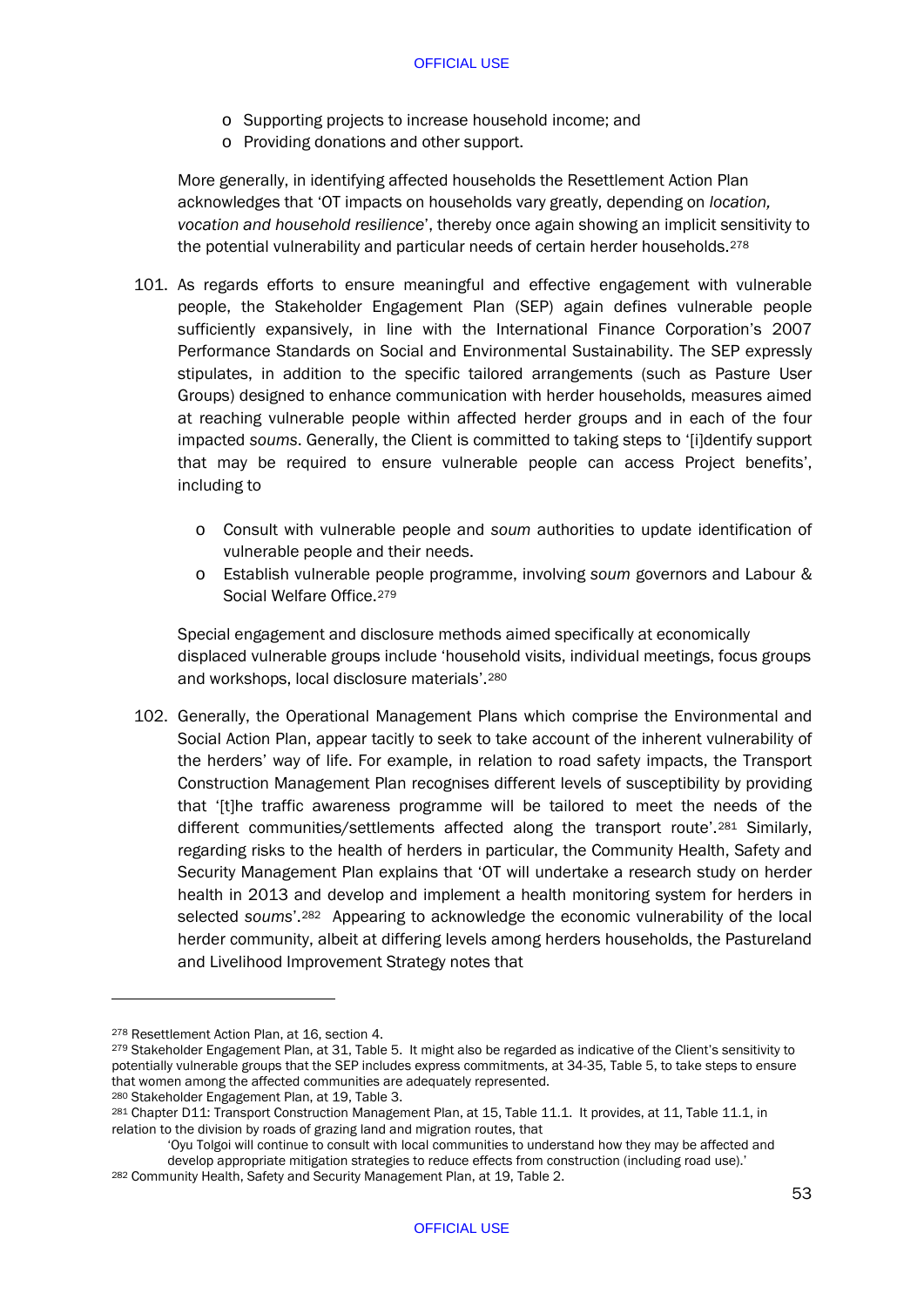'Variation between herder households is considerable in terms of migration patterns, herd size, family size and overall standard of living. The vast majority of herder households are engaged in herding activities at or below subsistence levels.['283](#page-56-0)

103. In addition, EBRD appears to have been actively engaged in its supervisory role in relation to the protection of vulnerable people during the appraisal process. For example, in the July 2011 consolidated ERM (IESC) and Lender Group comments on the draft ESIA, a number of queries and comments are raised regarding the identification and protection of vulnerable persons.[284](#page-56-1) Indeed, one such comment stipulated unequivocally that the:

'ESIA needs to:

- 1. Demonstrate that consultation has been undertaken in a fashion that considers vulnerable people;
- 2. Propose and implement differentiated measures so that adverse impacts do not fall disproportionately on them and they are not disadvantaged in sharing development benefits and opportunities;
- 3. Identify whether any of these vulnerable individuals have been or will be economically or physically [impacted];
- 4. Provide resettlement assistance to vulnerable people, as necessary.'[285](#page-56-2)
- 104. Such differentiated measures for vulnerable people would appear to indicate full compliance with the spirit and intent of the relevant requirements of EBRD's 2008 ESP, which stipulates in PR 1.14 that

'Where stakeholder groups were identified as disadvantaged or vulnerable during the appraisal process, the ESAP will include differentiated measures so that adverse impacts do not fall disproportionately on them and they are not disadvantaged in sharing any development benefits and opportunities resulting from the project.'

In support of this finding, the recent independent socio-economic study conducted on behalf of the IFC-CAO was able to conclude that '[s]ince 2011 OT has addressed questions of differential impacts on vulnerable people and the steps taken to address vulnerability are appropriate.'[286](#page-56-3)

# *Cumulative Impacts*

-

105. Though the issue of assessment of the cumulative impacts of the OT Project in combination with the Energy Resources (ER) Project and other mining projects in the South Gobi is not raised in the Complaint,[287](#page-56-4) the Client insists that such cumulative

<span id="page-56-0"></span><sup>283</sup> Pastureland and Livelihood Improvement Strategy, at 6, para. 2.1.5.

<span id="page-56-1"></span><sup>284</sup> Letter from ERM (IESC) to Hatch Corporate Finance, dated 12 July 2011, Attachment 1 – Substantive Comments, Comment Nos. 24 and 25.

<span id="page-56-2"></span><sup>285</sup> Letter from ERM (IESC) to Hatch Corporate Finance, dated 12 July 2011, Attachment 1 - Substantive Comments, Comment No. 24.

<span id="page-56-3"></span><sup>286</sup> *Multi-Disciplinary Team and Independent Expert Panel Joint Fact Finding: Summary of the Experts' Reports* (JSL Consulting Ltd., Oxford, January 2017), at 12.

<span id="page-56-4"></span><sup>&</sup>lt;sup>287</sup> Though the issue of cumulative assessment is raied subsequently by the Complainants, see Complainants' Comments on OT Draft Compliance Review Report (16 August 2016), at 30-31.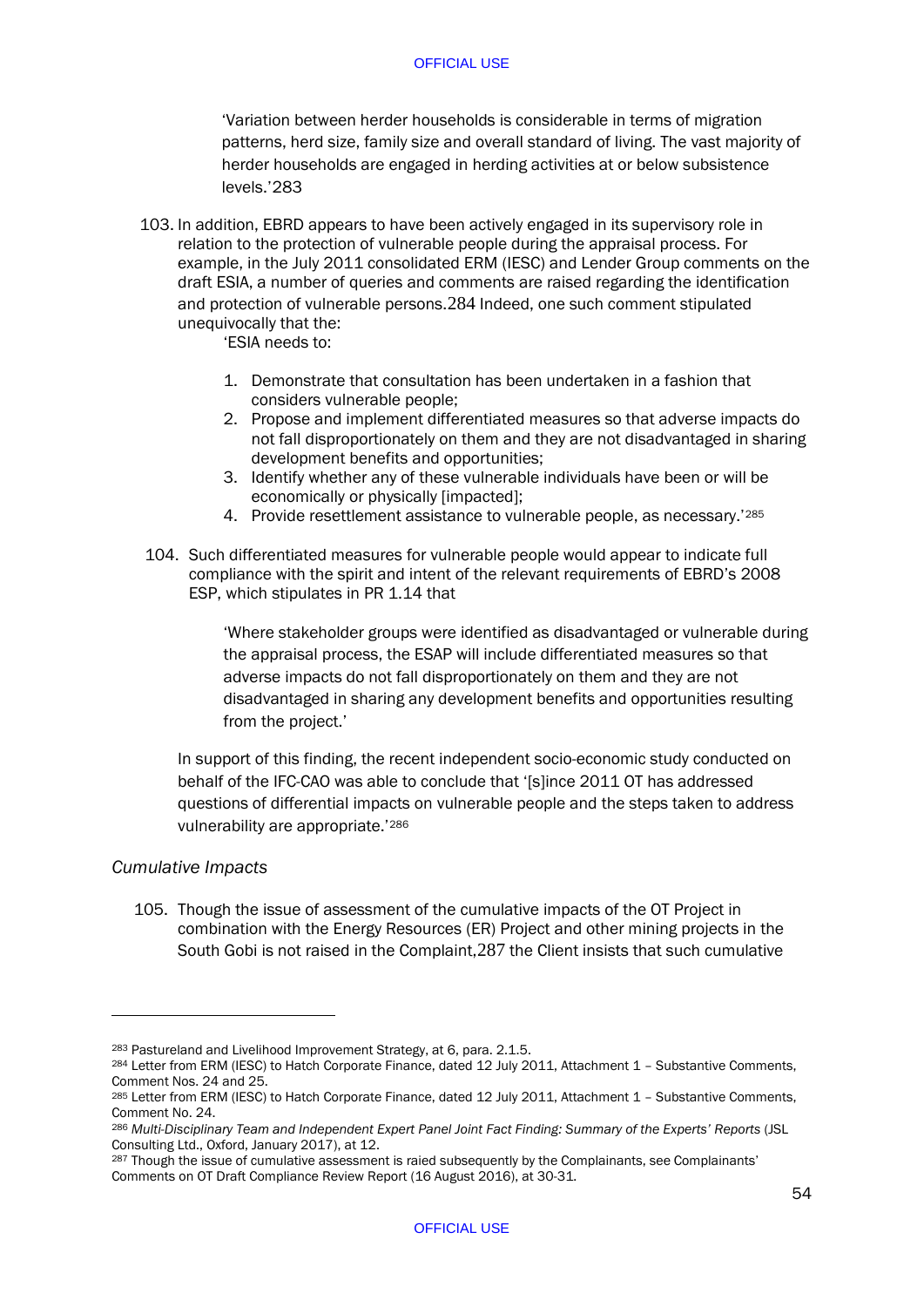impacts are a central concern in its ongoing efforts to minimise and manage roadrelated impacts.[288](#page-57-0)

## *Conclusion Regarding the In/adequacy of the ESIA*

106. Taking account of the findings set out above, it is not possible to conclude that the ESIA for the OT Project has been inadequate along the lines alleged in the Complaint to a material degree amounting to non-compliance on the part of EBRD with the relevant requirements arising under the 2008 Environmental and Social Policy. Therefore, the Compliance Review Expert finds the Bank compliant with PR 1.

## PR 5: Land Acquisition, Involuntary Resettlement and Economic Displacement

- 107. Regarding the alleged failure of the Project, contrary to PR 5.7 and 5.39, to ensure adequate measures to compensate for physical and economic displacement due to project-related roads,[289](#page-57-1) it is necessary first of all to examine the relevant provisions in the ESIA and ESAP. The ESIA baseline study paid careful attention to the socio-economic conditions in Khanbogd *soum* and in Omnogovi *aimag* more generally, including the situation regarding employment, livelihoods and economic vulnerability among the herder community;<sup>[290](#page-57-2)</sup> and to land-use practices and livestock resources among the herder community.[291](#page-57-3)
- 108. The impact assessment section of the ESIA goes into considerable detail in order to identify the full range of impacts resulting in economic displacement. In addition to the Client's efforts to avoid and minimise displacement,[292](#page-57-4) including investigation of a range of routes for the Oyu Tolgoi - Gashuun Sukhait road and measures to eliminate off-road driving in order to minimise disturbance to pastureland and herders, the ESIA details mitigation and compensatory measures in respect of economic displacement due to loss of summer pastures (Impact Zone B),[293](#page-57-5) division of permanent pastures (Impact Zones C and D),  $294$  disruption to herding practices (Impact Zones C, D and F),  $295$ water access restrictions or loss<sup>[296](#page-57-8)</sup> and communal grazing land loss (Impact Zone E).<sup>[297](#page-57-9)</sup> Therefore, it is clear that issues relating to pasture fragmentation and to reduced access to water resources were identified and addressed under the ESIA.[298](#page-57-10) Typical mitigation / compensation measures proposed included employment opportunities with Oyu Tolgoi, education assistance, local business and economic development, vocational and other training, assistance to establish new and/or improved livelihoods, the Sustainable Pastureland Management Programme, and land rehabilitation.

<span id="page-57-0"></span><sup>288</sup> Meeting with OT Community Relations Manager, Khanbogd *soum*, 5 August 2016.

<span id="page-57-1"></span><sup>289</sup> Supplemental Complaint, at 9.

<span id="page-57-2"></span> $290$  Chapter B9: Employment and Livelihoods, at 9, para,  $9.4.4$ , at 12, paras,  $9.5.3$  and  $9.5.4$ , at 20, para,  $9.6.4$  and at 26, para. 9.6.11.

<span id="page-57-3"></span><sup>&</sup>lt;sup>291</sup> See, in particular, Chapter B10: Land Use, at  $14-16$ , paras.  $10.6.3$ ,  $10.6.4$  and  $10.6.5$ .<br><sup>292</sup> Chapter C10: Land Use and Displacement, at 16-17, para. 10.3.5.

<span id="page-57-5"></span><span id="page-57-4"></span><sup>293</sup> Chapter C10: Land Use and Displacement, at 21-23, para. 10.3.7.

<span id="page-57-6"></span> $294$  Chapter C10: Land Use and Displacement, at 23-25, para. 10.3.8.<br> $295$  Chapter C10: Land Use and Displacement, at 25-26, para. 10.3.9.

<span id="page-57-8"></span><span id="page-57-7"></span><sup>&</sup>lt;sup>296</sup> Chapter C10: Land Use and Displacement, at 27, para. 10.3.10.

<span id="page-57-9"></span><sup>297</sup> Chapter C10: Land Use and Displacement, at 28-29, para 10.3.11.

<span id="page-57-10"></span><sup>298</sup> This is at odds with the Complainants' concerns that pasture fragmentation issues and access to water issues are not addressed in the present Compliance Review, see Complainants' Comments on OT Draft Compliance Review Report (16 August 2016), at 11-13 and 15-17.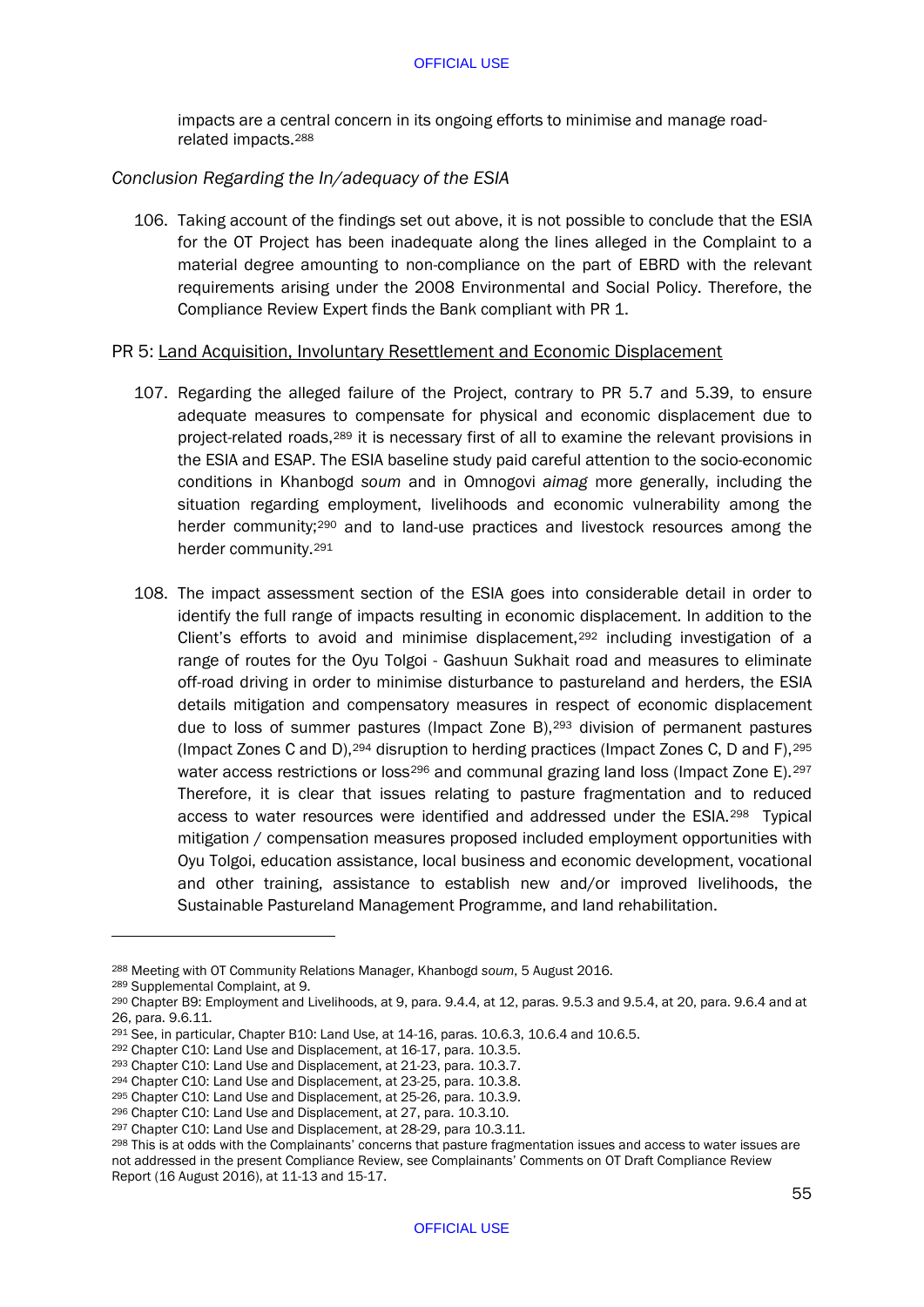- 109. The Resettlement Action Plan (RAP) provides very considerable detail regarding ongoing assistance to economically displaced households, reporting that by 2015 '[m]any have received all their entitlements, while others continue to receive specific components, or in the case of education support are waiting for children to reach secondary school age or enrol in tertiary institutions'.[299](#page-58-1) The latest iteration of the RAP reports that 89 beneficiaries from economically displaced households have been provided employment by OT, that 50 have received education assistance for school children, that 98 have received pastureland management assistance payments, that 26 have received tertiary education scholarships, and that 20 have received short-term training[.300](#page-58-2) In each case such assistance represents 100 percent of eligible households. In addition, 89 households have also received additional livelihood support comprising involvement in other livelihood improvement and community development activities initiated by OT. The 2014 Affected Household Survey conducted by OT indicated a very high degree of satisfaction among such households that they have received their compensation entitlements in full, though it also found that 'several herders expressed dissatisfaction with the compensation package in general terms'.<sup>[301](#page-58-3)</sup> Quantitative performance indicators of affected household circumstances show considerable improvements across a range of metrics including, in particular, un/employment, children at school, total head of livestock, and aggregate annual income.[302](#page-58-4)
- <span id="page-58-0"></span>110. The RAP also points out that '[a]s well as household specific entitlements, all households are eligible to access herder support programmes offered by OT to all herders in Khanbogd *Soum* as part of its secondary impact compensation and general benefits programme.'[303](#page-58-5) Indeed, among such "secondary effects", the RAP expressly lists 'the cumulative effects of pasture degradation due to increased public vehicle traffic and dust'[.304](#page-58-6) Providing evidence of OT's continuing active engagement with herder households economically displaced by such secondary impacts, the RAP outlines the Herder Livelihood Support Programme (HLSP), which has replaced the Sustainable Pastureland Management Programme (SPMP), reflecting a recognition that 'the programme is focused on herder livelihoods rather than strictly pastureland sustainability'. The HLSP comprises a range of activities, including:
	- o Pasture monitoring;
	- o Development of herder cooperatives;
	- o Herder water well rehabilitation;
	- o Study on herd animal health;
	- o Provision of supplementary Spring fodder;
	- o Development of a Grazing Protocol;
	- o Appointment of a full-time Pastureland Management Programme Officer;
	- o Development of a Herder Livelihood Improvement Programme;
	- o Provision of job-readiness training; and

<span id="page-58-1"></span><sup>299</sup> Resettlement Action Plan (September 2015), at 23, Section 6.

<span id="page-58-2"></span><sup>300</sup> Resettlement Action Plan, at 23-24, Table 9.<br>301 Resettlement Action Plan, at 25, Section 6.

<span id="page-58-4"></span><span id="page-58-3"></span><sup>302</sup> Resettlement Action Plan, at 26, Table 10. See further, RAP Appendices V and VI, at 69-81.

<span id="page-58-5"></span><sup>303</sup> Resettlement Action Plan, at 23, Section 6.

<span id="page-58-6"></span><sup>304</sup> Resettlement Action Plan, at 27, Section 7.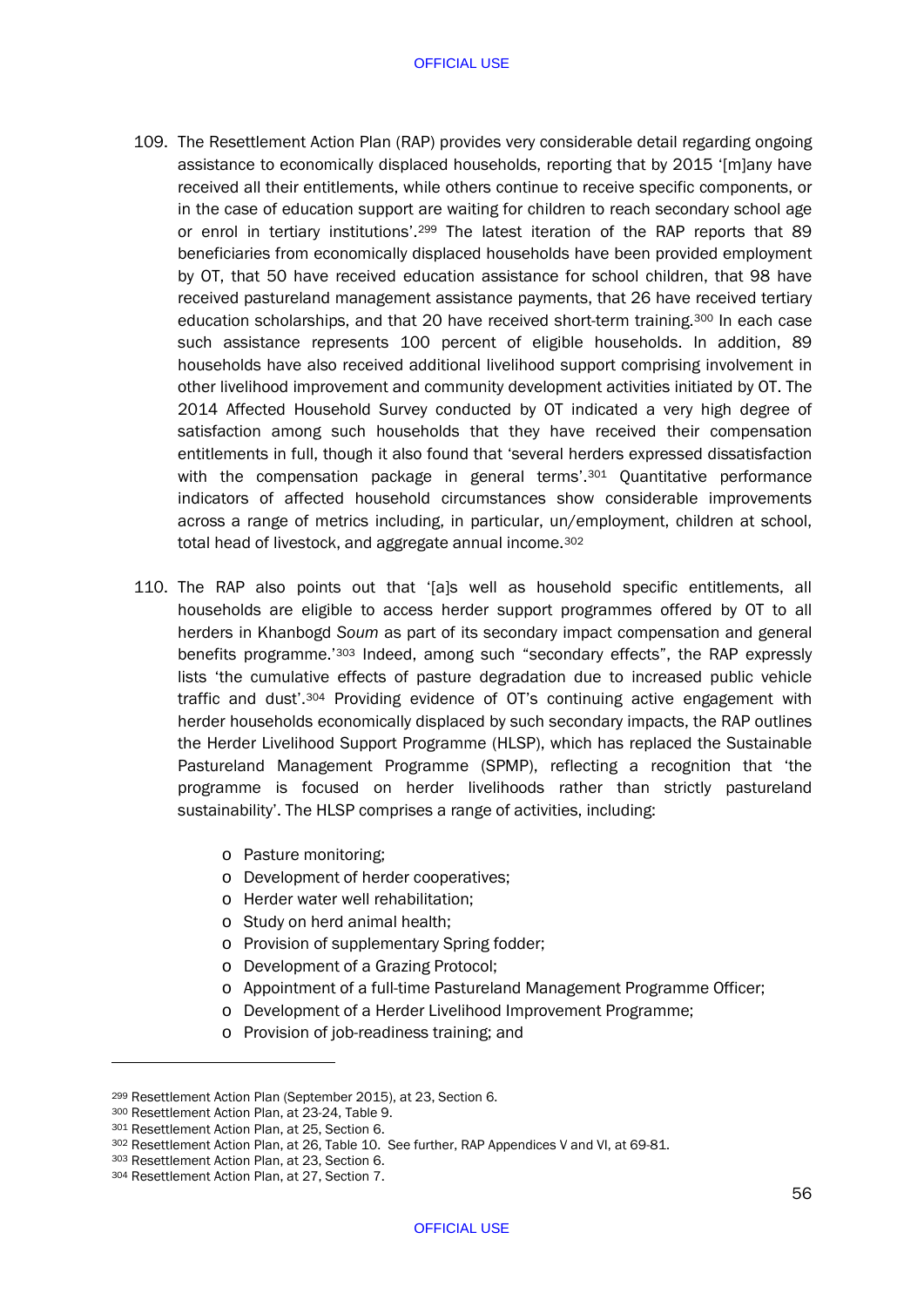o Support to local business and economic diversification.[305](#page-59-0)

In response to OT's 2015 household survey a majority expressed general satisfaction, though many respondents were not fully satisfied with the unsatisfactory performance of the Cooperative programme which, according to the RAP is only recently established.[306](#page-59-1) 

- 111. In relation to the question of compliance with PR 5, the establishment and functioning of the Compensation Working Group (CWG) is of particular significance. The CWG comprises representatives of the relevant *bagh* and *soum* authorities, of Oyu Tolgoi's community team and of affected herder households, the latter including both men and women and herders of different ages and socio-economic status. The CWG was established in March 2011 with a mandate to define economic displacement impacts and agree the impact zones for each project facility, to negotiate compensation and livelihood support measures, and to mediate disputes related to eligibility and entitlements or the implementation process.[307](#page-59-2) It met on a total of five separate occasions between May and October 2011, when it played a key role in developing the 'entitlement matrix' for the economically displaced households. During the Economic Displacement Compensation process, the CWG held a total of 9 meetings at which all decisions regarding the compensation package, including those addressing complaints, were endorsed by the CWG. Though it does not any longer have set meeting dates, the CWG remains in existence and can reconvene as required in response to any grievances or concerns raised by herder households who have received compensation or in response to future voluntary resettlement or economic displacement associated with the Project's activities.
- 112. As regards EBRD monitoring of the arrangements put in place under the Project for the compensation of economically displaced herders, it is evident that Bank management took a keen interest in the work of the CWG. For example, in a communication made in response to a query from an EBRD Board Member during the disclosure period, EBRD noted that

'During the recent lenders' visit, a meeting with the Governor of Javkhant *bagh* confirmed that this group [CWG] was instrumental in facilitating the negotiation process and mediating any disputes related to eligibility and entitlements. At the working group's request, a lawyer was hired for legal advice, resulting in the widening of the impact corridor along the ore transport route to China from 5km to 6.5km on either side of the road. With the assistance of this lawyer, the CWG also succeeded in significantly increasing the MNT 10m (USD 7,000) compensation grant, which was based on a 3-year average of herder households' incomes to MNT 20m (and a 50% top-up for some families considered to be more heavily impacted due to their proximity to project assets).<sup>[308](#page-59-3)</sup>

<span id="page-59-0"></span><sup>305</sup> Resettlement Action Plan, at 27-31, Section 7.

<span id="page-59-1"></span><sup>306</sup> Resettlement Action Plan, at 31, Section 7.

<span id="page-59-2"></span><sup>307</sup> See Resettlement Action Plan (2013-09-12), at 80, Table19: Roles and Responsibilities for the OT Resettlement Action Plan.

<span id="page-59-3"></span><sup>308</sup> EBRD Response to a Director's Office (January 2013).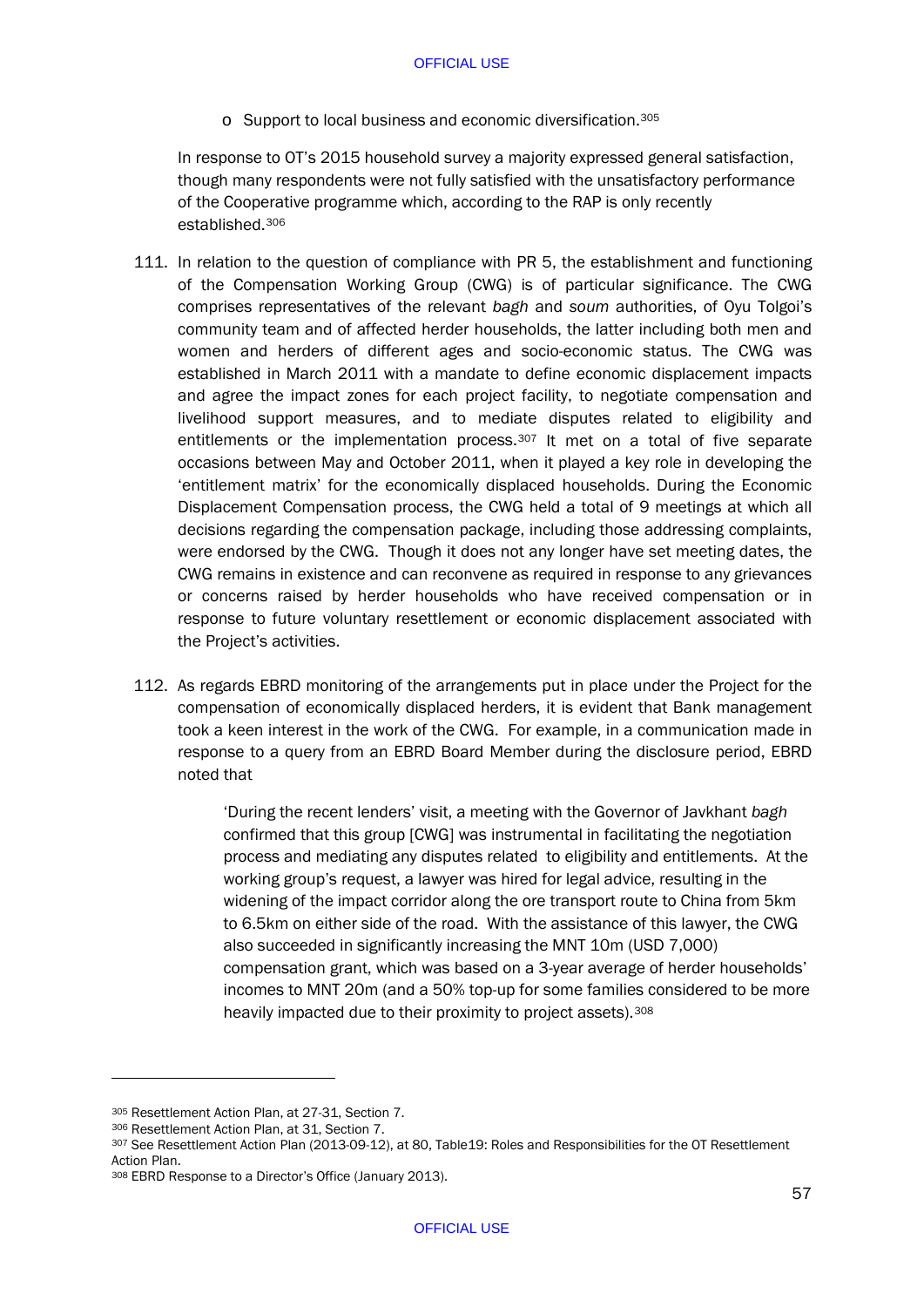The same communication explains that '[i]t is our understanding that as of 18 October 2012, all but one compensation agreement had been signed'. Once again, this demonstrates Bank management's interest in the work of the CWG in facilitating adequate and satisfactory compensation packages in respect of economic displacement.

113. Similarly, it is quite clear that EBRD has been very actively engaged with OT regarding the continuing evolution and development of the RAP, and the protection to affected persons set out therein. This is evidenced, for example, in the Bank's response to a request from OT in May 2015 regarding a proposed RAP update involving removal of Category E Impacts (Summer Grazing in Khanbogd *Soum*) from the entitlement matrix on the grounds that all affected parties had agreed to use instead the Cooperation Agreement and the CAO Process.<sup>[309](#page-60-0)</sup> The EBRD-ESD response stated:

> 'While we recognise that the approach and measures to mitigating these pressures on land resources for the benefit of all herders in the soum may be defined in and guided by other documents, tools and decision bodies, such as the Cooperation Agreement and Tripartite Council, and agree that these do not need to be fully articulated and repeated in the RAP, this does not in our view justify the removal of a category of impacted people from the entitlement matrix in the RAP altogether. For the lenders, it is important that the E category be re-affirmed in the revised RAP and thus remains a part of the commitments of OT to adequate impact mitigation notwithstanding the outcomes, successes or failures of those other mechanisms in place that are not entirely under the control of the Project.'[310](#page-60-1)

Following the Bank's objection to this Notice of Change, OT developed a new and improved RAP which fully reinstated this category of affected herder household (Category E).

114. The recent socio-economic study conducted by independent experts on behalf of the IFC-CAO with a view to facilitating resolution of complaints made to CAO by Khanbogd *soum* herders in respect of the impacts of the OT Project has concluded that '[t]he studies, impact assessments and the resettlement action plan that provided the basis for 2011 compensation were largely suitable and adequate', that 'OT has adequately compensated for most of the negative impacts on pasture that can be attributed to OT', and that 'the compensation to herders included a mix of elements supportive of continued herding and compensation in the form of employment and education support for herders' children', which the experts consider 'a valid approach'.[311](#page-60-2)

<span id="page-60-0"></span><sup>309</sup> E-mail correspondence from OT to EBRD-ESD dated 26 May 2015 and dated 9 June 2015.

<span id="page-60-1"></span><sup>310</sup> E-mail correspondence from EBRD-ESD to OT dated 18 June 2015, emphasis added.

<span id="page-60-2"></span><sup>311</sup> *Multi-Disciplinary Team and Independent Expert Panel Joint Fact Finding: Summary of the Experts' Reports* (JSL Consulting Ltd., Oxford, January 2017), at 11-12. While the study identified certain weaknesses in terms of the identification of some herders as impacted and the sustainability of elements of the compensation package, it merely recommends establishment of a Compensation Claims Committee (CCC) to address further claims arising due to such weaknesses. Also, while the independent experts take the view that the 2011 Compensation process, though much improved, was not compliant (with IFC requirements), they appear to do so solely 'because it lacked an explicit and trackable Livelihood Restoration Plan and included inappropriate confidentiality conditions'. On the facts of the present case, the Compliance Review Expert does not consider that either of these weaknesses amounts to noncompliance having regard to the requirements of PR 5 of EBRD's 2008 ESP.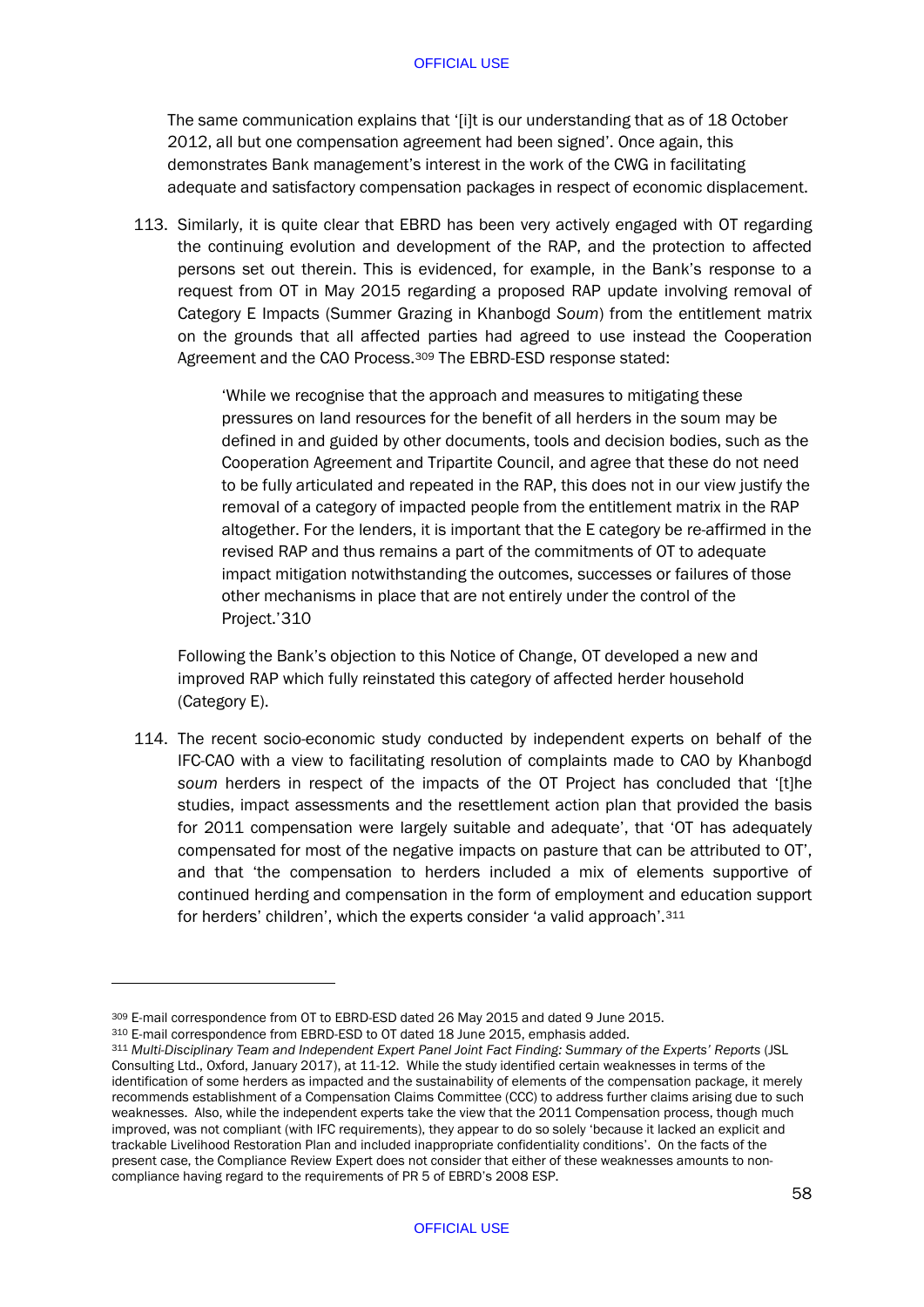115. On the basis of the facts as set out above, therefore, the Compliance Review Expert finds the Bank compliant with PR 5 of the 2008 Environmental and Social Policy.

## PR 8: Cultural Heritage

- 116. As regards the Project's alleged '[i]nadequate measures to preserve the complainants' traditional nomadic pastoralist lifestyle',[312](#page-61-0) it is important to note that a distinct chapter in the impact assessment section of the ESIA 'describes how the project has sought to eliminate, minimise, mitigate, offset or compensate for impacts on both tangible and intangible cultural heritage'.[313](#page-61-1) In relation to potential impacts on intangible cultural heritage represented by 'the herders' nomadic pastoralism',<sup>[314](#page-61-2)</sup> the impact assessment was conducted with a broad spatial scope, examining 'impacts on intangible heritage at the *soum* and the wider *aimag* level'.[315](#page-61-3) A comprehensive account of key aspects of local intangible cultural heritage is provided in the ESIA baseline assessment, which identifies oral and traditional literature, Morin Khuur music, Khöömei singing, Urtiin Duu singing, national costumes, the Nadaam festival and spiritual practices.<sup>316</sup> A wide range of potential impacts to tangible heritage were considered, including:
	- o Disruption to historic rituals at the local worship sites (*ovoos* and *stupas*), as well as potential breach of norms, taboos and customs connected with these ceremonial rituals and locations;
	- o Changes to religious composition of the Project Area and related spiritual regimen;
	- o Cultural differentiation, i.e. spread of foreign / modern cultures, conventions and values that do not always take into consideration or may contravene the existing authentic indigenous frameworks, including those that have been maintained by the herder communities over centuries;
	- o Loss of traditional crafts, customs, folklore, songs, etc.;
	- o Emergence of language 'impurities', i.e. increasing introduction and assimilation of foreign words in the Mongolian language;
	- o The weakened sense of community identity and belonging due to the gradual dilution of underlying community benchmarks and paradigms; and the loss of traditional livelihoods associated with the transition to wage-based employment.[317](#page-61-5)

Community concerns regarding these potential impacts were identified on the basis of detailed studies commissioned by Oyu Tolgoi,[318](#page-61-6) which informed the development of Phase I of the Project's Cultural Heritage Programme (CHP).

<span id="page-61-0"></span><sup>312</sup> Supplemental Complaint, at 12.

<span id="page-61-1"></span><sup>313</sup> Chapter C11: Cultural Heritage, at 2, para. 11.1.

<span id="page-61-2"></span><sup>314</sup> Supplemental Complaint, at 12.

<span id="page-61-3"></span><sup>315</sup> Chapter C11: Cultural Heritage, at 2, para. 11.2.1.

<span id="page-61-4"></span><sup>316</sup> Chapter B12: Cultural Heritage, at 9, para. 12.5.3.

<span id="page-61-5"></span><sup>317</sup> Chapter C11: Cultural Heritage, at 9, para. 11.3.6.

<span id="page-61-6"></span><sup>318</sup> In particular, Centre for Policy Research / Population Training and Research Centre, *Oyu Tolgoi Project Social, Economic and Environmental Subset* (2009); Centre for Policy Research / Population Training and Research Centre, *Oyu Tolgoi Project Socio-Economic Impact Assessment* (September 2009). See further, Chapter C11: Cultural Heritage, at 9-10, para. 11.3.6.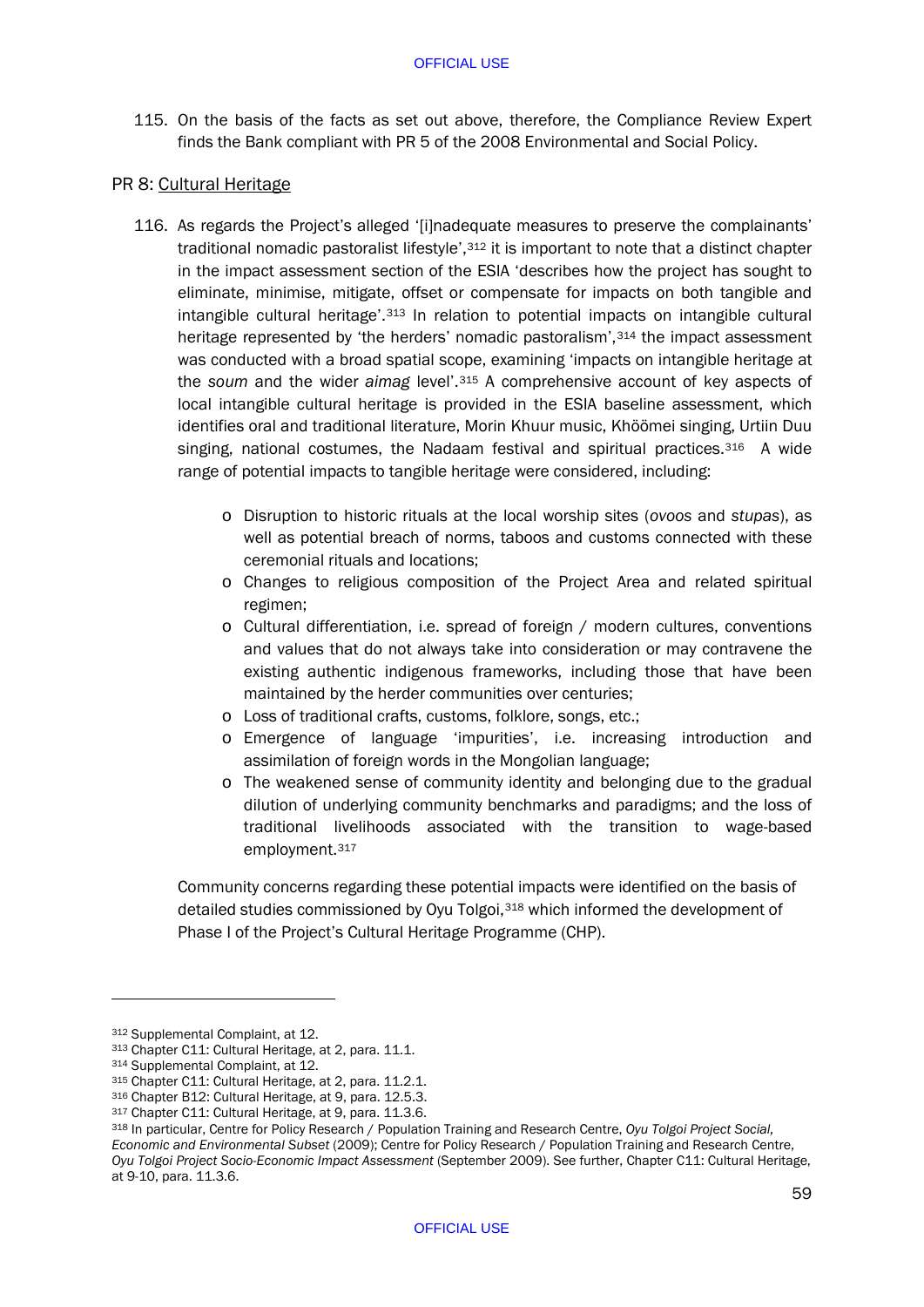117. In order to mitigate adverse impacts on cultural heritage, the Client has developed the CHP in conjunction with the Mongolian International Heritage Team (MIHT), which includes compilation of lists of traditional sacred places in Omnogavi *aimag* and traditional cultural sites<sup>[319](#page-62-0)</sup> in the Oyu Tolgoi Project Area, as well as the recording of myths, taboos and rituals associated with these places.<sup>[320](#page-62-1)</sup> The ESIA explains that '[c]onsultations and stakeholder meetings have been the integral elements of the Cultural Heritage Programme', leading to the establishment of a Cultural Heritage Advisory Board to support the CHP, comprising '15 members of the local community, interested parties, archaeological organisations and representatives of Oyu Tolgoi'.[321](#page-62-2) Phase I of the CHP has also involved studies in a variety of traditional practices identified as culturally significant in the baseline study conducted for the ESIA.<sup>322</sup> These include the practices of silver-smithing, black-smithing, felt carpet-making, crafting of nomadic accessories (saddle blankets, bridles and traps), animal branding, building a *ger*, as well as studies of religious practices, the custom of lineage names and kinship relations, and the practice of traditional *urtiin duu* ballads and games. In addition, Oyu Tolgoi supports the *nadaam* festival, the upgrading and repair of local museums, and the restoration of Demchig Monastery. Oyu Tolgoi is also committed to facilitating the observance of cultural traditions at work for the benefit of nomadic herders engaged in waged employment. Generally, the ESIA explains that

> 'Restoration and research activities undertaken within the CHP promote better conditions for preservation and protection of intangible cultural heritage resources and lead to the improved knowledge and understanding of various local customs and crafts in the Project Area and in Omnogovi *aimag*.'

118. A certain degree of sensitivity to cultural heritage issues and impacts is also implicit elsewhere in the Project's environmental and social appraisal. For example, the ESIA chapter on impact assessment in respect of land use and displacement refers, in respect of herder households who have abandoned winter shelters near Tsagann Khad, to the requirement to provide such households 'with livelihood improvement measures tailored to their needs'.[323](#page-62-4) Similarly, in relation to loss of communal grazing land, the ESIA is primarily concerned with identifying mitigation measures which can effectively safeguard the herders' way of life. For example, it explains that

> 'The Sustainable Pastureland Management Programme has been designed to preserve or improve the normal state of pastures, develop the livestock husbandry sector in a stable manner, reduce pasture deterioration and implement measures to help herders to use and protect the pastures within the Khanbogd *soum*.'[324](#page-62-5)

119. The Cultural Heritage Management Plan details the ongoing measures being taken by the Client for the protection of cultural heritage and immediately acknowledges that

<span id="page-62-0"></span><sup>319</sup> Compiled on the basis of an ethnographic study conducted by the Institute of History, and including areas of landscape and natural features, such as mountains and springs, that have spiritual or sacred value, as well as cairns, *ovoos*, and cemeteries. 320 Chapter C11: Cultural Heritage, at 11, para. 11.3.6.

<span id="page-62-2"></span><span id="page-62-1"></span><sup>321</sup> Chapter C11: Cultural Heritage, at 11, para. 11.3.6.

<span id="page-62-4"></span><span id="page-62-3"></span><sup>322</sup> Chapter B12: Cultural Heritage, at 28-29, para. 12.7.12.<br><sup>323</sup> Chapter C10: Land Use and Displacement, at 26, para. 10.3.9.

<span id="page-62-5"></span><sup>324</sup> Chapter C10: Land Use and Displacement, at 28-29, para. 10.3.11.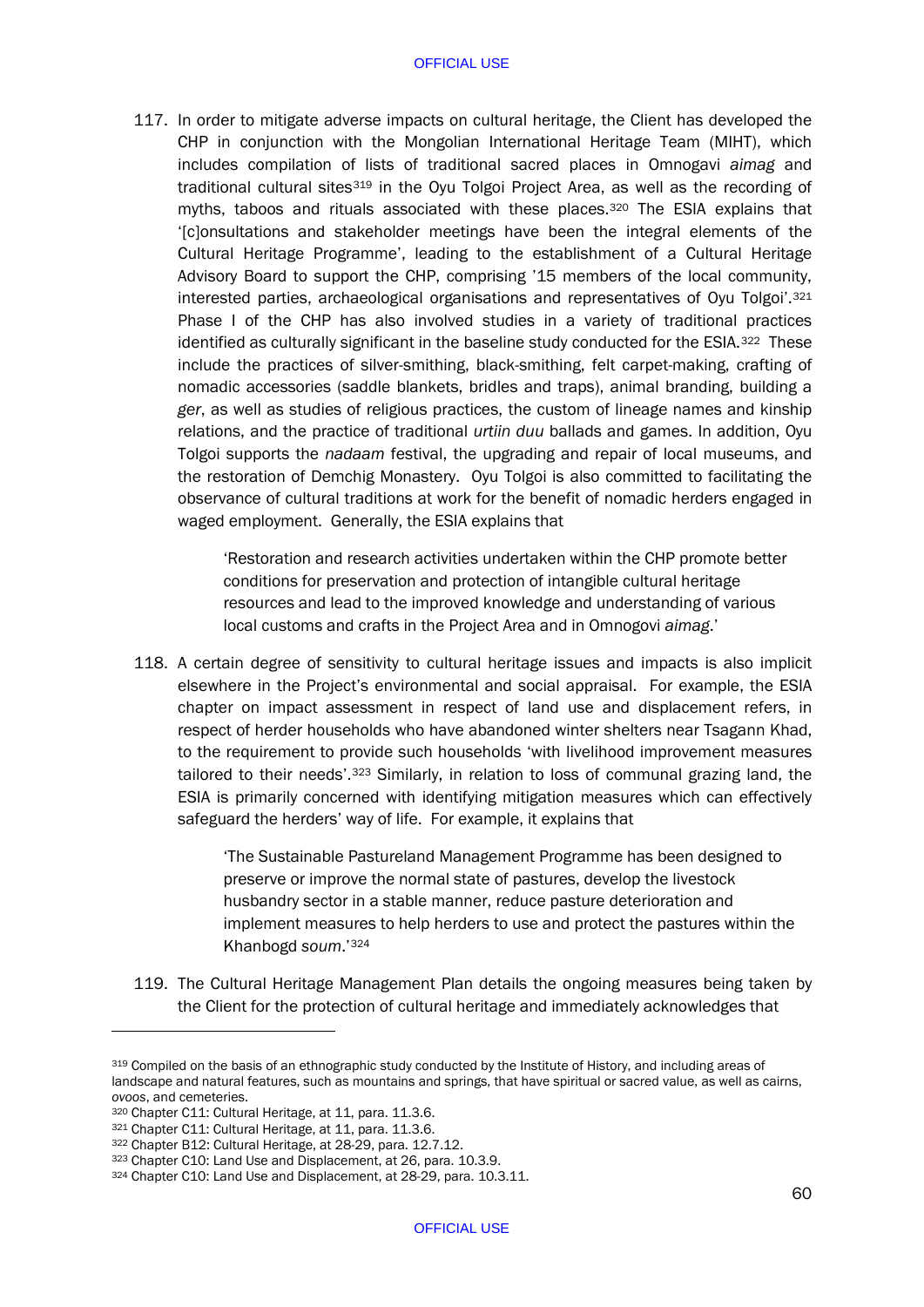'There are very important cultural heritage values associated with traditional Mongolian life and nomadic herding including song, music, crafts, language, spiritual beliefs, oral history and traditional Mongolian script across the South Gobi'.[325](#page-63-0)

It reports that implementation of the CHP is now 'based upon the establishment of a new Gobi Cultural Heritage Studies Centre (GCHSC), as part of the Mongolian Academy of Sciences (MAS)', which 'will collaborate with the *aimag* and *soums*, OT and other stakeholders to develop and implement the framework and programmes that will ensure long term cultural heritage protection'.[326](#page-63-1) Measures prescribed in the Cultural Heritage Management Plan which are of relevance to intangible cultural heritage include:

- o Implementation of the CHP in partnership with the MIHT, national and local government, local organisations, and other stakeholders, in particular the public programmes;
- o Provision of cultural awareness training to OT employees and contractors;
- o Identification and protection of traditional sacred places and associated cultural traditions / norms of behaviour as part of OT CHP;
- o Stakeholder Engagement Plan to include procedure to consult with herders, local community and stakeholders, etc.
- o Support for Nadaam Festival (to continue annually) and support for other *soum* cultural events in the Direct Impact Zone and Indirect Impact Zone;
- o Financial support for the heritage museum extension in Khanbogd;
- o Establishment of the Gobi Cultural Heritage Studies Centre by the Mongolian Academy of Sciences;
- o Capacity development training for employees of the *soum* cultural centre and museum;
- o Implementation of annual public educational programmes on cultural heritage.

The Cultural Heritage Management Plan also sets out mechanisms for its review and revision, and well as clear milestones for implementation and detailed arrangements for monitoring and auditing.

120. In terms of the protection of intangible cultural heritage, the ESIA and ESAP for the Project would certainly appear to meet the requirements of PR 8, which aims to set

> 'a framework for clients to protect cultural heritage through the avoidance, and where avoidance is not feasible, the reduction and mitigation of any potential adverse impacts by EBRD-funded activities, in an appropriate and proportionate manner.'[327](#page-63-2)

In addition, the recent independent fact-finding study conducted on behalf of the IFC-CAO has generally concluded that '[s]ince 2011OT appears to have identified tangible and intangible cultural heritage impacts, and the need to manage these in a sensitive

<span id="page-63-0"></span><sup>325</sup> Cultural Heritage Management Plan, at 5-6, para. 2.1.

<span id="page-63-1"></span><sup>326</sup> Cultural Heritage Management Plan, at 13, para. 4.6.

<span id="page-63-2"></span><sup>327</sup> ESP PR 8.5.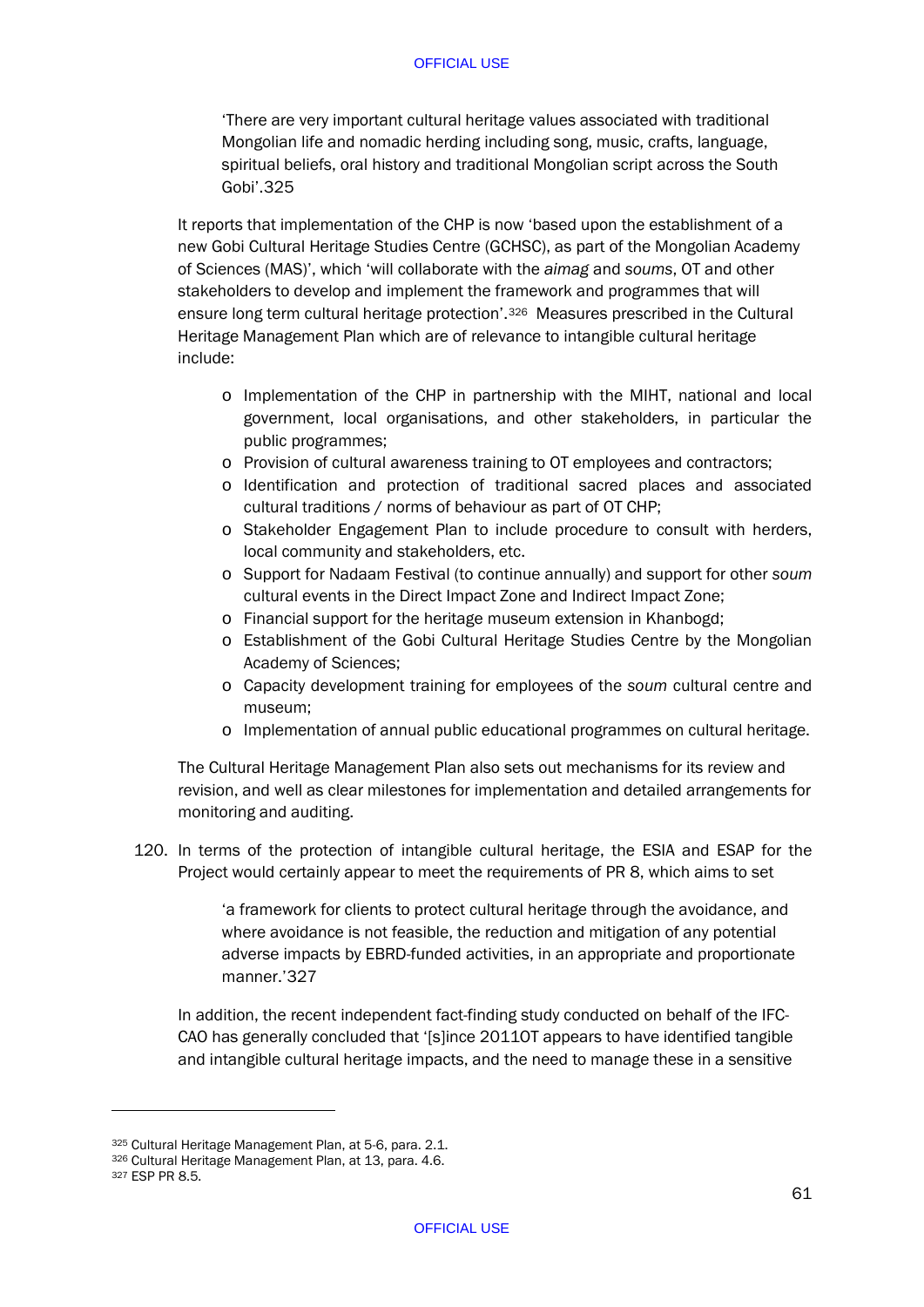and collaborative way, appropriately'.<sup>[328](#page-64-0)</sup> Therefore, the Compliance Review Expert finds the Bank compliant with PR 8.

# PR 10: Information Disclosure and Stakeholder Engagement

- 121. The Project Stakeholder Engagement Plan (SEP) expressly acknowledges the information disclosure and stakeholder engagement requirements set out under ESP PR 10 and provides assurance that 'OT has adopted good international industry practice and recognised international standards as embodied in … EBRD applicable requirements outlined above'.[329](#page-64-1) Further, the SEP identifies a set of guiding objectives for stakeholder engagement during implementation of the Project which correspond quite closely with those inherent to PR 10, including to:
	- o Outline the applicable standards with regards to effective stakeholder engagement;
	- o Identify stakeholders and their interests and/or issues of concern;
	- o Define the consultation methods and requirements for stakeholder engagement;
	- o Present a specific Action Plan for stakeholder engagement going forwards;
	- o Provide a Complaints, Disputes and Grievance Procedure for local communities; and
	- o Define monitoring and reporting procedures.[330](#page-64-2)
- 122. Quite apart from the specific stakeholder consultation activities identified above regarding determination of compliance with PR  $1,331$  $1,331$  it is clear that the Client has adopted an inclusive approach to stakeholder engagement in relation to economic displacement. For example, though the SEP identifies the Project's "indirect area of influence" as including Manlai, Bayan-Ovoo and Dalanzadgad, it also acknowledges that '[i]t is likely that the Project's Indirect Area of Influence could extend beyond these local and regional boundaries … For this reason, other *soums* such as Tsogttsetsii have been included in some consultation activities as appropriate.'[332](#page-64-4)
- 123. While this compliance review process has determined that the Project arrangements were adequate in terms of stakeholder identification, the identification of potential adverse impacts from Project-related road use, and information disclosure and stakeholder consultation in respect of such impacts,<sup>[333](#page-64-5)</sup> it remains to be determined whether the Client established 'a grievance mechanism, process or procedure to receive and facilitate resolution of stakeholders' concerns and grievances about the client's environmental and social performance'.[334](#page-64-6) Though the Complainants do not

<span id="page-64-0"></span><sup>328</sup> *Multi-Disciplinary Team and Independent Expert Panel Joint Fact Finding: Summary of the Experts' Reports* (JSL Consulting Ltd., Oxford, January 2017), at 12.

<span id="page-64-1"></span><sup>329</sup> Stakeholder Engagement Plan (September 2013), at 11, para. 4.4.

<span id="page-64-2"></span><sup>330</sup> Stakeholder Engagement Plan, at 5, para. 2.1. See the requirements of PR 10 identified as relevant to the present Compliance Review, *supra*, para[. 39.](#page-23-5)

<sup>331</sup> *Supra*, paras. [63](#page-35-7) t[o 74.](#page-41-7)

<span id="page-64-4"></span><span id="page-64-3"></span><sup>332</sup> Stakeholder Engagement Plan, at 12, para. 5.1.

<span id="page-64-5"></span><sup>333</sup> *Supra*, paras. [63](#page-35-7) t[o 74.](#page-41-7)

<span id="page-64-6"></span><sup>334</sup> *Per* PRs 10.24 and 10.25. See, *supra*, paras[. 38](#page-23-6) and [39.](#page-23-5)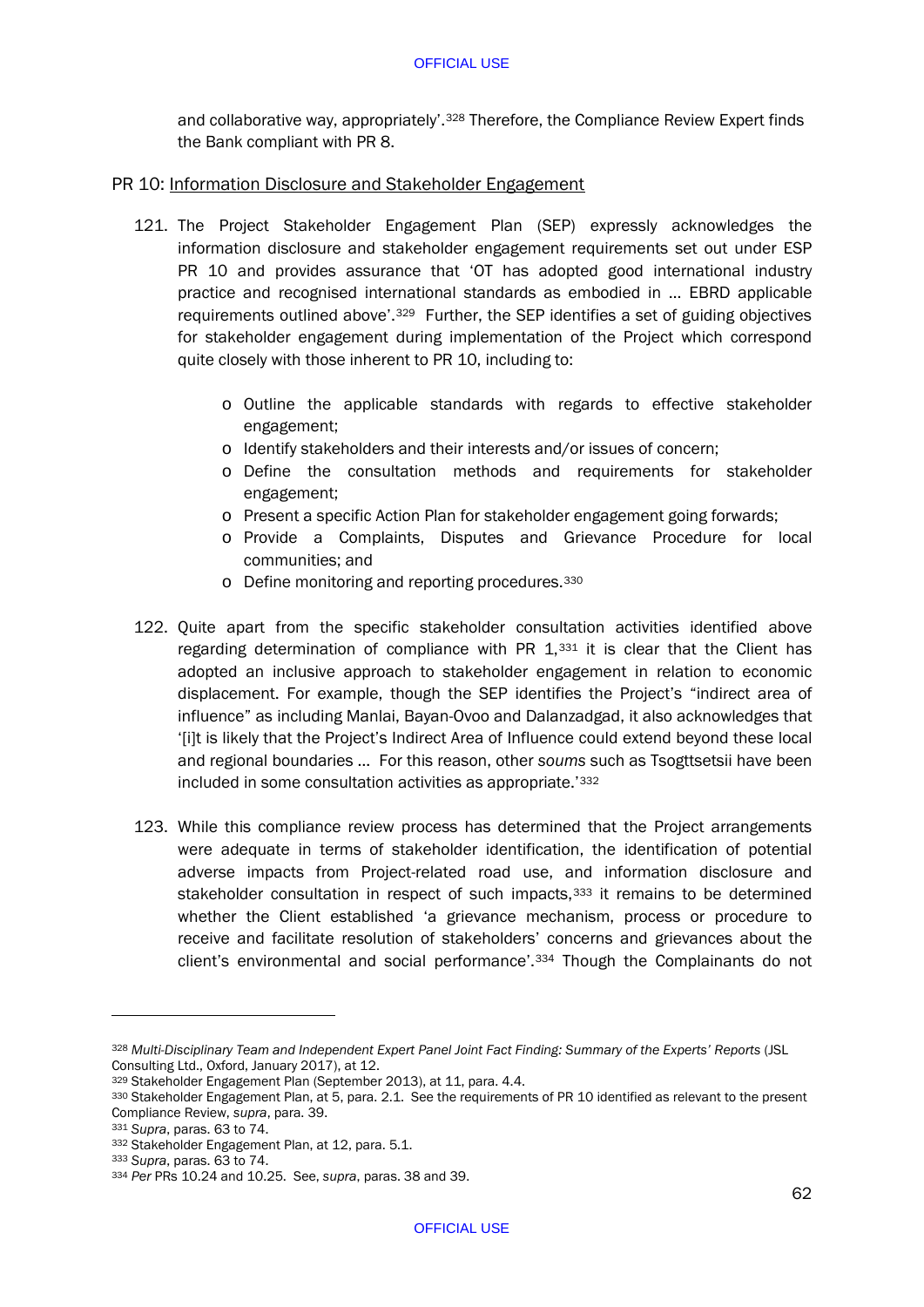explicitly allege non-compliance in respect of the Project grievance mechanism, they do claim, as regards the alleged '[f]ailure to consult and inform affected persons', that

'Herders have reported that they were very rarely given advance notice of important aspects of the Oyu Tolgoi project and its potential impacts, and that while Oyu Tolgoi staff would write down their concerns during interactions, there was never further feedback.'[335](#page-65-0)

- 124. The SEP explains that '[a] comprehensive Community Complaints, Disputes and Grievances Procedure for the Project has been in place since March 2011',[336](#page-65-1) which classifies such complaints, disputes or grievances into a range of categories, including:
	- o Culturally significant, religious or heritage sites;
	- o Resettlement / economic displacement;
	- o Human Rights;
	- o Staff / contractor / supplier behaviour;
	- o Environmental;[337](#page-65-2)
	- o Community health and safety; *etc.*

Specialist materials have been prepared to publicise and explain the Community Complaints Procedure, which involves a reasonably straight-forward process, including clear timelines and a one-page Complaints and Feedback Form.[338](#page-65-3) If the complainant is not satisfied with the outcomes of the complaint resolution process, the operation of the process will be reinvestigated and reviewed and, if it remains unresolved, it will be escalated and referred to a range of follow-up steps, including negotiations, high-level official dispute resolution, third-party mediation, arbitration or court proceedings.[339](#page-65-4) Responsibility for implementation of the Procedure falls upon the relevant Social Performance Officer at OT, with the Governance and Compliance Manager of OT's Social Performance Department having overall responsibility.[340](#page-65-5) Social Performance Officials are to receive appropriate training on the Procedure, the prompt resolution of complaints is to be monitored regularly and systematically, and '[g]eneral updates on community complaints and feedback shall be prepared monthly and communicated to the local residents through a local newspaper'[.341](#page-65-6) The Community Complaints, Disputes and Grievances Procedure is designed to be as accessible as possible to affected

<span id="page-65-0"></span><sup>335</sup> Supplemental Complaint, at 10.

<span id="page-65-1"></span><sup>336</sup> Stakeholder Engagement Plan, at 25, para. 5.8.

<span id="page-65-3"></span><span id="page-65-2"></span><sup>337</sup> The Community Complaints and Feedback Management Procedure (Version 3, June 2014), at 10, Section 3, elaborates on 'Environmental' complaints to explain that these involve 'dust, noise, chemical spill, flora and fauna destruction / extinction and impact on water source'. Similarly, a new category of 'Security' complaints might involve 'physical, mental or material damage to entity or citizen, accidents, livestock fatality, crash, inappropriate treatment'. 338 The original Procedure set out a six-step process: 1. Receive Complaint; 2. Preliminary Assessment; 3. Respond to Complaint; 4. Investigate and Resolve; 5. Close-out; and 6. Follow-up. (See Stakeholder Engagement Plan, at 26-27, para. 5.8.). However, after a review of the Procedure initiated in 2013, it was simplified to a five-step process: 1. Receive Complaint; 2. Preliminary Assessment; 3. Investigate and Resolve; 4. Respond to Complainant(s) and Closeout; and 5. Follow-up. (See Community Complaints and Feedback Management Procedure, at 6-9, Section 2 and at 18, Appendix 2).

<span id="page-65-4"></span><sup>339</sup> Community Complaints and Feedback Management Procedure, at 9. This commitment would appear to be at odds with the finding of the recent independent fact-finding study conducted on behalf of IFC-CAO that 'the grievance mechanism, revised in 2015, lacks recourse to an independent mechanism'. See *Multi-Disciplinary Team and Independent Expert Panel Joint Fact Finding: Summary of the Experts' Reports* (JSL Consulting Ltd., Oxford, January 2017), at 12.

<span id="page-65-5"></span><sup>340</sup> Community Complaints and Feedback Management Procedure, at 5, para. 1.3.

<span id="page-65-6"></span><sup>341</sup> Community Complaints and Feedback Management Procedure, at 12-13, paras. 5.2, 6.1 and 6.2.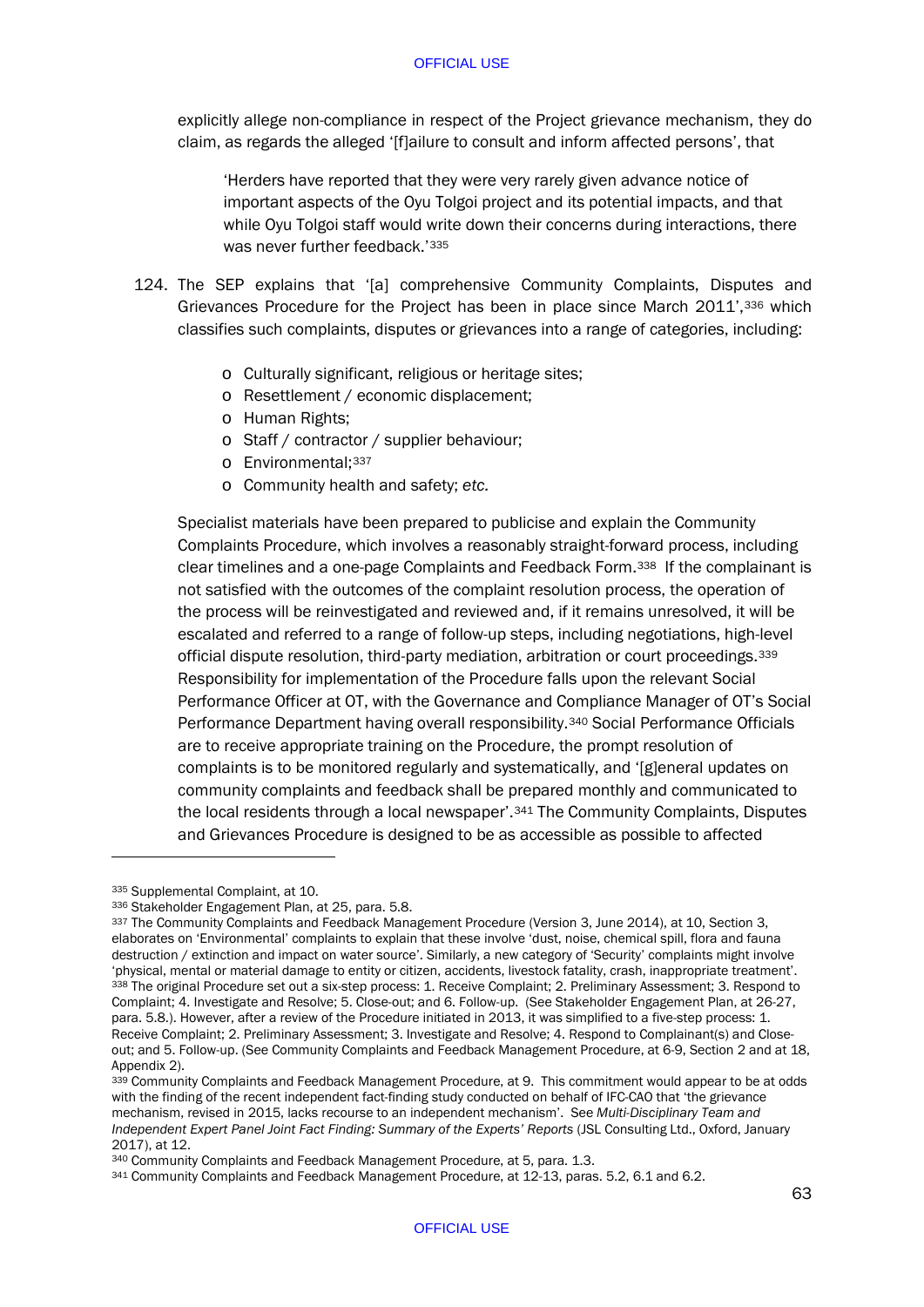herders, with several pathways for making complaints, including by means of a written request or by means of an elected member of the herder community.<sup>[342](#page-66-0)</sup> A detailed Grievance Log was maintained which kept a record of each complaint and of the measures taken by the Client to investigate, resolve or otherwise follow-up on each complaint. Thus, the Client maintains a statistical record of Project grievances and their resolution. The Grievance Log was routinely reviewed by EBRD and was used to inform the agenda for EBRD audit visits.<sup>[343](#page-66-1)</sup>

- 125. EBRD appears to have made all reasonable efforts to oversee the implementation and operation of the Community Complaints, Disputes and Grievances Procedure. For example, during site visits EBRD-ESD staff routinely reviewed the OT Complaints/ Grievance Log and followed-up on selected complaints to ensure that issues raised by locals were dealt with effectively.<sup>[344](#page-66-2)</sup> It is apparent from the Back-to-Office Reports provided to the Compliance Review Expert that, when ESD staff encountered affected herders during site visits, they were generally able to ascertain satisfactorily that these herders had a good relationship with OT personnel and that they knew how to contact them should an issue arise.
- 126. Therefore, the Compliance Review Expert finds the Bank compliant with PR 10 of the 2008 Environmental and Social Policy.

<span id="page-66-0"></span><sup>342</sup> Meeting with OT Community Relations Manager, Khanbogd *soum*, 5 August 2015.

<span id="page-66-1"></span><sup>343</sup> Conference call with EBRD ESD, 4 December 2015.

<span id="page-66-2"></span><sup>344</sup> ESD staff have provided the Compliance Review Expert with full details of complainants with whom they followed-up on complaints during the course of this site visit, including one herder who had claimed compensation for a sheep drowned in a flooded footings excavation and one herder household who had complained about the impacts of dust from roads on their winter shelter (names withheld to protect the privacy of the complainants). In the former case full and satisfactory compensation was paid, while in the latter case ESD staff 'could not envision a scenario that this shelter could be impacted by dust generated from either road, even in the most severe and windy conditions'.